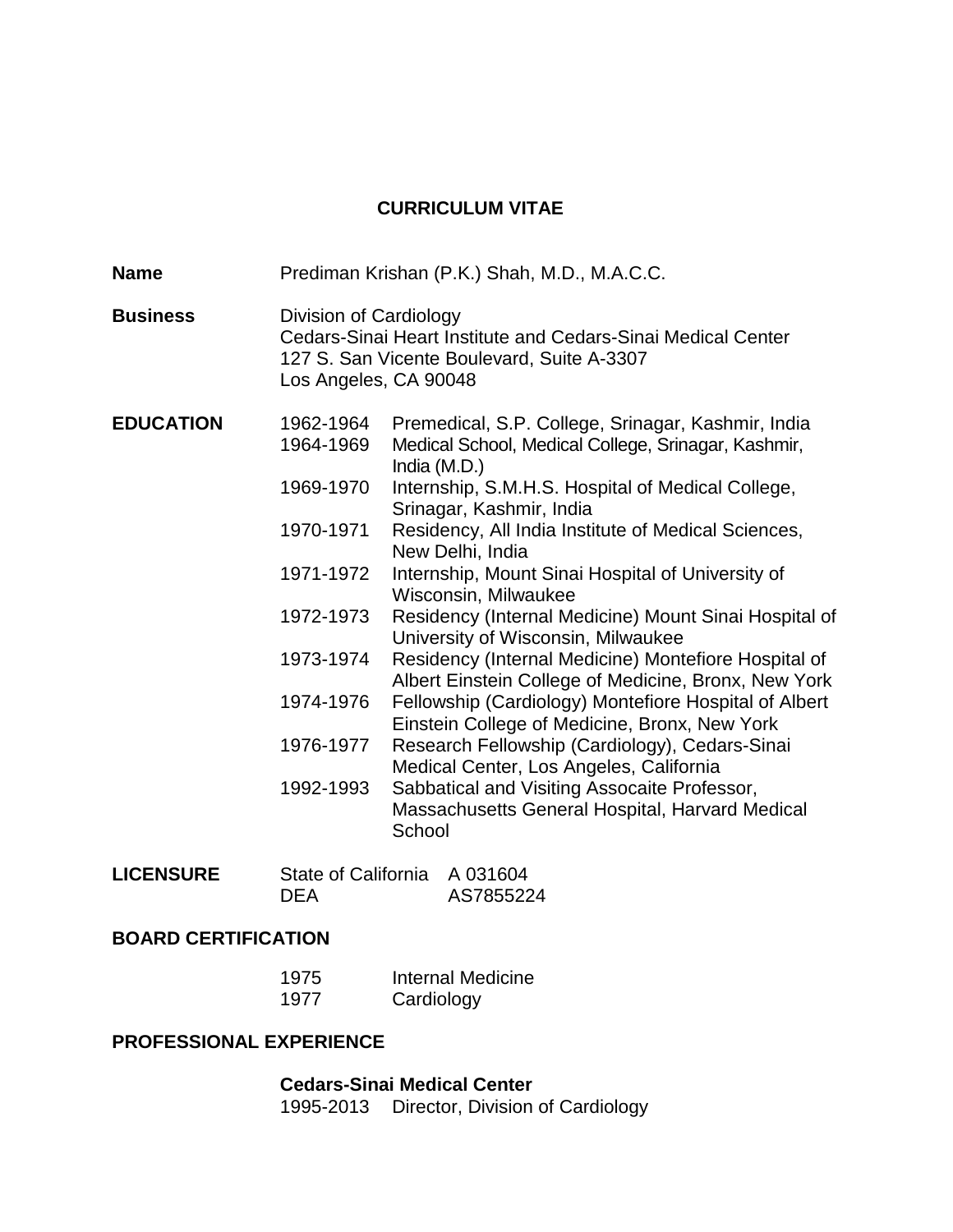|           | 1993-present Director, Oppenheimer Atherosclerosis Research<br>Center                    |
|-----------|------------------------------------------------------------------------------------------|
|           | 2013-present Director, Atherosclerosis Prevention and Treatment                          |
|           | Center                                                                                   |
|           | 2011-present Director, Steven S. Cohen Fellowship Program in<br>Atherosclerosis Research |
| 2009-2011 | Director, Preventive and Consultative Center of<br>Excellence                            |
|           | 1990-present Shapell and Webb Family Endowed Chair in<br>Cardiology                      |
|           | 1977-present Attending Cardiologist, Division of Cardiology                              |
| 1980-1996 | Director, Inpatient Cardiology and Coronary Care                                         |
|           | <b>Units</b>                                                                             |
| 1988-1999 | Director, Cardiovascular Fellowship Training Program                                     |
| 1981      | Program Chairman, Cardiology Board Review                                                |
|           | Program                                                                                  |
| 1980-1996 | Chairman, 4th year Student's Cardiology Training<br>Program                              |
| 1979-1984 | Director, Clinical Core of Specialized Center of                                         |
|           | Research (SCOR-NIH)                                                                      |
| 1977-1986 | Clinical Instructor, Critical Care and Cardiac Care                                      |
|           | Course for critical care nurses                                                          |
| 1977-1984 | Director, Radionuclide Research, Coronary Care Unit                                      |
|           |                                                                                          |

### **FACULTY APPOINTMENTS**

#### **UCLA School of Medicine**

| 1978 | Assistant Professor of Medicine in Residence |
|------|----------------------------------------------|
| 1984 | Associate Professor of Medicine in Residence |
| 1992 | Professor of Medicine in Residence           |
|      | Professor of Medicine at Cedars-Sinai        |
|      |                                              |

# **MEMBERSHIP IN PROFESSIONAL SOCIETIES**

- Fellow, American College of Cardiology (F.A.C.C.), 1980
- Fellow, American College of Physicians (F.A.C.P.), 1982
- Fellow, American College of Chest Physicians (F.C.C.P.), 1982
- Member, American Federation for Clinical Research, 1982
- Member, The Los Angeles Society of Internal Medicine, 1983
- Member, Alpha Omega Alpha, 1983
- Member, Council on Critical Care, American College of Chest Physicians, 1984
- Honorary Fellow, Argentina Society of Cardiology, 1989
- Honorary Fellow, Chilean Society of Cardiology, 1989
- Member, Emergency Cardiac Care Committee of American College of Cardiology, 1990-1993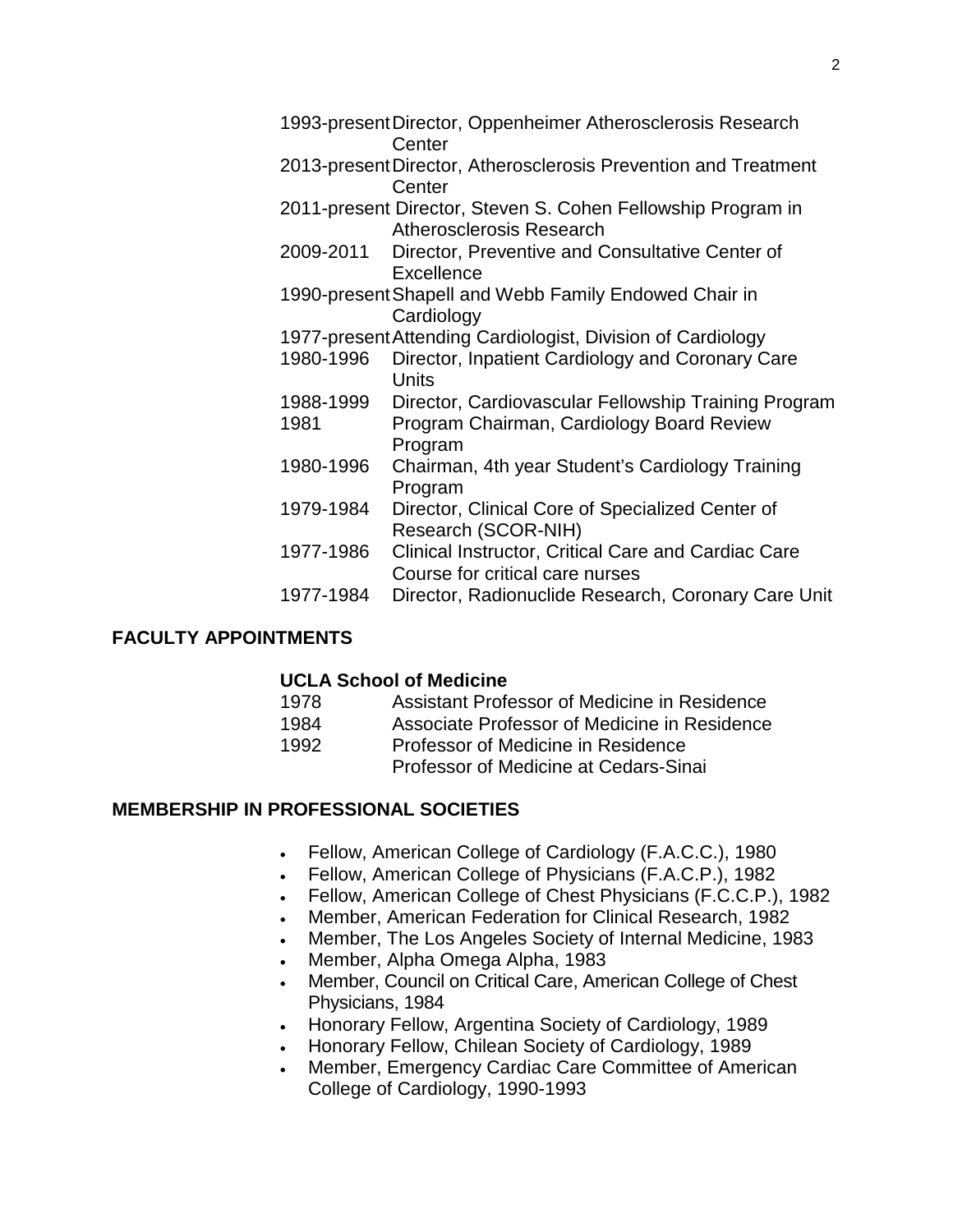- Councilor, California of American College of Cardiology, 1990- 1993
- Member, Cardiac Care Committee, Council on Clinical Cardiology, American Heart Association, July 2002-June 2003
- Member, Scientific Program Committee, Clinical Council on Cardiology, American Heart Association, National Center (Dallas), 2003-2004
- Member, Board of Directors, Los Angeles Chapter of American Heart Association, 2000-2001
- President, Los Angeles Chapter of American Heart Association. 2001-2002
- Vice-President, Western States Affiliate, American Heart Association, 2005-2007
- Member, Board of Directors, Western States Affiliate of the American Heart Association, 2007-2009
- Member, Science Advisory Committee of the American Heart Association, 2004
- Member, Scientific Program Committee of the American College of Cardiology, 1992-present
- Member, Association of University Professors of Cardiology 2004
- Secretary, Western Regional Affiliate of AHA 2003-2004
- President, Western Regional Affiliate of AHA 2006-2008
- Member of ACCF/ACC/AHA Task Force 1 (Conflicts of interest) for Bethesda Consensus Conference on Professionalism and Ethics, 2003-2004
- NIH-NHLBI: Member of the Data Safety Monitoring Board for Cell and Gene Therapy Trials, 2007-present
- NIH-NHLBI Ad Hoc Panel Member on Safety of Drug Eluting Stents, February 2007
- NIH-NHLBI: Ad Hoc Reviewer of gene Therapy Grant, March 2007
- NIH-Recombinant DNA Advisory Committee(RAC): member 2007-2009
- . Scientific Publications Committee of the American Heart Association: Member since 2010-2014
- . NIH Special Emphasis Panel Member (Reviewer of K-Grants 2010)
- NIH-NHLBI: Member of the Data Safety Monitoring Board for Cardiothoracic Surgical Network (CTSN): 2011 till present
- Member, American College of Cardiology-Annual Scientific Program Task Force: 2012-2015
- Awards Committee of the American College of Cardiology: 2012-present
- Co-Chair of the Annual Scientific Program Committee of American College of Cardiology: 2014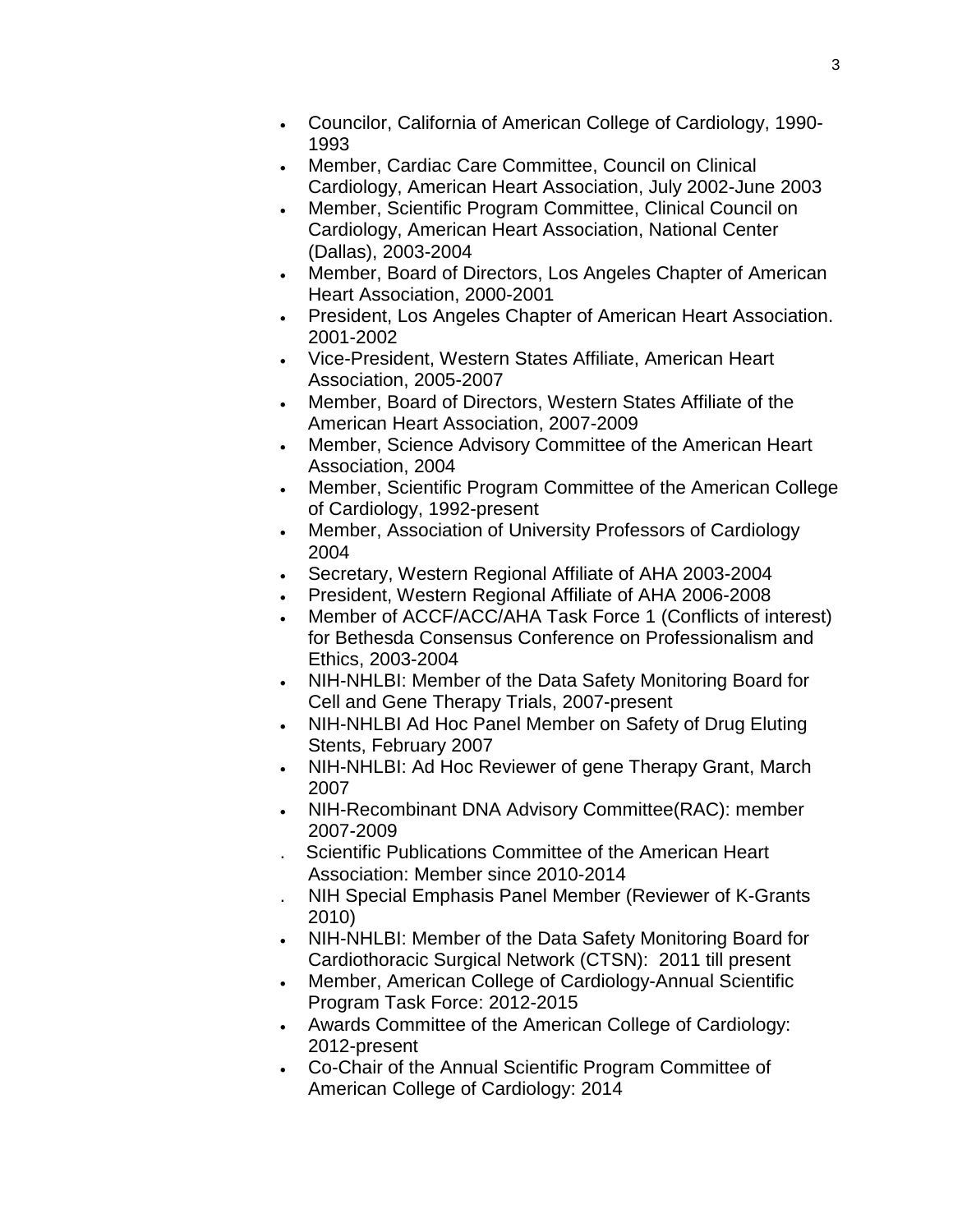• Program Director: Best of Am Coll of Cardiol 2014 Program Los Angeles (April 2014) and Chicago (May 2014)

### **PROFESSIONAL ACTIVITIES**

- Member, Program Selection Committee, 50th Anniversary Annual Fall Symposium, Los Angeles American Heart Association (AHA), 1982
- Member, Program Selection Committee and Moderator of clinical section, Young Investigators Research program, Los Angeles AHA, 1982
- Reviewer, Research Fellowship Grant Awards, Los Angeles AHA, 1982
- Chairman, Scientific Session on Acute Myocardial Infarction, AHA annual meeting, 1984
- Chairman, Luncheon Panel and Member, Program Committee, Los Angeles AHA Annual Fall Symposium, 1985
- Program Co-Chairman, Scientific Session on Angioplasty, ACC annual meeting, 1986
- AHA Grant Site Visitor, Wadsworth VA Hospital, Los Angeles, 1986
- Member, Young Investigator Award Committee, AHA, 1987
- Member, Scientific Research Committee, AHA, 1987
- Moderator, Young Investigator Award Program, AHA, 1987
- Member, Research Committee, AHA, 1988
- Member, Research Fellowship Selection Committee, AHA, 1988
- Member, Research Committee of AHA, 1988
- Chairman, Scientific Program Committee, Los Angeles AHA Annual Fall Symposium, 1990
- Grant Reviewer, AHA National Center, 1992
- Member, Scientific Program Committee, AHA Council on Clinical Cardiology, 1995-1997
- Abstract Grader, annual scientific sessions, AHA, 1984, 1996 present
- Abstract Grader, annual scientific sessions, ACC, 1985, 1996 present
- Member, Special Emphasis Panel to Review Research Grants, National Institutes of Health, 1999
- Grant Reviewer, Wellcome Research Foundation, 1999
- Member, Los Angeles AHA Annual Fall Symposium Committee, 1999
- Member, Board of Directors, Western States Affiliate, AHA, 1999 – present
- Member, Scientific Program Committee, annual scientific sessions of the ACC for 2001,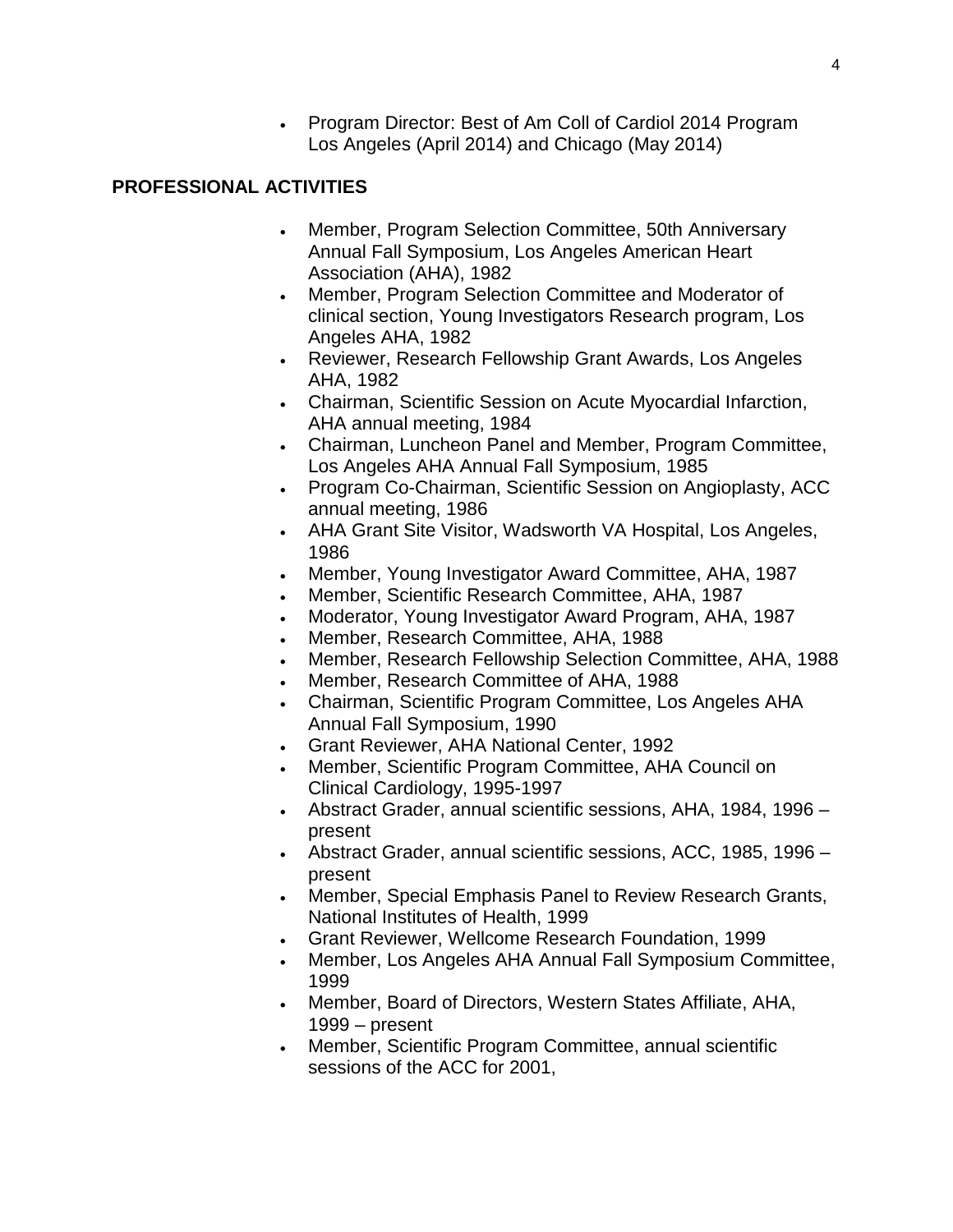- Coordinator, vascular biology section, annual scientific sessions of the ACC for 2001
- Co-Chair, Clinical Cardiology Highlights Session, annual scientific sessions of the ACC for 2001
- Chairman, Scientific Program Committee, Los Angeles AHA Annual Fall Symposium and Griffith Lectureship, 2000
- Member, Training Program Director's Committee, ACC, 2000
- Member, COCATS Committee, ACC, 2000
- Member, Task Force for Education, AHA, 2000
- Member, Scientific Advisory Committee for Save-A-Heart, 1992- 2005
- Member, Scientific Advisory Board, Larry King Cardiac Foundation, 1995-present
- Chairman, Los Angeles Vascular Biology and Lipid Club
- President, Greater Los Angeles Affiliate, AHA, 2001-2002
- National Chairman, Scientific Advisory Board of the National Cardiovascular Research Initiative of the Entertainment Industry Foundation, 2001- onwards
- Member, Scientific Program Committee, annual scientific sessions of the ACC for 2002
- Co-Chair, Clinical Cardiology Highlights Session, annual scientific sessions of the ACC for 2002
- Co-Chair, Clinical Cardiology Highlights Session, annual scientific sessions of the ACC for 2003
- Member, Scientific Program Committee, annual scientific sessions of the ACC for 2003
- Member, Nominating Committee of the Council on Clinical Cardiology, American Heart Association (2002-2004)
- Member, European Academy of Sciences (elected 2002)
- Member, Association of University Professors of Cardiology
- Sceretary, Western Regioanl Affiliate of AHA 2003-2004
- President, Western Regional Affiliate of AHA 2006-2008
- Member of ACCF/ACC/AHA Task Force 1 (Conflicts of interest) for Bethesda Consensus Conference on Professionalism and Ethics, 2003-2004
- Member of Academic Senate, UCLA School of Medicine
- Editorial Consultant for the SHAPE Initiative, 2005-present
- Reviewer for NIH Grants: Vascular Disease RFA 2005
- Member of Strategic Planning Advisory Committee of NHLBI 2006
- Chairman of Editorial Committee for the ist National SHAPE Guideline for identification of subclinical atherosclerosis, 2005 present
- NIH-NHLBI Data Safety Monitoring Board member for Gene Therapy and Cell Therapy Trials 2007 till present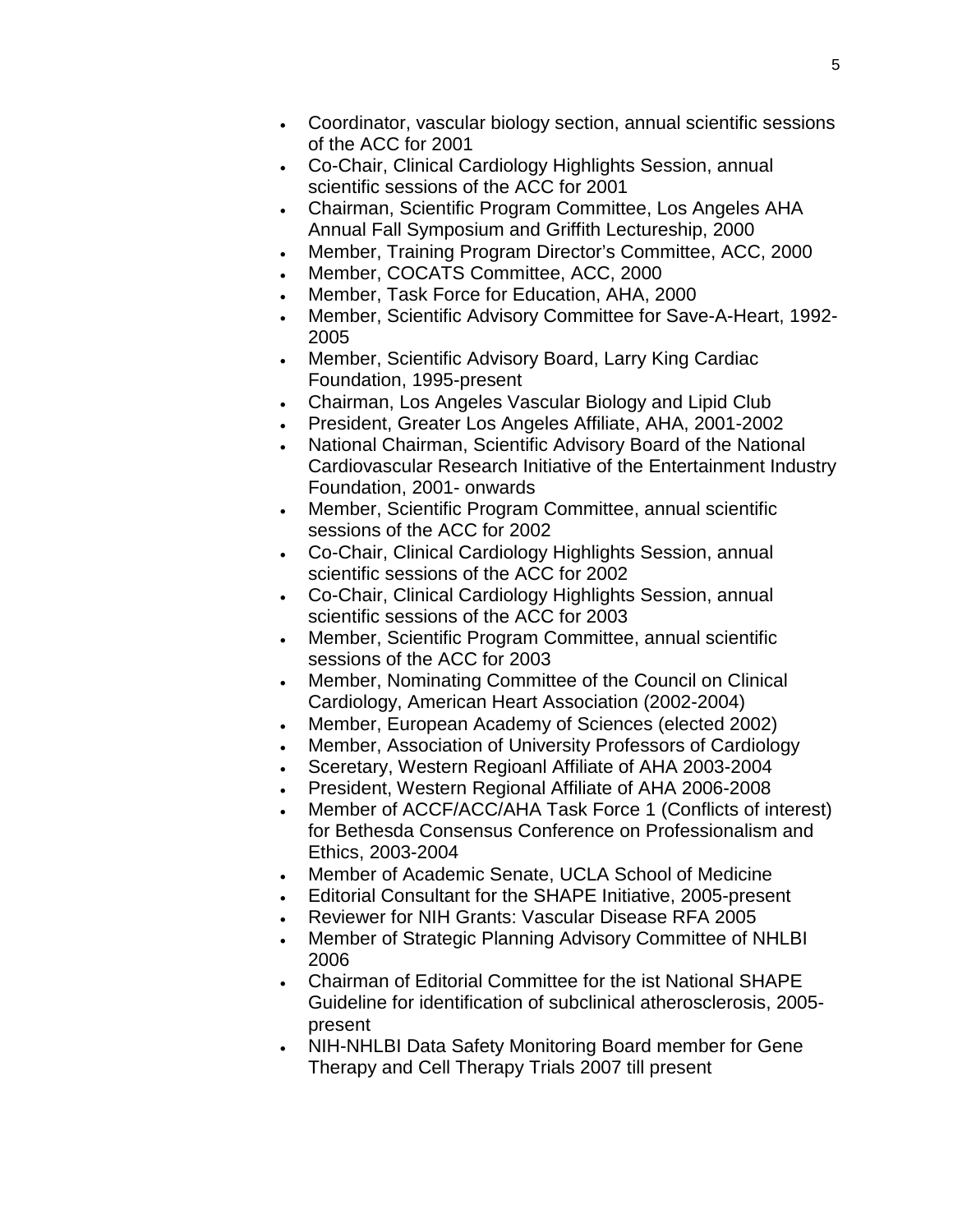- NIH-NHLBI Ad Hoc Panel Member on Safety of Drug Eluting Stents, 2007
- NIH-Recombinant DNA Advisory Committee(RAC): member 2007-2009
- Scientific Publications Committee of the American Heart Association: Member since 2010-2014
- NIH Special Emphasis Panel Member (Reviewer of K-Grants 2010)
- NIH-NHLBI: Member of the Data Safety Monitoring Board for Cardiothoracic Surgical Network (CTSN): 2011 till present
- Member, American College of Cardiology-Annual Scientific Program Task Force: 2012-2015
- Awards Committee of the American College of Cardiology 2012 till present
- Co-Chair of the Annual Scientific Program Committee of American College of Cardiology 2014
- Program Director: Best of American College of Cardiology 2014 Program: Los Angeles (April 2014) and Chicago (May 2014)
- Co-Chair of LOLA (Lipidologists of Los Angeles) 2010-present

# **EDITORIAL SERVICES**

Editor-in-Chief (Guest), Journal of American College of Cardiology appointed March 2014-present

# **AD HOC EDITORIAL SERVICES (1990-present)**

- American Journal of Cardiology
- American Heart Journal
- Annals of Internal Medicine
- Circulation
- Cardiology (Israel)
- Chest
- Journal of Electrocardiography
- Mt. Sinai Journal of Medicine
- Heart and Vessels (Japan)
- The New England Journal of Medicine
- British Heart Journal
- Archives of Internal Medicine
- Arteriosclerosis, Thrombosis and Vascular Biology
- Journal of Applied Physiology
- Nature Medicine
- Circulation Research
- Journal of Clinical Investigation
- American Journal of Pathology
- Journal of American College of Cardiology
- Proceedings of the National Academy of Sciences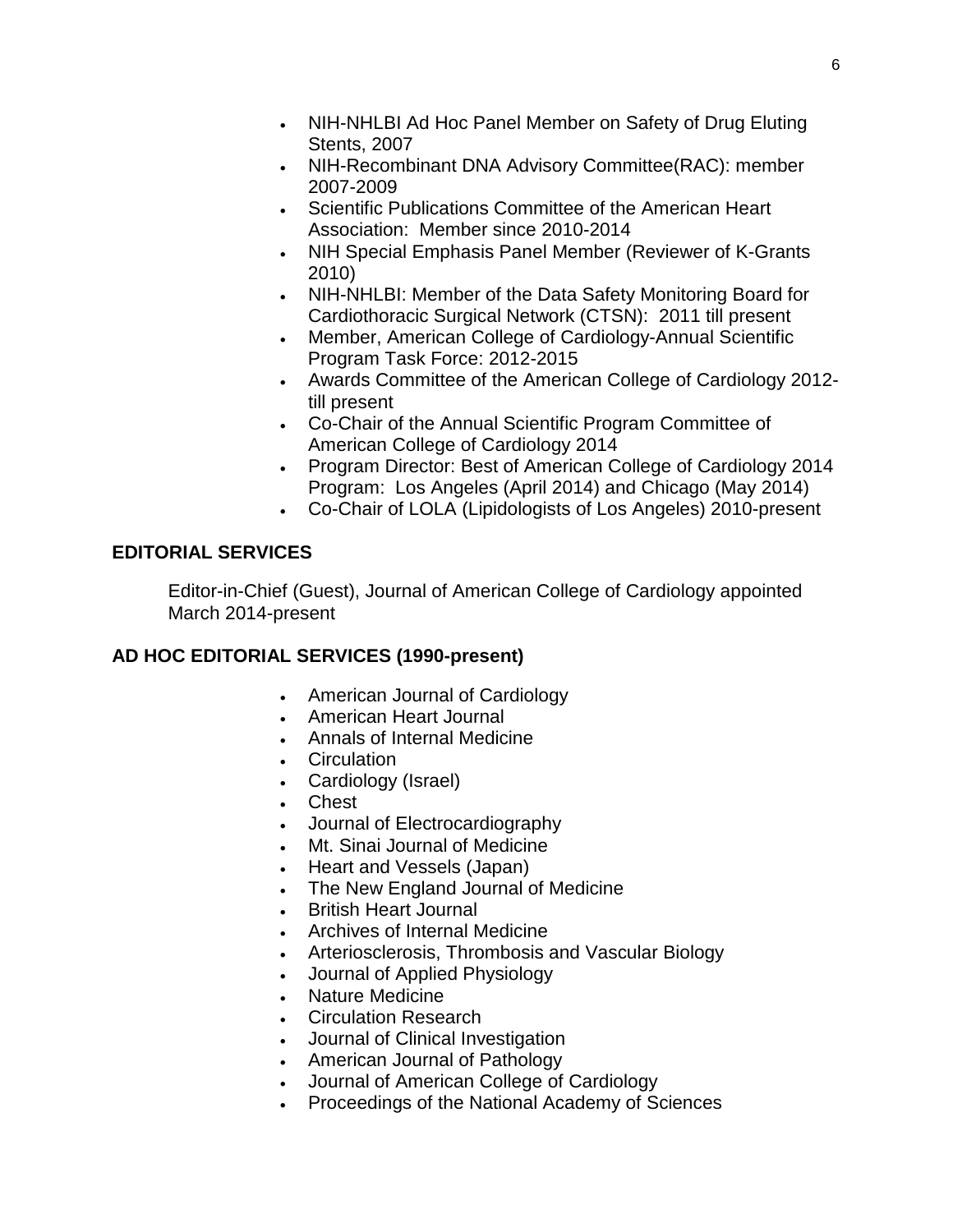- American Journal of Physiology
- British Medical Journal
- Future Lipidology

#### **MEMBER OF EDITORIAL BOARDS**

- American Journal of Cardiology (1992-present)
- Journal of the American College of Cardiology (1992-1998)
- Journal of the American College of Cardiology (July 2005 present)
- Circulation (1992-present)
- Indian Heart Journal (1992-present)
- Journal of Cardiovascular Pharmacology and Therapeutics (2007-present)
- Journal of Heart Failure (2006-present)
- Current Cardiology Reports (2006-present)
- Reviews in Cardiovascular Medicine (2004-present)
- Men's Health (1998-present)
- Information and Education Resource (PIER) module on Myocarditis (2010-2012)
- ATVB current

#### **HONORS AND SPECIAL AWARDS**

1962 Best outgoing student of the High School, Awarded Gold Medal 1969 Best medical graduate of the Medical School, Awarded Chief Ministers Gold Medal 1969 M.D. with honors in Medicine, Surgery, OB-GYN, Anatomy and Physiology 1964-1969 Fifteen Silver Medals and Certificates of Distinction for Academic Achievement in Medical School 1971-1972 Mount Sinai Alumni Association Plaque for Outstanding Intern of the Year 1981 Golden Apple and Kaiser award for excellence in teaching by the UCLA students Alumni Association 1982 Golden Apple and Kaiser award for excellence in teaching by the UCLA students Alumni Association 1989 Fulbright Visiting Professor, Argentina 1989 Fulbright Visiting Professor, Chile 1989 Shapell and Webb Family Endowed Chair in Clinical **Cardiology** 1991 UCLA Dean's Faculty Award for Excellence in **Teaching**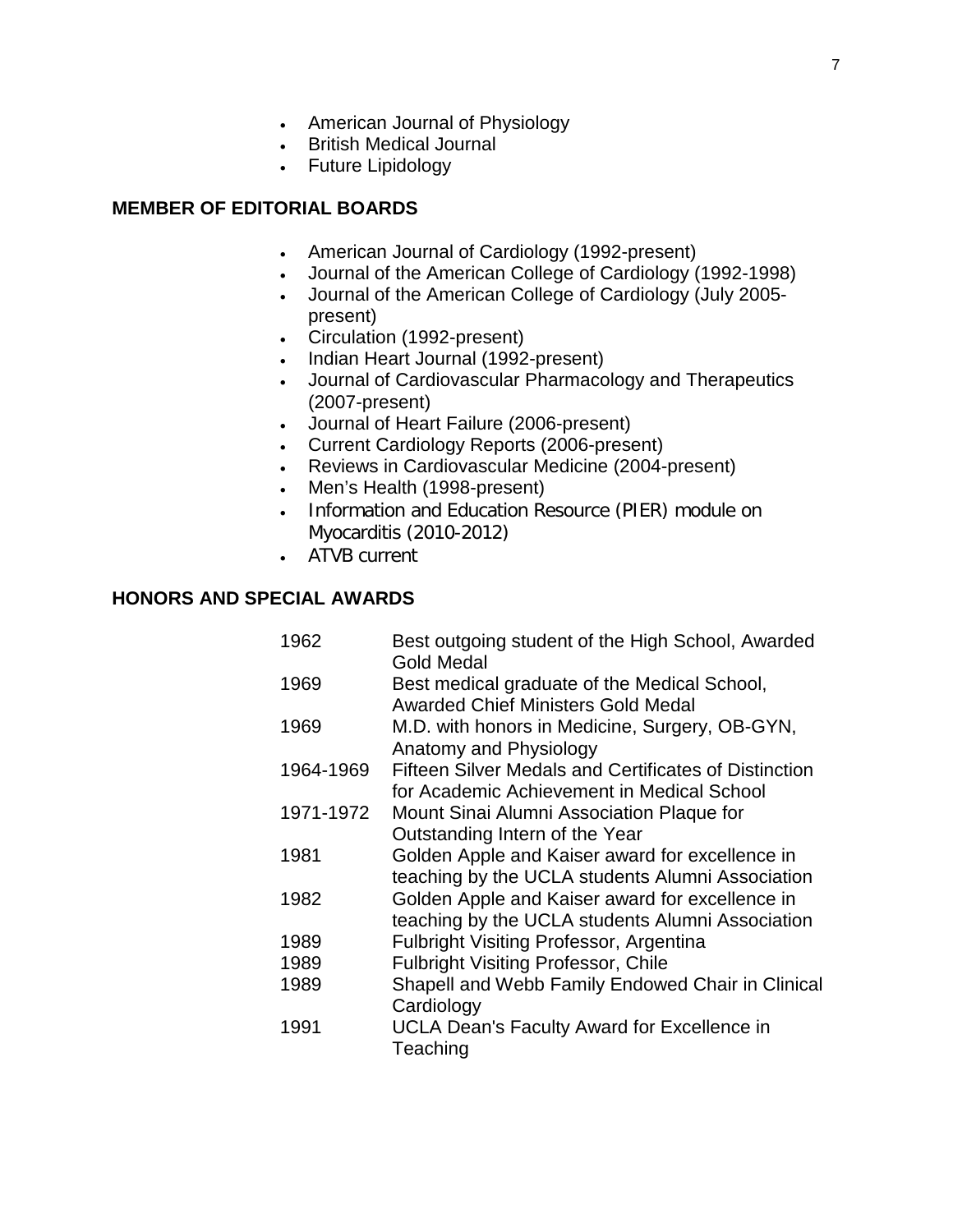1992-1993 Visiting Associate Professor, Harvard Medical School and Cardiovascular Biology Research Laboratory at Massachusetts General Hospital 1992 Annual Honoree, Save-A-Heart Foundation 1992 Fulbright Visiting Professor, Japan 1992 Fulbright Visiting Professor, Taiwan 1995 Annual Honoree, United Hostesses' Charities 1986-1997 Best Doctors in America: Pacific Region, Woodward and White, Inc. 1996 Best Doctors in America, American Health 1996 Best Doctors in Los Angeles, Los Angeles Magazine 1996-2015 America's Top Doctors 2001 Annual George C. Griffith Lecture (American Heart Association) 2002 Lifetime Achievement Award: American Heart Association (GLAA) 2002 Elected to the European Academy of Sciences 2003 Gifted Teacher Award from the American College of **Cardiology** 2003 Lifetime Achievement Award from the Association for Eradication of Heart Attacks and Vulnerable Plaque 2003 Member, Association of University Professors of **Cardiology** 2007 Pioneer in Medicine Award, Cedars-Sinai Medical Center (Highest Award Given by Medical Staff at the Medical Center) 2008 Annual Excellence in Teaching Award from Cardiology Fellows of Cedars-Sinai Medical Center 2008 James B Herrick Award from the American Heart Association: (Presented at the Annual Scientific Sessions of AHA, New Orleans, November 2008) 2008 Laennec Society Lectureship Award from the American Heart Association: (Presented at the Annual Scientific Sessions of AHA, New Orleans, November 2008) 2008-2015 Who's Who in Medicine/Cardiology 2012 Distinguished Scientifc Achievement Award (Basic Science) from the American College of Cardiology (March-2012) 2012 Steven S Cohen Humanitarian Award from The Heart Foundation 2014 Inaugural Docey and Kanu Chatterjee Lecturer at the 63rd American College of Cardiology Annual Scientific Sessons, Washington DC, March 31, 2014 2014 Arthur Agatston Lifetime Achievement Award by the Society of Cardiac CT, July 2014, San Diego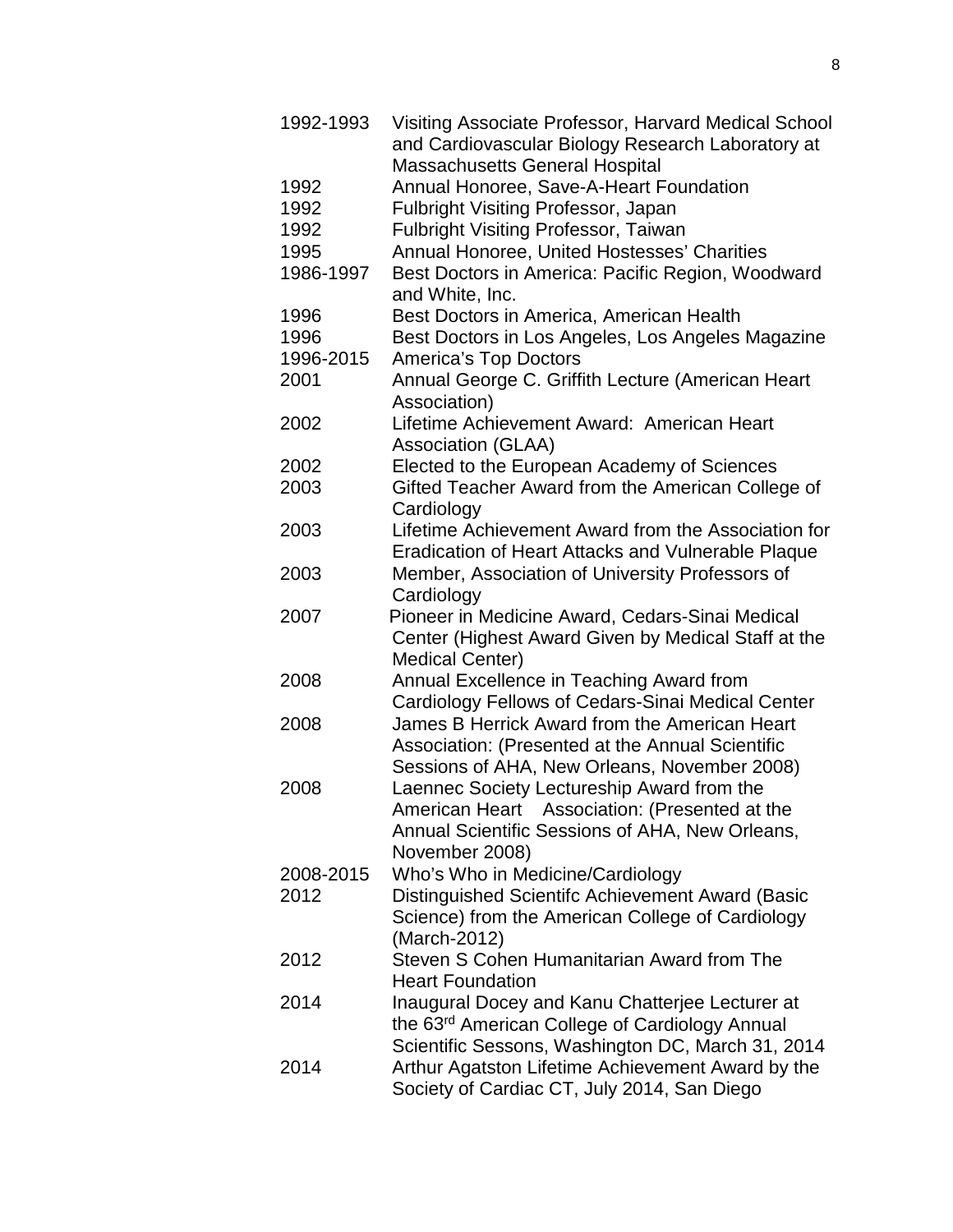- 2014 Deputy Editor, Journal of Am Coll of Cardiol (JACC) Editor-in-Chief (Guest) JACC
- 2014 Eliot Rapaport Cardiologist of the Year Awarded by the Am Coll of Cardiology in Nov- 2014 in San Diego
- 2015 Master of the Am Coll of Cardiology(MACC), conferred in March 2015 at the Annual Scientific Sessions of the Am Coll Cardiol, San Diego, CA

# **RESEARCH GRANTS AND AWARDS**

| 1979-1984 | NIH-SCOR grant for application of radionuclides in       |
|-----------|----------------------------------------------------------|
|           | the evaluation of acute myocardial infarction; principal |
|           | investigator; \$150,000 per year                         |
| 1980      | Award from Factor Family Foundation; \$70,000            |
| 1982-1983 | Marion Laboratories: Double-blind placebo controlled     |
|           | trial of oral diltiazem in prevention of recurrent       |
|           | infarction; principal investigator; \$90,000             |
| 1982-1983 | Merrell-Dow Pharmaceuticals: Evaluation of               |
|           | hemodynamic, myocardial, metabolic and clinical          |
|           | efficacy of MDL-17,043 a new inotropic drug, in          |
|           | chronic heart failure; principal investigator; \$90,000  |
| 1984-1985 | Merck-Sharpe and Dohme Pharmaceuticals:                  |
|           | Evaluation of oral Lisinopril, a long-acting ACE         |
|           | inhibitor, in the therapy of chronic heart failure;      |
|           | principal investigator; \$95,000                         |
| 1985      | Gerald and Maxine Dunitz: Establishment of               |
|           | Research Fellowship in Cardiology; \$150,000             |
| 1988      | Beecham Laboratories: Study of intravenous APSAC         |
|           | in acute myocardial infarction; principal investigator;  |
|           | \$80,000                                                 |
| 1989-1992 | NIH-RO1 grant for CORSAGE-hybrid expert artificial       |
|           | intelligence system for myocardial infarction; co-       |
|           | principal investigator; \$220,000 per year               |
| 1989-1991 | Beecham Laboratories: Randomized double blind            |
|           | comparison of intravenous APSAC and t-PA in acute        |
|           | myocardial infarction; principal investigator; \$168,000 |
| 1991-1992 | TIMI-Study Research Group (TIMI-4): A randomized         |
|           | trial comparing t-PA, APSAC and t-PA plus APSAC;         |
|           | principal investigator; \$100,000                        |
| 1991-1992 | Sterling-Winthrop: Milrinone in postinfarction heart     |
|           | failure; principal investigator; \$50,000                |
| 1992-1993 | Merck: Efficacy and safety of Ilb/Illa, a platelet-      |
|           | receptor antagonist (MK 852) in unstable angina;         |
|           | principal investigator; \$80,000                         |
|           |                                                          |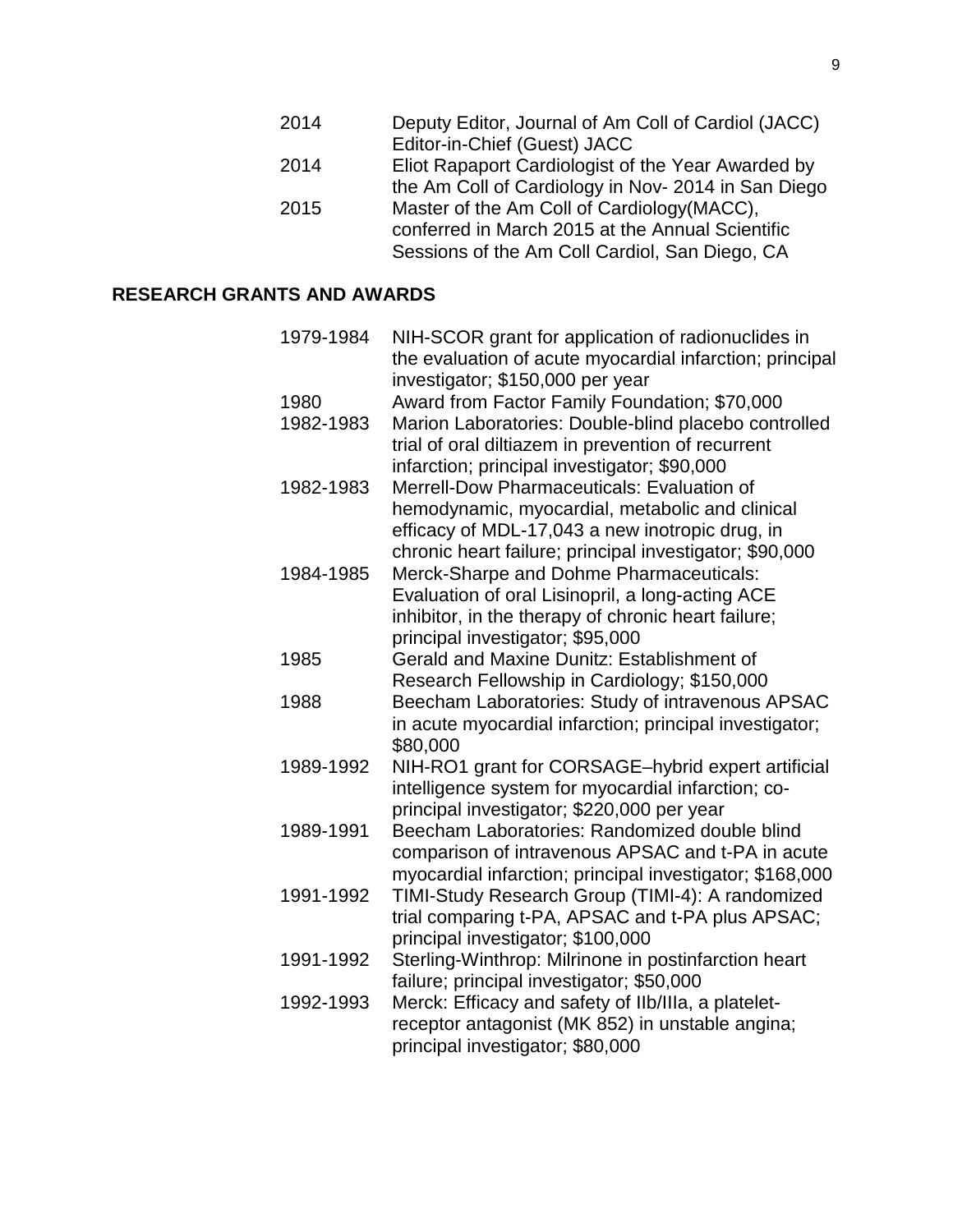| 1993-1996 | TIMI-Study Research Group (TIMI-9): Role of hirudin                              |
|-----------|----------------------------------------------------------------------------------|
|           | vs. heparin with thrombolysis; principal investigator;                           |
|           | \$50,000                                                                         |
| 1994-1998 | Pharmacia Lab: Apo A-1 Milano and intimal                                        |
|           | thickening in rabbits; principal investigator; \$450,000                         |
| 1994-1996 | Merck: Platelet receptor antagonism with MK 383                                  |
|           | (tirofibrin) vs heparin in unstable angina; principal                            |
|           | investigator; \$98,000                                                           |
| 1995      | Walter and Helga Oppenheimer: Establishment of the                               |
|           | Atherosclerosis Research Center; \$1,000,000                                     |
| 1995      | Award from Grand Foundation; \$250,000                                           |
| 1995      | Award from Mrs. Dora B. Herbert; \$25,000                                        |
| 1995      | Award from Western Heart Foundation; \$80,000                                    |
| 1995      | Award from United Hostesses Charities; \$25,000                                  |
| 1996-2001 | Ornest Foundation: Research Fellowship in                                        |
|           | Atherosclerosis; \$62,500 per year (PI: P.K. Shah)                               |
| 1997      | Award from Henry J. Wheeler; \$100,000                                           |
| 1997-1999 | Parson's Foundation: Genetics of atherosclerosis;                                |
|           | \$150,000 for 1997, \$100,000 each for 1998 and 1999                             |
| 1997      | Award from Western Heart Foundation; \$75,000                                    |
| 1997-2001 | Steinberg Foundation: Gene therapy for                                           |
|           |                                                                                  |
|           | atherosclerosis; \$50,000 per year (PI: P.K. Shah; 5%                            |
| 1997-2002 | effort)                                                                          |
|           | Award from Wasserman Foundation; \$200,000 per<br>year (PI: P.K. Shah;5% effort) |
| 1997:     |                                                                                  |
|           | Award from Steven B. Cohen Heart Fund; \$150,000                                 |
| 1997-2000 | Award from Richard Weisman; \$25,000 per year                                    |
| 1997:     | California Community Foundation (Solomon Baker):                                 |
|           | Vascular biology program; \$50,000                                               |
| 1997      | Grand Foundation: Gene therapy for atherosclerosis;                              |
| 1997      | \$125,000                                                                        |
|           | United Hostesses: Gene therapy for atherosclerosis;<br>\$17.500                  |
| 1998      | Marjorie Sanders Foundation: Genetics of                                         |
|           | atherosclerosis and vein-graft occlusion; \$130,000                              |
| 1998-1999 | Genentech: rVEGF for therapeutic angiogenesis;                                   |
|           | \$160,000                                                                        |
| 1999-2005 | NIH-Program Project Grant (PPG): Gene therapy of                                 |
|           | atherosclerosis using adeno-associated virus vector                              |
|           | (Total direct cost: \$2.0 million; PI (project 2 of 3): P.K.                     |
|           | Shah; 10% effort)                                                                |
| 1999-2004 | Mitchell Foundation: Gene therapy; \$50,000 per year                             |
|           |                                                                                  |
| 2000-2005 | (PI: P.K. Shah; 5% effort)<br>Eisner Foundation six atherosclerosis-related      |
|           |                                                                                  |
|           | research projects; \$4.2 million (Overall PI: P. K.                              |
|           | Shah; 10% effort)                                                                |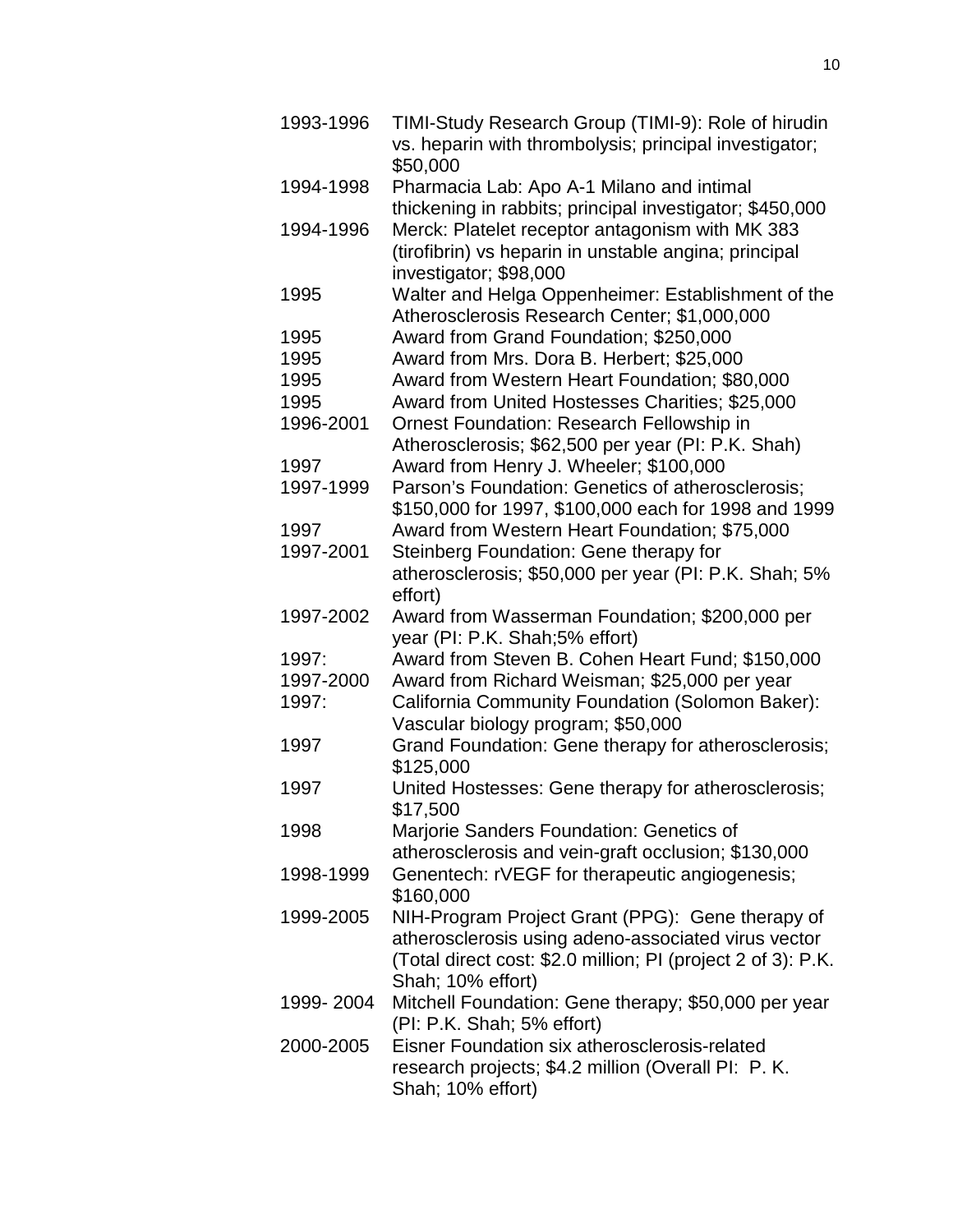|            | 1996-present: The Heart Foundation Approx \$500,000/yr<br>(PI: P.K. Shah; 1% effort)                                                                                              |
|------------|-----------------------------------------------------------------------------------------------------------------------------------------------------------------------------------|
| 2005-2008: | Cardiovax: Immunomodulation of Atherosclerosis:<br>\$650,000 (PI: P.K. Shah; 1%)                                                                                                  |
| 2006-2007: | Bio-Invent: Passive immunization using p45<br>monoclonal antibody in rabbit atherosclerosis model.<br>\$110,000 (PI: P.K. Shah; 1%)                                               |
| 2006-2009: | Savacor (PI: P.K. Shah; 1%) \$22,000/patient;<br>Hemodynamically guided home self-therapy in severe<br>congestive heart failure patients (Homeostasis-2)                          |
| 2006-2011: | NIH-RO1: Omega 3 Fatty Acids for Treatment of<br>Major Depression (PI: M. Rappaport; Co-Inv: P.K.<br>Shah; 2.5%); (Total Direct Cose: \$1,250,000)                                |
| 2007-2014: | Steven Spielberg Foundation Grant \$1 million /year<br>for 7 years for Atherosclerosis Research (PI: P.K.<br>Shah, 1%)                                                            |
| 2008-2009  | SemBiosys (PI: P.K. Shah; 5%) \$236,000; Effect of<br>Plant Derived recombinant Apo A-1 milano on<br>atheroscierotic plaque phenotype and plaque<br>regression in ApoE null mice. |
| 2008-2009: | BioLine RX (PI: P.K. Shah; 5%) \$134,225; Effect of<br>Paraoxonase-1(PON) enriched Apo A-I on murine<br>atherosclerosis                                                           |
| 2008-2009: | Cardium (PI: P.K. Shah; 1%) \$15,556/patient;<br>Angiogenesis in women with angina pectoris who are<br>not candidates for revascularization                                       |
| 2008-2013: | 1R0 NIH/NHLBI - 1HL085800-01A2 (VLADUTIU)<br>\$255,240 (Co-Inv: P.K. Shah; 1%) Genetic<br>Susceptibility to Lipid-Lowering Drug-Induced<br><b>Myopathies</b>                      |
| 2007-2011: | NIH-RO1 (1RO1-HL050566-09A2): The Role of<br>Tenascin in Neointimal Formation (PI: P.K. Shah,<br>20%) (Direct Cost: \$1,250,000)                                                  |
|            | 2008-2013: NIH-RO1 (1RO1-HL090653-01A1): Directed<br>Vascular Graft Regeneration in the Mouse Peritoneal<br>Cavity (PI: P.K. Shah; 20%) (Direct Cost:<br>\$1,000,000              |
|            | 2011-2015: NIH-RO1 (1RO1-HL104068-01A1): Pleiotrophin<br>Function in Intimal Thickening (PI: P.K. Shah; 15%)<br>(Direct Cost: \$1,000,000)                                        |
|            | 2017-2021: NIH-RO1 (1R01 HL136350-01) The Role of myeloid-<br>specific GATA3 in Atherosclerosis: (PI: P.K. Shah;                                                                  |

**Additional Research Awards/Grants:**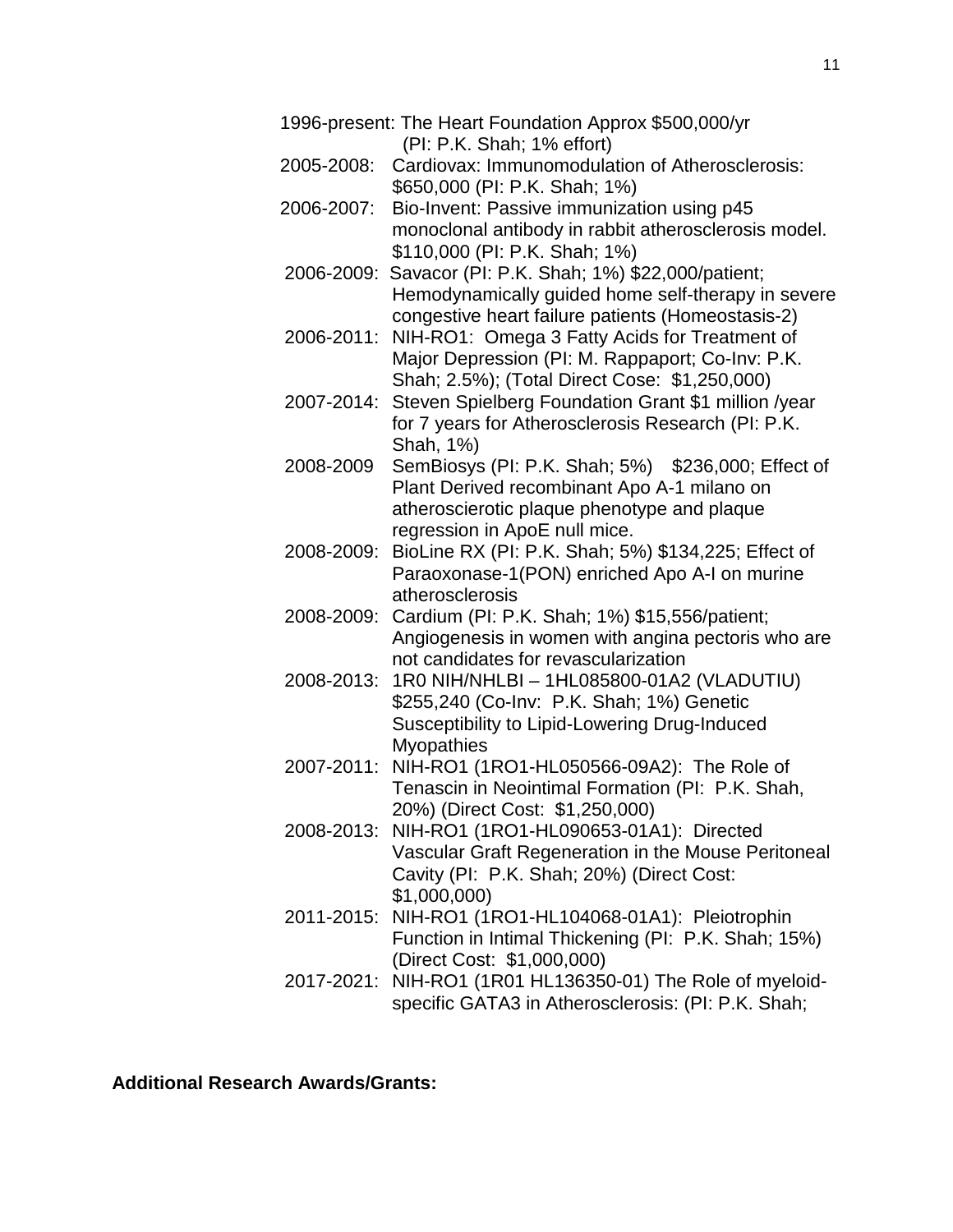# **Sanofi US Services Inc. Shah, PK (PI)**  $\begin{array}{ccc}\n 9/17/2014-9/16/2017 & 1\% \\
\text{3} & 14.172 \text{ per subject}\n\end{array}$

Open-Label Extension Study of EFC12492, R727-CL-1112, EFC12732 & LTS11717 Studies to Assess the Long-Term Safety and Efficacy of Alirocumab in Patients with Heterozygous Familial Hypercholesterolemia

The objective of the study is to assess the long-term safety of alirocumab when added to currently available lipid-modifying drug therapy in patients diagnosed with heterozygous familial hypercholesterolemia who have complete one of the four parent studies.

**Amgen, Inc. (PI: Shah, PK) 5/8/2014-5/7/2017 1%** \$27,411 per subject

\$14,172 per subject

A Multicenter, Open-label Study to Assess the Long-term Safety, Tolerability, and Efficacy of AMG 145 on LDL-C in Subjects with Severe Familial Hypercholesterolemia: **TAUSSIG – Trial Assessing Long term Use of PCSK9 Inhibition in Subjects with Genetic LDL Disorders (Protocol 20110271)** 

The purpose of this study is to characterize the safety and tolerability of long-term administration of AMG 145 among subjects with severe famililal hypercholesterolemia. **Role: PI**

#### **Amgen, Inc. (PI: Shah, PK) 6/27/2014-6/26/2017 3%**

# **\$21,560**

**\$9,630 per subject**

A Double-blind, Randomized, Multicenter Study to Evaluate Safety and Efficacy of AMG 145, Compared with Ezetimibe, in Hypercholesterolemic Subjects Unable to Tolerate an Effective Dose of a HMG-CoA Reductase inhibitor Due to Muscle Related Side Effect **GAUSS-3 Goal Achievement after Utilizing an anti-PCSK antibody in Statin Intolerant Subjects (Protocol 20120332)**

The purpose of the study is to evaluate safety and efficacy of AMG 145 compared with Ezetimibe in subject unable to tolerate effective statin dosing due to muscle related side effect.

#### **Aegerion Pharmaceuticals (PI: Shah, PK) 12/4/2014-12/3/2017 3%**

#### **LOWER: Lomitapide observational Worldwide Evaluation Registry:** The Effects of Lomitapide on Carotid and Aortic Atherosclerosis in Patients Treated with Lomitapide in Usual **Care**

The goal of this registry study is to collect information from clinical practice to establish the long-term safety profile of Lomitapide and characterize its effectivess and patterns of prace, while also assessing risk minimization interventuon in place for Lomitapide which received FDA approved on 12/31/12. Role: PI

#### **Amgen, Inc. ( PI: Shah, PK) 12/18/2014-12/17/2018 1.5% \$10,710 per subject**

A Multicenter, Controlled, Open-label Extension (OLE) Study to Assess the Long-term Safety and Efficacy of AMG145 (**OSLER2-Open Label Study of Long Term Evaluation Against LDL-C Trial) (Protocol 20120138)**

The purpose of this study is to characterize the safety and tolerability of long-term administration of AMG 14 as assessed by low density lipoprotein cholesterol (LDL-C) in subjects with primary hyperlipidemia and subjects with mixed dyslipidemia.

#### **Regeneron Pharmaceuticals (PI: Shah, PK) 7/14/2015-7/13/2018 1%**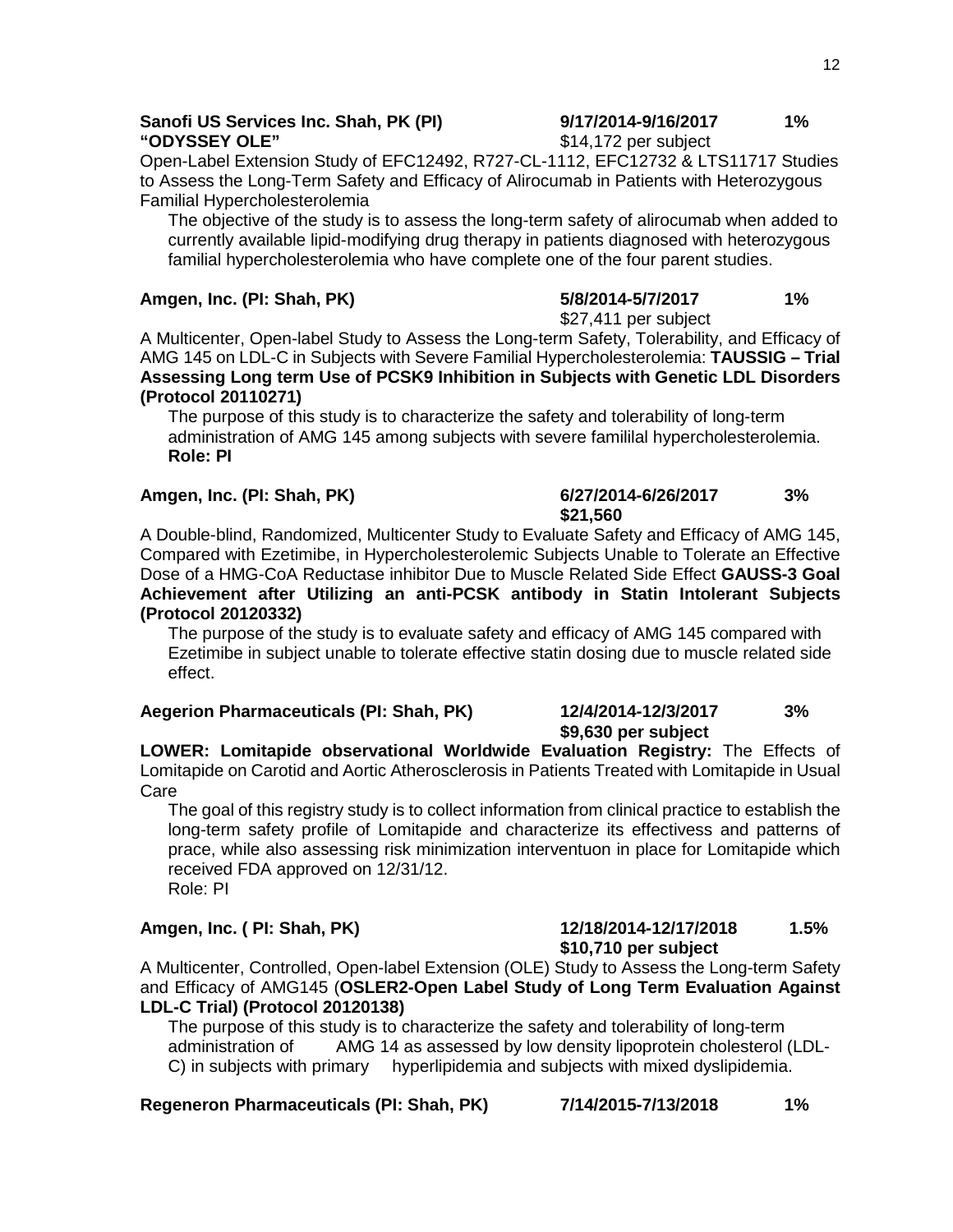#### **\$20,320 per subject**

**An open-label, single-arm, proof of-concept study to evaluate the safety and efficacy of single and multiple doses of REGN1500 in patients with homozygous familial hypercholesterolemia**

The purpose of the study is to determine the efficacy of REGN1500 in lowering LDL-C; study different dose regimen effects on other cholesterol markers; evaluate safety and tolerability; assess drug concentration over time, and determine immune system response to study drug.

**Scientist Development Award (PI: Fan, Zhaoyang) 7/1/2015-6/30/2019** American Heart Association, Western States Affiliate **Carotid Atherosclerosis Disease: 3D MRI Characterization of Vulnerable Plaque Features without Contrast Media** 

The project will develop an MRI technique to provide spatially co-registered multicontrast images for carotid plaque characterization with a single fast scan. **Role: Co-investigator; 1%**

#### **2R01HL096119-05 (PI Li, Debiao) 7/1/2015-6/30/2020 NIH \$867,428**

#### **3D MRI Characterization of High-Risk Carotid Artery Plaques without Contrast Media**  The objective of the study is to improve the prognosis of patients with carotid atherosclerosis, by developing and validating a fast & non contract agent enhanced 3D MRI technique to identify carotid atherosclerotic plaques that have a high probability of causing neurovascular events. **Role: Co-investigator; 2%**

#### **1K23HL127262-01A1 (Shufelt) 9/1/16-8/31/2021 NIH \$183,370**

#### **Premenopausal Hypoestrogenemia: Effects of Immune-mediated Mechanisms of Cardiovascular Disease**

The goal of this K23 is to provide inter-disciplinary patient-oriented research training for the applicant Chrisandra Shufelt MD, MS, to test the effects of transdermal estradiol and estradiol plus progesterone on vascular endothelial function, arterial stiffness and immune-mediated inflammation vs. placebo in premenopausal hypoestrogenemia. **Role: Mentor; 2%**

### **Post-Graduate/Post-Doctoral Research Fellows trained:**

Max Pichler, MD (1977-1979) Mark Nathan, MD (1984) Alnoor Abdullah, MD (approximately 1985-1986) Brian Griffin, MD (1991) Devendra Amin, MD (1991-1993) Doron Zahger, MD (1995-1996) Jatin Amin, MD (1995-1996) Jan Regnstrom, MD, PhD (1995-1997) Ann Sticko, MD, PhD (1995-1996) Stephan Jovinge, MD, PhD (1998-2000) Kuang-Yuh Chyu, MD, PhD (1999-2003) Simcha Meisel, MD (1999-2002)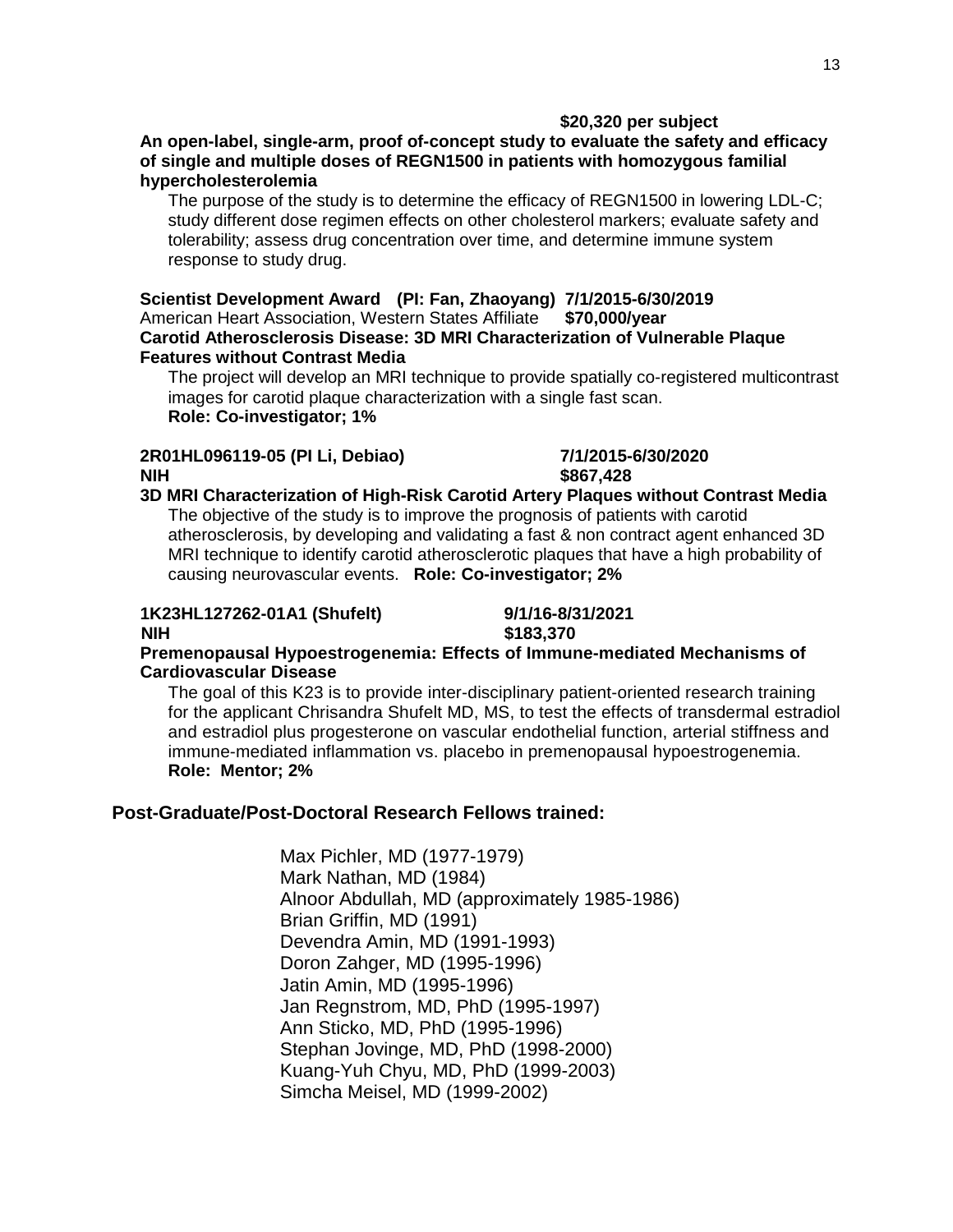Shlomo Matetsky, MD (2002-2003) Jose Faria-Neto, MD, PhD (2002-2004) Fernando Cesena, MD, PhD (2005-2007) Fang Tian, MD, PhD (2005-2011) Alexander Schiopu, MD, PhD (2006-2007) Tomoyoki Honjo ,MD, PhD (2010-2013) Xiaoning Zhao, PhD (2000-present)

# **PATENTS AWARDED**

**Inventors:** Sharifi, Behrooz G; **Shah, Prediman K.**

**Patent#:** 6,124,260

**Title:** Inhibition of smooth muscle cell migration by Tenascin-C peptides **Date:** September 26, 2000

Peptides capable of interacting with smooth muscle cells are provided. Peptides are derived from Tenascin-C protein, particularly from the Fbg-L domain of Tenascin-C protein. Peptides of the present invention are useful in inhibiting smooth muscle cell migration

# **Inventors:** Kaul, Sanjay; **Shah, Prediman K.**

**Patent#:** 6,692,772

**Title:** Prevention of in-stent thrombosis and complications after arterial angioplasty with stent placement using magnesium **Date:** February 17, 2004

Treatment with magnesium produces an inhibition of acute stent thrombosis under highshear flow conditions without any hemostatic or significant hemodynamic complications.

# **Inventors:** Kaul, Sanjay; **Shah, Prediman K.**

**Patent#:** 7,279,183

**Title:** Method of reducing thrombosis and complications after arterial angioplasty using stent coated with magnesium-based compound

**Date:** October 9, 2007

Treatment with magnesium produces an inhibition of acute stent thrombosis under highshear flow conditions without any hemostatic or significant hemodynamic complications.

**Inventors:** Kaul, Sanjay; **Shah, Prediman K. Patent#:** 7,452,373 **Title:** Stent coated with magnesium-based compound for reducing thrombosis **Date:** November 18, 2008 Treatment with magnesium produces an inhibition of acute stent thrombosis under high-

shear flow conditions without any hemostatic or significant hemodynamic complications.

**Inventors:** Nilsson, Jan; **Shah, Prediman K. Patent#:** 7528225 **Title:** Peptide epitopes of apolipoprotein B **Date:** May 5, 2009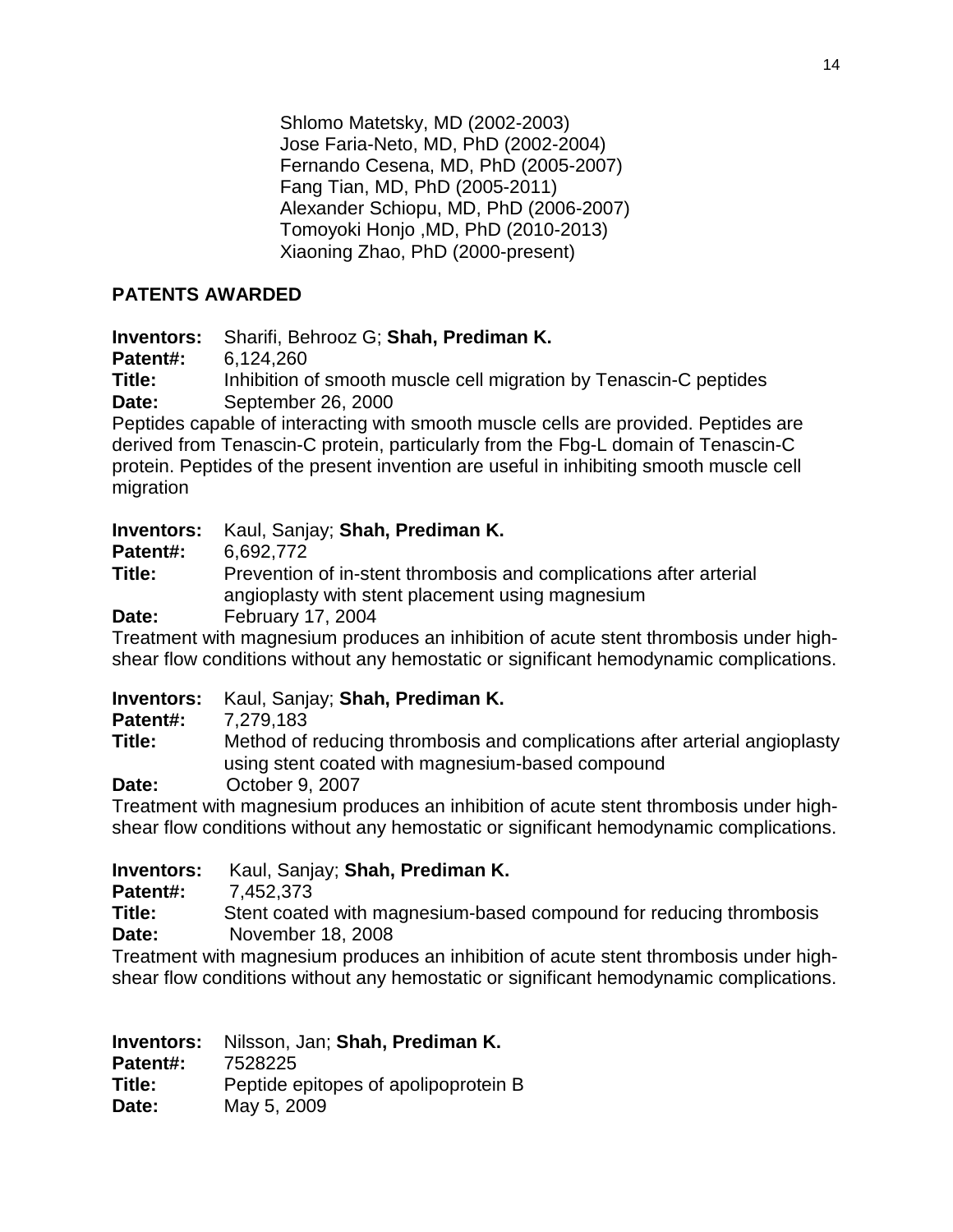The present invention relates to antibodies raised against fragments of apolipoprotein B, in particular defined peptides thereof, for immunization or therapeutic treatment of mammals, including humans, against ischemic cardiovascular diseases, using one or more of said antibodies.

# **Inventors:** Nilsson, Jan**; Shah, Prediman K.**

**Patent#:** 7527795

**Title:** Peptide epitopes of apolipoprotein B

**Date:** May 5, 2009

The present invention relates to antibodies raised against fragments of apolipoprotein B, in particular defined peptides thereof, for immunization or therapeutic treatment of mammals, including humans, against ischemic cardiovascular diseases, using one or more of said antibodies.

**Inventors:** Nilsson, Jan; **Shah, Prediman K.**

**Patent#:** 7537758

**Title:** Antibodies against a peptide epitope of apolipoprotein B

**Date:** May 26, 2009

The present invention relates to antibodies raised against fragments of apolipoprotein B, in particular defined peptides thereof, for immunization or therapeutic treatment of mammals, including humans, against ischemic cardiovascular diseases, using one or more of said antibodies.

**Inventors:** Nilsson, Jan; **Shah, Prediman K. Patent#:** 7544360 **Title:** Peptide epitopes of apolipoprotein B

**Date:** June 9, 2009

The present invention relates to antibodies raised against fragments of apolipoprotein B, in particular defined peptides thereof, for immunization or therapeutic treatment of mammals, including humans, against ischemic cardiovascular diseases, using one or more of said antibodies.

**Inventors:** Nilsson, Jan**; Shah, Prediman K.**

**Patent#: 7556811<br>Title: Peptide e** 

Peptide epitopes of apolipoprotein B

**Date:** July 7, 2009

The present invention relates to antibodies raised against fragments of apolipoprotein B, in particular defined peptides thereof, for immunization or therapeutic treatment of mammals, including humans, against ischemic cardiovascular diseases, using one or more of said antibodies.

**Inventors:** Nilsson, Jan; **Shah, Prediman K. Title:** Antibodies against a peptide epitope of apolipoprotein B 0 **Patent#:** 7704499 **Date:** April 27, 2010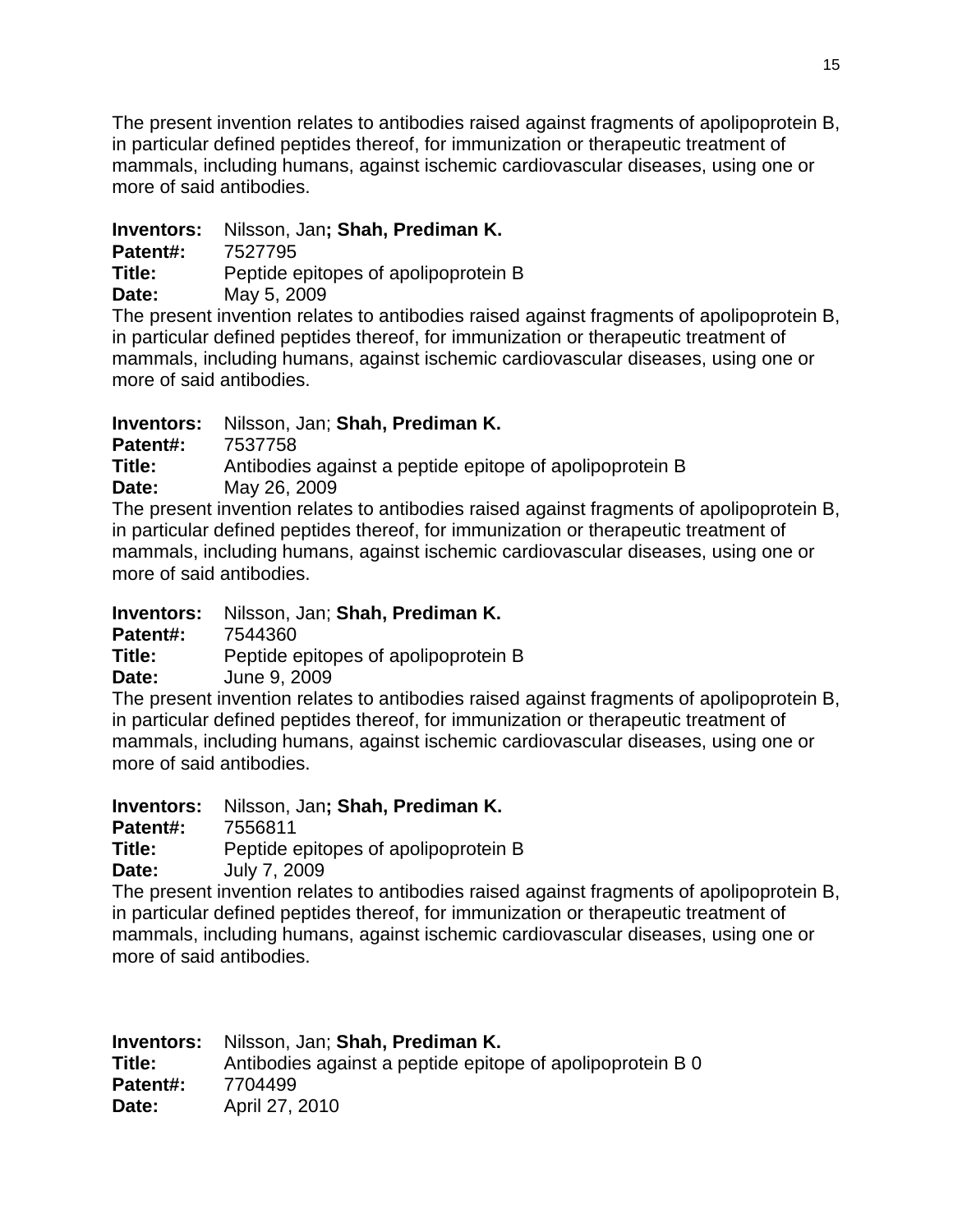The present invention relates to antibodies raised against fragments of apolipoprotein B, in particular defined peptides thereof, for immunization or therapeutic treatment of mammals, including humans, against ischemic cardiovascular diseases, using one or more of such antibodies.

# **Inventors:** Nilsson, Jan; **Shah, Prediman K.**

**Title:** Antibodies against a peptide epitope of apolipoprotein B - **Patent#:** 7785589

**Date:** August 31, 2010

The present invention relates to antibodies raised against fragments of apolipoprotein B, in particular defined peptides thereof, for immunization or therapeutic treatment of mammals, including humans, against ischemic cardiovascular diseases, using one or more of such antibodies.

| <b>Inventors:</b> | Kaul, Sanjay Shah, Prediman K.                                                                                           |
|-------------------|--------------------------------------------------------------------------------------------------------------------------|
| Patent#:          | EP1406697 and FR1406697                                                                                                  |
| Title:            | Use of magnesium for preventing in-stent thrombosis and complications<br>after arterial angioplasty with stent placement |
| Date:             | 9/8/2010                                                                                                                 |
|                   | Treatment with magnesium produces an inhibition of acute stent thrombosis under high                                     |

Treatment with magnesium produces an inhibition of acute stent thrombosis under highshear flow conditions without any hemostatic or significant hemodynamic complications.

**Inventors:** Arditi, Moshe; Rajavashisth, Tripathi; **Shah; Prediman K.**

**Title:** Methods for treating vascular disease

**Patent#:** 7,959,918

**Date:** June 14, 2011

Compositions and methods included herein describe the treatment of atherosclerosis and other vascular diseases such as thrombosis, restenosis after angioplasty and/or stenting, and vein-graft disease after bypass surgery, by inhibition of the expression or biologic activity of the toll-like receptor 4 (TLR4) and/or myeloid differentiation factor 88 (MyD88).

**Inventors:** Nilsson, Jan; **Shah, Prediman K.** 

**Title:** Antibodies against a peptide epitope of apolipoprotein B **Patent #:** 8,025,876

**Date**: September 27, 2011

The present invention relates to antibodies raised against fragments of apolipoprotein B, in particular defined peptides thereof, for immunization or therapeutic treatment of mammals, including humans, against ischemic cardiovascular diseases, using one or more of the antibodies.

| <b>Inventors:</b> | Nilsson, Jan; Shah, Prediman K.                          |
|-------------------|----------------------------------------------------------|
| Patent#:          | 8.034.336                                                |
| Title:            | Antibodies against a peptide epitope of apolipoprotein B |
| Date:             | October 22, 2011                                         |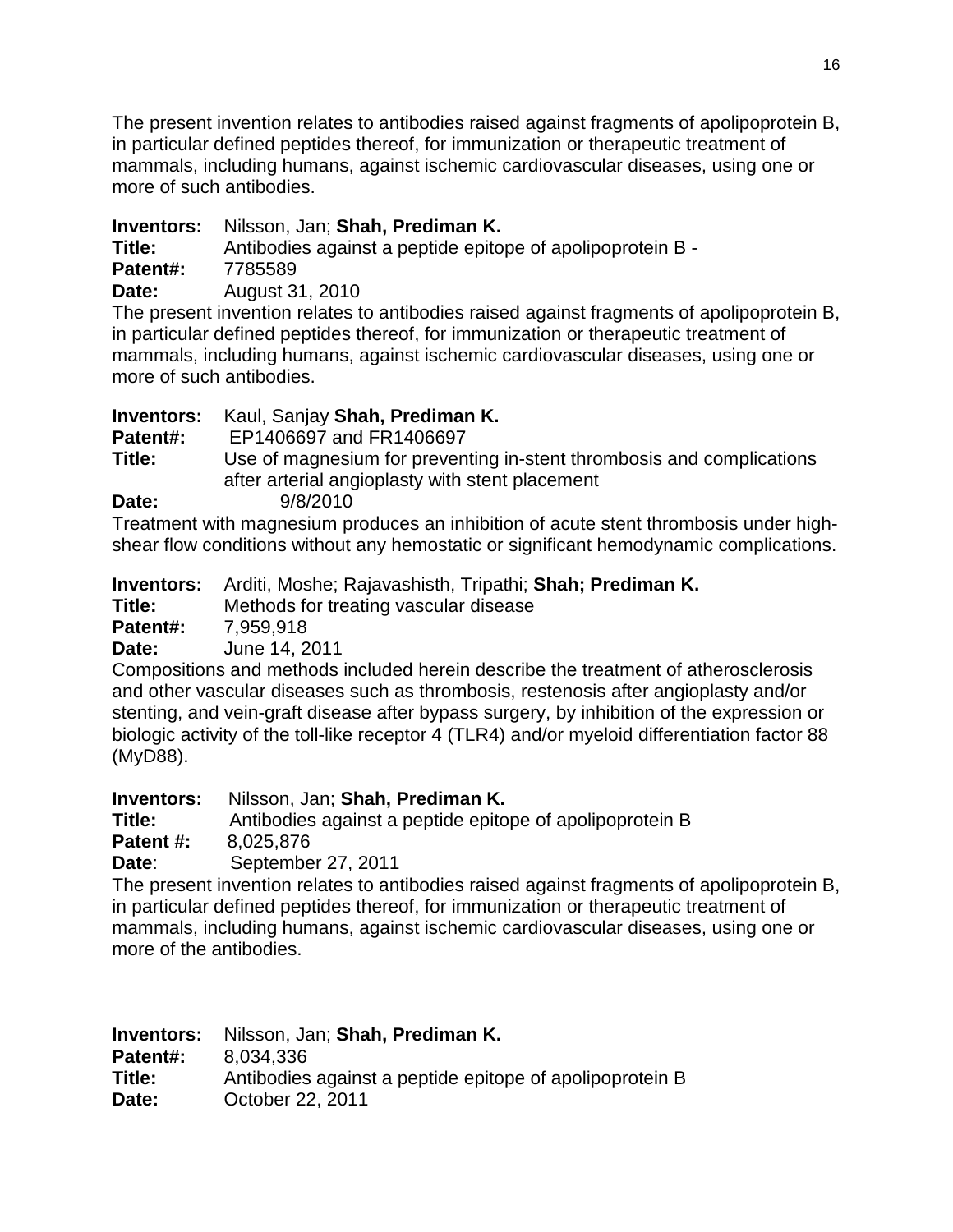The present invention relates to antibodies raised against fragments of apolipoprotein B, in particular defined peptides thereof, for immunization or therapeutic treatment of mammals, including humans, against ischemic cardiovascular diseases, using one or more of said antibodies.

# **Inventors:** Nilsson, Jan; **Shah, Prediman K.**

**Patent#:** 8,029,786

**Title:** Peptide epitopes of apolipoprotein B

**Date:** October 4, 2011

The present invention relates to antibodies raised against fragments of apolipoprotein B, in particular defined peptides thereof, for immunization or therapeutic treatment of mammals, including humans, against ischemic cardiovascular diseases, using one or more of said antibodies.

**Inventors:** Nilsson, Jan; **Shah, Prediman K.**

**Patent#:** 8,647,628

**Title:** Peptide epitopes of apolipoprotein B

**Date:** October 4, 2011

The present invention relates to antibodies raised against fragments of apolipoprotein B, in particular defined peptides thereof, for immunization or therapeutic treatment of mammals, including humans, against ischemic cardiovascular diseases, using one or more of said antibodies.

**Inventors:** Nilsson, Jan; **Shah, Prediman K. Patent#**: 8,642,726 **Title:** Peptide epitopes of apolipoprotein B **Date:** October 4, 2011

The present invention relates to antibodies raised against fragments of apolipoprotein B, in particular defined peptides thereof, for immunization or therapeutic treatment of mammals, including humans, against ischemic cardiovascular diseases, using one or more of said antibodies.

| Inventors: | Nilsson, Jan; Shah, Prediman K.      |
|------------|--------------------------------------|
| Patent#:   | 8.642.043                            |
| Title:     | Peptide epitopes of apolipoprotein B |
| Date:      | October 4, 2011                      |

The present invention relates to antibodies raised against fragments of apolipoprotein B, in particular defined peptides thereof, for immunization or therapeutic treatment of mammals, including humans, against ischemic cardiovascular diseases, using one or more of said antibodies.

|          | <b>Inventors:</b> Nilsson, Jan; Shah, Prediman K. |
|----------|---------------------------------------------------|
| Patent#: | 8,470,768                                         |
| Title:   | Peptide epitopes of apolipoprotein B              |
| Date:    | October 4, 2011                                   |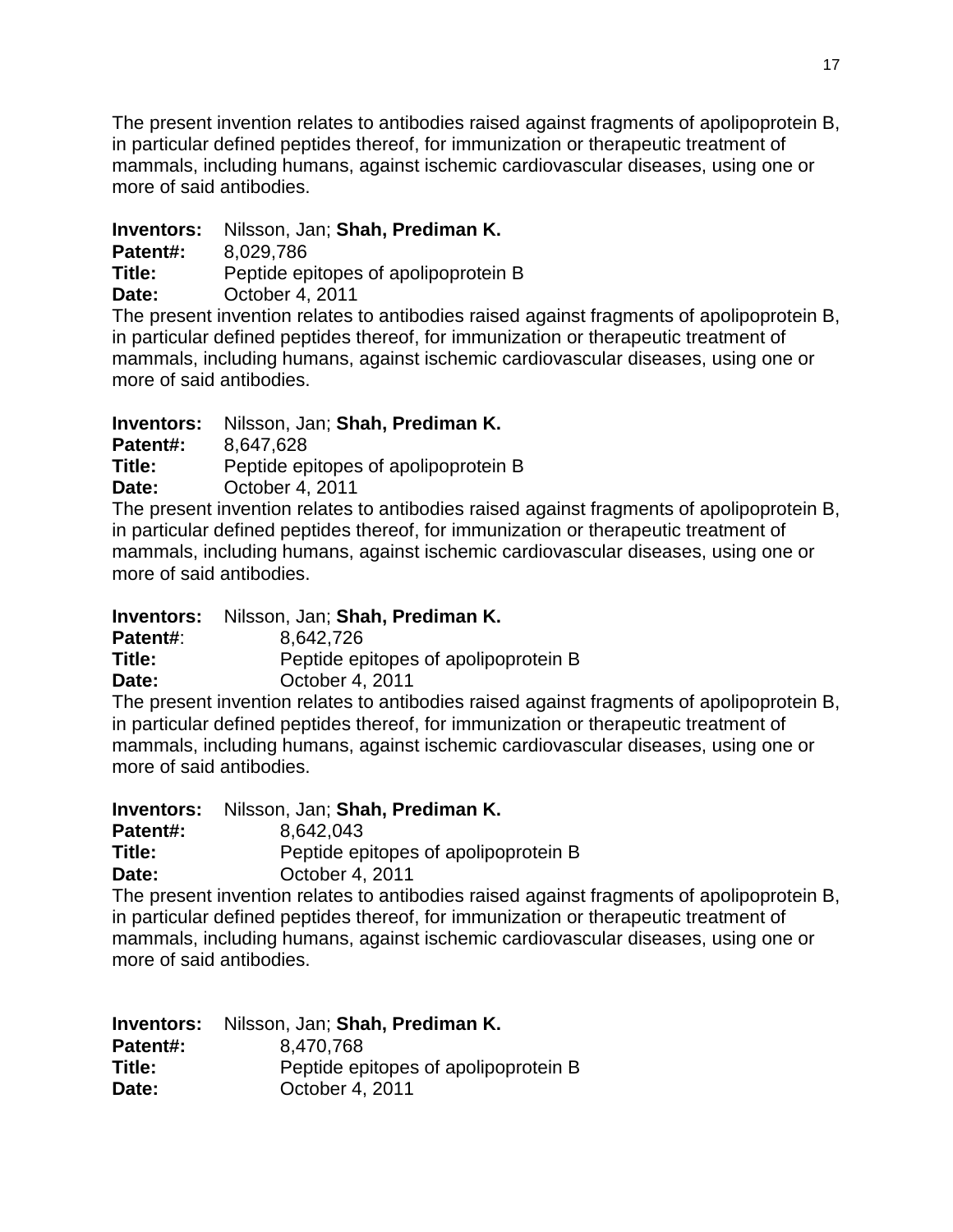The present invention relates to antibodies raised against fragments of apolipoprotein B, in particular defined peptides thereof, for immunization or therapeutic treatment of mammals, including humans, against ischemic cardiovascular diseases, using one or more of said antibodies.

**Inventors:** Bisgaier Charles; **Shah, Prediman K.**; Kaul, Sanjay;

**Patent#:** 8,119,590

**Title:** Prevention and treatment of restenosis by local administration of drug **Date:** February 21, 2012

Use of local delivery through catheter, and stent, of apo Ai milano for inhibition of post-PTCA and post-stent restenosis

**Inventors:** Nilsson, Jan**; Shah, Prediman K.**

**Patent#:** RE43,581<br>Title: Peptide en

Peptide epitopes of apolipoprotein B

**Date:** August 14, 2012

The present invention relates to antibodies raised against fragments of apolipoprotein B, in particular defined peptides thereof, for immunization or therapeutic treatment of mammals, including humans, against ischemic cardiovascular diseases, using one or more of said antibodies.

| Sharifi, Behrooz G.; Wang, Lai; Shah, Prediman K.                                                                                                                                                          |
|------------------------------------------------------------------------------------------------------------------------------------------------------------------------------------------------------------|
| 8,465,976                                                                                                                                                                                                  |
| Methods for isolating and using hematopoietic and embryonic stem cells<br>of the peritoneal cavity                                                                                                         |
| June 18, 2013                                                                                                                                                                                              |
| Isolation and use of hematopoietic and embryonic stem cells in the peritoneal cavity as<br>the contract of the contract of the contract of the contract of the contract of the contract of the contract of |
|                                                                                                                                                                                                            |

a new source of hematopoietic progenitor stem cells and methods of regenerating bioengineered tissues and/or reconstituting a hematopoietic system.

**Inventors: Shah, Prediman K.,** Chatterjee, Saswati; Wang, Jr, Kamehameha Kay-Min

**Patent#:** 8,926,958

**Title:** Prevention and treatment of vascular disease with recombinant adeno associated virus vectors encoding apolipoprotein A-I and apolipoprotein A-I milano

**Date:** January 6, 2015

Gene therapeutic approach to the prevention and treatment of vascular disease and coronary heart disease for prevention and treatment of atherosclerosis, as well as any disease or physiological condition in which atherosclerosis plays a role.

|          | <b>Inventors:</b> Chyu, Kuang-Yuh; Shah, Prediman K.                                       |
|----------|--------------------------------------------------------------------------------------------|
| Patent#: | 9.125.850                                                                                  |
| Title:   | Immunomodulatory methods and systems for treatment and/or prevention<br>of atherosclerosis |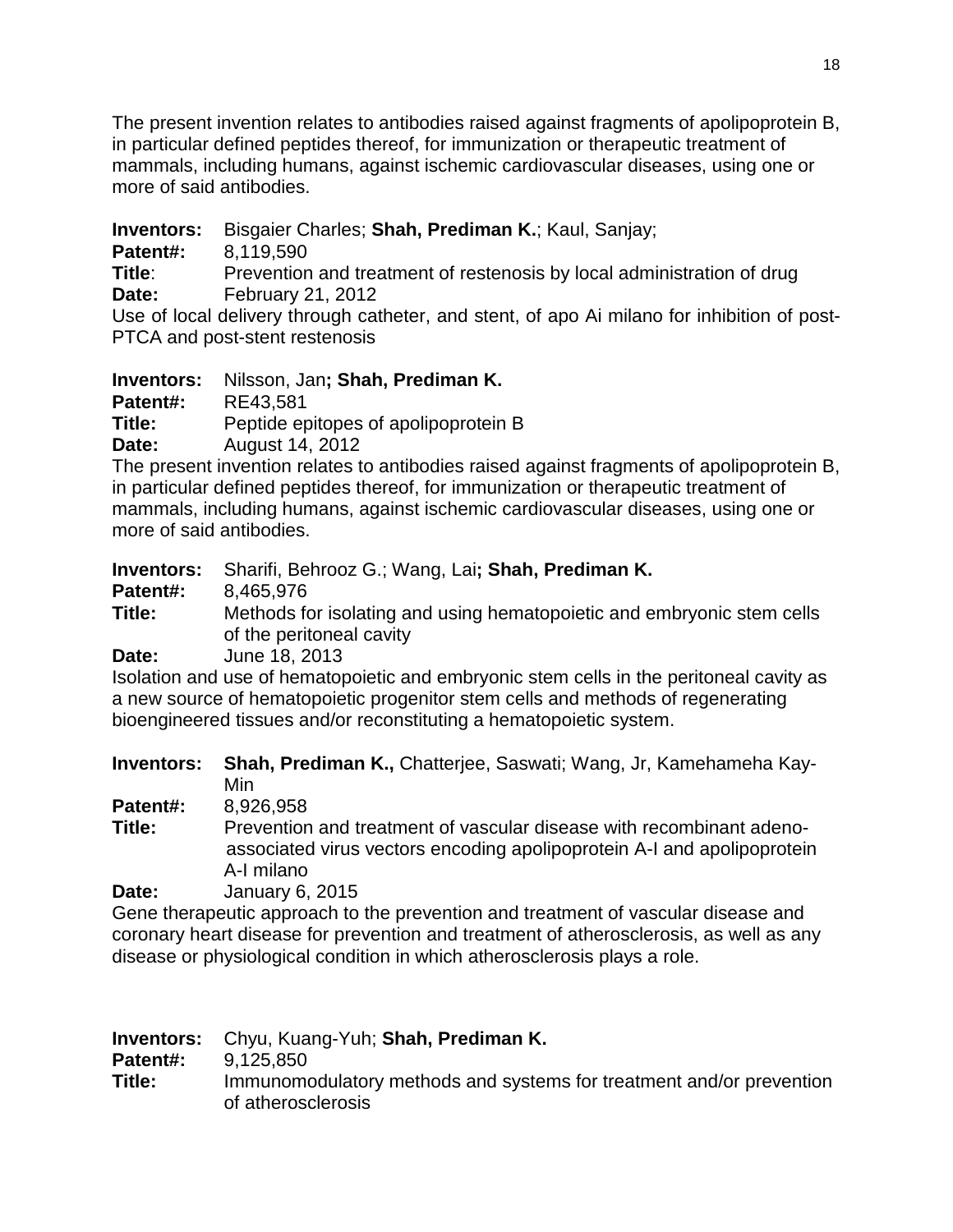Date: September 8, 2015

Immunomodulatory agents, T cell, compositions, methods and systems for treating and/or preventing hypertension and/or a condition associated thereto in an individual**.**

**Inventors:** Sharifi, Behrooz G.; **Shah, Prediman K.**

**Patent#:** 9,133,479

**Title:** Effective vector platform for gene transfer and gene therapy

**Date:** September 15, 2015

A method of improving efficiency of gene transfer and/or gene therapy to a cell by inhibiting phosphorylation of one or more serine residues of a virus capsid protein

**Inventors: Shah, Prediman K.,** Chyu, Kuang-Yuh; Honjo, Tomoyuki

**Patent#:** 9,205,139<br> **Title:** Immunomo

**Title:** Immunomodulatory methods and systems for treatment and/or prevention of aneurysms

**Date:** December 8, 2015

Immunomodulatory agents, T cell, compositions, methods and systems for treating and/or preventing an aneurysm and/or a condition associated thereto in an individual.

**Inventors:** Chyu, Kuang-Yuh; **Shah, Prediman K.** 

**Patent#:** 9,205,141<br> **Title:** Immunomo

**Title:** Immunomodulatory methods and systems for treatment and/or prevention of hypertension

**Date:** December 8, 2015

Immunomodulatory agents, T cell, compositions, methods and systems for treating and/or preventing hypertension and/or a condition associated thereto in an individual.

**Inventors:** Chyu, Kuang-Yuh; **Shah, Prediman K.;** Dimayuga, Paul

**Patent#:** 9,221,876<br> **Title:** Methods fo

Methods for treating kidney disease with fragments of ApoB-100 **Date:** December 29, 2015

Compositions comprising immunogenic fragments of ApoB-100 for eliciting an immune response in a subject or vaccinating a subject, so as to treat, prevent, 5 inhibit and/or reduce symptoms of kidney diseases in the subject. The compositions include immunogenic fragments of ApoB-100, CD8+ T cells activated with immunogenic fragments of ApoB-100 or a combination thereof.

# **PATENTS SUBMITTED**

- 1. Intrapericardial delivery of apo A-I Milano for prevention of vascular response to injury (Sanjay Kaul and Prediman K. Shah)
- 2. New Genes that predispose to and protect arteries from atherosclerosis (Behrooz Sharifi and P.K. Shah)
- 3. Novel mouse model of plaque rupture and thrombosis (Behrooz Sharif, Lai Wang and PK Shah)
- 4. Novel treatment of Alzheimer's disease (PK Shah)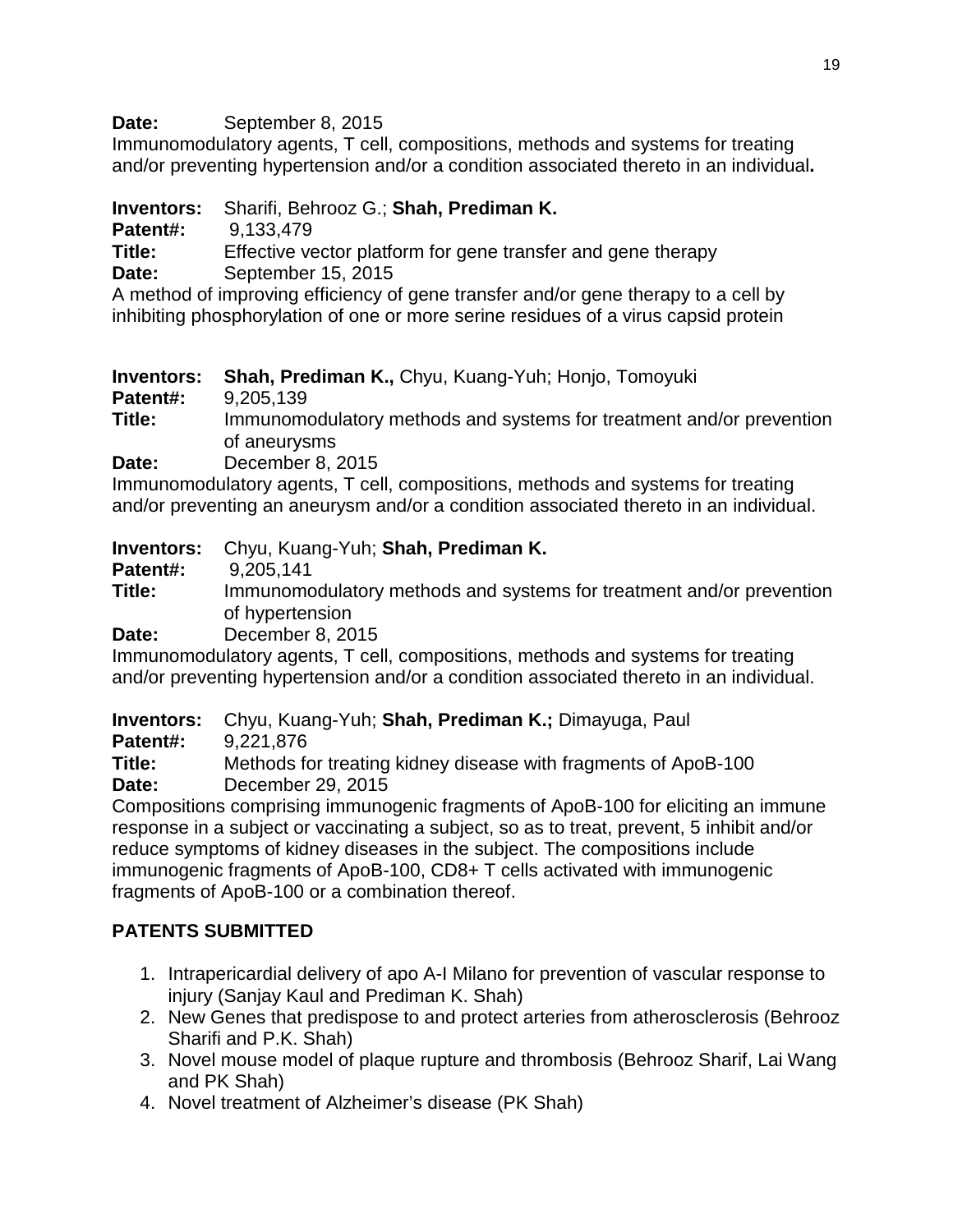#### 5. A Novel Biomarker of atherosclerosis (Sharifi. Wang, Shah)

#### **LECTURES AND PRESENTATIONS**

"Cardiogenic shock," San Gabriel Community Hospital, San Gabriel, 1977 "Role of hemodynamic monitoring in critically ill patients," Los Angeles Chapter of the American Heart Association Fall Symposium, Los Angeles, 1978

[Visiting Professor] "Hemodynamic monitoring in acute myocardial infarction," Fresno VA Hospital, Fresno, 1978

"Radionuclide assessment in acute myocardial infarction," American College of Cardiology Minicourse, Anaheim, 1978

"Hemodynamic monitoring in acute myocardial infarction," Southwest Clinical Society Fall Symposium, Kansas City, 1979

[Visiting Professor] "Intra-aortic balloon counterpulsation: role and medications," St. Mary's Hospital, Kansas City, 1979

"Value of radionuclide ventriculography in predicting prognosis in acute myocardial infarction," Los Angeles Chapter of the American Heart Association Fall Symposium, Los Angeles, 1979

"Hemodynamic profiles in selected clinical disorders," Cedars-Sinai Medical Center, Annual Critical Care Course, Los Angeles, 1979

"Recent advances in the medical management of angina pectoris," Baylor College of Medicine Symposium, Houston, 1980

"Radionuclide assessment in acute myocardial infarction," Center Foundation of Los Angeles Symposium: *Recent Advances in Cardiology*, Los Angeles, 1980

"Invasive and noninvasive methods of assessment of cardiac function," Southwest Clinical Society of Kansas City Fall Symposium: *A Clinician's Retreat*, Rancho Santa Fe, 1980

"Recent advances in the management of angina pectoris: role of calcium channel blockers," Parkwood Community Hospital Second Annual Fall Symposium, Studio City, 1980

"Vasodilators: indications and role in cardiovascular disorders," California Association of Hospital Pharmacists Annual Symposium, Sacramento and Orange, 1980

"Role of vasodilators in congestive heart failure," Methodist Hospital of Southern California Fall Symposium, Arcadia, 1980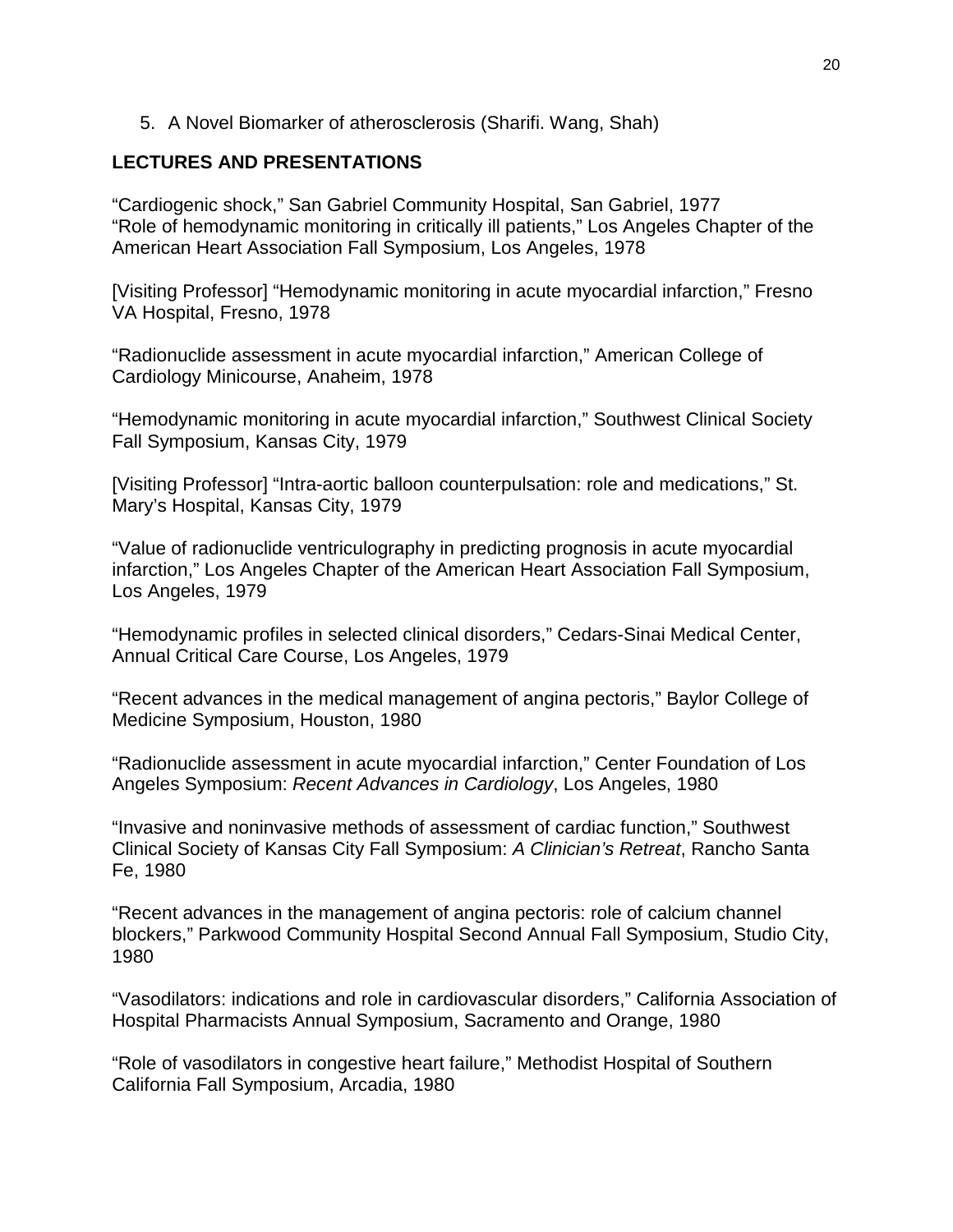"Early prediction of prognosis in acute myocardial infarction," Live satellite television program: *Clinics in Cardiology*, Los Angeles, 1981

"Clinical applications of bedside hemodynamic monitoring" and "Ambulatory electrocardiography," Cardiopulmonary Seminar, Canton and Beijing (Peoples Republic of China), 1981

"Non-surgical reperfusion in acute myocardial infarction," American College of Cardiology Seminar, San Francisco, March 1981

"Radionuclide predictors of prognosis in acute myocardial infarction," Luncheon Panel: *What's New In Acute Myocardial Infarction*, Los Angeles Chapter of the American Heart Association Fall Symposium, Los Angeles, 1981

"Clinical applications of radionuclides in the coronary care unit," Desert Hospital Cardiology Symposium Palm Springs, 1981

"Calcium antagonists," Golita Community Hospital, Santa Barbara, October 1981

"Calcium antagonists," Kaiser-Sunset Foundation Hospital, Los Angeles, November 1981

"Clinical update on calcium channel inhibitors," Valley Presbyterian Hospital Cardiology Symposium, Van Nuys, November 1981

"The multipurpose pacing Swan-Ganz catheter" and "Interpretation of hemodynamic data," *3rd Annual Symposium on High-Risk Patients*, Cedars-Sinai Medical Center, Los Angeles, January 1982

"The role of calcium channel blockers in coronary artery disease," Methodist Hospital of Southern California, Arcadia, February 1982

"Streptokinase in acute MI and slow calcium channel blockers in coronary spasm," *Cardiology and Cardiac Surgery - New Frontiers*, St. Mary's Hospital and Medical Center, San Francisco, February 1982

"Radionuclides in acute myocardial infarction," [Moderator] *Recent Advances in Noninvasive Cardiac Imaging*, American College of Cardiology Extramural Program, Los Angeles, February 1982

"Calcium (Ca++) channel blockers," Good Samaritan Hospital, Los Angles, March 1982

"Calcium (Ca++) channel blockers," Ross-Loos Medical Center, San Diego, March 1982

"Calcium (Ca++) channel blockers," Marina Mercy Hospital, March 1982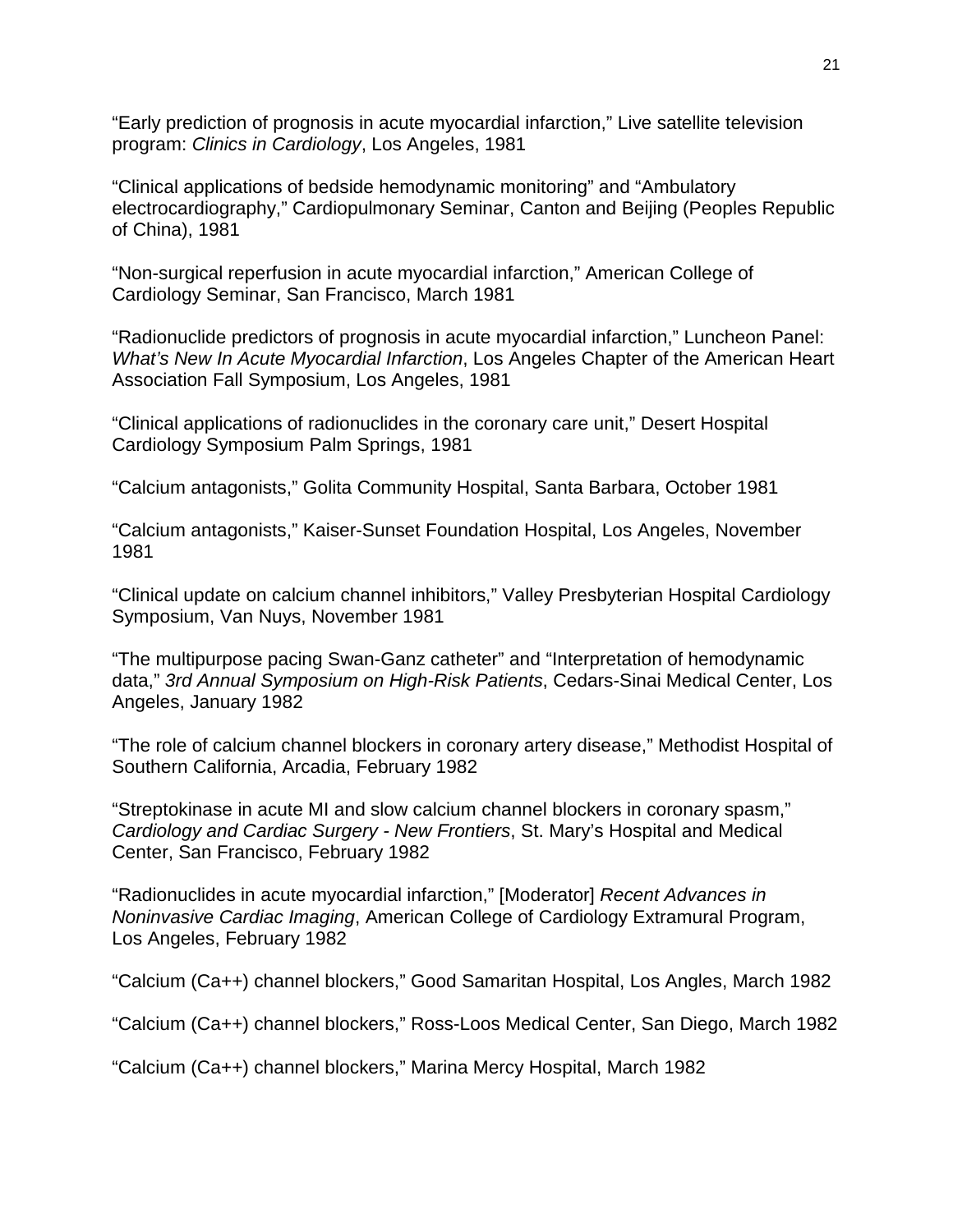[Program co-chairman/speaker] "Calcium (Ca++) channel blockers," Symposium: *Ca++ Blockers*, co-sponsored by Tulane University and Cedars-Sinai Medical Center, Los Angeles, March 1982

"Calcium (Ca++) channel blockers," Pacoima Memorial Hospital, Pacoima, March 1982

"Calcium (Ca++) channel blockers," St. Vincent Medical Center, Los Angeles, March 1982

"Calcium (Ca++) channel blockers," Baldwin Park Community Hospital, Los Angeles, April 1982

"Calcium (Ca++) channel blockers," Kaiser Foundation Hospital, Los Angeles, April 1982

"Calcium (Ca++) channel blockers," Serra Memorial Hospital. Sun Valley, April 1982

"Calcium (Ca++) channel blockers," St. Lukes Hospital. Pasadena, April 1982

"Calcium (Ca++) channel blockers," Marian Hospital. Santa Maria, April 1982

"Calcium (Ca++) channel blockers," Lancaster Community Hospital. Lancaster, April 1982

"Calcium (Ca++) channel blockers," Maxicare Medical Center. Los Angeles, April 1982

"Calcium (Ca++) channel blockers," French Hospital. Los Angeles, April 1982

"Calcium (Ca++) channel blockers," Hollywood Presbyterian Hospital. Los Angeles, April 1982

"Calcium (Ca++) channel blockers," Los Angeles County Society of Anesthesiology. Los Angeles, May 1982

"Detection and prognostic assessment of patients with acute myocardial infarction: Comparative strengths and usefulness of various radionuclide methods," and "Comparative utility of scintigraphic echocardiographic and digital radiographic techniques in assessing patients with acute myocardial infarction," American College of Cardiology, Nuclear Cardiology Symposium, Heart House, Bethesda, June 1982

"Hemodynamic changes and treatment of septic shock," First Annual Conference on Critical Care Medicine: *Septic Shock*, Santa Barbara, June 1982

"Intracoronary streptokinase and angioplasty," Society of Nuclear Medicine, Miami Beach, June 1982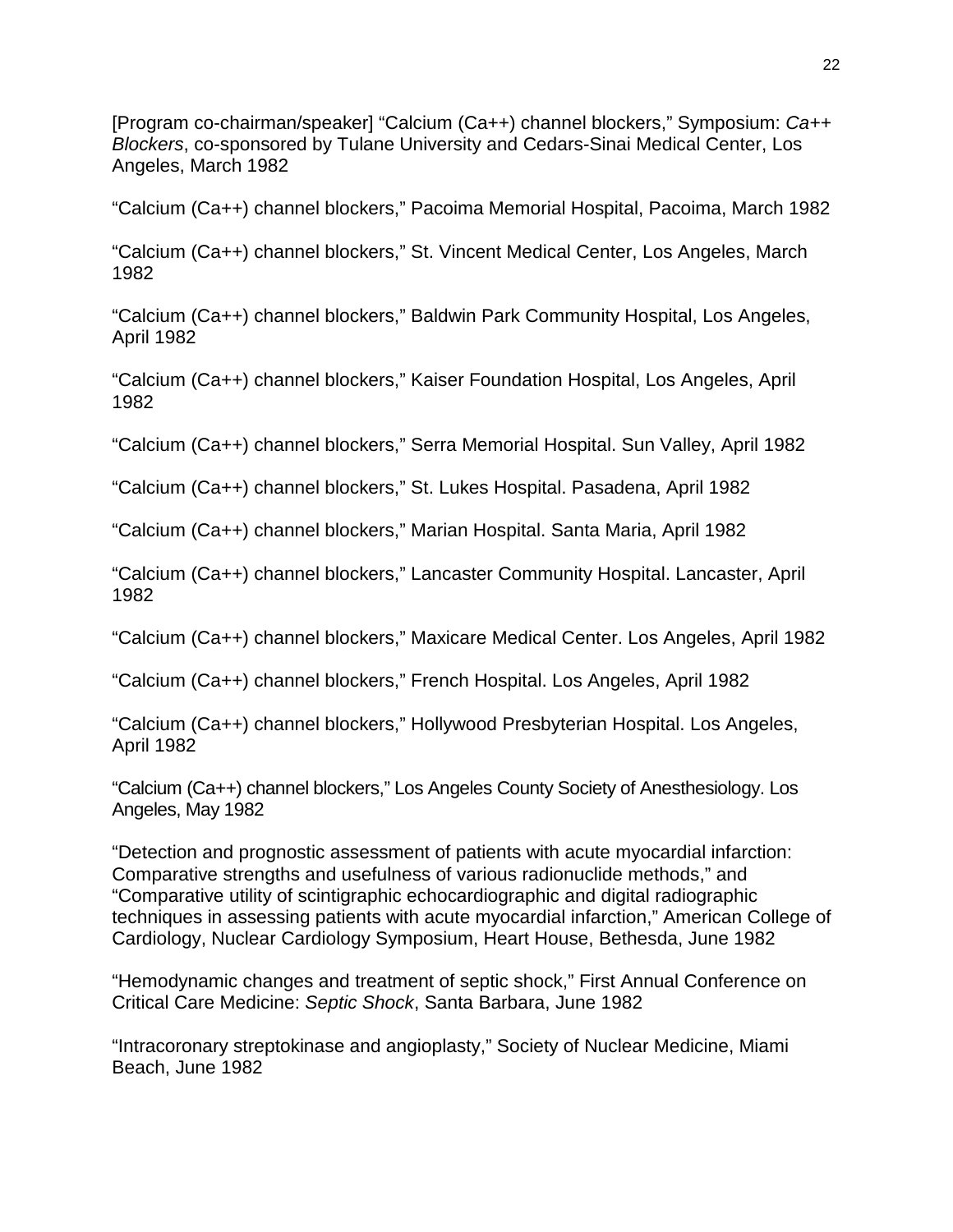"Calcium (Ca++) channel blockers," 93rd Annual Continuing Education Meeting of the Washington State Pharmacist Association, Seattle, June 1982

"Calcium (Ca++) channel blockers," Kaiser-Permanente, West Los Angeles, July 1982

"Calcium (Ca++) channel blockers," Huntington Memorial Hospital, Pasadena, July 1982

"Digital angiography," "Calcium blockers" and "Percutaneous transluminal coronary angiography," *New Frontiers in Cardiovascular Nursing*, Cedars-Sinai Medical Center, Los Angeles, August 1982

"Clinical application of intraaortic balloon pump" and "Syndrome of predominant right ventricular dysfunction in acute myocardial infarction," Unicor Symposium, Sao Paulo (Brazil), August 1982

"Role of predischarge evaluation of post-MI patients" and "Intracoronary thrombolysis in acute myocardial infarction," 13th Biennial Congress of Southern Africa Cardiac Society, Cape Town (South Africa), September 1982

[Moderator] *Surgery Is Indicated with Patients with Acute Myocardial Infarctions*; [Chairman] *Beta Blockade after Myocardial Infarction - Which One, Why, How Long?* American Heart Association Greater Los Angeles Affiliate 50th Annual Fall Symposium, Los Angeles, September 1982

[Program chair] *Current Trends in Cardiovascular Therapy* Symposium, Cedars-Sinai Medical Center, Palm Springs, October 1982

"Clinical applications of bedside hemodynamic monitoring using the Swan-Ganz catheter," American Physiological Society Annual Fall Meeting: *Recent Advances in Physiological Monitoring*, San Diego, October 1982

"Intracoronary thrombolysis in acute myocardial infarction," USC School of Medicine 4th Annual Symposium for Critical Care Nurses: *Developing Proficiency in Bedside Skills and Practice*, Anaheim, October 1982

"Calcium (Ca++) channel blockers," American Academy of Family Physicians National Meeting, San Francisco, October 1982

"Calcium (Ca++) channel blockers," The California Society of Hospital Pharmacists - Seminar '82, Los Angeles, October 1982

"Calcium (Ca++) channel blockers," Midway Hospital, Los Angeles, October 1982 "Calcium (Ca++) channel blockers," California Society of the Hospital Pharmacists Annual Meeting, Los Angeles, November 1982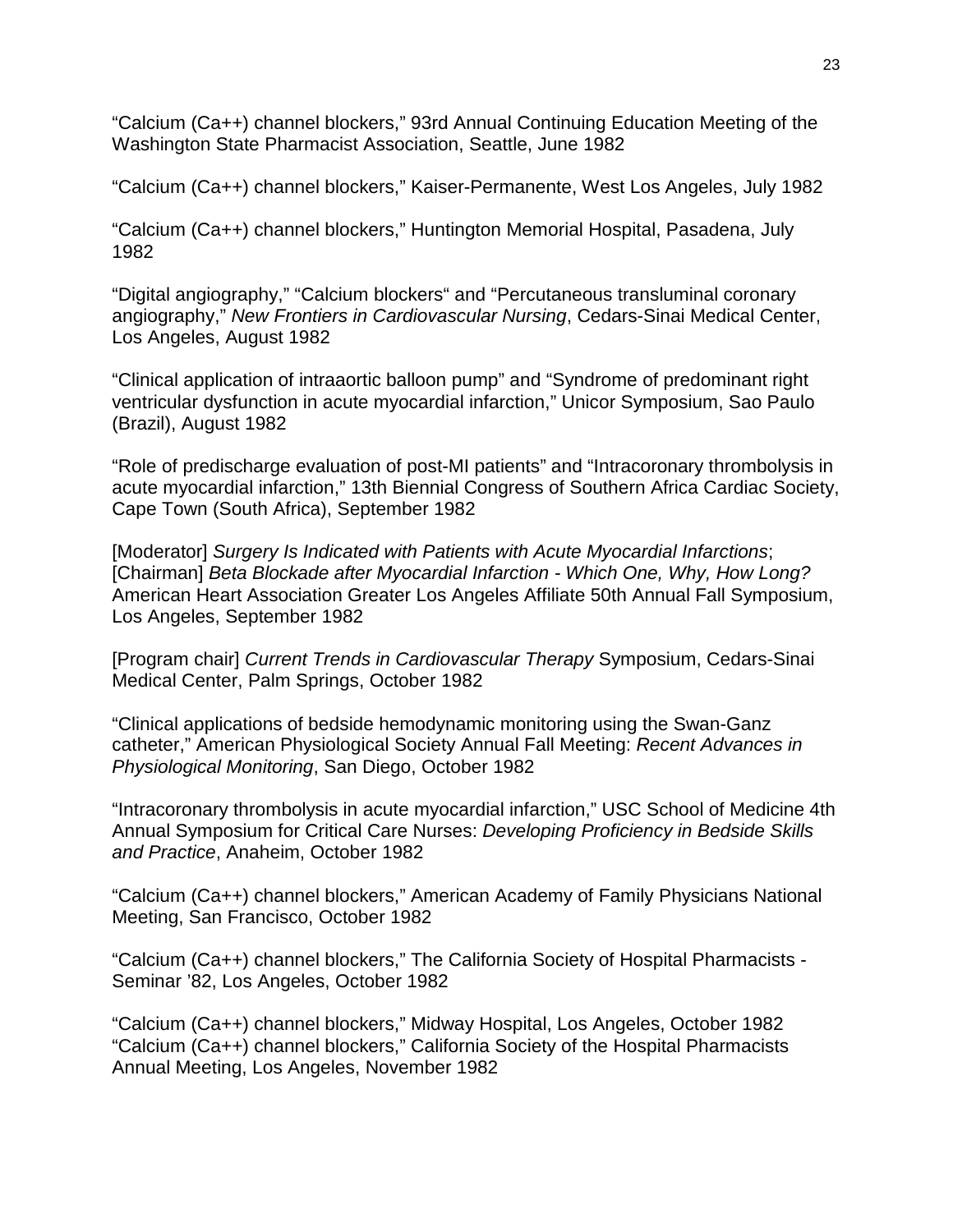"Pulmonary artery waveform analysis" and "Misadventures in the CCU and OR," *The High Risk Patient - Fourth Annual Symposium*, Cedars-Sinai Medical Center, Las Vegas, January 1983

"Ca++ channel inhibitors," Annual Clinical Conference in Pediatric Anesthesiology, Los Angeles, February 1983

"Newer application of beta-blockers in the post myocardial infarction patient" and "Clinical application of calcium channel blockers," Cardiology Update 1983, Honolulu, February 1983

"Angina: Start to finish," Rancho Los Amigos Hospital, Downey, April 1983

"Calcium antagonists," St. John's Medical Center, Oxnard, April 1983

"Treatment of congestive heart failure with Captopril," Montana Heart Association, Great Falls, May 1983

"Detection and prognostic assessment of patients with acute myocardial infarction: Comparative strengths and usefulness of various radionuclide methods," American College of Cardiology Heart House, Bethesda, May 1983

"Current concepts of thrombolytic therapy in evolving acute myocardial infarction," Centinela Hospital, Los Angeles, May 1983

"Clinical application of calcium blockers: Applied therapy in critical care medicine," Good Samaritan Hospital, Los Angeles, June 1983

"Calcium Blockers," *Acute Myocardial Infarction Symposium*, Santa Barbara, June 1983

"Congestive heart failure - New drugs in cardiovascular drug therapy," West Los Angeles Kaiser Permanente Medical Center, Los Angeles, September 1983

"Clinical applications of nitrates," Good Samaritan Hospital Los Angeles, October 1983 "Calcium antagonists: An update on therapy," Salinas Valley Memorial Hospital, Salinas, November 1983

[Member, Program Committee] The First Annual Cedars-Sinai Cardiology Update: *Newest Concepts and Techniques in the Care of the Patient with Ischemic Heart Disease*, Los Angeles, November 1983

"Nuclear medicine techniques in the critically ill patient," Southern California Chapter Society of Nuclear Medicine and the Cancer Foundation of Santa Barbara, *Cardiovascular Nuclear Medicine Symposium,* Santa Barbara, December 1983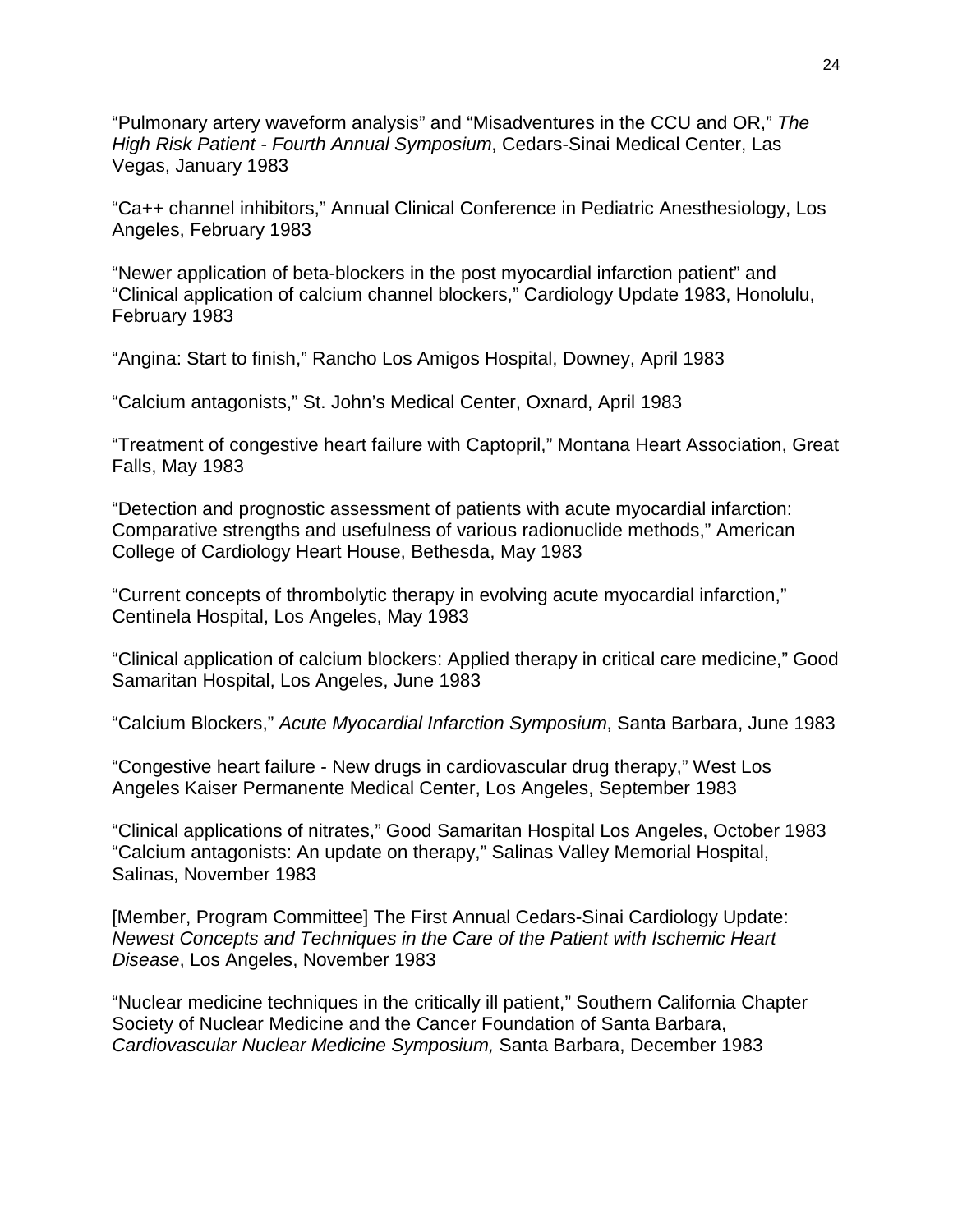"Calcium antagonist in treatment of angina," Seaton Medical Center. Daly City, January 1984

"Refractory heart failure" VA Sepulveda Hospital, Sepulveda, California, February 1984

"Heart failure – current therapy," Century City Hospital, Los Angeles, February 1984

"Pulmonary hypertension," Huntington Memorial Hospital, Pasadena, California. February 1984

"Current concepts in the management of angina," Marian Medical Center, Santa Maria, March 1984

"New concepts and developments in the management of CHF," American Heart Association Physicians Symposium: *Current Concepts in Ischemic Heart Disease*, Westlake Village, April 1984

"Detection and prognostic assessment of patients with acute myocardial infarction: Comparative strengths and usefulness of the various radionuclide methods," and "Comparative roles of scintigraphic, echocardiographic and hemodynamic techniques in assessing patients with acute myocardial infarction," American College of Cardiology Heart House. Bethesda, May 1984

"Use of streptokinase for reperfusion of patients with acute MI," Washington Hospital Medical Grand Rounds, Washington, D.C. May 1984

"Systemic thrombolysis in acute myocardial infarction," "Nuclear Cardiology in the critically ill adult," and "New therapeutic options for refractory heart failure," The 11th Annual 1984 Cardiology Conference. Toronto, May 1984

"Nuclear imaging assessment of myocardial heart disease, pericardial heart disease and cardiac masses," *Cardiac Morphology: Echocardiographic, Nuclear Imaging and Necropsy Correlations*, American College of Cardiology and Indiana University School of Medicine, Indianapolis, and Lake Tahoe, May 1984 "Experimental data on the protective effect of calcium entry blockers-clinical studies," Calcium Entry Blockers, Update '84, Alberta (Canada), September 1984

"Beta blockers in hypertension and coronary disease," 50th American Heart Association Fall Symposium, Los Angeles, September 1984

"Different types of beta blocking agents and their individual practical value in the treatment of ischemic heart disease," 14th Annual Cardiology Symposium at Borgess Medical Center, Kalamazoo, September 1984

"Medical management," University of Vienna Symposium: *Pathophysiology and Management of Heart Failure,* Vienna, Austria, October 1984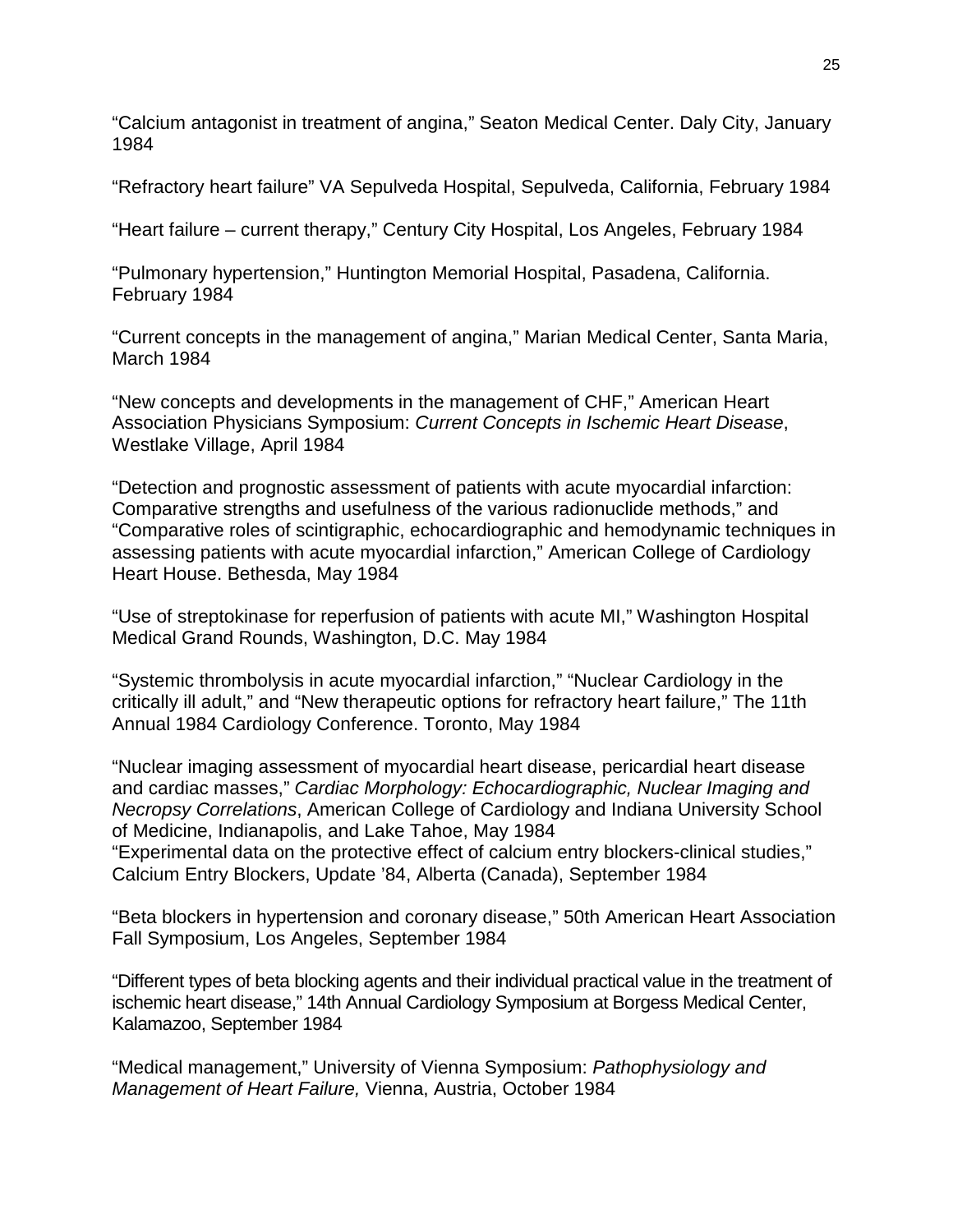"Thrombolytic therapy in acute MI," and "Current status of laser angioplasty," Third Annual Unicor Symposium, Sao Paulo (Brazil), July 1984

[Course Chairman] *Interventions In Acute Myocardial Infarction*, UCLA Extension and the UCLA School of Medicine, Los Angeles, April 1985

"Non-invasive assessment of acute myocardial infarction," American Heart Association, Ventura County Chapter, Annual Physicians' Symposium: *Ischemic Heart Disease-1985*, Westlake Village, May 1985

[Visiting Professor] "Thrombolytic therapy in acute myocardial infarction," Northwick Park Hospital, Middlesex (England), May 1985

[Visiting Professor] Government Medical College and SMHS Hospital, Srinagar, Kashmir, India, May-June 1985

[Visiting Professor] Seri-Kashmir Institute of Medical Sciences, Soura, Kashmir, India, May-June 1985

"Non-invasive assessment of patients admitted with chest pain," Inter-Community Medical Center, Covina, October 1985

"Approaches to myocardial salvage in evolving myocardial infarction," and "New concepts in cardiogenic shock and cardiogenic pulmonary edema," American College of Emergency Physicians, Las Vegas, September 1985

"Angioscopy identifies coronary thrombus in unstable angina," International workshop on coronary thrombosis sponsored by the University of Munich (West Germany), January 1986

"Dynamic nature of myocardial infarction," Annual Conference of International School of Cardiology, Palermo (Italy), April 1986

"Limited effectiveness of pharmacological approaches for infarct size limitation," Annual Conference of the International School of Cardiology, Palermo (Italy), April 1986

[Visiting Professor] "Pathophysiology of acute myocardial infarction," Catholic University, Rome, (Italy), April 1986

[Visiting Professor] "Pathogenesis of acute ischemic syndromes," University of Rome Policlinic, Rome (Italy), April 1986

[Visiting Professor], Grand Rounds: "Clinical implications of right ventricular involvement in acute myocardial infarction"; Research seminar: "New insights into pathogenesis of unstable angina and role of coronary angioscopy," University of Virginia, Charlottesville; April 22, 1986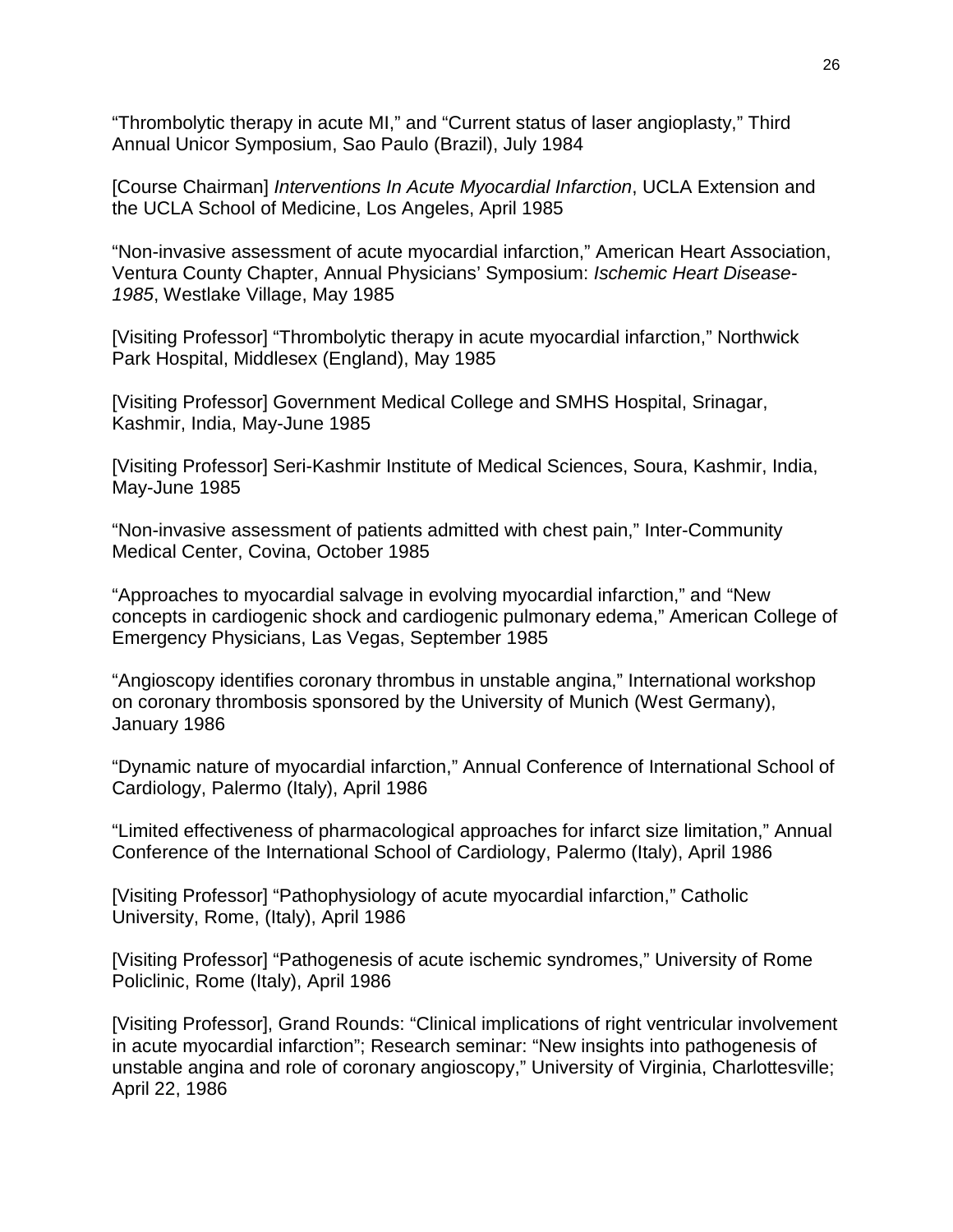"Pathophysiology of Unstable Angina," 8th Annual Symposium, Hollywood Community Hospital, Los Angeles, June 1986

[Plenary speaker] "Acute heart failure: Pathophysiology," and "New developments in hemodynamic monitoring," European Congress of Intensive Care Medicine, Hamburg (Germany), June 1986

[Program Chairman] "Calcium channel blockers," *Calcium Channel Blocker Update for the Practicing Physician*, Monterey, August 1986

"Thrombolytic therapy in acute infarction," UCLA and Wadsworth Veterans Administration Hospital, September 1986

"Right ventricular infarction," University of Southern California, October 1986

"Cardiopulmonary actions of Ca++ channel blockers," Annual Meeting of the California Society of Hospital Pharmacists, Los Angeles, October 1986

[Program Chairman] Symposium: *Angiotensin-Converting Enzyme Inhibitors*, Cedars-Sinai Medical Center, Los Angeles, October 1986

"Applications of Nuclear Cardiology in Acute Myocardial Infarction," American College of Cardiology extramural program *Nuclear Cardiology Review with Experts*, Los Angeles, January 31, 1987

[Visiting Professor] "Clinical implications of right ventricular involvement in acute myocardial infarction," Georgetown University, Washington, D.C., February 3, 1987

"Angina and silent myocardial ischemia and infarction," Riverside Community Hospital, February 1987

[Program Director] *Acute Ischemic Syndromes*, American College of Cardiology, Heart House, Bethesda, February 5-6, 1987

"Mental stress and the heart," Los Angeles County Medical Association, April 1987 Acute Myocardial Infarction, American College of Physicians Annual Scientific Session, New Orleans, March 31, 1987

"Clinical diseases in the post-infarct patient," Huntington Memorial and Verdugo Hills Hospitals, April 1987

"Calcium channel blockers," University of Southern California School of Medicine Symposium on *Cardiovascular Drug Therapy*. Los Angeles, April 1987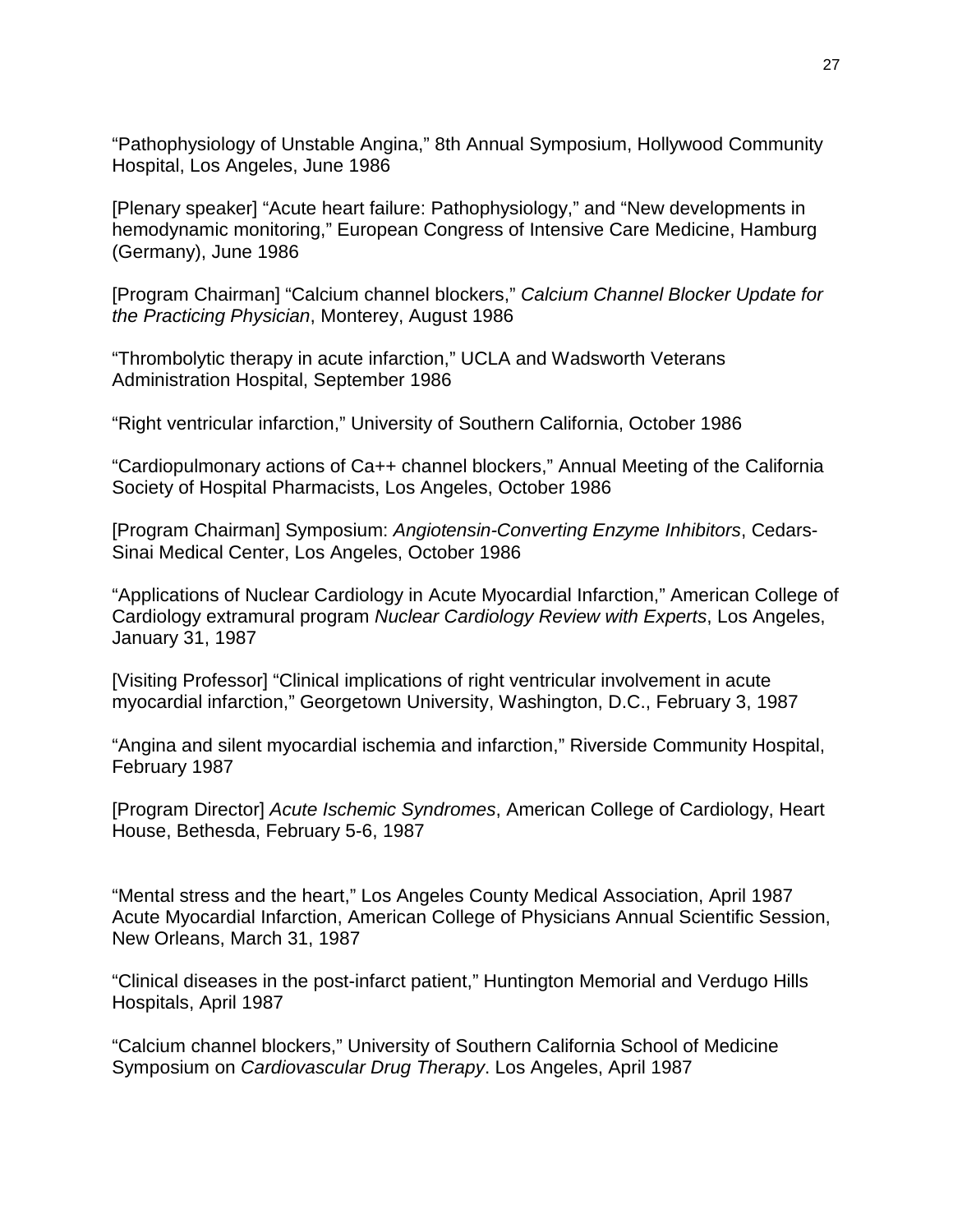"Pathophysiology of unstable angina," St. Paul Medical Center Annual Symposium, Dallas, May 1987

"Silent ischemia," Humana Hospital, Phoenix, May 1987

"Angioplasty in acute myocardial infarction," and "Clinical decisions in the post-infarct patient," Straub Clinic Annual Cardiology Symposium, Hawaii; May 1987

"Pathophysiology of unstable angina," Borgess Medical Center. 17th Annual Cardiology Symposium: *Advances in the Field of Interventional Cardiology and Medical Treatment of Organic Heart Disease*, Kalamazoo, October 1987

"New concepts of pathophysiology of acute coronary syndromes (unstable angina)," Nassau County Medical Ctr Eighth Annual Lectures in Continuing Medical Education. East Meadow, NY, October 1987

"ACE inhibitors and Ca++ channel blockers," Valley Hospital Medical Center, Van Nuys, October 1987

"Thrombolytic therapy," McLeod Family Medicine Center Heart Symposium. Florence, SC, November 1987

"Angina and silent myocardial ischemia and infarction: The role of calcium antagonists," Western Medical Center, Santa Ana, CA; November 1987

Interactive Satellite Videoconference: *Fibrinolytic Therapy with t-PA in Acute Myocardial Infarction,* December 1987

[Chairman] *Acute Coronary Syndrome: Therapeutic Trends in the Management of Post-MI Patient*," Laguna Niguel, December 1987

[Visiting Professor] "New pathophysiologic concepts of unstable angina and coronary syndromes," and "In-vivo angioscopy and its clinical applications," All India Institute of Medical Sciences, Mool Chand Hospital and Sir Ganga Ram Hospital, New Delhi (India), January 1988

"Role of radionuclide techniques in the early and predischarge assessment of patients with acute myocardial infarction," American College of Cardiology Extramural Program *Nuclear Cardiology*, Los Angeles, January 1988

"Thrombolytic therapy in acute myocardial infarction," Emergency Medicine Grand Rounds, UCLA School of Medicine, Los Angeles, February 1988

"Current concepts of pathophysiology of acute ischemic syndromes," Medical Grand Rounds, UCLA School of Medicine, Los Angeles, February 1988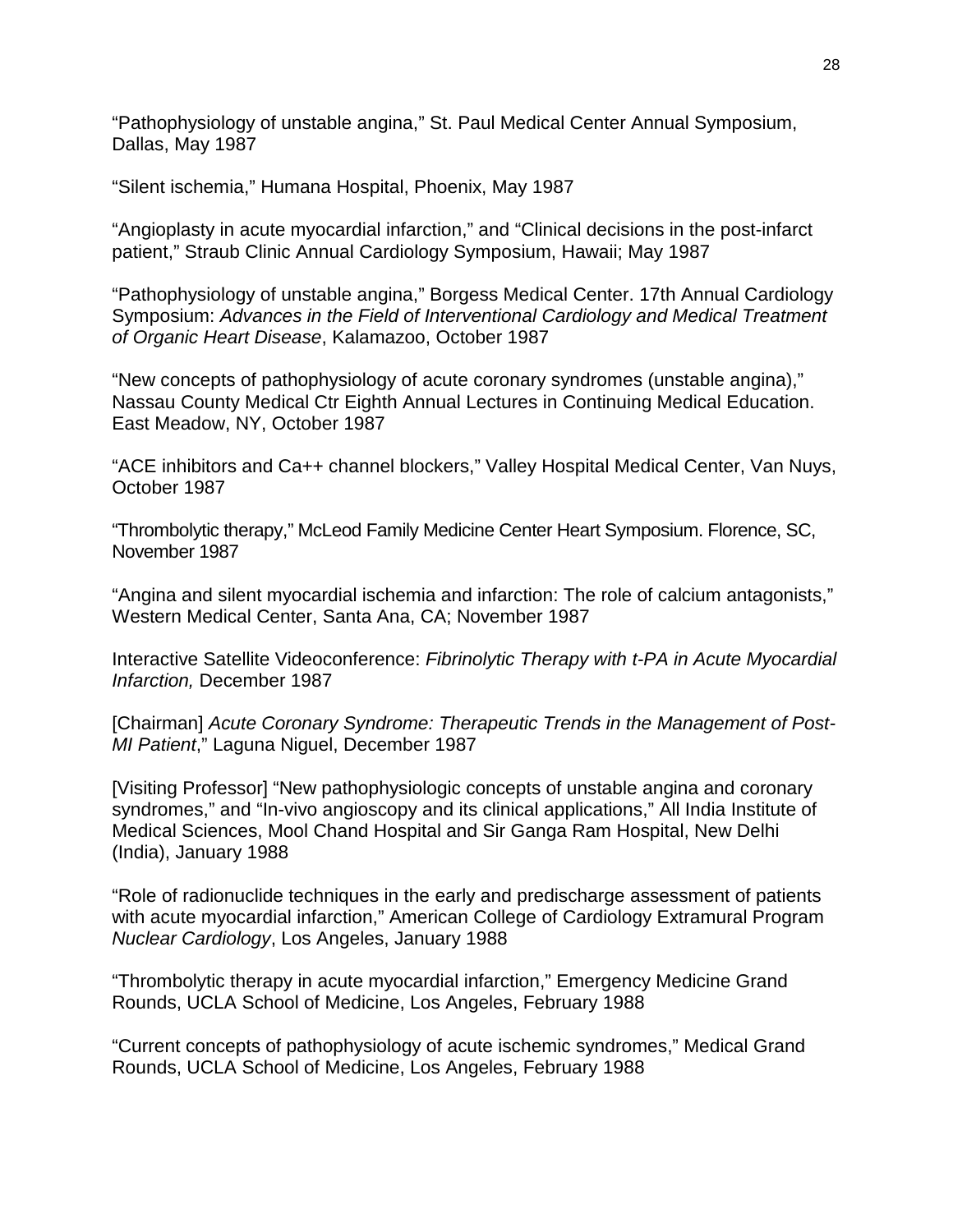"New pathophysiologic concepts of unstable angina," UCLA-sponsored Symposium: *Perspectives in Ischemic Heart Disease*, San Diego, March 1988

[Visiting Professor] "Vascular angioscopy: Current status and future role," Loma Linda University, March 1988

"Pitfalls of hemodynamic monitoring," and "Role of intraaortic balloon counterpulsation," [Chairman] *Thrombolysis*, European Society of Intensive Care Annual Symposium, Brussels (Belgium), March 22-25, 1988

"The management of post-infarction angina," Rush-Presbyterian-St. Luke's Medical Center Videoconference: *Calcium Channel Blockers Update for the Practicing Physicians*, Chicago, March 1988

"Thrombolytic therapy: practical consideration for the emergency physicians," Good Samaritan Hospital Conference: *Activase(R) (T.P.A) in the Emergency Department, an Essential Therapeutic Intervention*, April 1988

[Moderator/lecturer] "New concepts of pathophysiology of acute coronary syndrome," Cardiology Symposium for Inter-Community Medical Center, Covina, April 1988

[Chairman] *Hypertension and Heart Failure Symposium,* Cedars-Sinai Medical Center, Los Angeles, April 1988

"Management of the post-MI patient," Scottsdale, May 1988

"Aortic dissection," Symposium: *Vascular Disease for Primary Care Physician,* Cedars-Sinai Medical Center, Los Angeles, May 1988

"Angina and silent myocardial ischemia and infarction: The role of calcium antagonists," University Medical Center of South Nevada and Valley Hospital Medical Center, Las Vegas, May 1988

"Calcium channel blockers," Hospital of Good Samaritan, Los Angeles, June 1988

"Practical aspects of thrombolytic therapy," Glendale Memorial Hospital, Glendale, June 1988

"Angina and silent myocardial ischemia and infarction: The role of calcium antagonists," AMI Tarzana Regional Medical Center, Tarzana, July 1988 "Thrombolytic Therapy in Acute MI," Wadsworth VA Hospital Grand Rounds, West Los Angeles, July 1988

"Interventions in Acute MI," VA Medical Center Grand Rounds, Sepulveda, July 1988

USC Symposium: *Pathophysiology of Unstable Angina*, Los Angeles, July 1988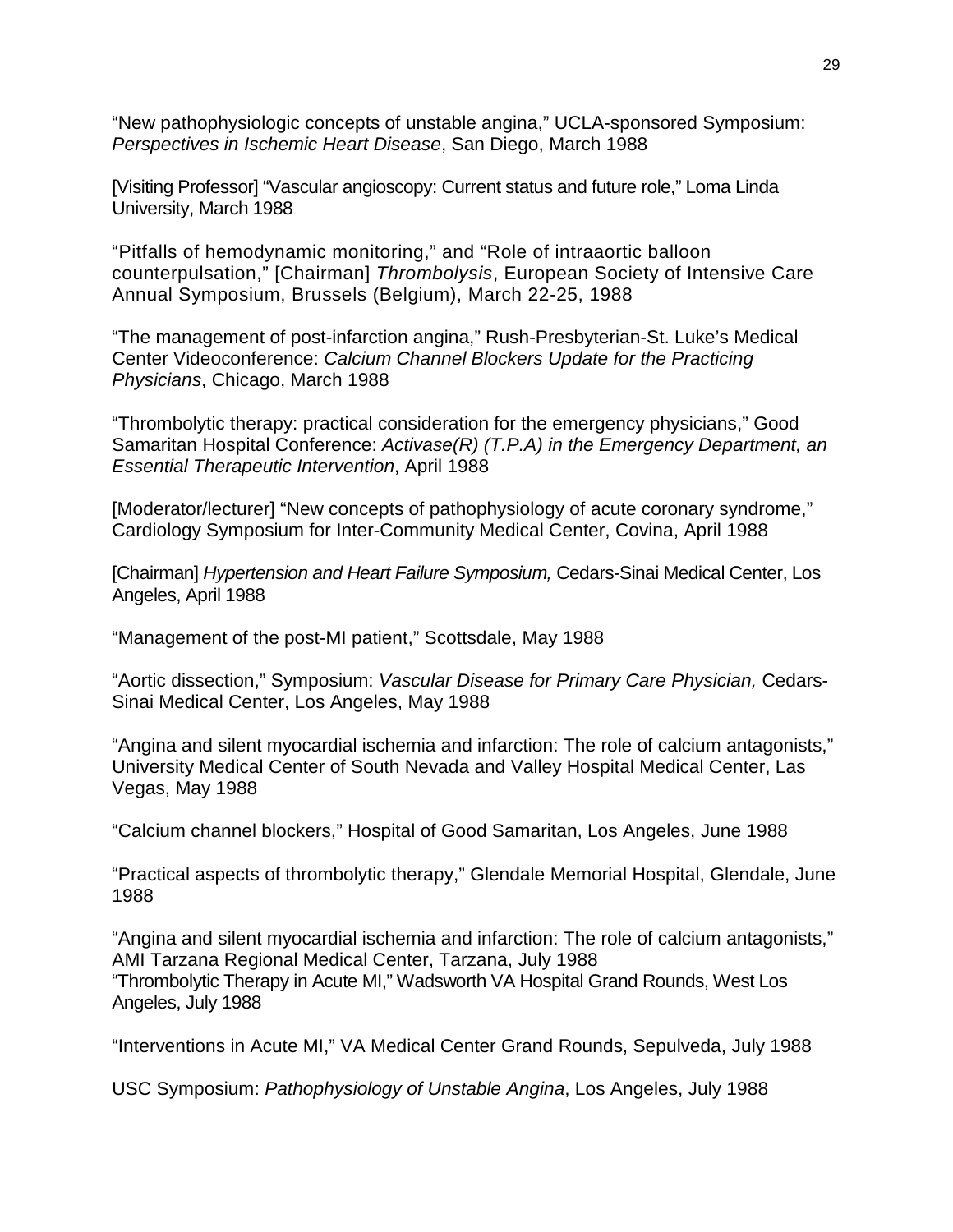"Current therapeutic approaches in chronic heart failure," "A new look at old drugs Digitalis and Nitrates," "New concepts in pathophysiology in acute coronary syndromes," and "Current status of interventions in acute myocardial infarction," USC 31st Annual Postgraduate Refresher Course, Kawai, August 1988

"Pathophysiology of acute ischemic syndrome," Midway Hospital, Los Angeles, September 1988

"Current and Future Roles of Inotropic Agents in the Treatment of Chronic Heart Failure," Luncheon panel: *Congestive Heart Failure*, 56th Fall Symposium of the American Heart Association - Greater Los Angeles Affiliate, Los Angeles, September 1988

[Visiting Professor] "Acute coronary syndrome and coronary angioscopy," San Antonio Chapter of American Heart Association Cardiology Society, San Antonio, October 1988

"Angina and silent myocardial ischemia and infarction: The role of calcium antagonists," Kaiser Foundation – Sunset, Los Angeles, October 1988

"Prognostic and therapeutic implications in the management of post MI patient," Rush-Presbyterian-St. Lukes Hospital *Advances in the Management of Cardiovascular Disease,* Chicago, December 1988

"Angina and silent myocardial ischemia and infarction: The role of calcium antagonists," St. Mary's Hospital, Long Beach, December 1988

"Update on interventions in acute evolving myocardial infarctions," UCLA Emergency Medicine Center Grand Rounds, Los Angeles, January 1989

"Radionuclide techniques in the early and pre-discharge assessment of patients with acute myocardial infarction," The American College of Cardiology and Cedars-Sinai Medical Center Clinical Nuclear Cardiology Case Review with the Experts, Los Angeles, January 1989

"Thrombolytic therapy in evolving myocardial infarction," The Twenty-Seventh Annual Scientific Seminar, Brotman Medical Staff Foundation, Los Angeles, January 1989

[Visiting Professor] "Treatment of the post-myocardial infarction patient," Los Angeles County Medical Association and Lancaster Community Hospital, Lancaster, February 1989

[Visiting Professor] "Contemporary management of the post-MI patient," Desert Hospital, Palm Springs, February 1989

"Silent myocardial ischemia," Good Samaritan Hospital Cardiology Grand Rounds, Los Angeles, February 1989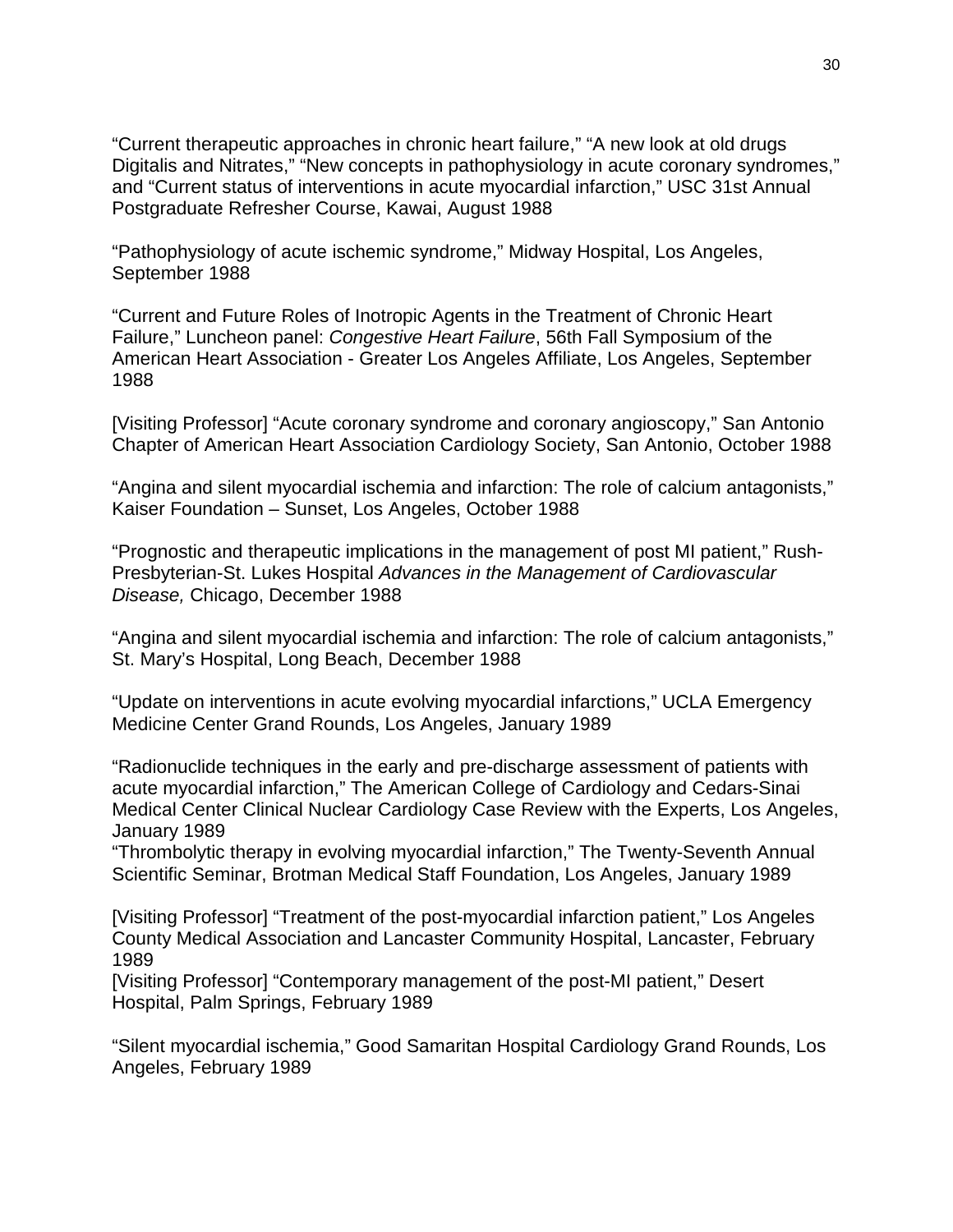"Angina and silent myocardial ischemia and infarction: The role of calcium antagonists," Family Heart Program at Fountain Valley Hospital, Long Beach, April 1989

"New pathophysiologic insights into the mechanism of acute coronary syndromes," and "New insights into the EKG in evolving myocardial infarction gained during the thrombolytic era," *Clinical Perspective in the Management of Post MI Patients*, World Health Communications, Inc. & Marion Laboratories. Phoenix, May 1989

"Treatment of heart failure in acute myocardial infarction," "Restrictive cardiomyopathy: Pathology and pathophysiology," "Beta -blockers in dilated cardiomyopathy: When are they indicated?" and "Atrial natriuretic peptide II," First International Symposium on Heart Failure, Jerusalem (Israel), May 1989

[Program Chairman] *New Concepts of Pathogenesis and Management of Acute Ischemic Syndromes; Unstable Angina and Acute Myocardial Infarction*, American College of Cardiology Heart House, Bethesda, June 1989

"Past, present and future of the coronary care units in your health system," Spanish Society of Cardiology Symposium: *Treatment of Acute Phase of Cardiologist Patients*, Madrid (Spain); June 1989

"New insights into the electrocardiogram in acute MI: Lessons learned from the thrombolytic era," *Clinical Perspectives in the Management of Post-MI Patients*, Fort Lauderdale, June 1989

"Recent developments in thrombolytic therapy and PTCA," Inter-Community Medical Center, Covina, July 1989

"Pitfalls in hemodynamic monitoring," American College of Cardiology Critical Care Cardiology, San Francisco, August 1989

"Pathophysiology of ischemic syndromes," City of Hope National Medical Center, Duarte, September 1989

Luncheon panel: Is Catheterization Mandatory for Patients with Coronary Artery Disease and MI: Pre-Discharge Risk Assessment, 57th Fall Symposium of the American Heart Association - Greater Los Angeles Affiliate, Los Angeles, September 1989

Fulbright Visiting Professor, Argentina and Chile: Reperfusion Injury? Does it exist?" and "New insights into the electrocardiogram in AMI. Lessons learned from the thrombolytic error," Argentina Congress of Cardiology, October 1989

"Saving lives post MI," King Drew Medical Center, Los Angeles, October 1989

"Unstable angina: Mechanisms and logic for therapy," Los Angeles County-USC Medical Center Morbidity & Mortality Program, Los Angeles, October 1989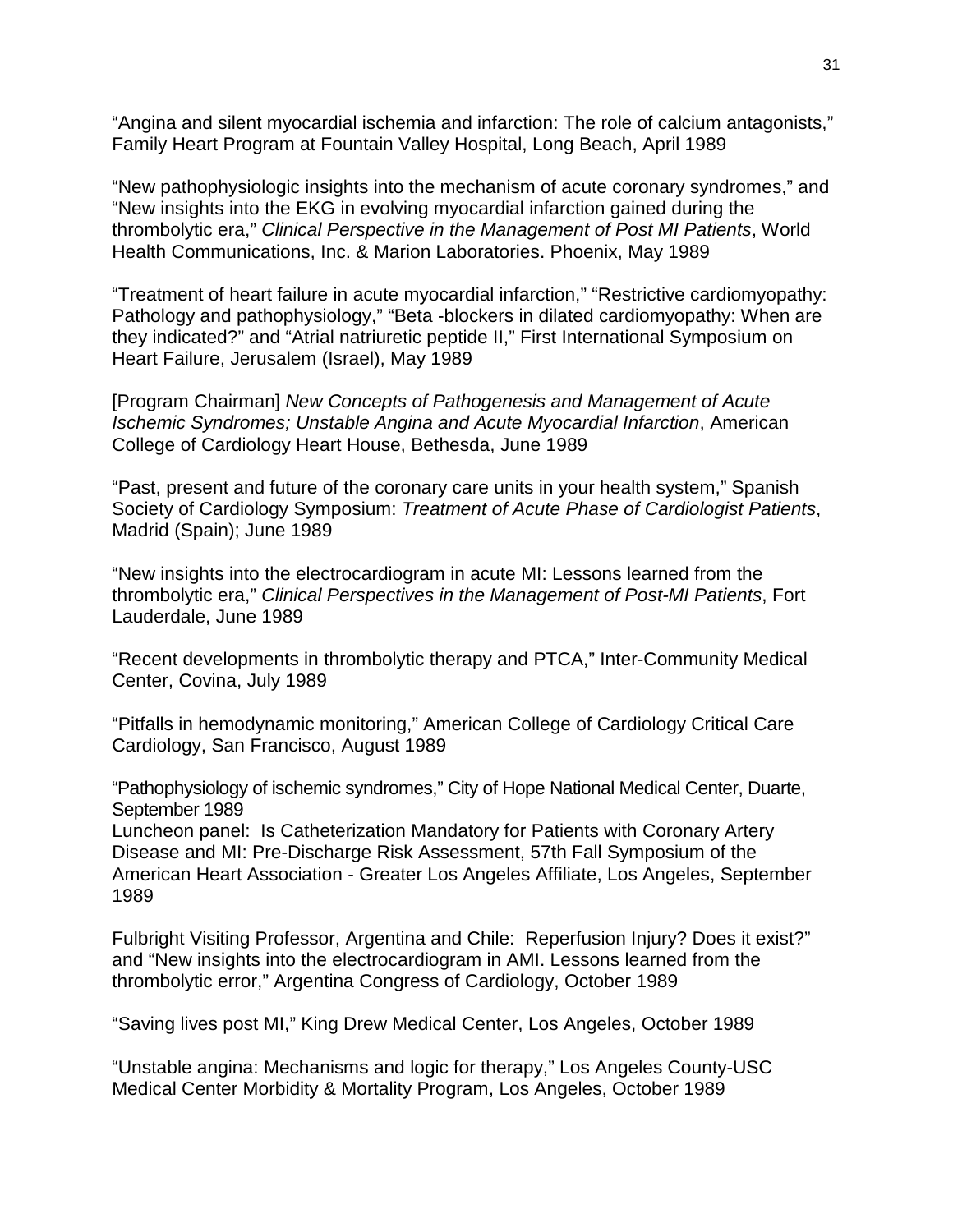"Current status of thrombolytic therapy and angioplasty in acute myocardial infarction," Philippine Medical Society of Southern California, Los Angeles, November 1989

"Thrombolysis and angioplasty in AMI - Current status," Los Angeles Kaiser Hospital, Los Angeles, November 1989

"Radionuclide techniques in the early and pre-discharge assessment of patients with acute myocardial infarction," Clinical Nuclear Cardiology Case Review with the Experts, American College of Cardiology and Cedars-Sinai Medical Center, Los Angeles, January 1990

"Angioscopy," Desert Hospital Symposium, Palm Springs, February 1990

"Saving lives post MI," Phoenix Baptist Hospital, Phoenix, February 1990

"New concepts in the pathophysiology of acute coronary syndrome," St. Joseph Hospital, Burbank, February 1990

"Saving lives post MI," University Hospital, Seattle, February 1990

"Thrombolytic therapy," San Diego Heart Institute, San Diego, March 1990

"Thrombolytic therapy," St. Francis Hospital, Lynwood, May 1990

"Thrombolytic therapy," Little Company of Mary Hospital, Torrance, May 1990

"Aortic dissection," Vascular Disease for Primary Care Physicians. Recent Advances and Controversial Issues, Los Angeles, June 1990

"Thrombolytic update in acute MI," Mercy Heart Institute, Sacramento, June 1990

"Thrombolytic therapy," Long Beach Community Hospital, Long Beach, June 1990 "Thrombolytic therapy," Western Medical Center, Anaheim, California; July 1990

"Thrombolytic therapy," University Medical Center Southern Nevada. Medical Grand Rounds, Topic:" Las Vegas, Nevada; July 1990.

[Chairman] Los Angeles American Heart Association 58th Annual Fall Symposium, "Heart Failure and New Vascular Interventions." Beverly Hills, September 1990

"Recent advances in thrombolysis," Critical Care Medicine Symposium. September 1990

"Outpatient treatment of congestive heart failure," Cardiovascular Disease - Current Issues, Los Angeles, October 1990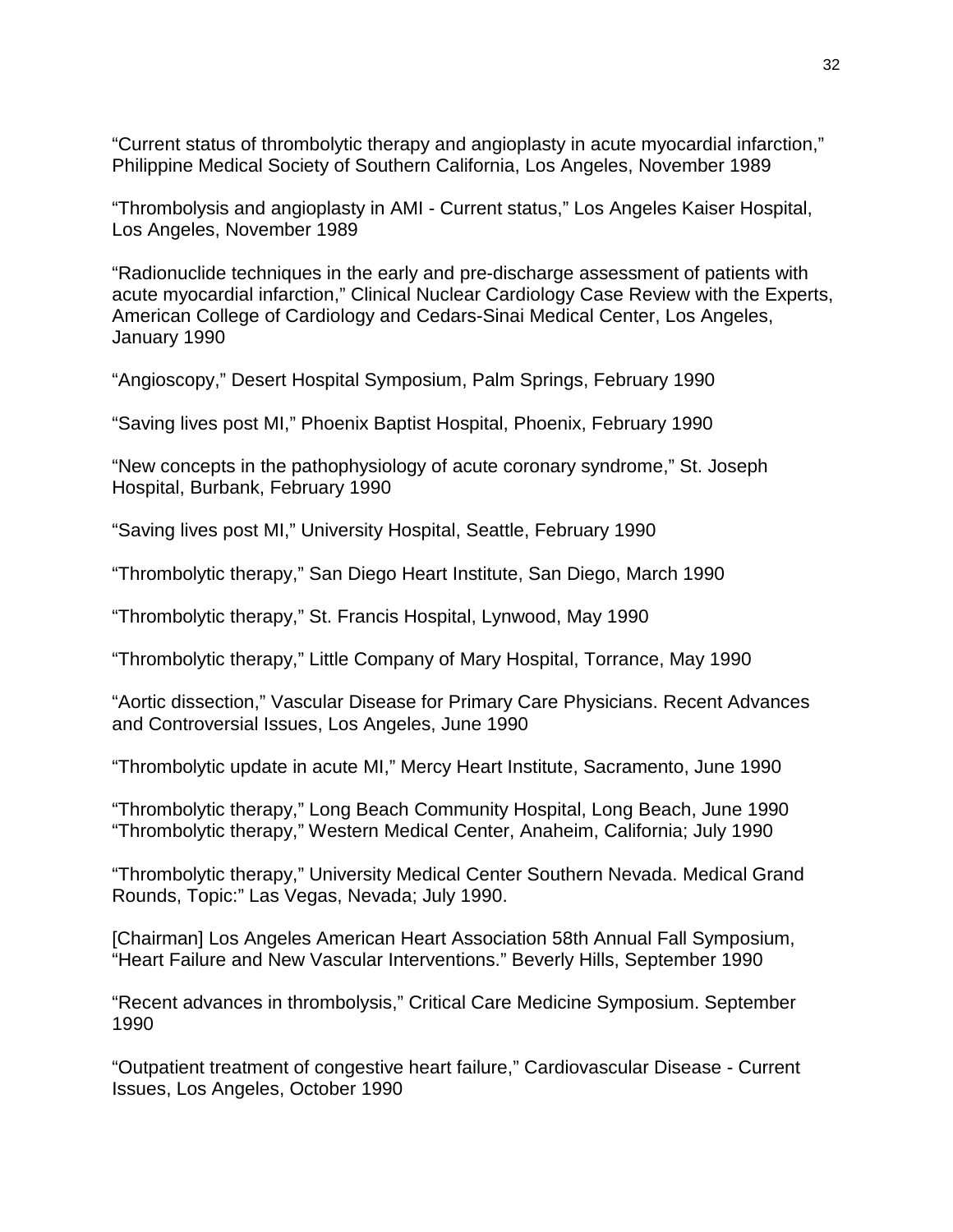"Current status of reperfusion therapy in acute myocardial infarction," Memorial Medical Center, Long Beach, October 1990

"Pathogenesis of acute coronary syndromes," University of Texas Health Science Center at San Antonio, Newer Concepts in the Diagnosis and Treatment of Cardiac Disease: An Update for the Visiting Professor, Ft. Lauderdale, October 1990

"Angioscopic perspectives of coronary artery disease," Fifth National Meeting of the Council on Myocardial Ischemia & Infarction, Aventura, FL; December 1990

"Thrombolytic therapy in acute myocardial infarction: Unresolved issues," Symposium: Unstable Angina: Mechanisms of Ischemia and Injury, Carlsbad, December 1990

"Thrombolytic therapy," Fairfield, CA, January 1991

"Unstable angina," Cardiology Symposium, Newport, CA; January 1991

"Radionuclide techniques in the early and pre-discharge assessment of patients with acute myocardial infarction," American College of Cardiology and Cedars-Sinai Medical Center Nuclear Cardiology: Case Review with the Experts, Los Angeles, January 31 - February 2, 1991

"Thrombolytic therapy," Santa Rosa, February 1991: "The spectrum of ischemia: Risk stratification of the coronary -prone patient," Annual Meeting of the California Academy of Family Physicians, Palm Springs, February 1991

"Basic anatomy and physiology," "Pathology and pathophysiology of the cardiovascular system" and "The cardiac emergency: How to recognize it and what to do," Nuclear Cardiology for the Technologist, American College of Cardiology, Los Angeles, February 1991

"Coronary thrombosis: Angioscopic features and perspectives," Symposium: Treatment Strategies for Coronary Artery Disease, Buckhead, GA, March 1991.

"Future of thrombolytics," Daniel Freeman Memorial Hospital, Inglewood, March 1991

"Basic anatomy and physiology," "Pathology & pathophysiology of the cardiovascular system," and "The cardiac emergency: How to recognize it and what to do," Nuclear Cardiology for the Technologist, American College of Cardiology, Bethesda, April 1991

"The treatment of acute myocardial infarction," and "New pathogenetic issues," International Symposium: Advances in Cardiology and Cardiac Surgery, Tuscany (Italy) May 1991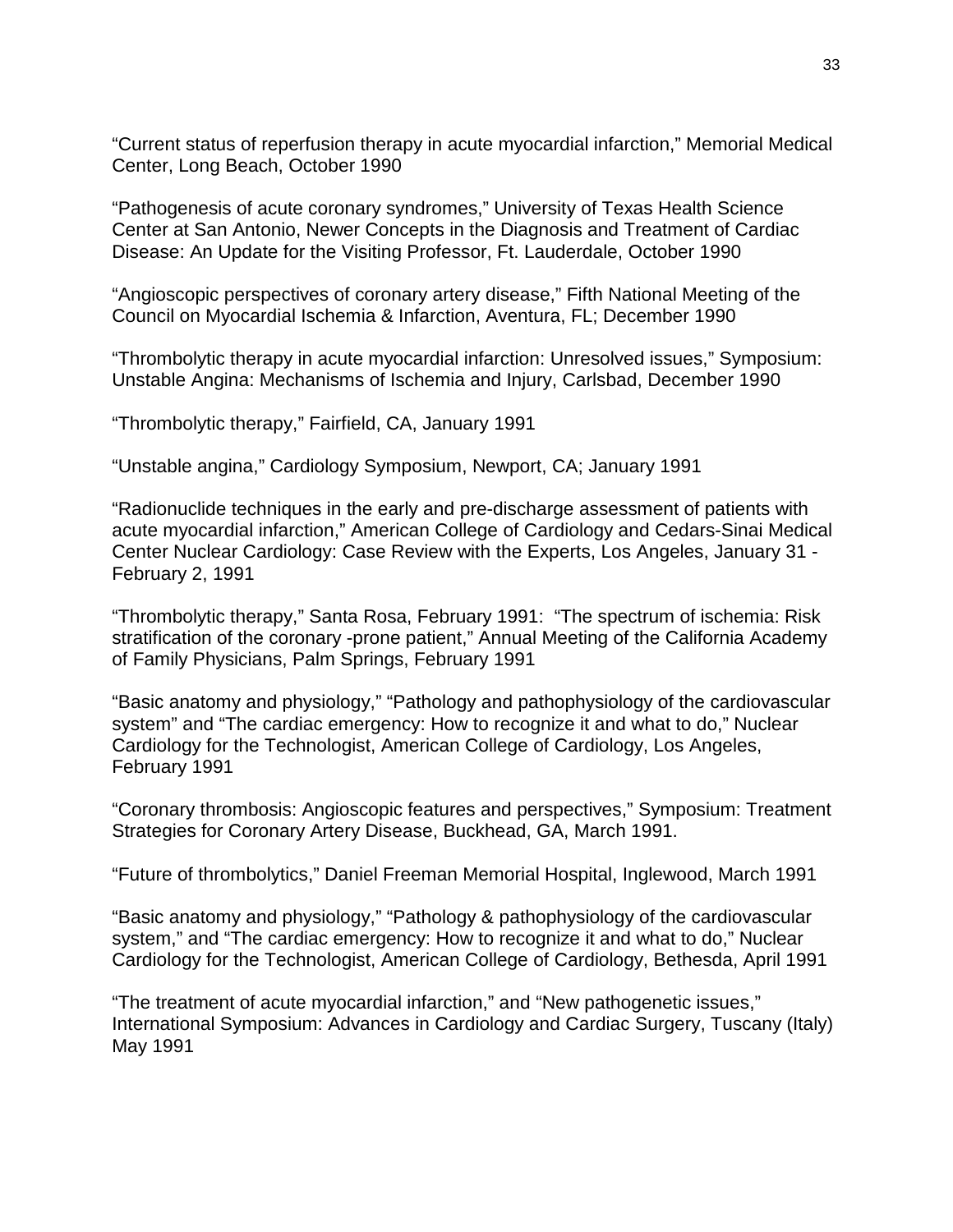[Chairman] First H.J.C. Swan, M.D. Lectureship in Cardiology Visiting Professorship, Cedars-Sinai Medical Center, Los Angeles, June 5-6, 1991

[Co-chairman] "Thrombolysis: Where do we go from here?" New Frontiers in Vascular Interventions, Sponsors: American College of Cardiology, The California Chapter, American College of Cardiology and Cedars-Sinai Medical Center, Los Angeles, June 6-7, 1991

"Classification and treatment of heart failure," Update in Cardiology, co-sponsored by Central California Heart Institute and Bakersfield Memorial Hospital, Bakersfield, June 1991

"Pathogenesis of thrombosis," Therapeutic Advances in Coronary Care, Colorado Springs, August 1991

"Pathogenesis of acute coronary syndromes," New concepts in Cardiovascular Medicine: An Educational Update for the Cardiology Fellow, September 1991

[Panelist] "Who is at high risk for sudden death?" AHA 59th Annual Fall Symposium: Impact of Therapeutic Interventions and Clinical Trials on Mortality. Los Angeles, September 1991

"Pathogenesis of acute coronary syndromes," New Concepts in Cardiovascular Medicine: An Educational Update for the Cardiology Fellow, Tucson, October 1991

"ISIS III (International Studies of Infarct Survival)," 2nd Annual Cardiology Hawaii, The Queen's Medical Center Heart Institute, Honolulu, October 1991

"Thrombolysis: Where do we go from here?" Desert Hospital, Palm Springs, January 1992

"Current management of acute myocardial infarction," Valley Hospital Medical Center, Van Nuys, January 1992

"A Clinician's approach to noninvasive testing in patients with acute ischemic syndromes," Nuclear Cardiology Symposium, American College of Cardiology and Cedars-Sinai Medical Center. Los Angeles, January 1992

"Cardiac anatomy, physiology, pathology, pathophysiology" and "Emergencies," Nuclear Cardiology for the Technologist, American College of Cardiology, Los Angeles, February 1992

"New insights into coronary pathology revealed by angioscopy (fiberoptic and ultrasound)," "Limitations of thrombolytic therapy and directions for the future," and "Controversies in thrombolysis: Non-angiographic diagnosis of reperfusion," Acute Ischemic syndromes: Pathophysiology and new therapeutic approaches - Drugs, catheters, devices, surgery. American College of Cardiology Heart House, Bethesda, February 1992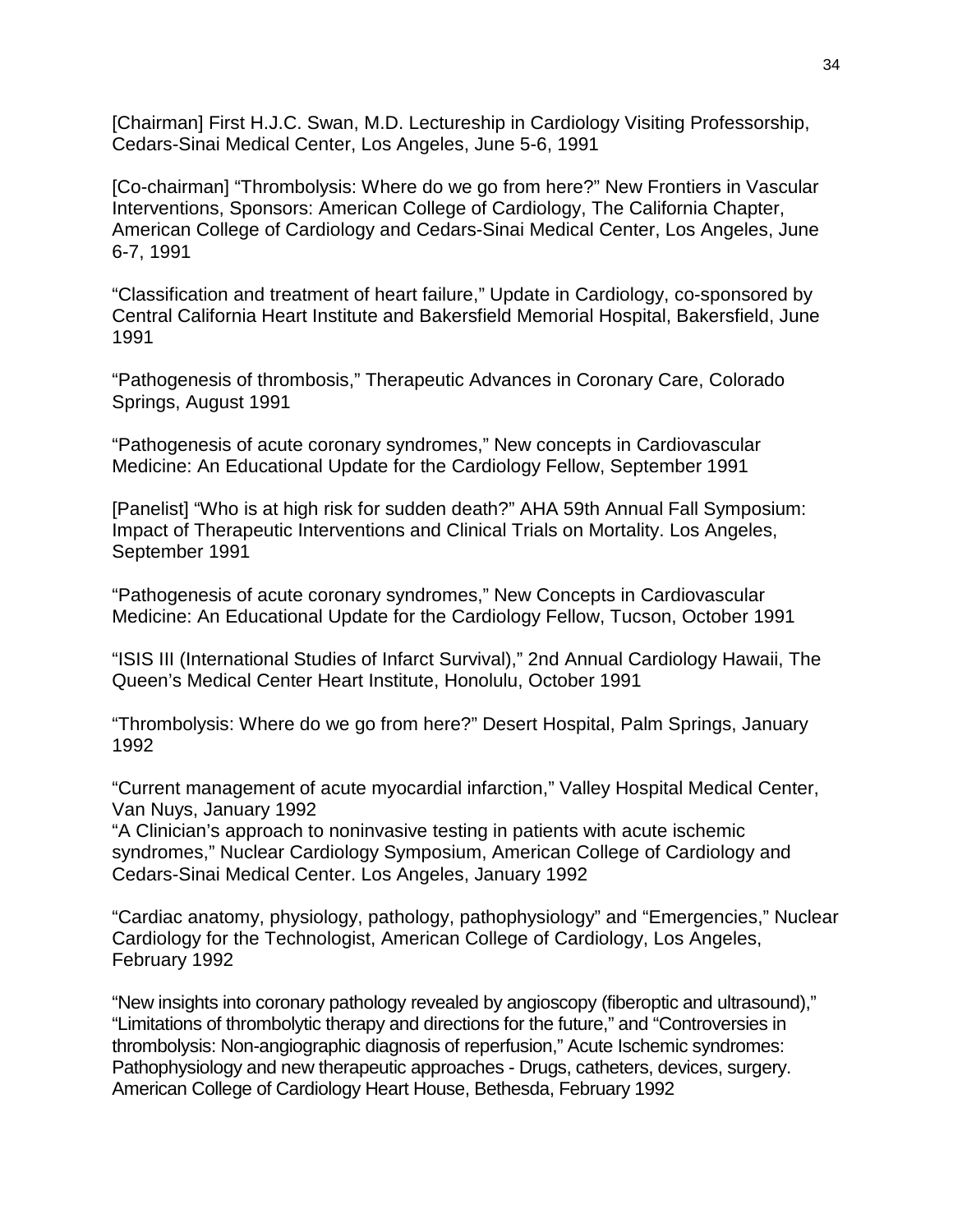[Chairman] Minicourse: Risk stratification and management of myocardial infarction following thrombolysis"; [Chairman] Fireside Panel: New insights into the EKG of acute myocardial infarction; ACCEL tape for ACC: EKG in Acute MI: Insights during thrombolytic era, American College of Cardiology Annual Scientific Session, Dallas, April 1992

"The Treatment of AMI - Where Do We Go From Here?" Annenberg Center at Eisenhower, Rancho Mirage, April 1992

[Fulbright Visiting Professor, Japan] "Thrombolytic therapy: present achievements, limitations and future direction," and "Role of review PTCA after thrombolysis failure," sponsored by American College of Cardiology and the United States Information Agency, May 1992

[Fulbright visiting Professor, Taiwan] "New directions in the management of CHF," and "New pathophysiology insights into the mechanism of acute coronary syndromes," sponsored by American College of Cardiology and the United States Information Agency, May 1992

"Recent advances in CV therapeutics," American College of Cardiology and Tufts University School of Medicine, Boston, June 1992

"Silent myocardial ischemia," University of Nevada, Las Vegas, July 1992 Extramural Course: Management of Cardiogenic Shock, University of California, San Francisco and American College of Cardiology, San Francisco, August 1992

"Adjunctive therapy with thrombolysis" and "New insights into EKG in AMI" American Heart Association, Maine Chapter, Annual Scientific Session, January 1993

[Visiting Professor] "Pathophysiology of Acute Coronary Syndromes," University of Texas, San Antonio, February 1993

[Visiting Professor] "New insights into the EKG of AMI gained during the thrombolytic era," Harvard Medical School and Massachusetts General Hospital, Boston, April 1993

[Program Chairman] Session on Thrombolysis and Session On Monocytes-Vessel Wall Interaction [Speaker] "Cardiac rupture," Symposium: Cardiogenic Shock, American College of Cardiology: Annual Scientific Session, Anaheim, March 1993

[Moderator]: Porcine model of PTCA restenosis Controversies in Cardiology, Massachusetts General Hospital, 1993

[Visiting Professor] "Plaque-rupture: Causes and consequences," Montefiore Hospital of Albert Einstein College of Medicine, Bronx, August 1993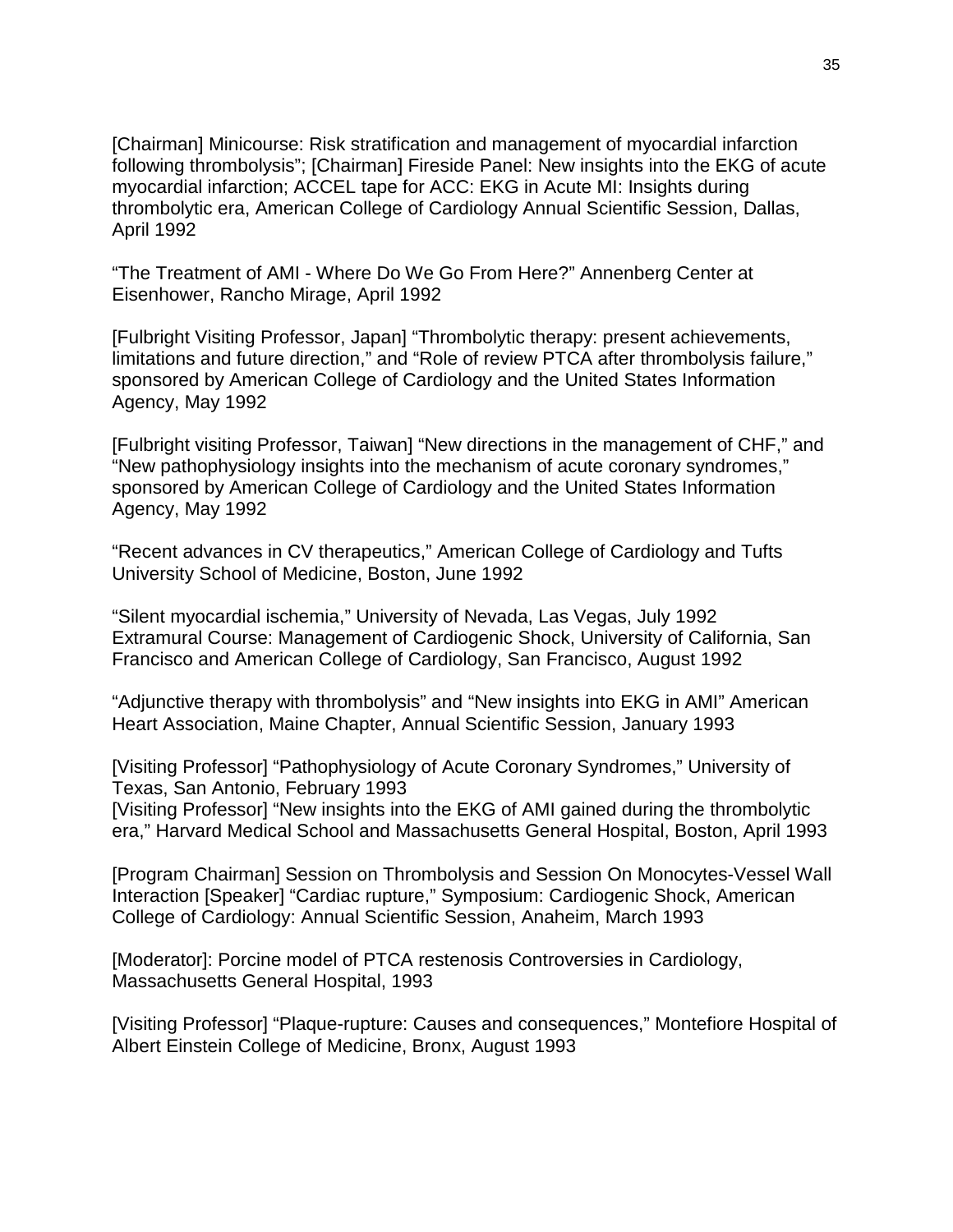[Visiting Professor] "New insights into the pathophysiology of acute ischemic syndromes," and "Current status of thrombolytic therapy in AMI," University of Pittsburgh, Johnstown, PA, August 1993

"Dyslipidemia and restenosis" and "Mechanisms of plaque rupture," Tenth Santa Fe Colloquium on Cardiovascular Therapy, Santa Fe, October 1993

"Thrombolytic therapy - The GUSTO Trial," Antelope Valley physicians, Lancaster, October 1993

"New insights into pathophysiology of plaque rupture and its consequence," St. Joseph Mercy Hospital, Pontiac, MI, October 1993

"Noninvasive diagnosis or reperfusion, post thrombolysis," "Unstable angina," and "Shock in acute myocardial infarction," Simposio: 25 Anos de Unidad Coronaria, Instituto del Corazon and El Hospital Italiano, Buenos Aires (Argentina), November 1993

[Visiting Professor] "Role of HDL-like molecule in intimal hyperplasia in hypercholesterolemic rabbits" and "New insights into the mechanisms and consequences of plaque rupture," University of Virginia, Charlottesville, February 1994

[Visiting Professor] "Insights into the mechanisms and consequences of plaque rupture," Medical College of Virginia, Richmond, February 1994 [Program Director] Thrombolysis: Current achievements and future directions, American College of Cardiology Extramural Course, Los Angeles, February 1994

"New insights into mechanisms and consequences of plaque rupture," University of Texas, San Antonio and American College of Cardiology, extramural course, San Antonio, February 1994

"Plaque rupture and its consequence: New insights from cell biology," University of Southern California, Los Angeles, February 1994 [Visiting Professor] "Matrix Metalloproteinases and plaque rupture," Karolinska Institute, Stockholm (Sweden), April 1994

"Cardiac rupture: Mechanisms, diagnosis and management," Critical Care Symposium, San Francisco, August 1994

"The acute ischemic syndromes: Pathophysiology and treatment," and "The acute MI: What to do in order to save your patient's life?" Cardiology for the Internist and Family Physician, San Diego, August 1994

[Visiting Professor] "New insights into pathophysiology of unstable coronary plaque," "Roll of primary PTCA in acute MI," and "Identification of viability of myocardium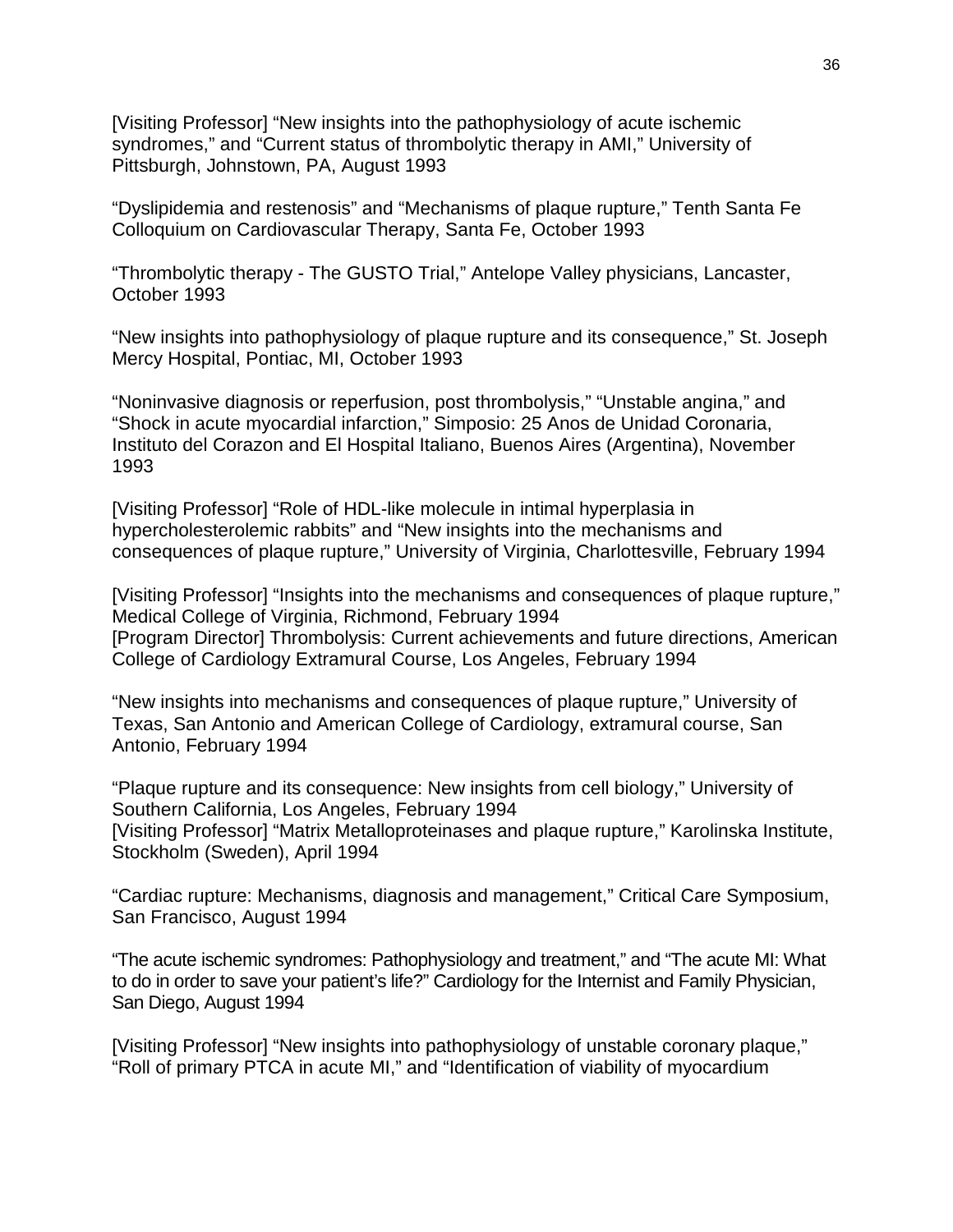following acute MI," Catholic University of Chile and University of Chile, Santiago (Chile), August 1994

[Visiting Professor] "Direct vascular protective effects of HDL," and "New insights into pathophysiology of plaque-rupture," Emory University, Atlanta, November 1994

"Pathology of vulnerable plaque," American Heart Association Annual Scientific Session, Atlanta, November 1994

[Meet the Experts] Plaque-Rupture and Plaque Stabilization, [Luncheon Panel] Management of Acute Myocardial Infarction," [Program Chairman] Abnormalities of Lipoprotein Metabolism, American College of Cardiology Annual Scientific Session, March 1995

"New insights into the pathophysiology of plaque rupture and its consequences," University of California, Irvine, 1995

[Visiting Professor] "Vascular protective effects of HDL," and "New insights into pathophysiology of plaque rupture and its consequences," University of Iowa, 1995

[Visiting Professor] "New concepts of pathophysiology of acute coronary syndromes," Nippon Medical School and University of Osaka, Tokyo and Osaka (Japan), 1995

[Visiting Professor] "Ventricular remodeling post acute myocardial infarction," "Prognostic value and ventricular remodeling," and "Prognostic value of late patency: Clinical strategies after 12 hours in the high risk group patients," XXII Argentine Congress of Cardiology Buenos Aires, Buenos Aires (Argentina), September 1995

[Visiting Professor] "Inflammation: Its role in plaque rupture and atherogenesis," "New antithrombotic drugs," and "Non-invasive detection of reperfusion in AMI," Symposium: Reperfusion in Acute Ischemic Syndromes, Hospital Italiano, Buenos Aires (Argentina), September 1995

[Visiting Professor] International Symposium on Apolipoprotein A-I: Structure, Function and Therapeutic Potential, Limone sul Garda (Italy), October 1995

"The atherosclerotic plaque: Why does it rupture?" and "Vascular protective effects of HDL: The Limone-Milano-Los Angeles Story," Twelfth Annual Santa Fe Colloquium on Cardiovascular Therapy, sponsored by the American College of Cardiology, Santa Fe; October 1995

[Visiting Professor] "Management of acute myocardial infarction," Wadsworth VA Hospital, Los Angeles, November 1995

University of Southern California Course for Primary Care Physicians: Pharmacological Management of Acute Myocardial Infarction. Los Angeles, December 1995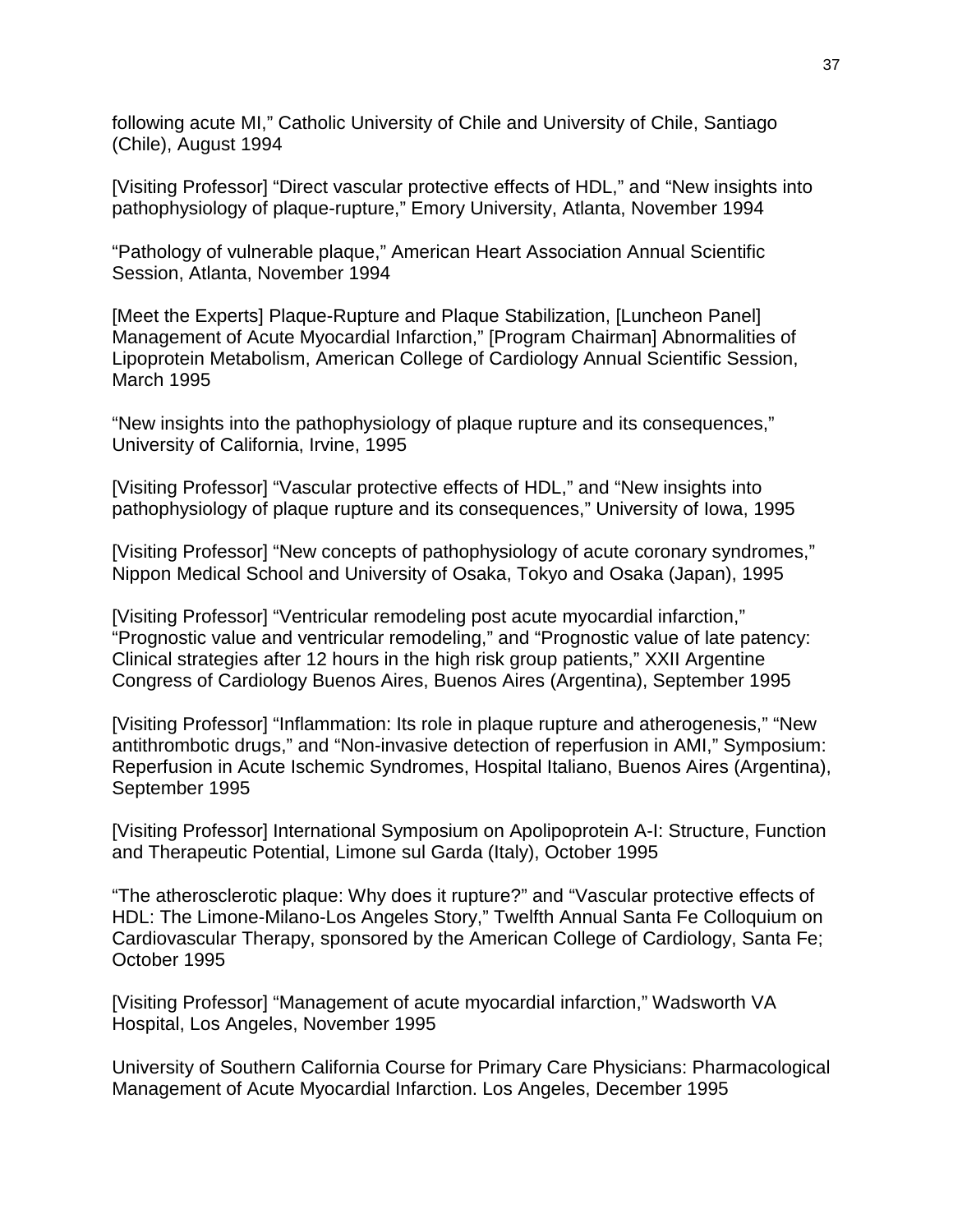"Plaque stabilization: A new paradigm in atherosclerosis," LAC-Harbor UCLA Medical Center: Los Angeles, January 1996

"Prevention of atherosclerosis with Apo A-1 Milano," American College of Cardiology Annual Scientific Sessions, Orlando, March 1996

"Plaque Stabilization: A new paradigm in atherosclerosis prevention," Medical Grand Rounds, Cedars-Sinai Medical Center, Los Angeles, 1996

"Pathophysiology of acute ischemic syndromes," and "Plaque stabilization: A new paradigm in atherosclerosis prevention thrombolysis in acute myocardial infarction, 1996 and beyond," Mayo Clinic and University of Vienna Cardiology Update, Vienna (Austria) April 1996

"Pathophysiology of unstable angina," Danish Society of Thrombosis and Hemostasis, Aarhus (Denmark), April 1996

"Novel Antiatherogenic Strategies: Role of Apo A-I Milano," Burns and Allen Research Institute, Cedars-Sinai Medical Center, Los Angeles, 1996

[Simon Dack Visiting Professor] "Novel strategies against atherosclerosis: from apolipoproteins to nitric oxide donors," and "Thrombolysis versus PTCA in acute myocardial infarction," Cardiovascular Institute, Mount Sinai School of Medicine and Medical Center, New York, 1996

"New concepts in atherosclerotic plaque rupture," and "Atherosclerosis prevention with Apo A-I Milano," Cardiology Grand Rounds, Sharp Memorial Medical Center, San Diego, 1996

"Unstable angina acute myocardial infarction," Cardiology for the Primary Care Physician, San Diego, 1996

[Moderator] Management of Acute Myocardial Infarction Management of Chronic Heart Failure American College of Physicians and UCLA School of Medicine-sponsored Annual Internal Medicine Board Review Course, Los Angeles, 1996 [Visiting Professor] "Novel antiatherogenic strategies: Focus on HDL and apolipoprotein A-I Milano," Cleveland Clinic, Cleveland, 1996

"The Plaque II - Why Does It Rupture?" 13th Annual Santa Fe Colloquium on Cardiovascular Therapy: Therapy of Acute and Chronic Myocardial Ischemia, Santa Fe, October 1996

[Visiting Professor], "Role of HDL and apolipoprotein A-I Milano in atherosclerosis," UCSD, La Jolla, 1996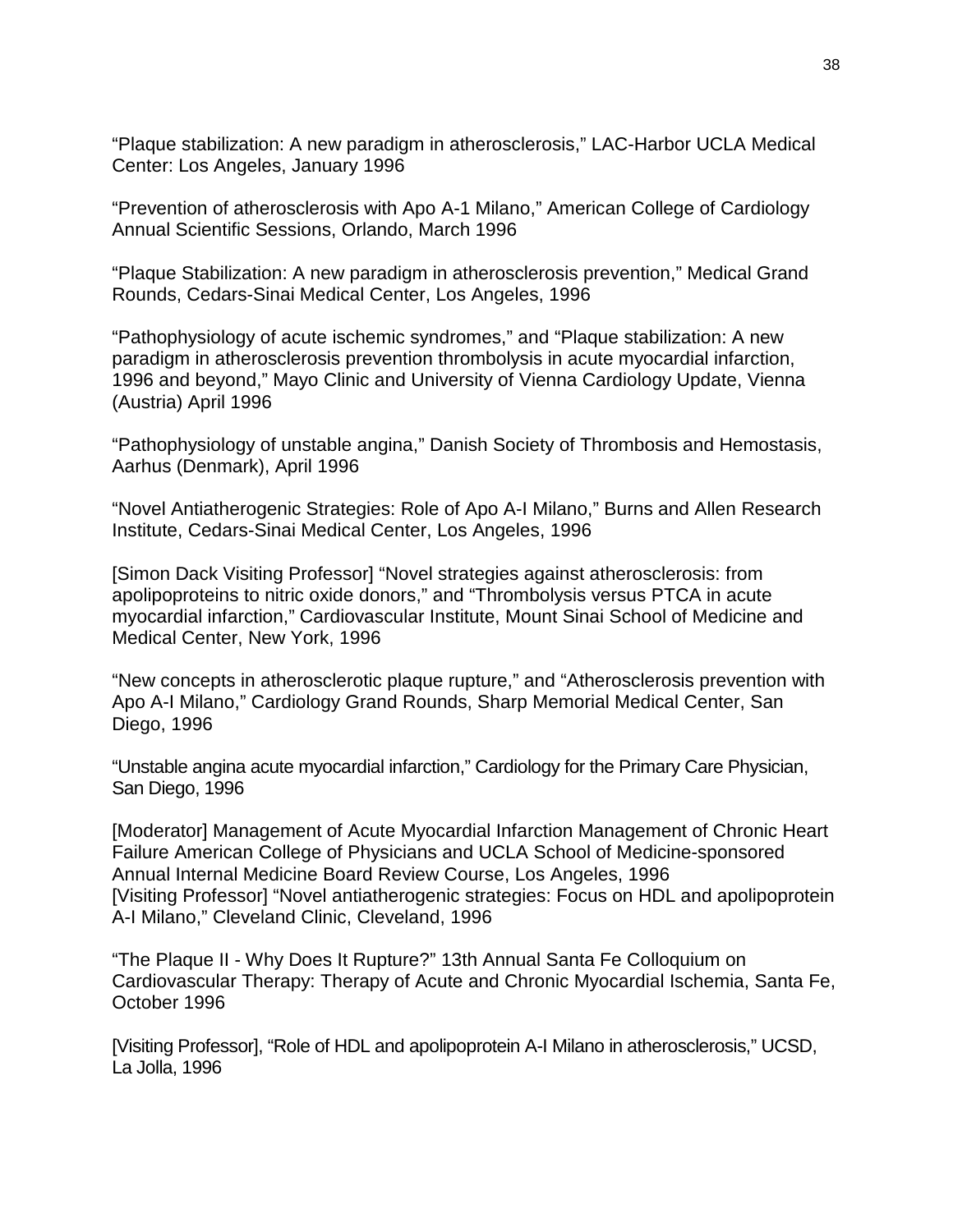"Pathophysiology and risk stratification in unstable angina," Symposium: Unstable Angina, Annual Scientific Session of AHA, New Orleans, November 1996

"Role of matrix metalloproteinases in coronary plaque disruption," Council on Myocardial Ischemia, New Orleans, November 1996

"Management of unstable angina," Chest Pain 2000, West Palm Beach, 1996

[Plenary Speaker] "The Story of the Milano Gene," Annual Session of the Society for Minimally Invasive Surgery, Lake Como (Italy), 1996

"New insights into the pathophysiology of acute ischemic syndromes," American College of Cardiology Clinical Nuclear Cardiology: Case Review with the Experts, Los Angeles, January 1997

"Role of inflammation in complications of atherosclerosis from plaque rupture to coronary thrombosis," Department of Medicine Grand Rounds, UCLA School of Medicine, Los Angeles, February 1997

"The pathogenesis of atherosclerosis," Effective Lipid Management in High Risk Patients, sponsored by the University of North Carolina at Chapel Hill School of Medicine, Philadelphia, PA, March 1997

[Visiting Professor] "Role of inflammation in plaque disruption," and "HDL: A novel antiatherogenic strategy," Texas Heart Institute and the University of Texas, Houston, 1997

"Pathophysiology of acute coronary syndromes," Albert Einstein Hospital, New York, April 1997

"Novel antiatherogenic strategies: Focus on HDL," and "Apolipoprotein AI," Medical Grand Rounds, Columbia-Presbyterian Medical Center, New York, April 1997 "Coronary plaque disruption and thrombosis: Role of inflammation," Good Samaritan Hospital, New York, April 1997

"Novel antiatherogenic strategies: Focus on HDL and apolipoprotein AI," Montefiore Medical Center, New York, April 1997

"Why do plaques rupture?" National Lipid Consultant's Meeting, Palm Springs, 1997

[Visiting Professor] "New anti-atherosclerosis treatment: Focus on HDL," University of California San Francisco Medical Center, San Francisco, June 1997

1997 Lipid Master's Conference, Oahu, July 1997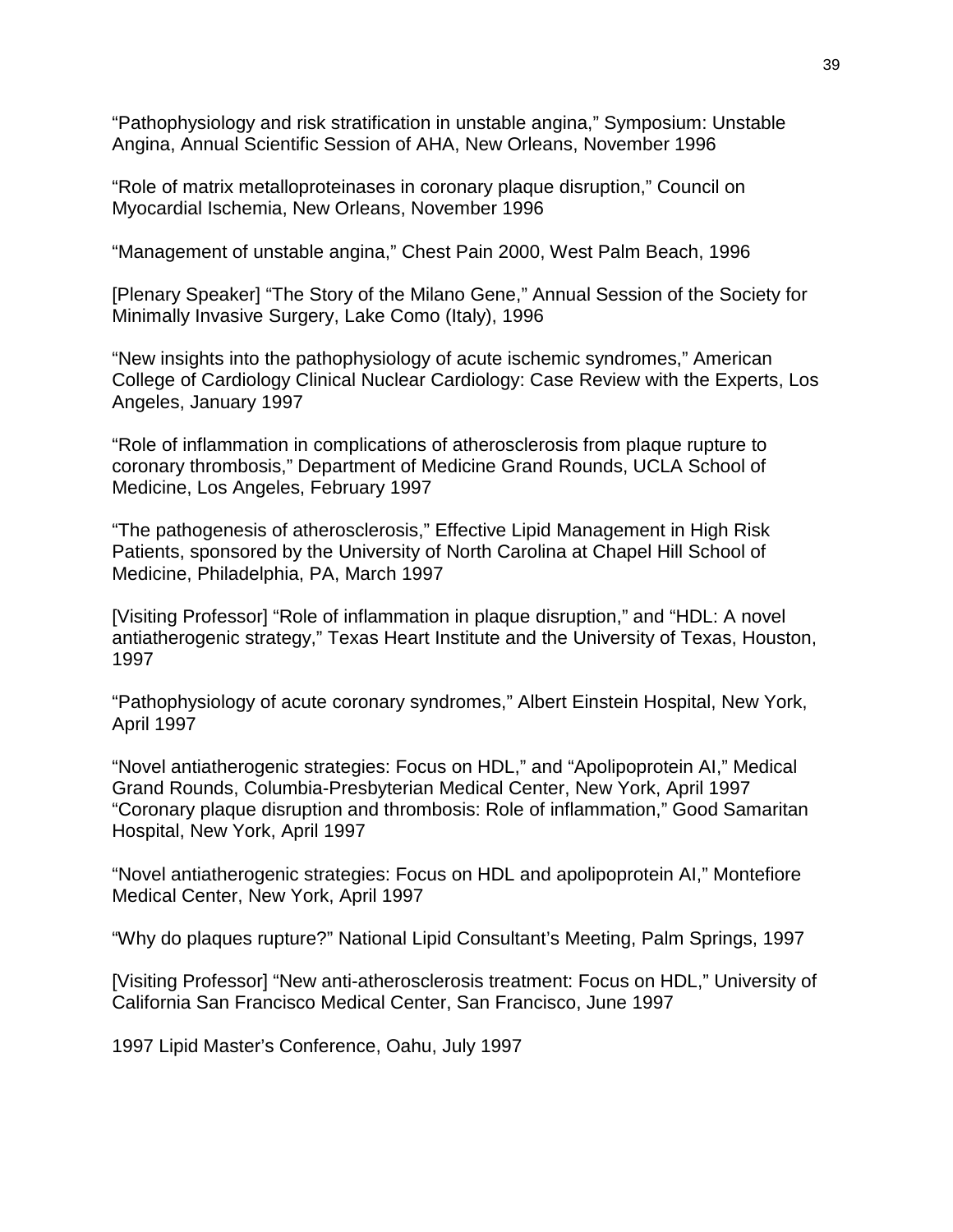"The acute ischemic syndromes: Pathophysiology and treatment of unstable angina and what to do in order to save your patient's life?" Cardiology in Primary Care, CMEA/San Diego State University, San Diego, August 1997

"Role of inflammation in complications of atherosclerosis: from plaque rupture to coronary thrombosis," Los Angeles, August 1997

"Atherogenesis," "Acute myocardial infarction and aortic aneurysms and aortic dissection," [Course Director] West Coast Cardiovascular Review Course for Cardiology Boards and Recertification, Los Angeles, October 1997

"New antiatherogenic strategy: Focus on HDL," USC – Cardiology Grand Rounds, Los Angeles, October 1997

"Acute coronary syndromes: new drugs and devices" and "Lipid lowering for prevention of MI: Does it work?" Cardiology symposium sponsored by USC, 1997

"Role of New and Emerging Risk Factors for Coronary Artery Disease Lipid Lowering: Does It Work and for Whom?" and "Novel Antiatherogenic Strategies: From Gene Therapy to 'NO' Donors," Annual Scientific Meeting of Cardiological Society of India, Calcutta (India), November 1997

"The stabilization of the atherosclerotic plaque," Cardiology at Big Sky, co-sponsored by Henry Ford Hospital Heart and Vascular Institute and Council of Clinical Cardiology, American Heart Association, Big Sky, February 1998

[Visiting Professor] "Novel anti-atherogenic strategies," and "A look into the future: Pathophysiology of acute coronary syndromes," Mayo Clinic, Rochester, March 1998

[Visiting Professor] "An update on our current understanding of the pathophysiology of atherosclerosis," Mount Carmel Medical Center, Columbus, April 1998

"Novel antiatherogenic strategies: From immunization to gene therapy – A look into the future," Cardiology '98 Mayo and Vienna, Vienna (Austria), May 1998

"The pathophysiology of acute coronary syndromes," Revamping Our Approach to Acute Coronary Syndromes: A New, Comprehensive Perspective on Pathophysiology, Diagnosis, and Treatment, Pasadena, July 1998

"Acute coronary syndromes: pathophysiology," Acute Coronary Syndromes: A Revolution in Practice, Portland, OR, September 1998

"Novel anti-atherogenic strategies: A look down the road," University of New Mexico, Albuquerque, Division of Cardiology, Cardiology Grand Rounds, Albuquerque, September 1998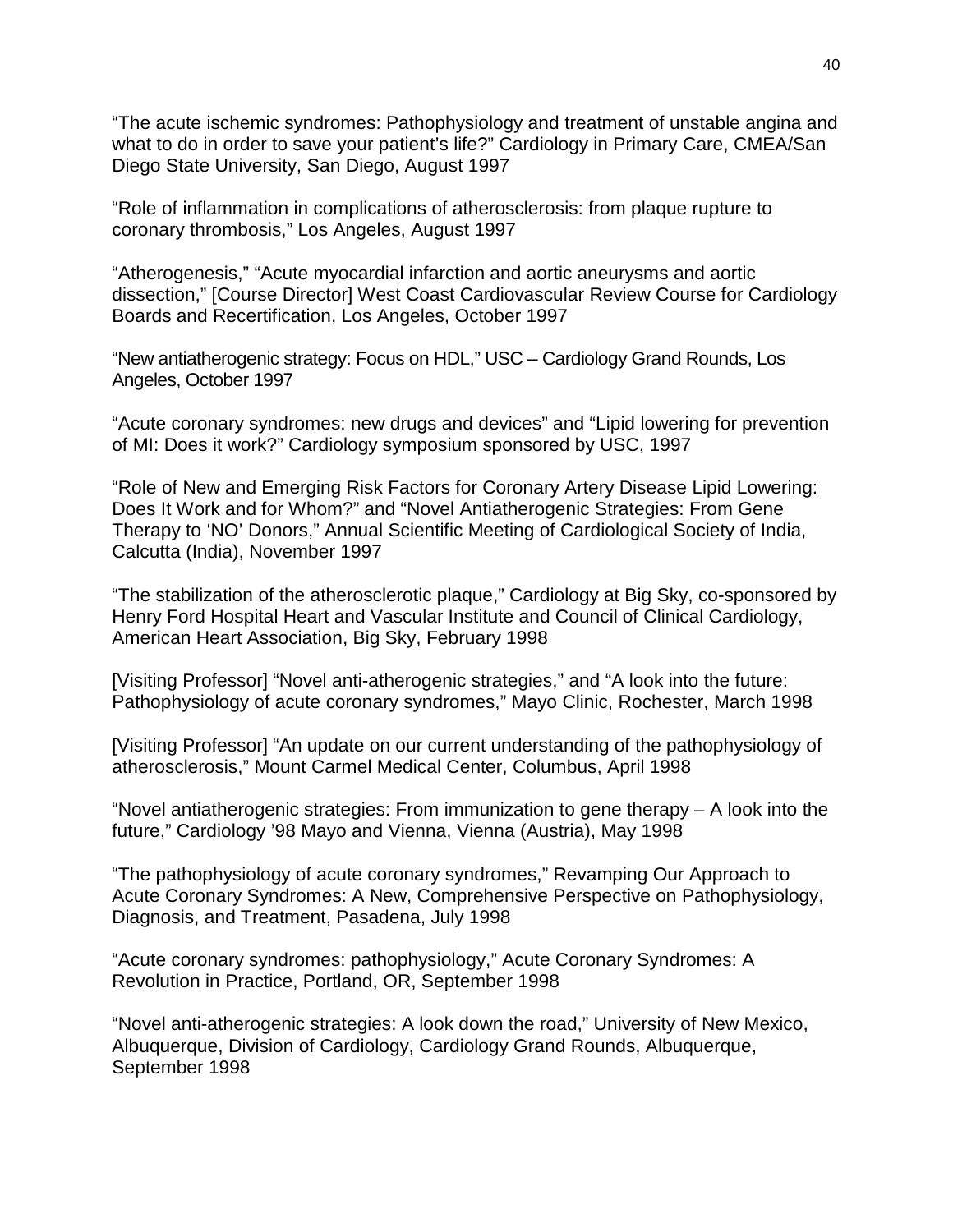"Treatment of unstable angina," ACEP CME Satellite Symposium: Cooling down the Unstable Angina Patient: Platelet-targeted strategies for the Emergency Department, San Diego, October 1998

"Novel anti-atherogenic strategies," 2<sup>nd</sup> International Congress on Coronary Artery Disease – Prevention to Intervention, Florence (Italy), October 1998

"Role of inflammation and infection in coronary artery disease," Annual meeting of the California Chapter of the American College of Cardiology: Cardiology and Beyond – Entering the New Millennium, Santa Monica, October 1998

"Plaque disruption: A unifying concept in acute coronary syndromes," Management of Acute Coronary Syndromes, UCLA, Los Angeles, November 1998

[Grollman Visiting Professor], University of Virginia, Charlottesville, 1999

"Role of inflammation and infection in atherothrombosis: an emerging new paradigm," Cedars-Sinai Medical Center Medicine Grand Rounds, Los Angeles, 1999

"Novel antiatherogenic strategies: a look into the future," Cedars-Sinai Medical Center Cardiology Grand Rounds, Los Angeles, 1999

"Pathogenesis and management of ACS," "The effect of lipid lowering on vascular structure and function," and "Novel antiatherogenic strategies for the new millennium," American College of Cardiology and Mayo Clinic - Cardiology at Cancun 1999, Cancun (Mexico), February 1999

"Pathophysiology of plaque disruption and thrombosis: role of inflammation and infection," European Society of Cardiology: 13<sup>th</sup> International Postgraduate Course On Myocardial Infarction And Angina Pectoris, Davos (Switzerland), February 1999

"Gene therapy for CAD: The role of cholesterol modification," Seventh Annual Cardiology Fiesta: Update on Cardiac Diagnostic and Therapeutic Techniques, American College of Cardiology, San Antonio, April 1999

"Lipid lowering for risk reduction," Western Working Group, Deer Valley, April 1999

"Novel antiatherogenic strategies: A look into the future," Symposium in honor of James Scheuer, M.D., Albert Einstein College of Medicine and Montefiore Medical Center, Bronx, May 1999

UCLA Family Practice Symposium: Pathogenesis of Atherosclerosis, Los Angeles, 1999

"Pathophysiology of acute coronary syndrome," Acute Coronary Symposium, UCLA, Los Angeles, June 1999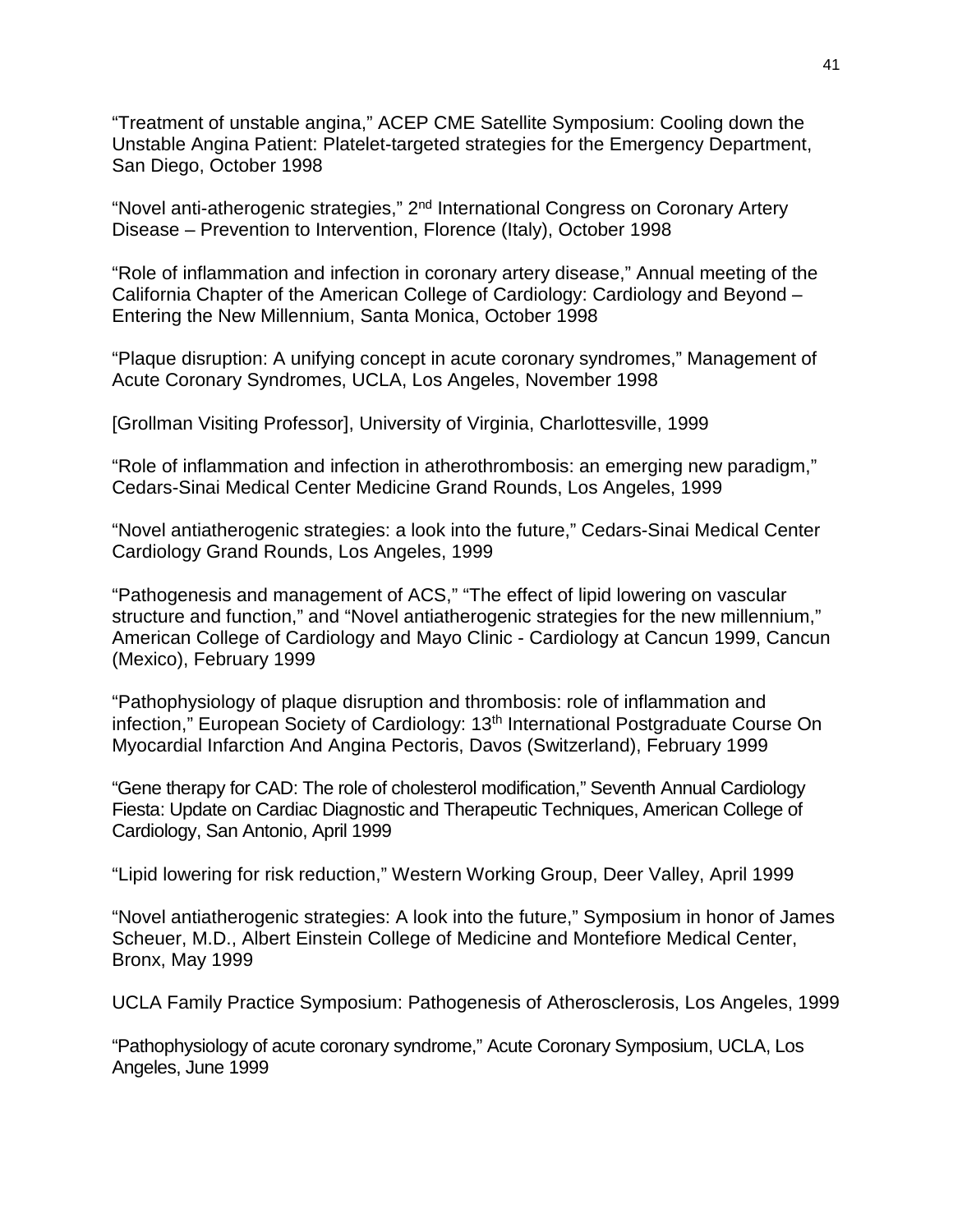Young Presidents Organization, Hawaii, July 1999

[Visiting Professor] "Role of inflammation in plaque disruption," William Beaumont Hospital, Michigan, October 1999 "Mechanisms of plaque rupture," American College of Cardiology Extramural Course, Santa Fe, October 1999

"Novel antiatherogenic strategies: A look into the future," Los Angeles AHA Fall Symposium, October 1999

"Inflammation in atherosclerosis: An emerging new paradigm," Symposium: Pathogenesis of Unstable Coronary Syndromes, Hoag Heart Institute, Newport Beach, November 1999

"Role of inflammation in athero-thrombosis," Cardiological Society of India, December 1999

"Pathophysiology of unstable angina," Symposium on Unstable Angina, Annual Scientific Sessions of the American College of Cardiology, Anaheim, March 2000

[Keynote speaker/session co-chair] "Do statins change plaque composition," and "Role of inflammation in athero-thrombosis," Japanese Circulation Society Meeting Year 2000, Osaka, Japan, April 2000

[Visiting Professor] "Role of IIb/IIIa receptor antagonists in acute coronary syndromes," Columbia University, New York Presbyterian Hospital, New York, April 2000

[Visiting Professor] "Novel anti-atherogenic strategies for the new millennium," Columbia University, St Lukes Roosevelt Hospital, New York, April 2000 [Invited Speaker and Program Chairman] "Unstable Angina," Annual Scientific Session of the American College of Physicians and American Society of Internal Medicine, Philadelphia, April 2000

"Role of HDL in atherosclerosis," Update on Cardiovascular Therapeutics, Hotel Bel Air, Los Angeles, April 2000

[Visiting Professor] "Role of inflammation and infection in atherothrombosis," Division of Cardiology, City of Hope, Duarte, May 2000

"Biology of the Unstable Plaque," Annual American Diabetes Association Scientific Meeting, San Antonio, June 2000

[Visiting Professor] "Role of inflammation and Infection in athero-thrombosis" and "Novel Anti-atherogenic strategies for the new millennium," University of Utah, Salt Lake City, July 2000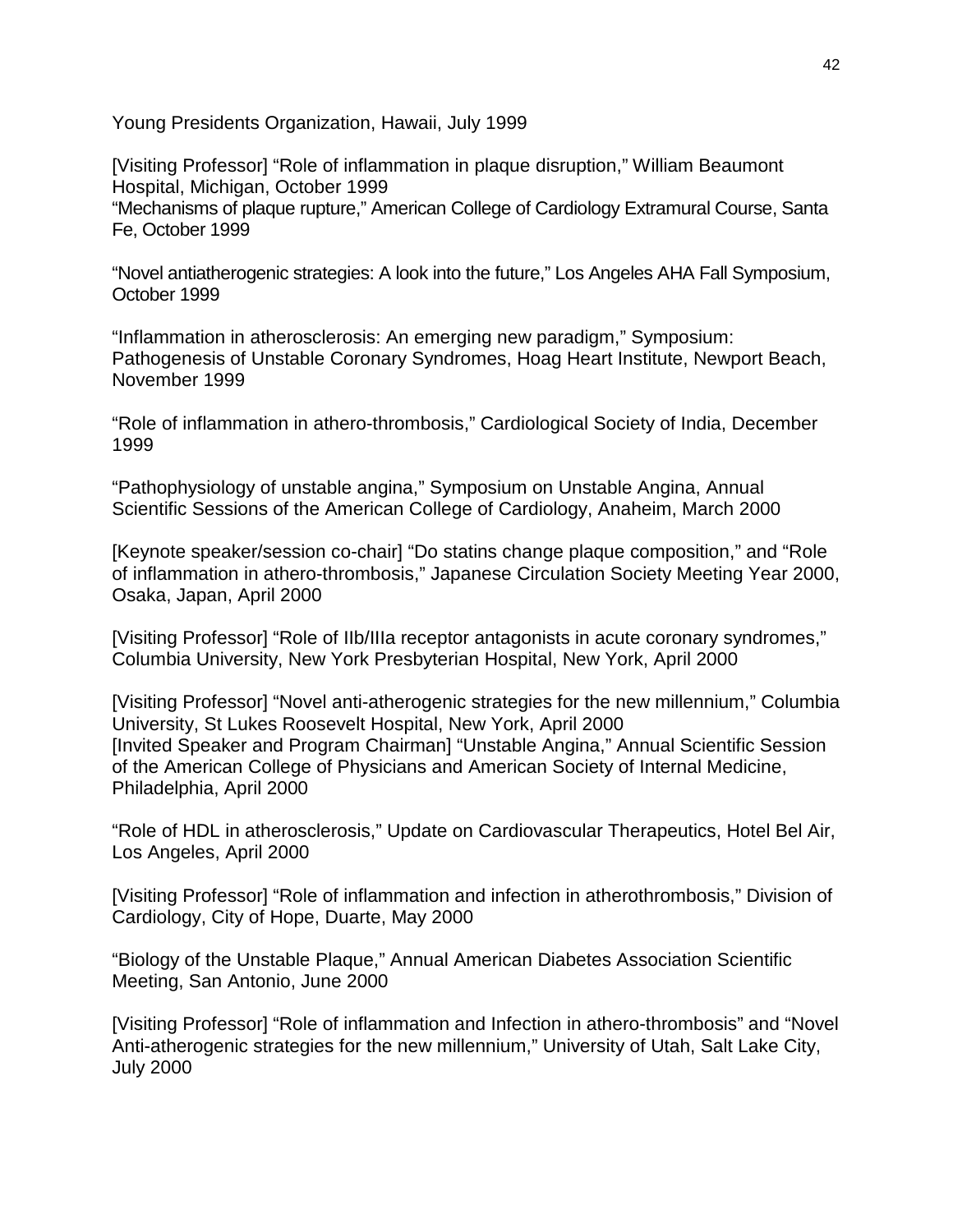[Plenary Speaker] "Novel antiatherogenic strategies for the new millennium: Focus on Apo A-I Milano," XIth International Vascular Biology Society Meeting, Geneva, Switzerland, September, 2000

[Program Director and Speaker] "Gene Therapy for Cardiovascular Diseases: Opportunities and Challenges," Cardiovascular Gene Therapy 2000, Western Affiliates of the American Heart Association and LA Vascular Biology Club, Los Angeles, September 2000

"Gene-based therapy of atherosclerosis," for the Board of Directors of American Heart Association, Los Angeles, September 2000

"Good plaque-bad plaque" and "Infection and atherosclerosis: Are we ready to treat?" Annual American College of Cardiology Santa Fe Colloquia, Santa Fe, October 2000

"Inflammation in Atherosclerosis," Institute of Medical Education, Santa Monica, October 2000

"Secondary prevention after acute coronary syndromes," Fibrinolysis Symposium, Vienna, Austria, October 2000

"Gene therapy of heart disease," program organized by members of the Hillcrest Country Club, Los Angeles, October 2000

"HDL-based therapy of vascular disease: New developments," Cardiology Grand Rounds, UCLA School of Medicine, Los Angeles, October 2000

"Role of low molecular weight heparin in acute coronary syndromes" and "Role of HDL in coronary artery disease," symposium sponsored by the American College of Cardiology and U. C. San Francisco, December 15, 2000

"Role of Plaque Rupture in Deaths from CHF," symposium on chronic heart failure sponsored by the University of Southern California, Pasadena, January 27, 2001

"Angiogenesis in Vaso-occlusive Disease," Medical Grand Rounds, Cedars-Sinai Medical Center, Los Angeles, February 2001

"Recent Progress in HDL Biology", Cardiology Grand Rounds, Cedars-Sinai Medical Center, Los Angeles, February 2001

"Bedside Diagnosis of Reperfusion," Meet the Experts, [Session Co-Chair] Whose Diet is Best, [Speaker] "Role of inflammation in pathophysiology of athero-thrombosis," [Program Chair and Speaker] "Pathophysiology of acute coronary syndromes," Clinical Cardiology Spotlight, Annual Scientific Sessions, American College of Cardiology, Orlando, March 2001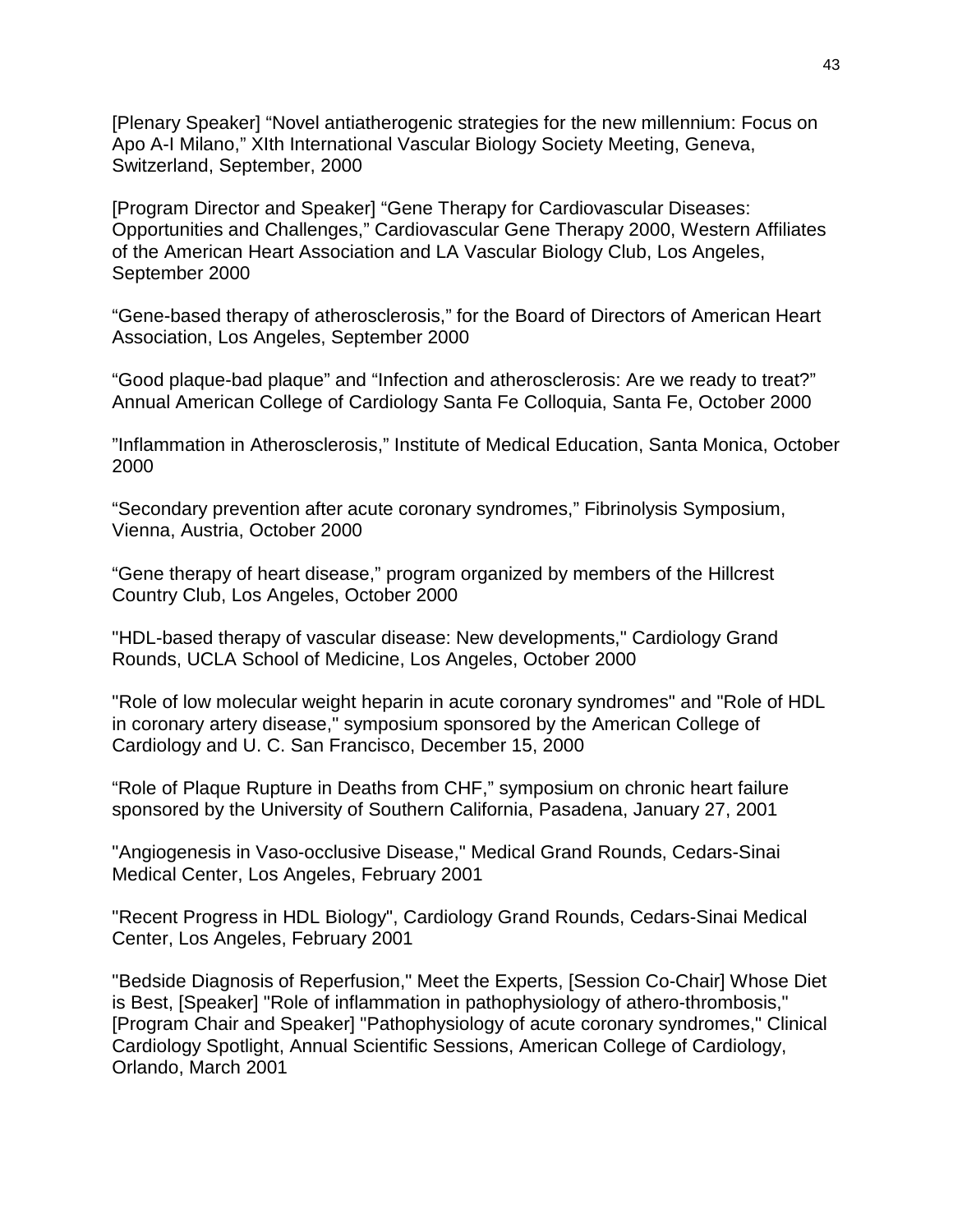"Role of Inflammation in Plaque Disruption and Thrombosis," "Secondary Prevention after Acute Coronary Syndromes," "Cardiovascular Gene Therapy" Annual Scientific Session, Hong Kong Academy of Cardiology; Bedside Rounds, Rutonjee Hospital, Hong Kong, April 20-23, 2001

"Cardiovascular Gene Therapy," Medical Grand Rounds, Cedars-Sinai Medical Center, Los Angeles, April 2001

[Visiting Professor] "Role of Inflammation and Infection in Atherothrombosis,"New Jersey School of Medicine, Newark, April 2001

"Modulation of Plaque Phenotype by Statins and Recombinant HDL," scientific symposium on "Plaque Stabilization," Johns Hopkins University School of Medicine, Baltimore, May 5, 2001

"Role of Inflammation in Vascular Response to Injury". Scientific session chairman and speaker at the 2nd Annual International Cardiology Meeting, July 21-23, 2001, Washington DC

34<sup>th</sup> Annual George C Griffith Lecture of the American Heart Association:" Inflammation: Role in atherothrombosis and vascular response to injury", September 15, 2001, Los Angeles

Annual Kettering Institute Cardiovascular Colloquium, Dayton, Ohio: "New Insights into Pathophysiology of Athero-thrombosis", February 27, 2002

Annual Scientific Session of the American College of Cardiology: Co-Chair of ClinCard Spotlight session, March 2002

Annual Scientific Session of the American College of Cardiology: Invited Speaker at a Core-curriculum Session on Acute Coronary Syndromes" Pathophysiology and therapeutic targets"", Atlanta, March 2002

Annual Scientific Session of the American College of Cardiology: Invited Speaker at a Luncheon Panel Session on" Vascular Benefits of Aggressive Lipid-lowering Therapy", Atlanta, March 2002

3rd Annual Vulnerable Plaque Symposium: Invited Speaker: "Apo A-I milano for Plaque Stabilization", Atlanta, March 2002

Acromegaly Symposium: Invited Speaker: "Inflammatory Paradigm of Atherosclerosis". Versailles, France, April 2002

Cardiovascular Symposium: Infection and Atherosclerosis: Invited Speaker:" Inflammation and Atherosclerosis: An overview), Washington DC, April 2002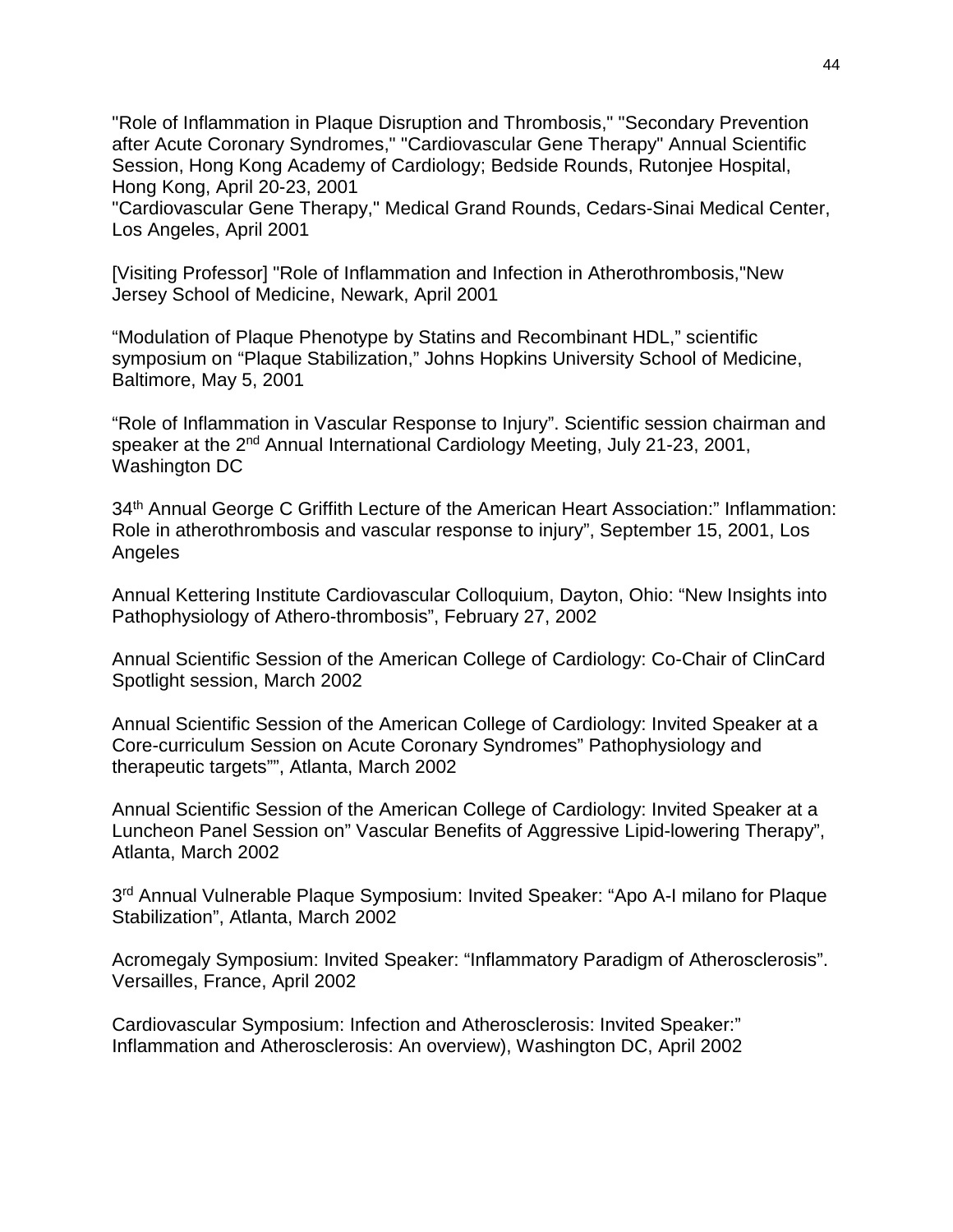Cardiovascular Symposium: Infection and Atherosclerosis: Invited Speaker:" AZACS Trial Results), Washington DC, April 2002

14<sup>th</sup> World Congress of Cardiology. Invited Speaker: "Inflammation and Infection as risk factors for atherosclerosis", Sydney Australia May 2002 14<sup>th</sup> World Congress of Cardiology. Invited Speaker: "Therapeutic implications of Inflammation and Infection as risk factors for atherosclerosis", Sydney Australia May 2002

Cardiology Grand Rounds, University of California, San Diego: "The inflammatory paradigm of athero-thrombosis", May 29, 2002.

The American College of Cardiology and UCSF Critical Care Update Symposium, San Francisco, August 2002: "Role of inflammation in acute coronary syndromes" and "New lipid targets for atherosclerosis prevention and treatment"

George Herrmann Visiting Professor, University of Texas Medical Branch at Galveston, Texas, August 2002:" The inflammatory paradigm of atherothrombosis" and "New targets for atherosclerosis prevention and treatment".

The American College of Cardiology and the University of New Mexico Extramural Program (Santa Fe Colloquium): "The inflammatory paradigm of athero-thrombosis", Santa Fe, October 2-4, 2002

The American College of Cardiology and the University of New Mexico Extramural Program (Santa Fe Colloquium): "HDL: Player or Bystander", Santa Fe, October 2-4, 2002

American Heart Association-Annual Fall Symposium: "Assessment and Management of Patients after Myocardial Infarction", Los Angeles, October 12, 2002

American Heart Association –The Samson Symposium: "Plaque Vulnerability: Pathophysiology and Assessment". San Francisco, October 25, 2002

Western Working Group-Round Table:" New Targets for Lipid Modification in Atherosclerosis", Carlsbad, California, October 26, 2002

4th Annual Vulnerable Plaque Symposium, AHA scientific sessions "Role of immunotherapy in atherosclerosis", Chicago, November 16, 2002

"Novel non-statin therapies for atherosclerosis", Nippon Medical College, Tokyo, December 12, 2002

16th Annual Japanese Coronary Association Meeting:" The Inflammatory Paradigm of Athero-thrombosis", Osaka, December 13, 2002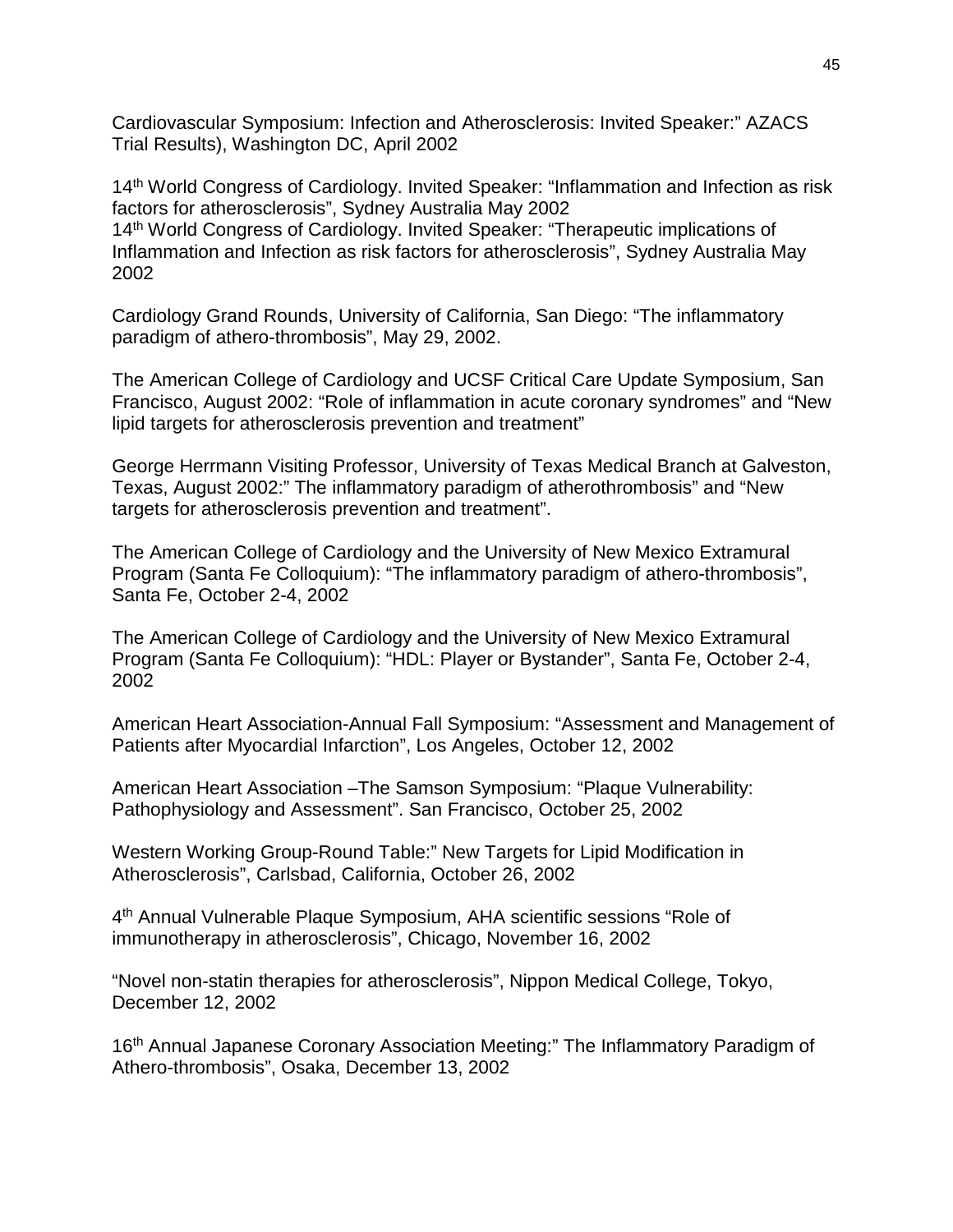16th Annual Japanese Coronary Association Meeting: "Effect of statins on plaque phenotype", Osaka, December 13, 2002

16<sup>th</sup> Annual Japanese Coronary Association Meeting: "Evolution of Reperfusion Therapy in Acute MI", Osaka, December 14, 2002 Grand Rounds at UCLA, Division of Endocrinology: "Novel targets for inhibition of atherosclerosis: Concept of Immunotherapy", March 2003

Annual Scientific sessions of the American College of Cardiology, March29-April 2, 2003 Chicago: invited speaker at Symposium on Acute Coronary Syndromes "Vulnerable plaque and pathophysiology of acute coronary syndromes".

5th Annual Vulnerable Plaque Symposium at the Annual Scientific sessions of the American College of Cardiology, March29-April2, 2003 Chicago: Invited speaker: "Immunotherapy and Reverse Cholesterol Transport Therapy with HDL for Plaque Stabilization"

Transcatheter Therapeutics (TCT-2003), Washington, DC: Invited Talks

- Inflammatory genes and vascular response to injury (Plenary session)
- Gene therapy with apo A-I-milano
- Plaque Vulnerability: Molecular mechanisms

Association of University Professors of Cardiology, Annual Meeting (January 2004, Florida): Invited speaker: "Immunomodulation of Atherosclerosis: An Emerging New Paradigm"

NIH-NHLBI and CIMIT Workshop on "Vulnerable Plaque: Opportunities and Challenges": Chairman of Session on "Molecular Determinants of Plaque Rupture and Thrombosis", Bethesda, Maryland, January 25-26, 2004

Annual Scientific Sessions of the American College of Cardiology (ACC) 2004: New Orleans (March 7-10)

- ACC-ACCEL Tape interview with James Cheesebro, MD: How low should we go with LDL
- Session Chairman, Luncheon Panel: Vulnerable Plaque: How do we detect it
- Program participant Breakfast Panel: How low should we go with LDL
- Symposium Speaker: Novel Risk Factors for Atherosclerosis: Hemostatic Factors
- Medical Crossfire Speaker Panel Participant
- Invited Speaker at Symposium on Inflammatory Markers: Inflammatory paradigm of athero-thrombosis

Annual Scientific Sessions of the Japanese Circulation Society, Tokyo, Japan, Marc-Apr 2004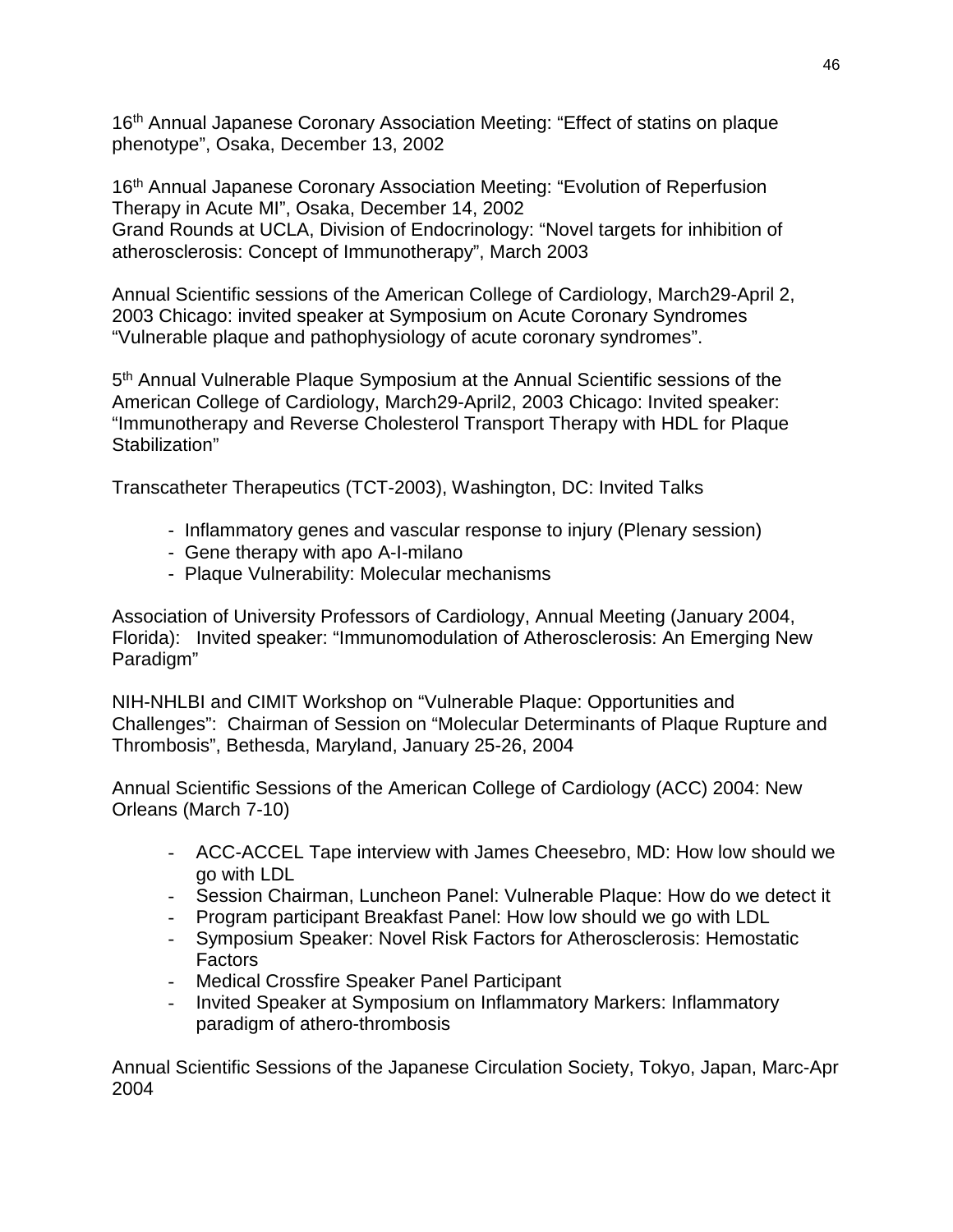- Keynote Speaker and Special Lecture: Immunomodulation of **Atherosclerosis**
- Special Lecture: Statins and Atherosclerosis

- University of New Mexico Symposium on Diabetes and Metabolic Syndrome, Santa Fe, April1 2004

- Invited Speaker: Progress in Atherosclerosis Pathophysiology 3<sup>rd</sup> Annual Berdie Justice Memorial Lecture, CSMC, May 5, 2004
- Gene based therapy and Vaccine for Atherosclerosis

Annual Scientific Session of Cardiovascular Research and Therapy Organization, May 6, 2004, Washington DC: Invited Speaker: Regulatory Genes in Vulnerable Plaque

Esperion Therapeutics, Ann Arbor, May7 2004: Invited Speaker: The Gene from Limone: The Italian Connection

- 5<sup>th</sup> Conference on Apolipoprotein A-I milano, Limone sul Garda, Italy, May 29, 2004: Invited Speaker: HDL and the Vulnerable plaque

North-Shore University Hospital Visiting Professor (June 9-10, 2004): Annual Whitney Lecture (Dept of Medicine Grand Rounds): HDL based Therapy of Atherosclerosis: Cardiology Grand Rounds: Inflammatory paradigm of Athero-thrombosis

Long Island Jewish Hospital (June 11, 2004): Cardiology Grand Rounds: Immunomodulation of Atherosclerosis

Annual Scientific Sessions of the American Society of Echocardiography, San Diego (June 27, 2004): Moderator and Speaker: Vascular Structure and Function Assessment

UCLA-Medical Center, Grand Rounds in Department of Medicine: "Novel therapeutic strategies for Atherosclerosis", July 16, 2004

Nevada Cardiology Symposium: Emerging Paradigms in Athero-thrombosis", August 31, 2004. Las Vegas Nevada

Annual Fall Symposium of the LA-AHA: "Update on the Management of Acute Myocardial Infarction". Los Angeles, CA, October 2, 2004

American College of Cardiology-Annual Santa Fe Colloquium, October 2004, Santa Fe

- Invited speaker: Progress in Atherothrombosis
- Invited Speaker: Novel Anti-atherogenic Strategies: HDL and Immunemodulation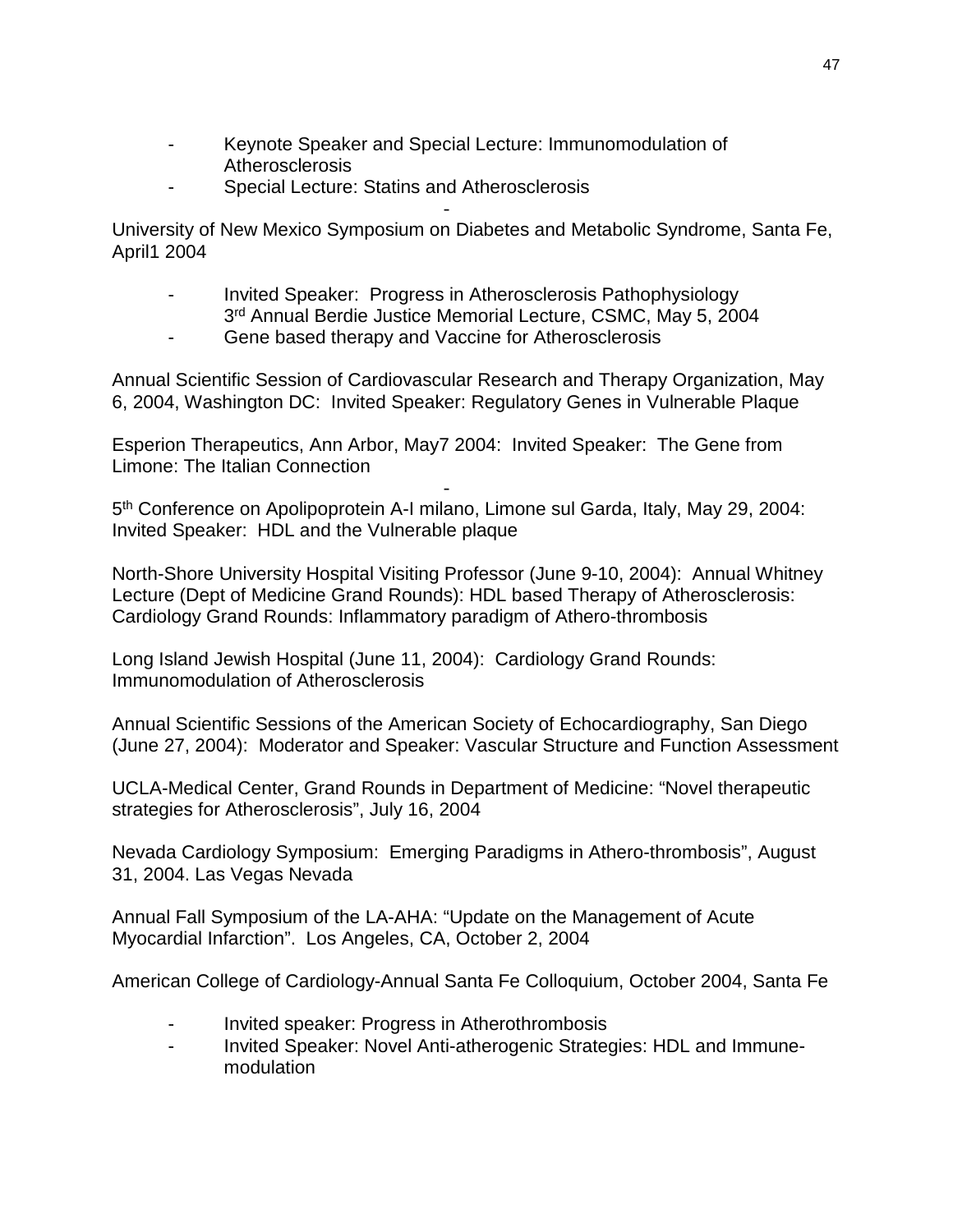UCSF-Cardiology for the Practitioner-Yosemite, October 2004: Invited Speaker: Emerging paradigms in Athero-thrombosis

Los Angeles-AHA: Women's Heart Symposium, October, 2004: Invited speaker: Pathophysiology of atherothrombosis

UC Irvine-Cardiology /Medicine Grand Rounds, October 2004: Inflammatory paradigm of atherothrombosis

AHA –annual Scientific Sessions, Nov 2004(New Orleans):

- Invited Speaker: "Vulnerable Plaque", November 7, 2004
- Invited Speaker: Treatment of Vulnerable Plaque: Reverse Cholesterol Transport, Inflammation or both, November 7, 2004

AHA-Indian –Asian Symposium-Arizona Heart Institute, November 2004, New Orleans: New Paradigms in Atherothrombosis

AHA-Association for Eradication for Heart Attack Annual Symposium, New Orleans, Nov 2004: Invited Speaker: What have we learned from President Clinton's Heart Illness: New Paradigm in Atherosclerosis Screening

AHA-First Annual Vaccine Symposium, New Orleans, Nov 2004: Invited Speaker: Immune Modulation of Atherosclerosis with a Peptide Vaccine

University of Southern California-Cardiology Grand Rounds, Los Angeles, November 2004: Emerging paradigms in Athero-thrombosis

Annual Goodenow memorial Lecture, November 2004, Los Angeles: HDL based therapies for atherosclerosis

American College of Cardiology and the New York Cardiovascular Symposium, Dec 10- 12, 2004, New York: The Henry Russek Lecture: Immunomodulation of Atherosclerosis with a Vaccine

Loma Linda University Symposium, (March 2005): Emerging paradigms in atherosclerosis pathophysiology and management

American Heart Association-leadership retreat symposium (March 4, 2005, Los Angeles): Obesity and Metabolic Syndrome

American College of Cardiology (Orlando, March 4-9, 2005)

- Invited Speaker: New Paradigm for Atherosclerosis Detection
- Chairman: Vulnerable Plaque Symposium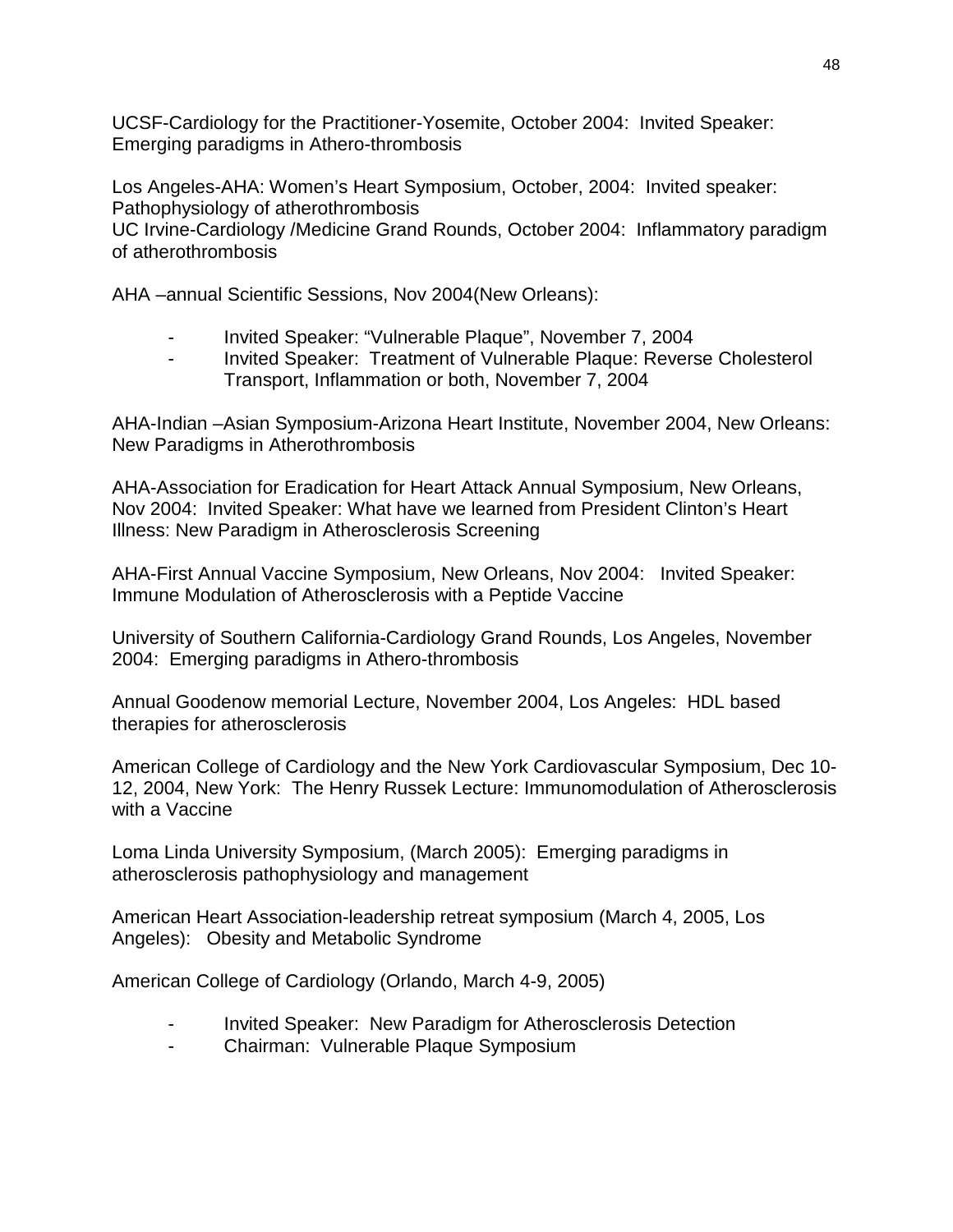UCSD Visiting Professor Grand Rounds (San Diego, May 4, 2005): Atherosclerosis: New Paradigms in Pathophysiology

Cleveland Clinic- Visiting Professor (May 27, 2005): Emerging Paradigms in Pathogenesis and Management of Athero-thrombosis

3rd Vulnerable Plaque Symposium (Capri, Italy, June 2005): A New Murine Model of Plaque Hemorrhage

Annual Einstein Lecture (Kern Medical Center and UCLA, Bakersfield, California, June 2005): Emerging New Paradigms in Athero-thrombosis

Annual Kern-Aspen Lpid Conference on HDL, University of Colorado (Aspen, Colorado, August 2005): HDL based therapy of atherosclerosis

Institute de Cardiologia, Mexico City (September 22, 2005): Emerging paradigms in atherosclerosis pathophysiology and management

Annual TCT Meeting, October 2005, Washington DC:

- Visionary approaches to atherosclerosis regression and plaque stabilization
- HDL-based therapy for primary and secondary prevention
- Atherosclerosis-pathophysiology (Satellite Symposium)

American College of Cardiology and New York Cardiologic Society Annual Symposium, Oct 29-2005: Emerging new paradigms in athero-thrombosis

American Heart Association Annual Scientific Program, Dallas, Nov 2005:

- Invited Speaker at the SHAPE Symposium: A New Paradigm for Atherosclerosis Detection
- Immunomodulation of Atherosclerosis using apo B peptides

University of California, San Francisco: Visiting Professor: January 2006: Emerging New Paradigms in Athero-thrombosis

The Gladstone Foundation Cardiovascular Institute-CVRI/UCSF: Visiting Professor, San Francisco, April 2006: Emerging New Paradigms in Athero-thrombosis

Annual CRT Symposium, Washington DC 2006:

- Immune modulation of Plaque Vulnerability
- HDL therapy of Atherosclerosis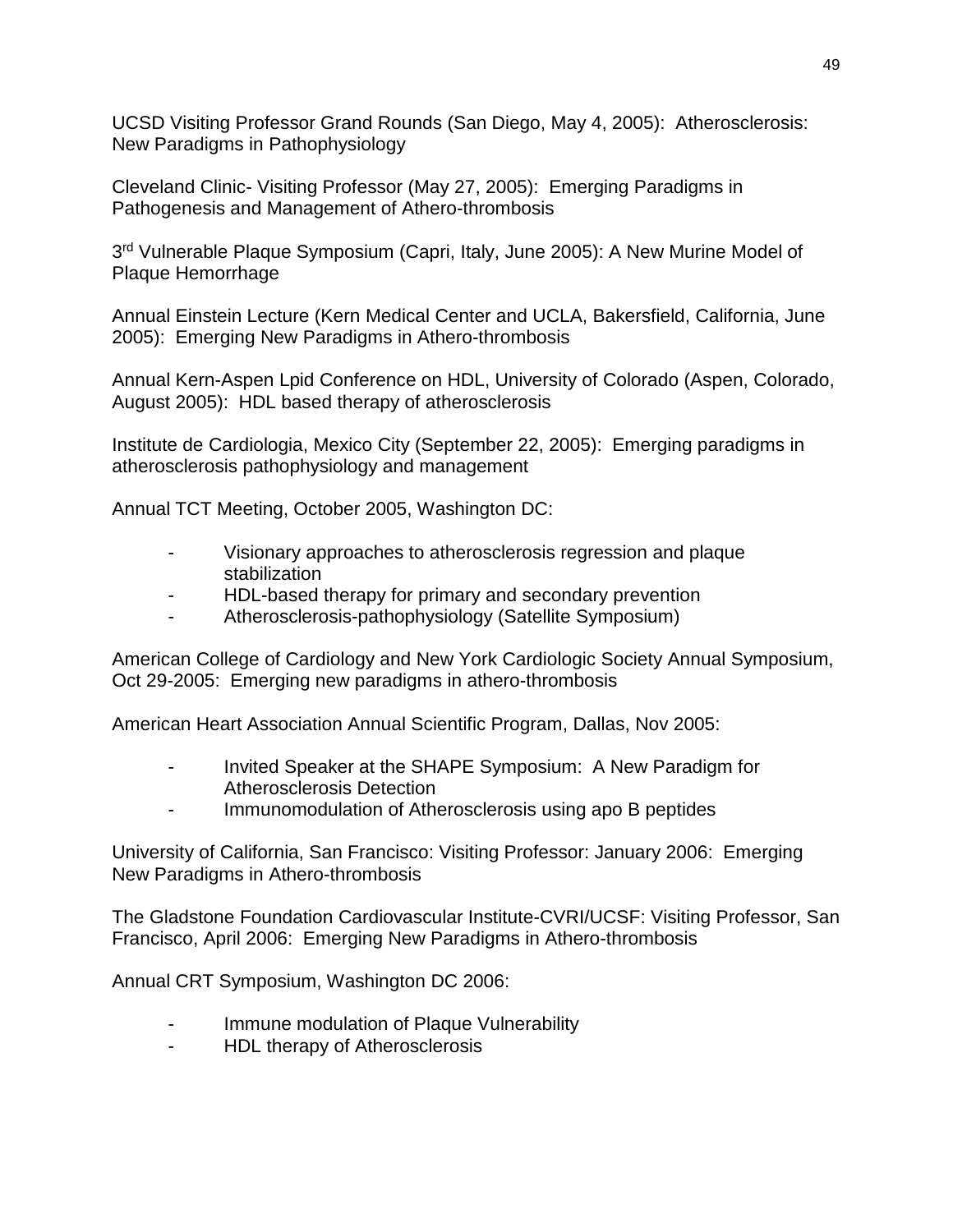The 53<sup>rd</sup> Annual Scientific Meeting of the Israel Heart Society, Tel Aviv, April 2006: The Henry Neufeld Memorial Lecture: HDL-based therapy of Atherosclerosis; the next frontier

Euro-PCR, Paris France May 2006: Molecular Mechanisms of Plaque Vulnerability X1Vth International Atherosclerosis Society Scientific Meeting, Rome, Italy. June, 2006:

## Molecular Determinants of Plaque Vulnerability

- Co-Chairman, Session on Vulnerable Plaque

6<sup>th</sup> Annual SIS (Science, Innovation, Synergy) Conference, Seattle, July 2006: Molecular mechanisms of atherosclerosis and novel antiathero-genic strategies

Ipsen Foundation Symposium on Inflammation in atherosclerosis, Oct 2006 (Paris): - Novel molecular mechanisms of plaque Vulnerability

Transcatheter Therapeutics Meeting, October 2006 (Washington DC): Immunomodulation of atherosclerosis with active and passive immunization

Annual Scientific Sessions of the American Heart Association, Chicago, November 2006:

- Invited Speaker (Cardiovascular Symposium: Innate and adaptive immunity): Humoral immunity in Atherosclerosis
- Invited Speaker (Cardiovascular Symposium: Imaging of Vulnerable Plaque): Management of Vulnerable Plaque
- Invited Moderator (Cardiovascular symposium: Progress in Atherosclerosis)
- Invited Speaker (National Lipid Association's HDL Summit): Synthetic HDL: Focus on Apo A-I Milano

USC- CHF Symposium: What is New in Anti-lipid Therapy of Atherosclerosis Biltmore Hotel, January 2007

UCLA- Borun Visiting Professor: March 2007: Emerging Paradigms in Atherosclerosis Pathophysiology and management

56th Annual Scientific sessions of the American College of Cardiology 2007

- Invited speaker: HDL-Based Therapy of Atherosclerosis A new **Paradigm**
- Invited speaker: Biological HDL based Therapy of Atherosclerosis

Annual Scientific Session of the American College of Physicians (ACP), San Diego, April 21-2007: Meet the Professor invited Lecture: Acute Coronary Syndromes Simon Dack Visiting Professor, Mount Sinai Cardiovascular Institute, New York April 23, 2007: HDL Based Therapy of Atherosclerosis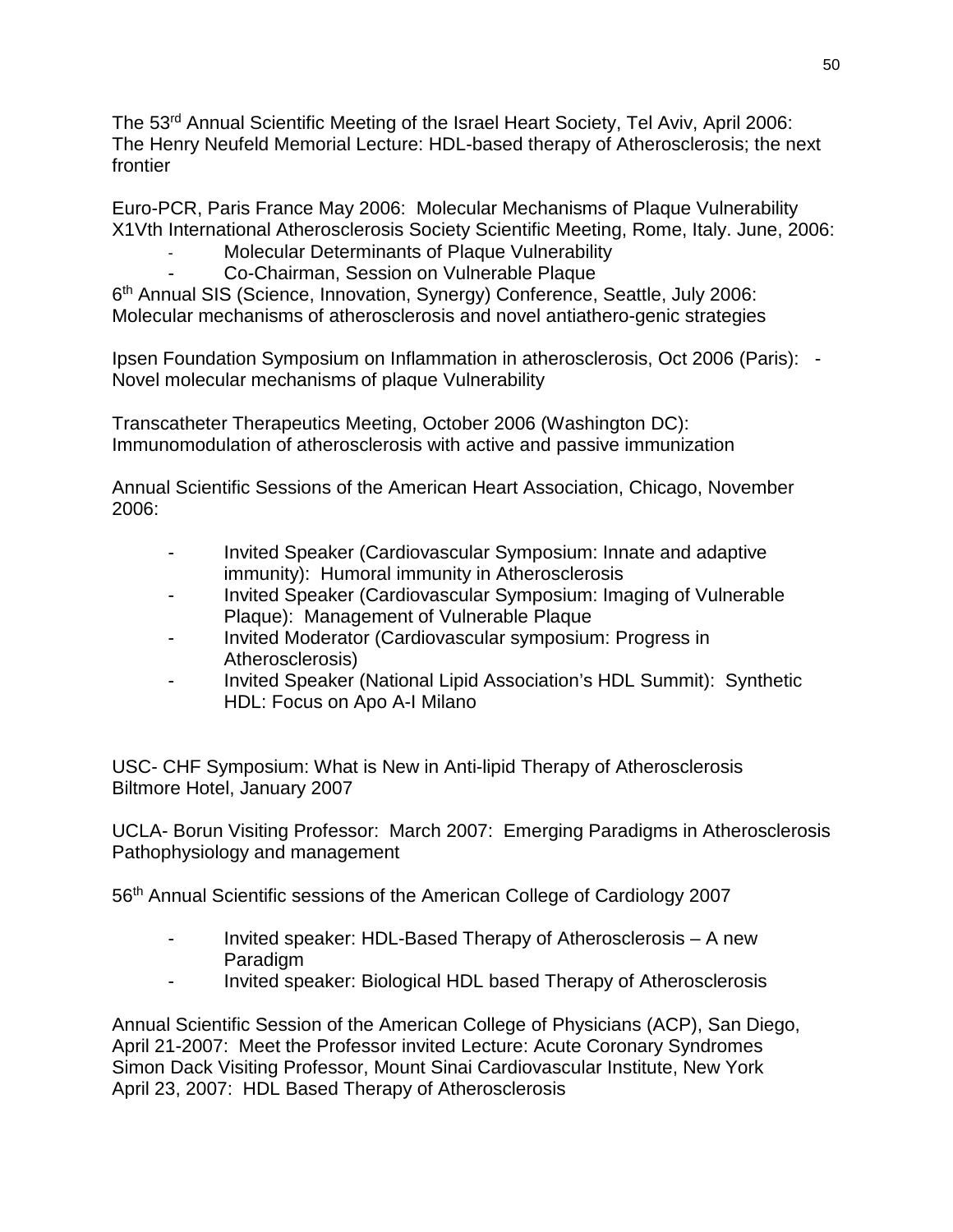Beverly Hospital 18th Annual Cardiovascular Symposium, April 27, 2007

- Vaccine for Atherosclerosis
- Lipid Management of CAD

Los Robles Hospital, Annual symposium, April 28, 2007: Lipid Management of **Atherosclerosis** 

American Heart Association: 4<sup>th</sup> Annual symposium on the burden of athero-thrombotic disease: diagnosis and therapy June 2007, New York:

- Invited speaker: Immune mechanisms in atherosclerosis
- HDL based therapy of atherosclerosis

6<sup>th</sup> Annual Desert Heart Institute Symposium, Las Vegas, August 2007: Emerging therapies for atherosclerosis

Asian Heart Symposium, San Jose, California, Sept 2007: HDL and Reverse Cholesterol Transport

Karolinska Institute: Inflammation and Atherosclerosis, Stockholm, October 2007: Vaccine for Atherosclerosis

American College of Cardiology, West Coast Forum, San Francisco, October 2007: HDL: An Odd Molecule

St. Lukes –Roosevelt Hospital, New York, Cardiology Grand Rounds- January 2008: Emerging Paradigms in Athero-thrombosis

Loma Linda University Hospital Symposium, February 2008:

- Lipid management of athero-thrombosis
- Vaccine for atherosclerosis

Indian Medical Association-Annual Lecture, Los Angeles, March 2008: Current approaches to atherosclerosis management

Department of Medicine Grand Rounds, Cedars-Sinai Medical Center, March 2008: The HDL Conundrum: where do we go from here?

American College of Cardiology, Annual Scientific Sessions, Chicago, March 2008: Moderator of SHAPE Symposium

Annual Symposium of Beverly Hospital, Los Angeles, April 2008: Vaccine for **Atherosclerosis**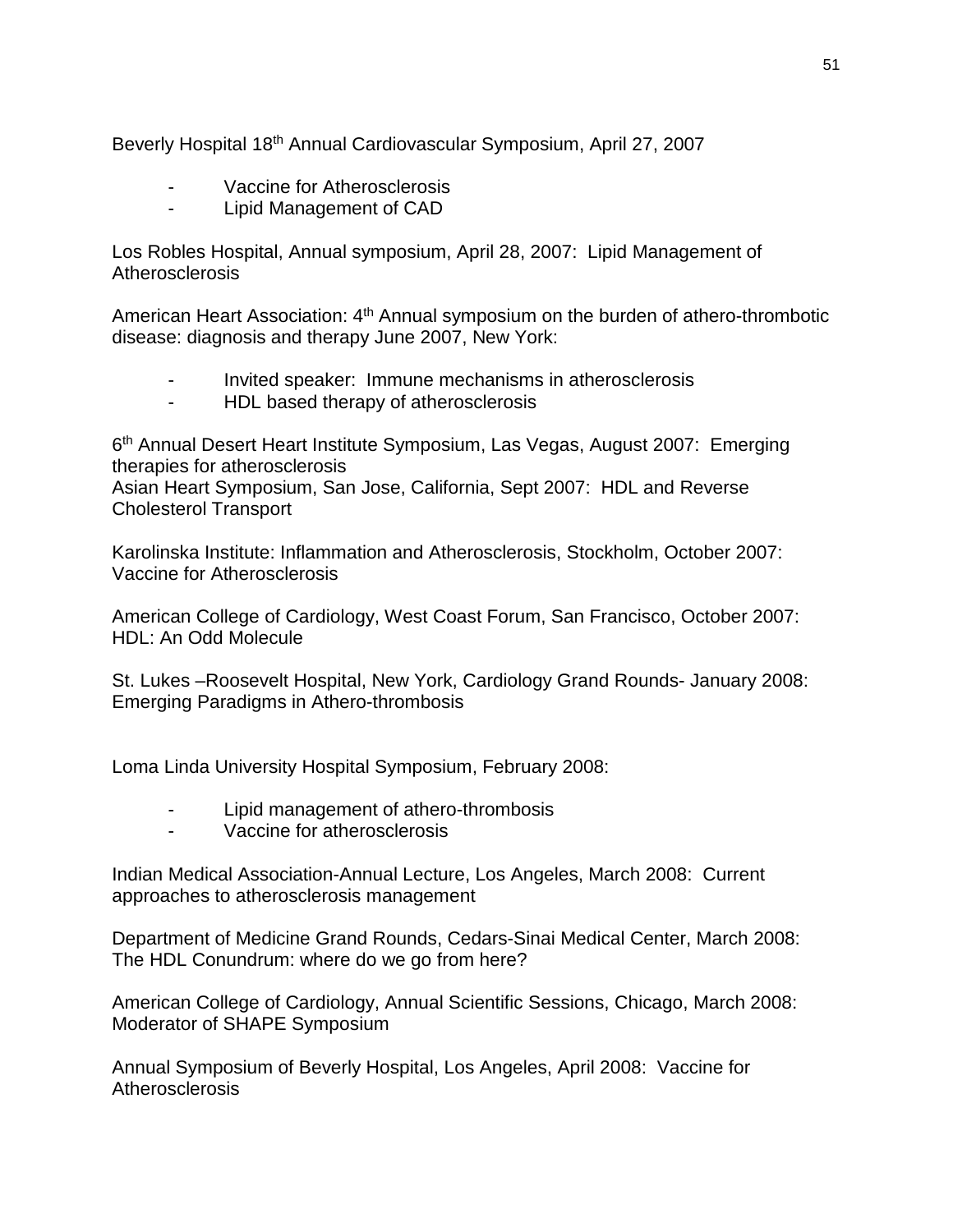Los Robles Heart Symposium, April 2008, Sherwood Country Club: Management of Acute Myocardial Infarction

Annual Cardiovascular Symposium, Beverly Hospital, April 2008: Vaccine for **Atherosclerosis** 

Annual European Atherosclerosis Society Meeting, Istanbul, April 2008:

- Co-Chair: Immuno-modulation
- Apo B Peptide related vaccines for atherosclerosis

Annual Scientific Sessions of the American College of Physicians, Washington DC, May 2008

- Lunch with the Professor: What is new in ACS?
- Meet the Professor: Management of ACS

Annual Mayo Clinic Symposium, August 2008, Sedona:

- New Paradigms in Atherothrombosis
- HDL Conundrum

Annual Controversies in Cardiology and Cardiac Surgery, Los Angeles, September 2008:

- Time to move beyond LDL
- Vaccine for Atherosclerosis

Visiting Professor, Oregon Health Sciences University, Portland, Oregon, October 2008:

- Emerging new paradigms in atherosclerosis
- The role of immune system in atherosclerosis

Annual Herrick Award Lecture, Council on Clinical Cardiology of the American Heart Association, AHA annual Scientific Sessions, New Orleans, Nov 11, 2008: Vaccine for atherosclerosis: chasing the holy grail

Annual Laennec Clinician Educator Award Lecture, Council on Clinical Cardiology of the American Heart Association, AHA annual Scientific Sessions, New Orleans, Nov 11, 2008: Gene from Limone: Is it Golden?

Annual John Goodnow Lecture, Los Robles Hospital, Westlake Village, California, Dec 2, 2008: Vaccine for Atherosclerosis

University of Southern California Annual Heart Failure Symposium, February 2009: LDL Lowering after the ENHANCE Trial

Baptist Health Care System, Annual Scientific Meeting, Coral Gables, Florida February 2009: Key Note Speaker

- Emerging New Paradigms in Athero-thrombosis
- Immunomodulation of Atherosclerosis with a Vaccine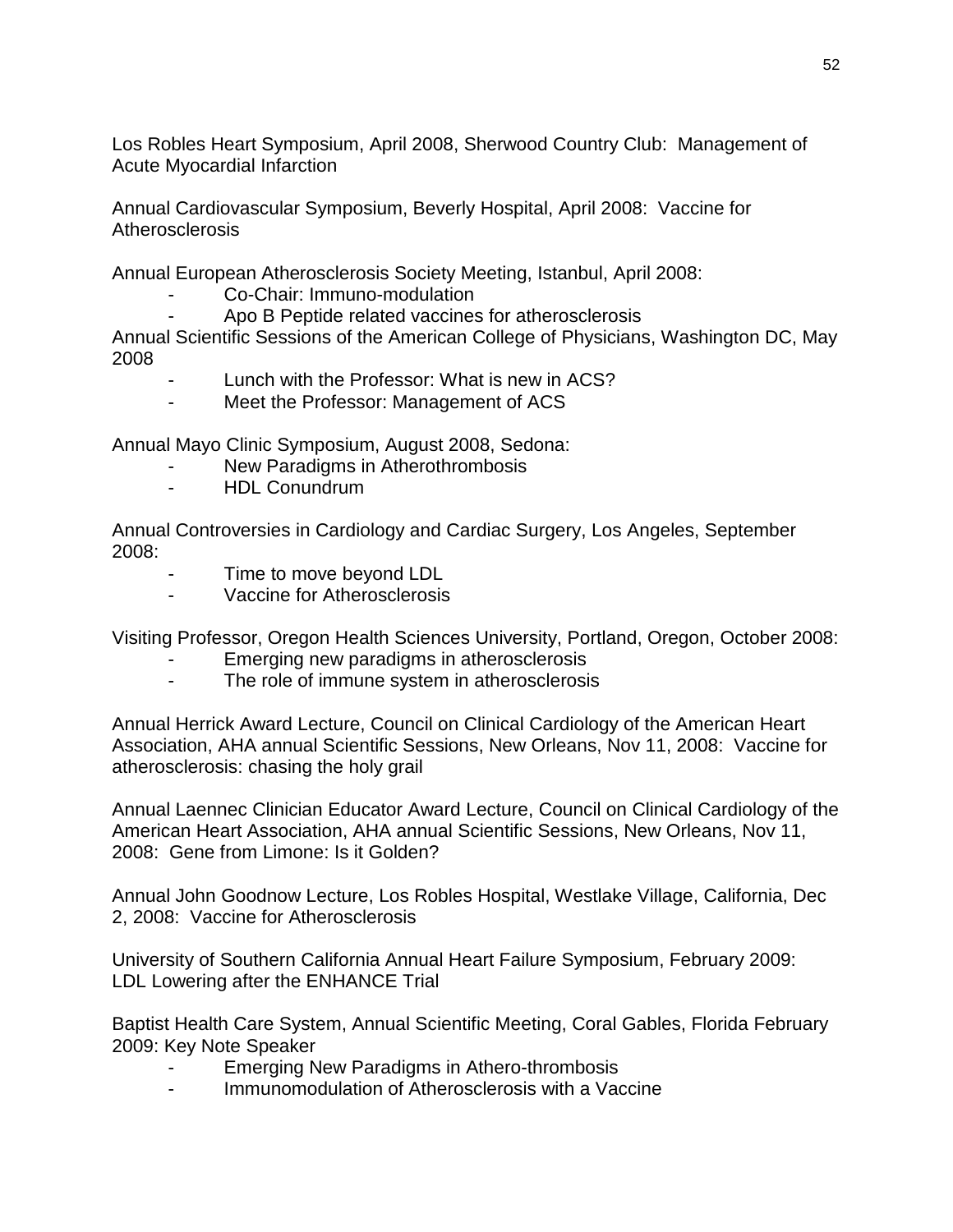Is HDL Still a Legitimate Target for Atherosclerosis

American College of Cardiology Annuals Scientific Sessions, Orlando, March 2009 (Invited Speaker):

- ACC Symposium: HDL-present and future
- ACC Symposium: Inflammation and Pathophysiology of Rupture Prone Plaque
- ACC Symposium: Novel strategies to increase HDL
- ACC ClinCard (Master Clinician Session): Panelist

Hong Kong Public Hospital Cardiologists Association (HKPHCA) Annual Scientific Meeting, 2009: Key Note Speaker

- Atherosclerosis: Emerging Paradigms in Pathophysiology and Management
- Medical vs. Interventional therapy for (chronic) Ischemic Heart Disease: Evidences & controversies

American College of Cardiology-West Coast Forum; June 2009, San Francisco

- Chair: Session on Pathophysiology of Atherosclerosis
- Chair: Session on Acute Coronary Syndromes
- Speaker: Genomics, Proteomics, Metabolomics: What is this all about
- Speaker: Prasugrel, Aspirin and Clopidogrel Resistance

Latin American Cardiovascular Course, Sao Paulo, Brazil (August 2009):

- Course Director: PK Shah
- Speaker: Unstable Plaque
- Speaker: Vaccine for Atherosclerosis
- Speaker: HDL as a therapeutic target

Annual Transcatheter Therapeutics Meeting (TCT), San Francisco, Sept 2009: Immunomodulation of Atherosclerosis: PK Shah, MD

9th Annual Controversies Symposium-Los Angeles, October 1-2, 2009: Keynote Speaker: Gene therapy of atherosclerosis: Will it live up to its promise? Los Angeles Times Magazine Healthcare and Wellness Expo, Palos Verdes October 10, 2009: Heart Disease: Novel Treatments

Blue Ribbon Panel of the Music Center, UCLA Oct 12, 2009: Heart Disease: Present and Future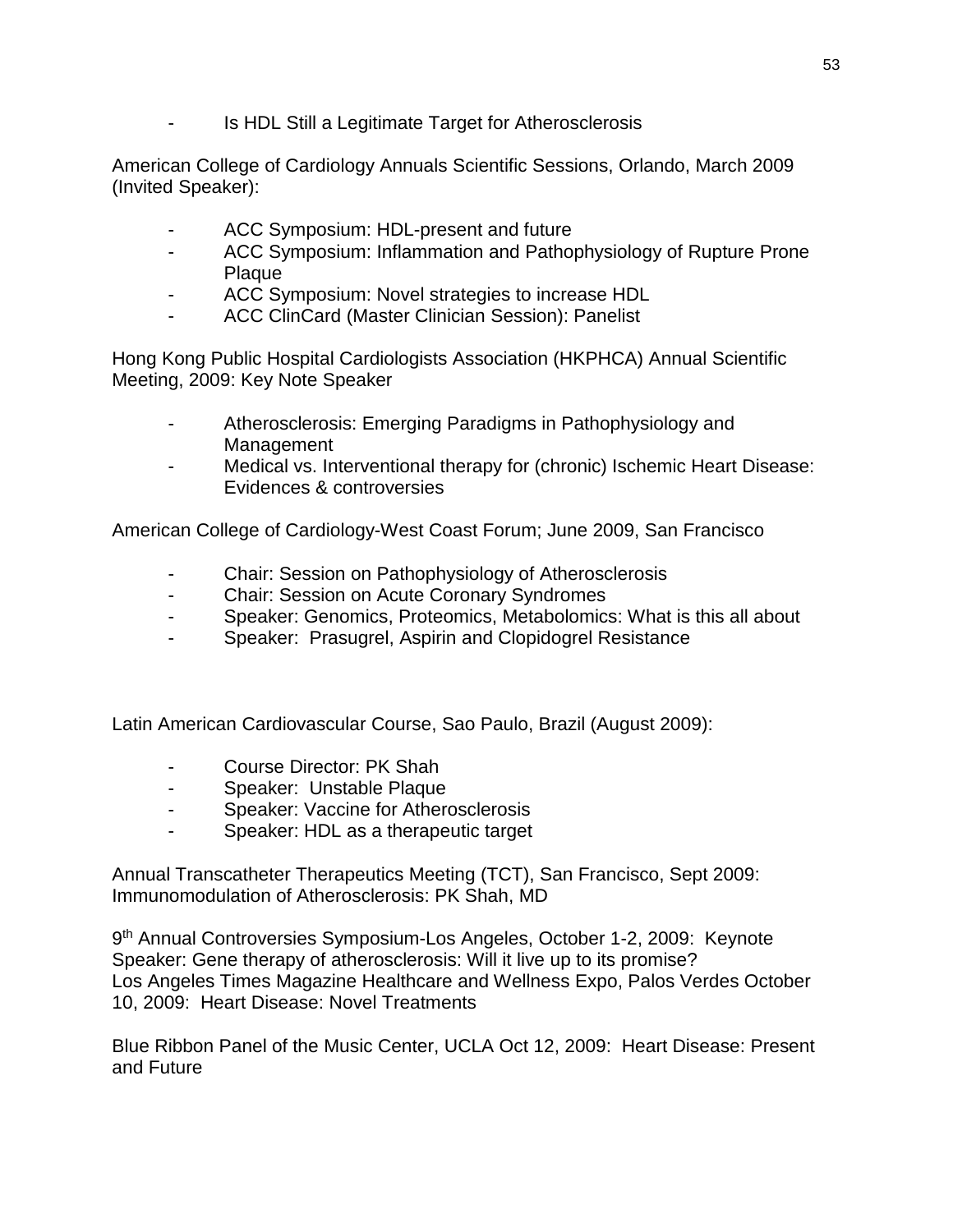Annual Scientific Sessions of the Canadian Cardiovascular Society Acute Coronary Syndrome Symposium, Edmonton, Canada, October 2009: ACS- Looking back while Moving Forward

Wadsworth VA Hospital, Los Angeles: Cardiology Grand Rounds, December 2009: Emerging Paradigms in Athero-thrombosis

Gilbert Blount Jr, MD Visiting Professor at the University of Colorado, Denver, March 2- 4, 2010:

- Emerging new paradigms in athero-thrombosis
- Activation of Endogenous Regulatory T-cell Response is Athero-protective

Annual Cedars-Sinai James Klinenberg Rheumatology Symposium, Santa Barbara, CA March13, 2010: Emerging paradigms in Athero-thrombosis

Annual Scientific Sessions of the American College of Cardiology, Atlanta, March 2010: Lipids and Inflammation

Cedars-Sinai Endocrine Grand Rounds, April 2010: Emerging paradigms in Atherothrombosis

Annual Scientific Sessions of the American College of Physicians, Toronto, Canada, April, 2010: Meet the Professor: Management of Acute Coronary Syndromes

Dennis Visiting Professor, Baylor College of Medicine and Texas Heart Institute, Houston: May 2010: Yin and Yang of Immune System in Atherosclerosis

Los Robles Medical Center Annual Symposium, May 2010: New developments in atherosclerosis management

Mount Sinai Heart and Vascular Institute 13th Annual Live Symposium of Complex Coronary and Vascular Cases, New York, June 2010: Emerging new paradigms in athero-thrombosis

UC Irvine and Long Beach Memorial Heart Symposium, Long Beach, October 2010: Ellested Oration (Lecture): Can we Wash Away the Plaque?

Mayo Clinic Course on Coronary Artery Disease, Las Vegas, October 2010: Keynote Lecture: Emerging new therapeutic paradigms for atherosclerosis

Annual Scientific Sessions of the American Heart Association, November 2010, Chicago: Invited Speaker at a symposium" The Vulnerable Patient Role of Imaging" Topic: The Vulnerable Patient: Clinical Assessment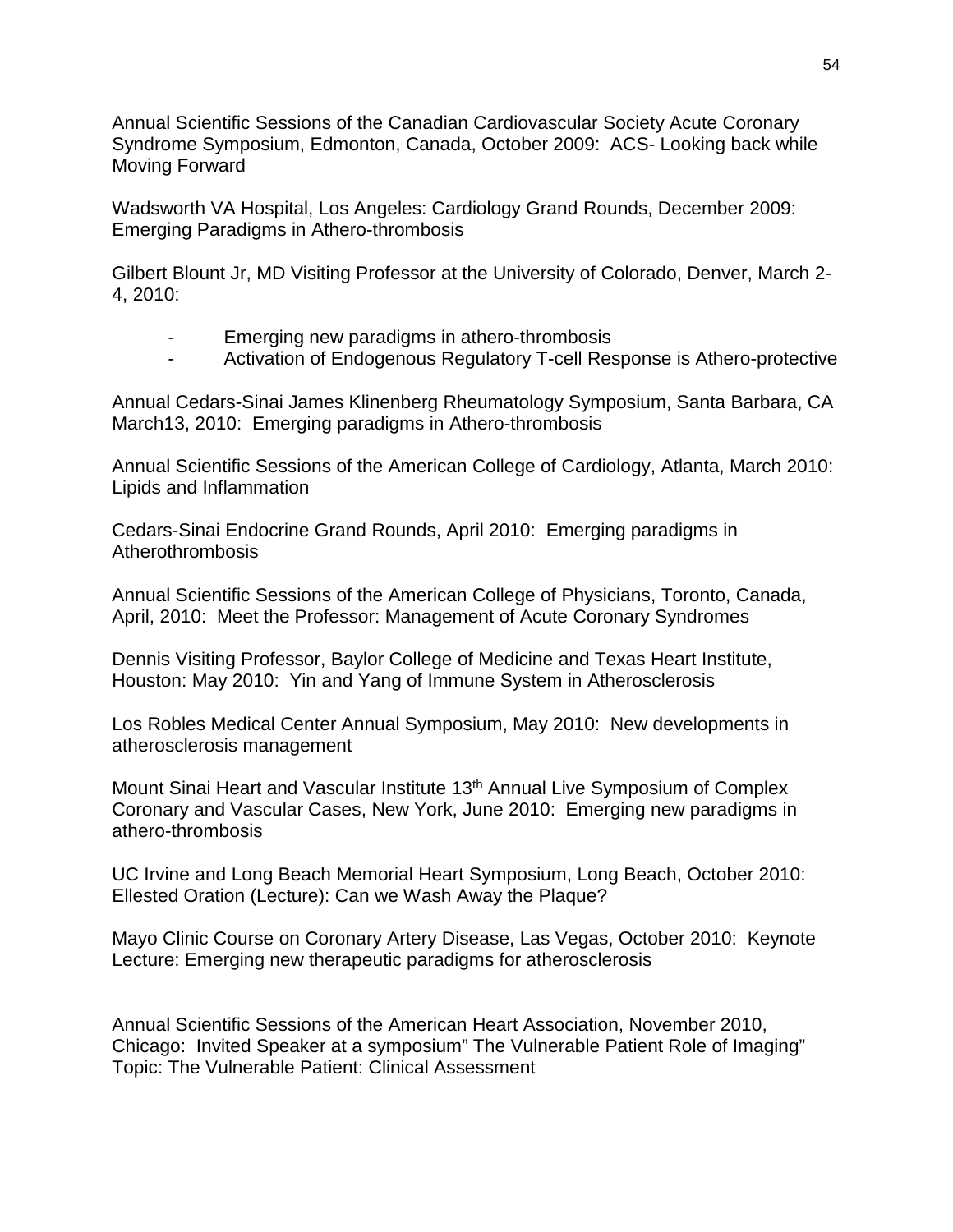Dallas Leipzig Meeting, December 2010, Dallas, Texas: Invited speaker and moderator: "Genomics in Cardiology; Will it be relevant for practice"

Department of Medicine Grand Rounds at Cedars-Sinai, December 2010: New and emerging paradigms in pathophysiology and treatment of atherothrombosis

Sheila Kar Foundation-Keynote Speaker, February 2011, Los Angeles: Can we reverse atherosclerosis?

Cedars-Sinai Heart Institute Grand Rounds, February 2011: Part 1: Emerging paradigms in the pathophysiology of Athero-thrombosis

California Pacific Medical Center: Cardiology Grand Rounds, March 2011, San Francisco: Novel Therapies for Atherosclerosis

Annual Scientific Sessions of the American College of Cardiology, New Orleans, April 2011:

- Invited speaker: Pathogenesis of atherosclerosis
- Session Chairman: Unstable Angina and ACS
- Session summary presenter: Unstable angina and ACS

Cedars-Sinai Heart Institute Grand Rounds, August 2, 2011: Part 2: Novel Therapeutic Paradigms in Atherosclerosis: Focus on HDL and apo A-I

Cedars-Sinai Heart Institute Grand Rounds, August 9, 2011: Part 3: Novel Therapeutic Paradigms in Atherosclerosis: Focus on Immunomodulation and Vaccine

Robert Frye Distinguished Visiting Professorship at Mayo Clinic, Rochester, August 24, 2011:

- Medical grand rounds: emerging paradigms in atherothrombosis
- Robert Fry Lecture: Vaccine for atherosclerosis

Eleventh Annual Cedars-Sinai Controversies in Cardiology and Cardiac Surgery, Beverly Hills Oct 2011: Lecture: Have we conquered atherosclerosis?

Annual Symposium, Sacramento, October 2011: Lecture: Pathophysiology and management of atherosclerosis

Annual Orange County Symposium, Anaheim October 2011: Lecture: HDL based therapy o atherosclerosis

International Conference on Coronary Artery disease, October, Venice 2011: Lecture: Peptide based Vaccine for Atherosclerosis

Annual World Conference on Insulin Resistance, Hollywood, November 2011: Lecture: Management and prevention of ACS in Diabetes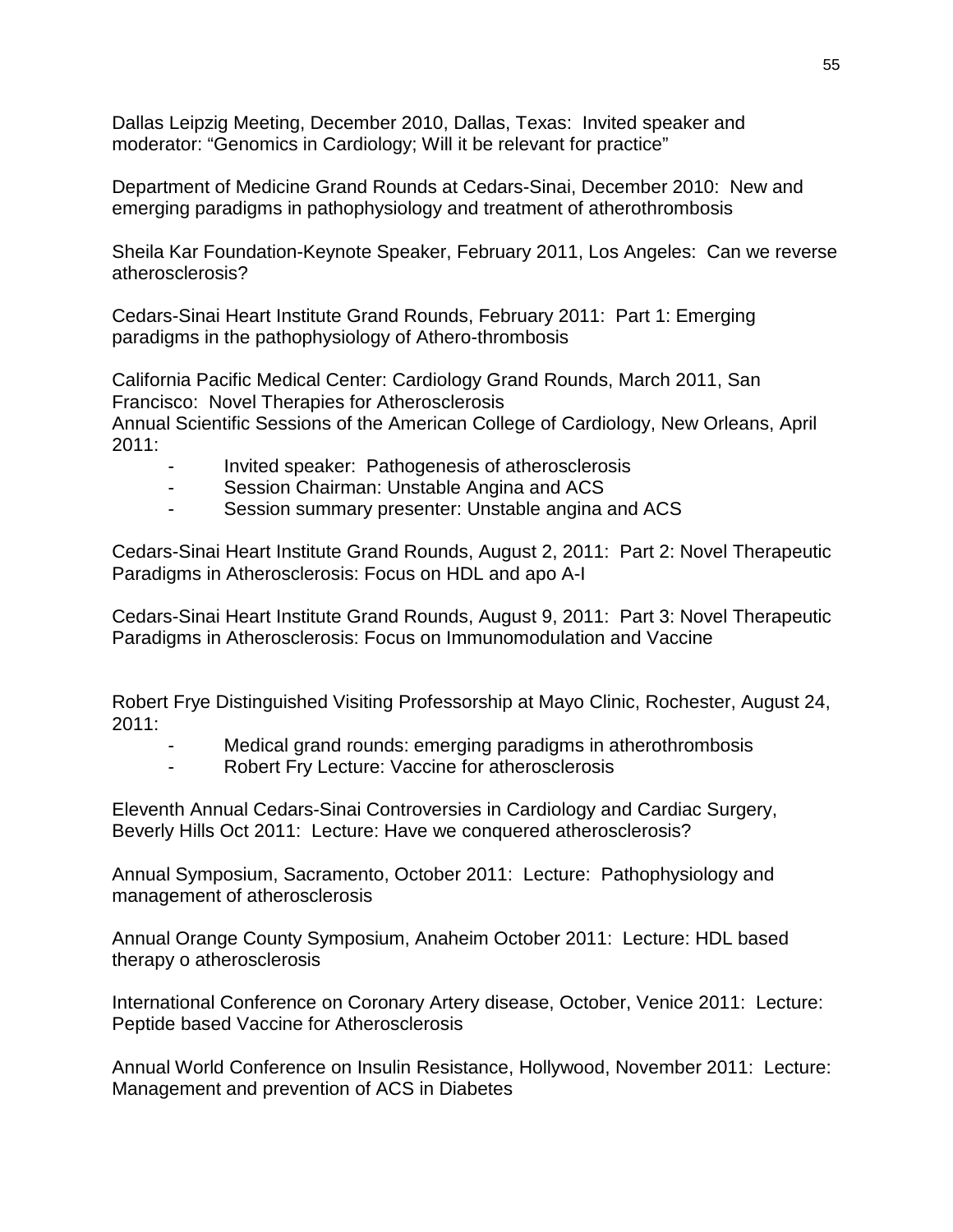Annual 61<sup>st</sup> Scientific Sessions of the American College of Cardiology, March 2012:

- Invited speaker at Symposium on HDL: HDL Form and Function
- Invited Speaker at Symposium on HDL: HDL Mimetics and Infusion **Therapy**
- Chairman: Session on Complications of Acute MI
- Chairman: Session on Legends in Cardiology

Cardiology Grand Rounds, Case Western Reserve University Hospital, Cleveland, April 2012: Emerging new paradigms in atherothrombosis

Los Robles Medical Center Annual Symposium, May 2012: Update on Aortic **Dissection** 

American College of Cardiology-West Coast Forum: June 2012 San Francisco: Endothelium, Vaccines and Polymedicine for atherosclerosis American College of Cardiology and 23rd Great Wall International Congress, Beijing, October 2012: Management of Dyslipidemia

International Women's Forum, San Francisco, October 2012: Vaccine for atherosclerosis

Apolipoprotein A-I Symposium, Limone sul Garda, Italy, October 2012: Apo A-I Milano gene therapy for atherosclerosis

Annual Scientific Sessions of the AHA, Los Angeles, November 2012: How to Build a Structural Heart Disease program: Hospital Perspective

Annual James T Willerson Lecture, University of Texas, Houston, November 2012: Immune System in Atherosclerosis

45th Annual New York-ACC Cardiovascular Symposium, New York, December 2012: Why is HDL such a tough Nut to Crack?

Cedars-Sinai Heart Institute Grand Rounds, January 2013: Modulation of autoimmunity in atherosclerosis with a vaccine

American College of Cardiology Annual Scientific Sessions, San Francisco, March 2013: Invited speaker

- Modification of lipid factors
- HDL based therapy

International Meeting on Cardiovascular Interventions, Snowmass, March 2013: Vulnerable plaque and Apo A-I Milano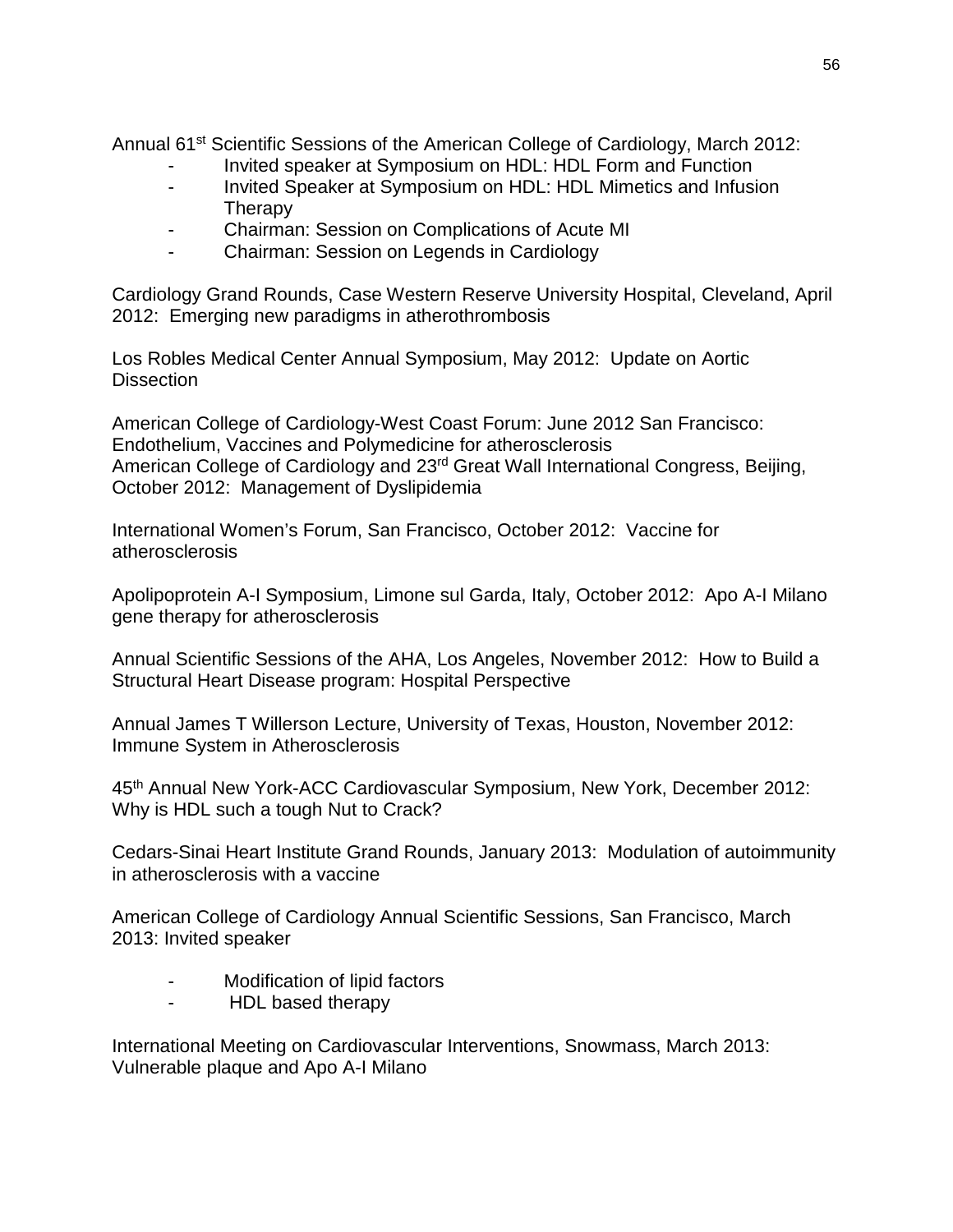17<sup>th</sup> Annual Heart Failure Meeting, Los Angeles, April 2013: 1st William Ganz Memorial Lecture: Path to heart failure prevention is through focus on atherothrombosis

Joint session of ACC and Asia Pacific Heart Association Annual Scientific Sessions, Singapore April 2013: Invited speaker

- Inflammation in atherosclerosis
- New LDL lowering therapies
- HDL based therapies

CSMC Medicine Grand Rounds, June 14, 2013: Jekyll and Hyde of HDL: A Lipoprotein with a Split Personality

CSMC Heart Institute Grand Rounds, August 27, 2013: LDL-C Lowering: Beyond **Statins** 

CSMC Emergency Lecture series, July 2013: Aortic dissection

CSMC Fellow's Lecture series, July 2013: AMI complications

CSMC Fellow's Lecture series, July 2013: EKG in AMI

CSMC Emergency Lecture series, August 2013: Cardiac Tamponade

Cardiology Grand Rounds, Albert Einstein College of Medicine, New York- September 24, 2013: Modulation of auto-immunity in atherosclerosis with a vaccine

Medical Grand Rounds, Huntington Memorial Hospital, Pasadena, CA October 4, 2013: Jekyll and Hyde of HDL: A lipoprotein with a split personality

CSHI Research Grand Rounds, CSMC, December 2013: Phenotype of TNC-C Gene Deletion identifies its protective role

International Conference (CARE) in Ahmedabad, India, January 2014

- HDL: The Fallen Angel
- New Non-statin lipid modifying interventions
- Imaging subclinical atherosclerosis

Cardiovascular Imaging Conference, CSMC, Los Angeles, CA, January, 2014: Atherogenesis and Molecular Imaging

Medical Grand Rounds, CSMC, Los Angeles, CA, February, 2014: Management of Statin Intolerant Patient

Cardiology Grand Rounds, USC Keck School of Medicine, Los Angeles, CA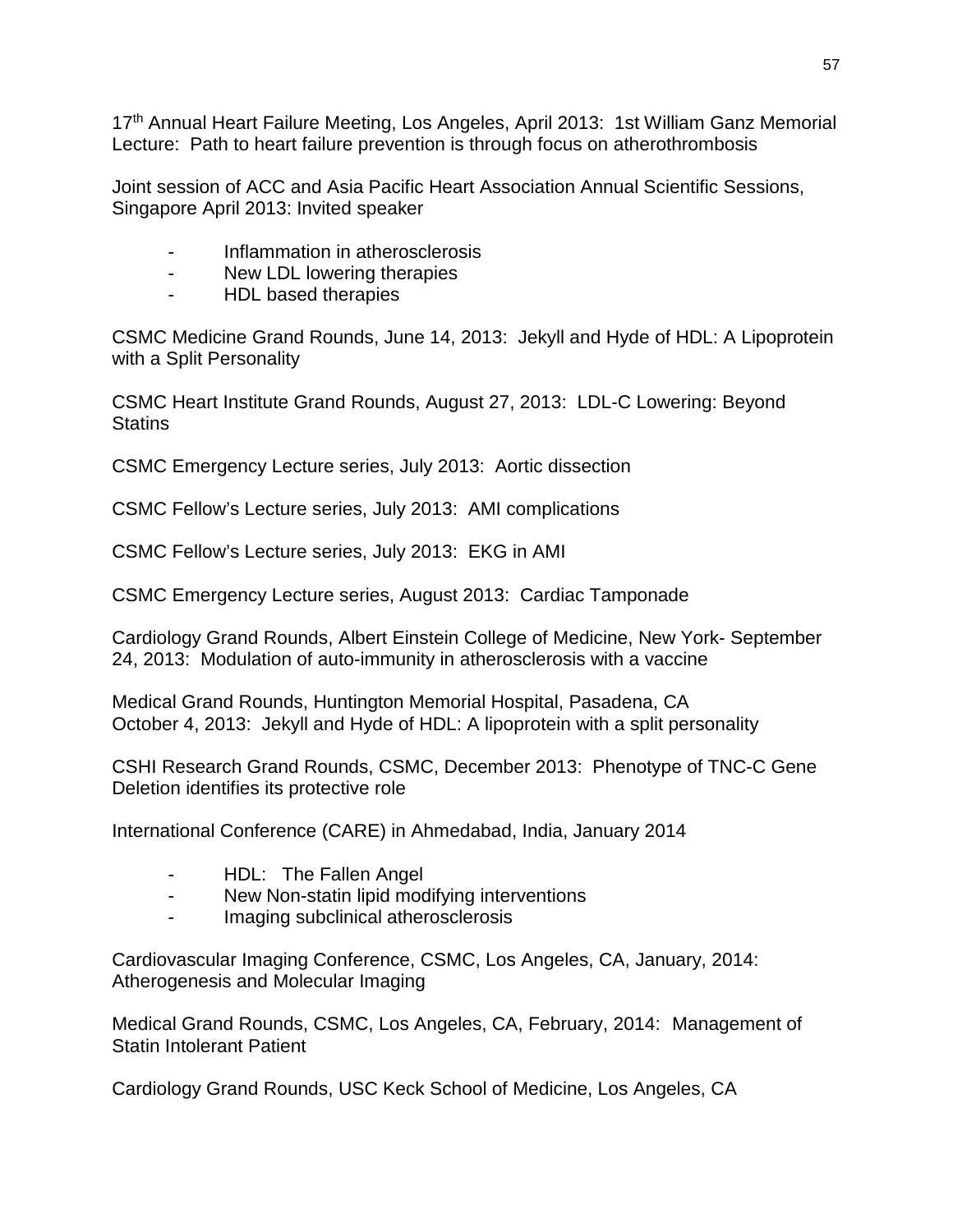February, 2014: Jekyll and Hyde of HDL: A lipoprotein with a split personality

American College of Cardiology Symposium on Valvular Heart Disease, Los Angeles, CA, March 2014: Pathophysiology of Aortic Stenosis

Annual 63rd Scientific Sessions of the American College of Cardiology, Washington, DC, March 2014:

- State of the Art Lecture: HDL back to the future
- Non-statin interventions in atherosclerosis: Immunomodulation with Vaccination
- Inaugural Kanu and Docey Chatterjee Endowed Lecture: Path to heart failure prevention is through focus on atherothrombosis

Best of ACC 2014 Symposium, Los Angeles, CA, April 2014 and Chicago, May 2014, Program Director and Speaker

VA Wadsworth Medical Center, Los Angeles-UCLA: Endocrine Grand Rounds, June 20, 2014: HDL- A lipoprotein with a split personality

CSMC Emergency Lecture series, July 2014: Cardiac Tamponade

CSMC Fellow's Lecture series, July 2014: AMI complications-part 1

CSMC Fellow's Lecture series, July 2014: AMI complications-part 2

Heart Institute Grand Rounds, August 2014, CSMC: Pathways to Inflammation in **Atherosclerosis** 

Ten Top Advances in Clinical cardiology, Mount Sinai Heart Institute, New York, October, 2014: Role of Imaging Subclinical Atherosclerosis

66th Cardiologic Society of India Annual Scientific Sessions, Dec 5, 2014, Hyderabad, India: Vaccine for Atherosclerosis

Endocrine Grand Rounds, Cedars-Sinai Medical Center, December 16, 2014: Novel peptide based vaccine for vascular disease

Cardiovascular Imaging Conference, CSMC, Los Angeles, CA, January, 2015: Atherogenesis and Molecular Imaging

Hypertension Grand Rounds, Cedars-Sinai Medical Center, February 2015: Immune modulation of Hypertension with a Vaccine

Annual Scientific Sessions of Am Coll Cardiol, March 2015: Using Statins without Imaging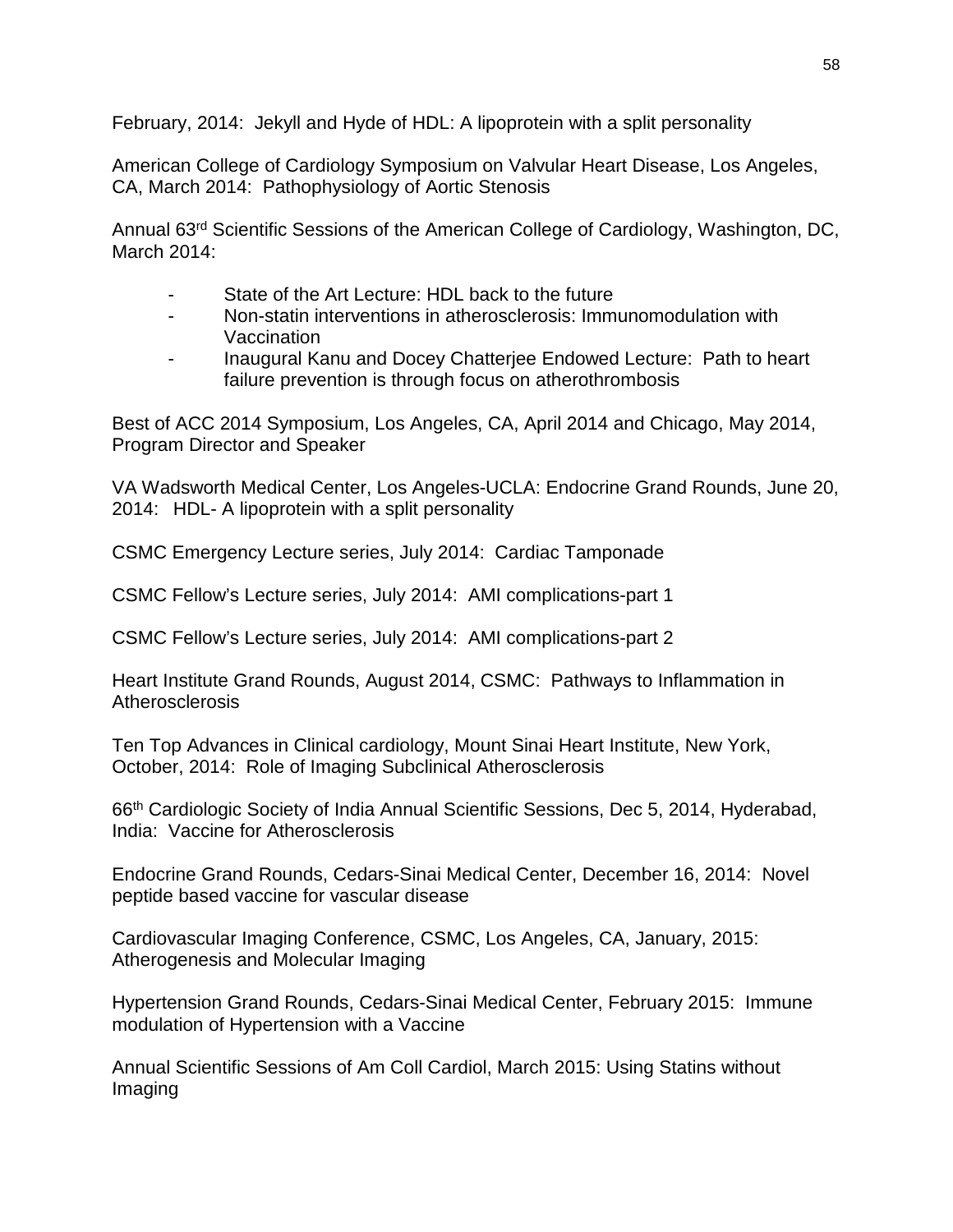AMGEN Headquarters, April 29, 2015: Lipid Lowering: Statins and Beyond

Institute of Cardiology, Mexico City, June 2015: Vaccine for Atherosclerosis

Department of Medicine Emergency Lecture series at CSMC, July 2015: Acute Pericarditis and Cardiac Tamponade

Department of Medicine Emergency Lecture series at CSMC, July 2015: Acute Aortic **Dissection** 

Heart Institute Lectures Series for Fellows, July 2015: Acute MI (part 1)

Heart Institute Lectures Series for Fellows, July 2015: Acute MI (part 2)

Heart Institute Lectures Series for Fellows, July 2015: EKG in AMI (part 3)

Brazilian Society of Atherosclerosis, Sao Paulo Brazil, August 2015:

- **-** Evolution of atherosclerosis (Opening Lecture)
- Vaccine for atherosclerosis
- Vulnerable Patient vs. Vulnerable Plaque

Controversies Symposium, November 2015: PCSK9 Inhibition for lipid management

Endocrine Research Seminar at Cedars, January 2016: Cardiovascular Phenotype of a Matrix Protein deletion

Medicine Grand Rounds, CSMC, January 2016: "Targeting PCSK9 in Hyperlipidemia: From Genomics to Therapeutics"

CSMC Imaging Symposium January 2016: Pathogenesis of atherosclerosis

CSMC Lecture Series with Fellows, February 2016: "Interesting Images/Stump the Fellows"

Texas Heart Institute Cardiology Grand Rounds, March 18, 2016: "Pathways to Inflammation in Atherosclerosis"

Annual Scientific Sessions of the American College of Cardiology, Chicago, April 2016: Great Debates in Imaging: Cardiac CT

20<sup>th</sup> Annual Heart Failure – An Update on Therapy, Los Angeles, April 16, 2016: "Contemporary Management of LDL Cholesterol – Role of Statins, Ezetemibe & PCSK9"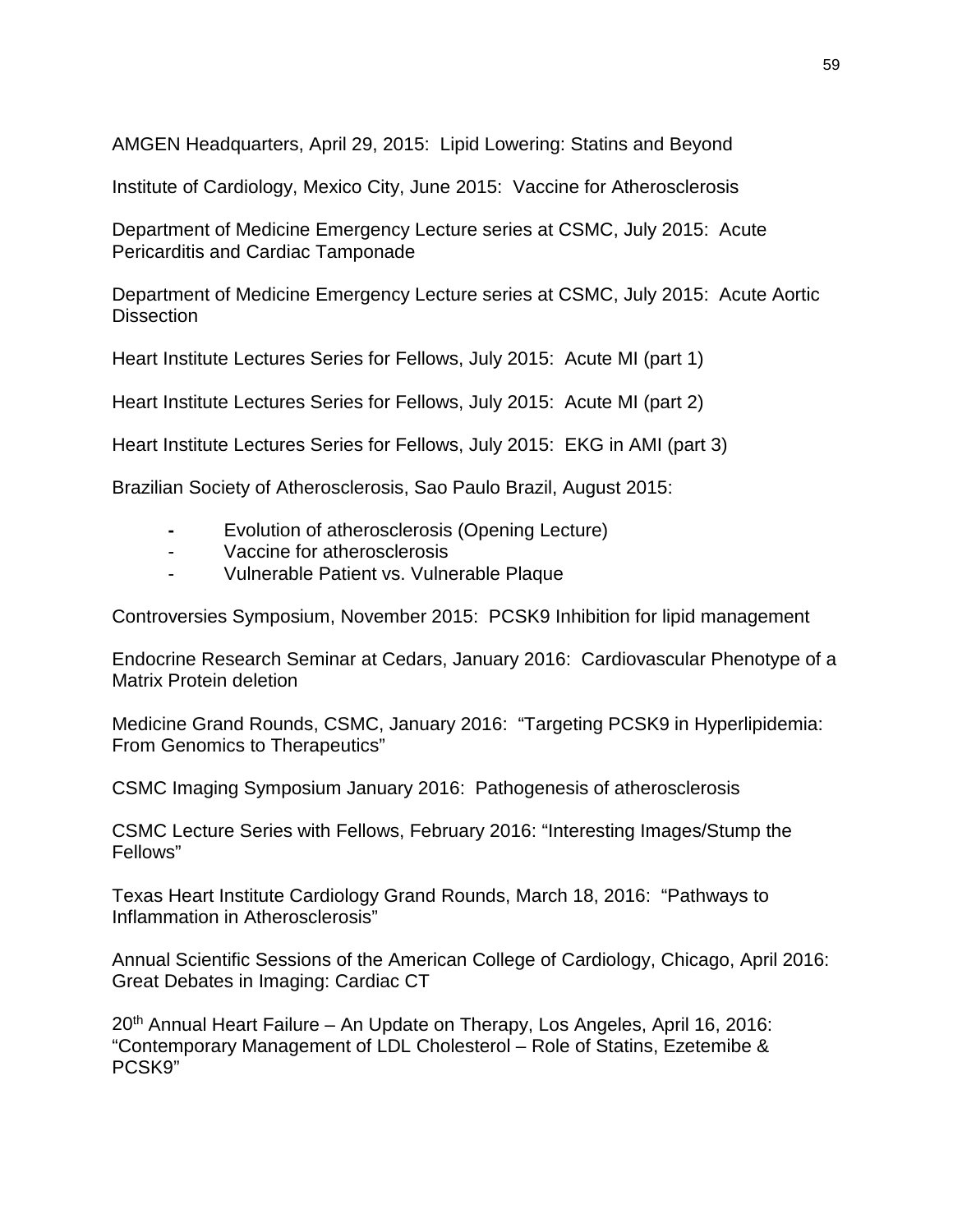Mayo Clinic Grand Rounds, Arizona, April 29, 2016: "What is up with the Highly Difficult Lipoprotein"

10<sup>th</sup> Annual Women & Ischemic Heart Disease Symposium, CSMC, May 13, 2016: Cholesterol 2016: "How to Manage Statin Intolerance (PCSK9 Inhibitors)"

Heart Institute Lectures Series for Fellows, July 2016: Acute MI (part 1)

Department of Medicine Emergency Lecture series at CSMC, July 2016: Acute Pericarditis and Cardiac Tamponade

Department of Medicine Emergency Lecture series at CSMC, July 2016: Acute Aortic **Dissection** 

Heart Institute Lectures Series for Fellows, August 2016: Acute MI (part 2)

CSMC Lecture Series with Fellows, August 2016: "Interesting Images"

Annual Frontiers in Cardiovascular Disease Symposium, New Jersey, September 2016: Update on Management of Lipid Disorders

CSMC Preventive and Consultative COE, September 2016: "Gut Microbiome and Atherosclerosis: New Insights"

7<sup>th</sup> Annual Cardiology Update: The Heart of New Developments, Newport Beach, CA, October 2016: "Cholesterol 2016: Statin Therapy, Statin Intolerance, PCSK9 Inhibitors"

26<sup>th</sup> Annual Cardiology & Electrophysiology Symposium, Sacramento, CA, October 29, 2016: "Lipid Lowering Goals & Therapeutics"

CSMC Heart Institute Cardiology Grand Rounds, November 8, 2016: "The Highly Difficult Lipoprotein"

Controversies & Advances in the Treatment of Cardiovascular Disease Symposium, Beverly Hills, CA, November 17-18, 2016: "Novel Pathways to Inflammation in Atherosclerosis: From Gut Microflora to Don't Eat Me Signals"

77<sup>th</sup> Annual Congress of the Italian Society of Cardiology, Rome, December 2016: "Vaccine for Atherosclerosis"

CSMC Imaging Symposium January 2017: Pathogenesis of Atherosclerosis: "Potential Targets for Plaque Molecular Imaging"

Department of Medicine Grand Rounds, CSMC, February 3, 2017: "Novel Pathways to Inflammation in Atherosclerosis"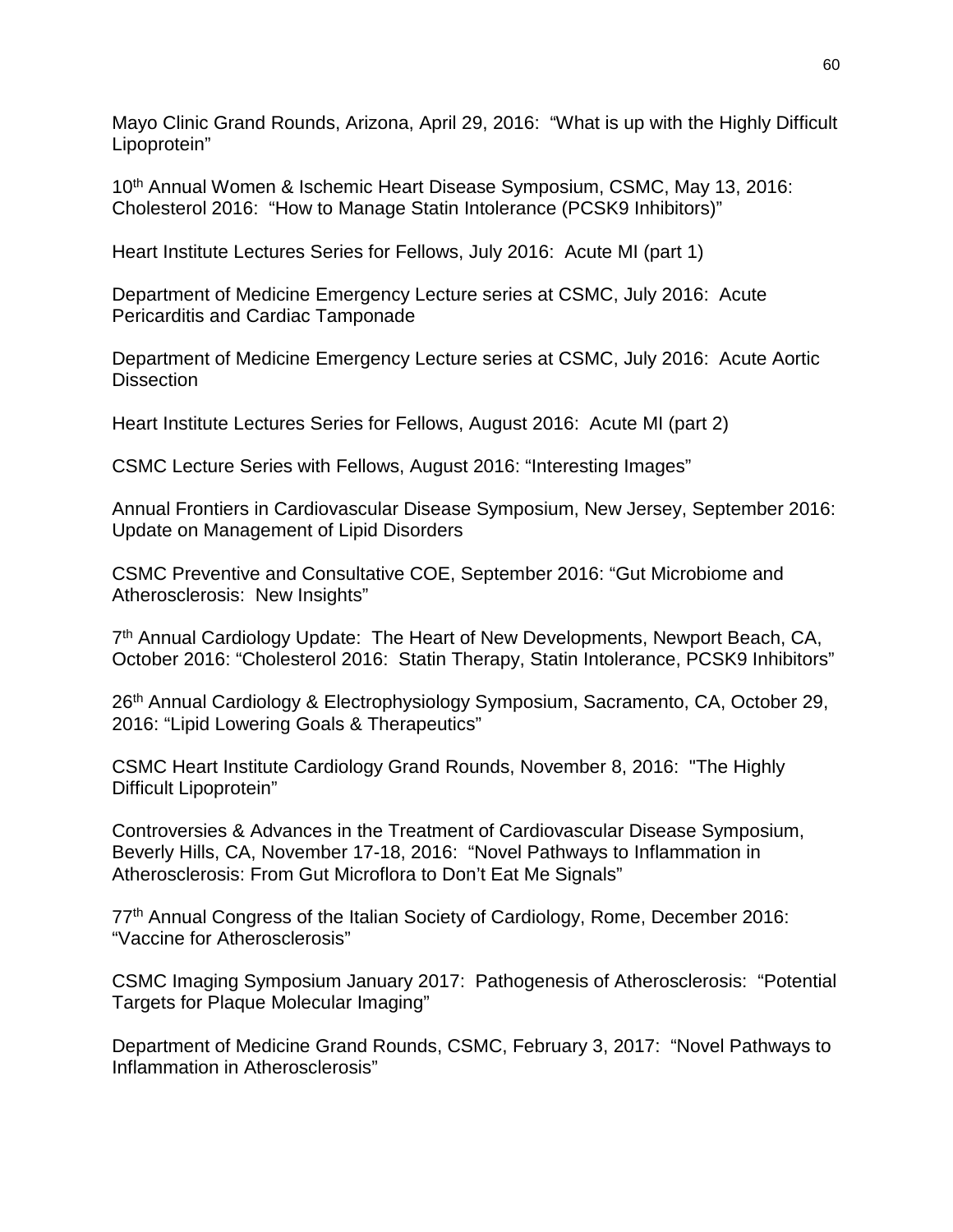CSMC Lecture Series with Fellows, February 6, 2017: "Interesting Images"

CSMC Lecture Series with Fellows, February 20, 2017: "Interesting Images – Part 2"

Annual Scientific Sessions of the American College of Cardiology, Washington DC, March 2017: "Are We There Yet? Update on Trials Testing New Therapeutics for Prevention of ASCVD"

California Pacific Medical Center Cardiology Grand Rounds, April 19, 2017: "Lipid Management Beyond Statins"

Los Angeles Cardiovascular Research Symposium, May 15, 2017: "Novel Pathways to Inflammation in Atherosclerosis"

CSMC Cardiovascular Graduate Teaching, May 24, 2017: "The Biology of Lipoproteins"

CSMC Fellows Lecture, May 25, 2017: "Lipid Management: Current Status"

CSMC Cardiovascular Graduate Teaching, May 26, 2017: "Atherosclerosis"

CSMC Fellows Lecture, June 12, 2017: "Basic Hemodynamics"

Internal Medicine Lecture Series, CSMC, June 27, 2017: "Cardiac Tamponade"

Internal Medicine Lecture Series, CSMC, July 18, 2017: "Aortic Dissection"

Hemodynamics Lecture with fellows, CSMC, August 2, 2017

CSMC Lecture Series with Fellows, August 21, 2017: Complications of Acute MI – part 1

CSMC Lecture Series with Fellows, September 11, 2017: EKG in AMI

CSMC Lecture Series with Fellows, October 2, 2017: Atherosclerosis: Pathogenesis and Rx

CSMC Lecture Series with Fellows, October 9, 2017: Images Part 1

12<sup>th</sup> International Congress on Innovations in Coronary Artery Disease (ICCAD), Venice, Italy, October 15-17, 2017: "ANGPTL3: A Novel Lipid Modifying Target"

CSMC Lecture Series with Fellows, October 23, 2017: Images Part 2

CSMC Lecture Series with Fellows, October 30, 2017: Images Part 3

CSMC Lecture Series with Fellows, November 6, 2017: Images Part 4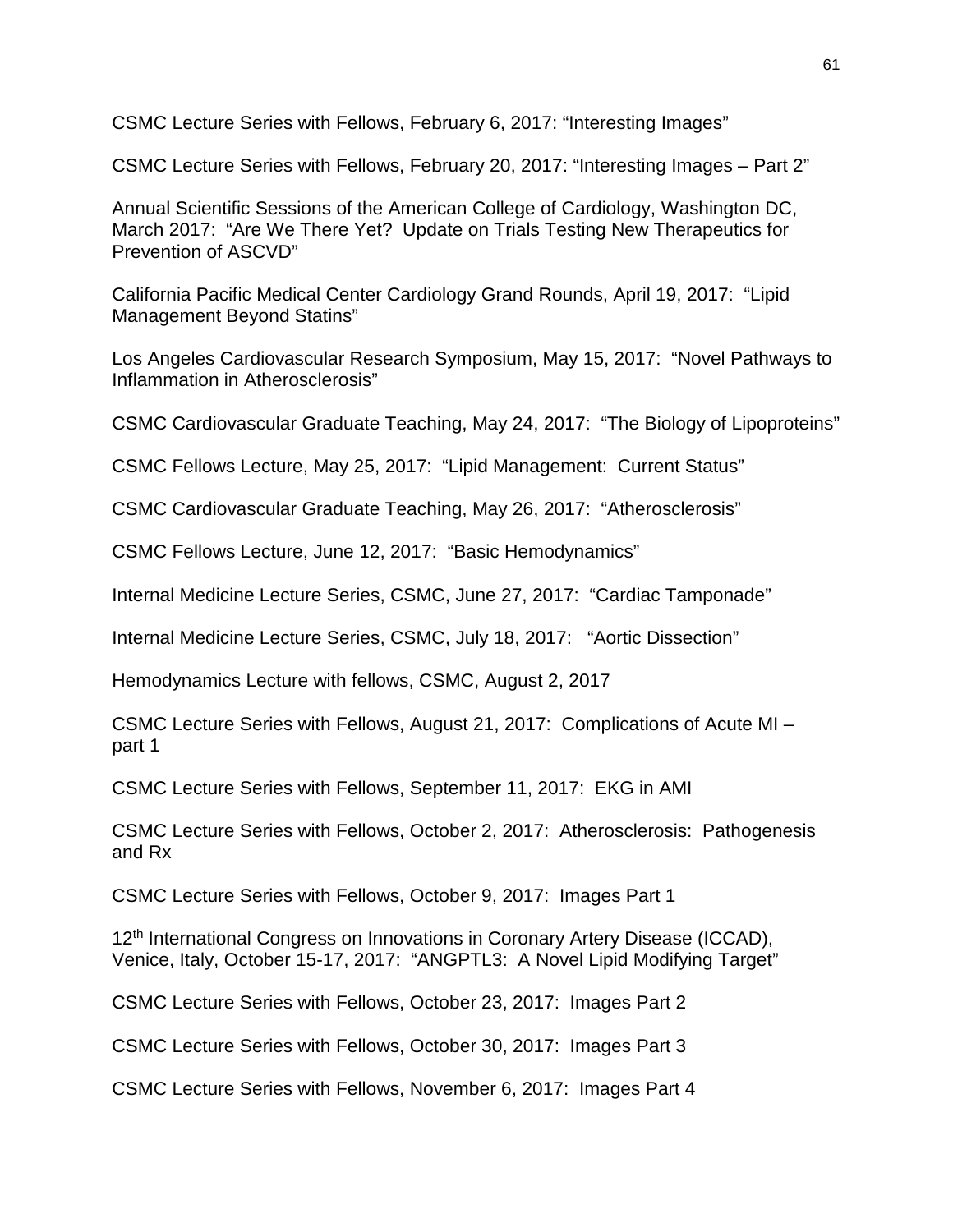Controversies & Advances in the Treatment of Cardiovascular Disease Symposium, Beverly Hills, CA, November 17-18, 2017: "ANGPTL3: A Novel Lipid Modifying Target"

CSMC Lecture Series with Fellows, December 18, 2017: Complications of Acute MI – Part 2

## **INVITATIONS RECEIVED BUT DECLINED (2006-2012):**

4th International vulnerable Plaque Meeting, Capri, Italy 2006

28th World Congress of Internal Medicine, Taiwan, November 2006

Angioplasty Summit Asia Pacific Korea 2006: Vulnerable Plaque

World Congress of Cardiology, Barcelona, Spain 2006: Vaccine for Atherosclerosis

American Society of Echocardiography, June 2007, Seattle: Vulnerable Plaque

The 16th Asia Pacific Congress of Cardiology, December 13-16, 2007, Taiwan

Invited Speaker: World Congress of Cardiology, May 2008, Argentina

Invited Speaker: ACC International Meeting in Curitiba, Brazil, September 2008

Invited Speaker: Mayo Clinic Meeting in Scottsdale, January 2009

Invited Speaker: Mayo Clinic Meeting in Sedona, Arizona, August 2009

Invited speaker: Society of CT, July 2011

World Congress of Cardiology, Dubai 2012

TCT 2012 - Eighth International Conference (in the 17th year of our Academics) of The Heart Care Clinic: CIMS (Care Institute of Medical Sciences) CIMS-CON 2012 from January 6-8, 2012 to be held in Ahmedabad, India

Mexican National Congress of Cardiology, Acapulco, Mexico December 2012

## **PUBLICATIONS**

## **A. PEER REVIEWED**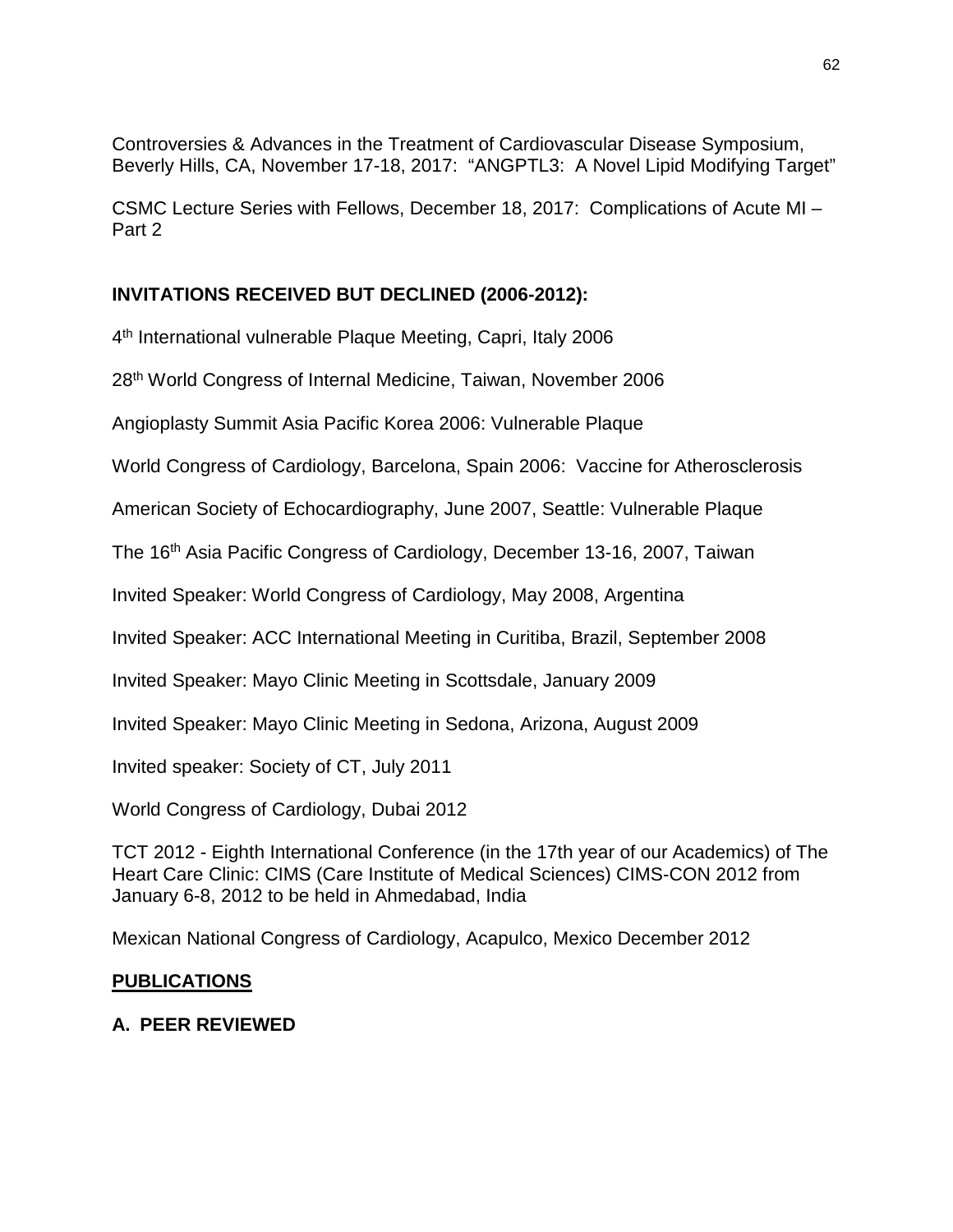- 1. Gray RJ, Harris WS, **Shah PK**, Miyamoto ATM, Matloff JM, Swan HJC: Coronary sinus blood flow and sampling for detection of unrecognized myocardial ischemia and injury. Circulation 56(3 Suppl): II-58-61, 1977.
- 2. Pichler M, **Shah PK**, Swan HJC: [Left ventricular function in the first 24 hours of acute transmural myocardial infarction.] Deutsche Medizinische Wochenschrift 104(16):577-582, 1979.
- 3. Cohen MV, **Shah PK,** Spindola-Franco H: Angiographic-echocardiographic correlation in mitral valve prolapse. Am Heart J 97 (1):43-52, 1979.
- 4. Chew CYC, Collett J, **Shah PK,** Singh BN: Hemodynamic effects of intravenous timolol in coronary artery disease. Clin Pharmacol Ther 26(3):330-338, 1979.
- 5. **Shah PK**, Pichler M, Berman DS, Maddahi J, Peter T, Singh BN, Swan HJC: Non-invasive identification of a high risk subset of patients with acute inferior myocardial infarction. Am J Cardiol 46(6):915-921, 1980.
- 6. **Shah PK**, Pichler M, Berman DS, Singh BN, Swan HJC: Left ventricular ejection fraction determined by radionuclide ventriculography in early stages of first transmural myocardial infarction: relation to short-term prognosis. Am J Cardiol 45(3): 542-546, 1980.
- 7. Shellock FG, **Shah PK**, Berman DS, Rubin SA, Singh BN, Swan HJC: Sustained benefits of oral pentaerythritol tetranitrate on ventricular function in chronic congestive heart failure. Clin Pharmacol Ther 28(4):436-440, 1980.
- 8. **Shah PK**, Shellock FG, Berman DS, Rubin SA, Singh BN, Swan HJ. Sustained beneficial effects of oral pentaerythritol tetranitrate on ventricular function in chronic congestive heart failure. Nouvelle Presse Medicale, 9(34 Suppl):2447-50, 1980.
- 9. Nemerovski M, **Shah PK**: Syndrome of severe bradycardia and hypotension following sublingual nitroglycerin administration. Cardiology 67(3):180-189, 1981.
- 10. Ganz W, Buchbinder N, Marcus H, Mondkar A, O'Connor L, Maddahi J, Berman D, Charuzi Y, Beeder C, Peter T, **Shah PK**, Shell WE: Intracoronary thrombolysis in evolving myocardial infarction. Herz 6(1):37-43, 1981.
- 11. Gray R, **Shah PK**, Singh B, Conklin C, Matloff JM. Low cardiac output states after open heart surgery. Comparative hemodynamic effects of dobutamine, dopamine, and norepinephrine plus phentolamine. Chest, 80(1):16-22, 1981.
- 12. Maddahi J, Ganz W, Ninomiya K, Hashida J, Fishbein MC, Mondkar A, Buchbinder N, Marcus H, Geft I, **Shah PK**, Rozanski A, Swan HJC, Berman DS: Myocardial salvage by intracoronary thrombolysis in evolving myocardial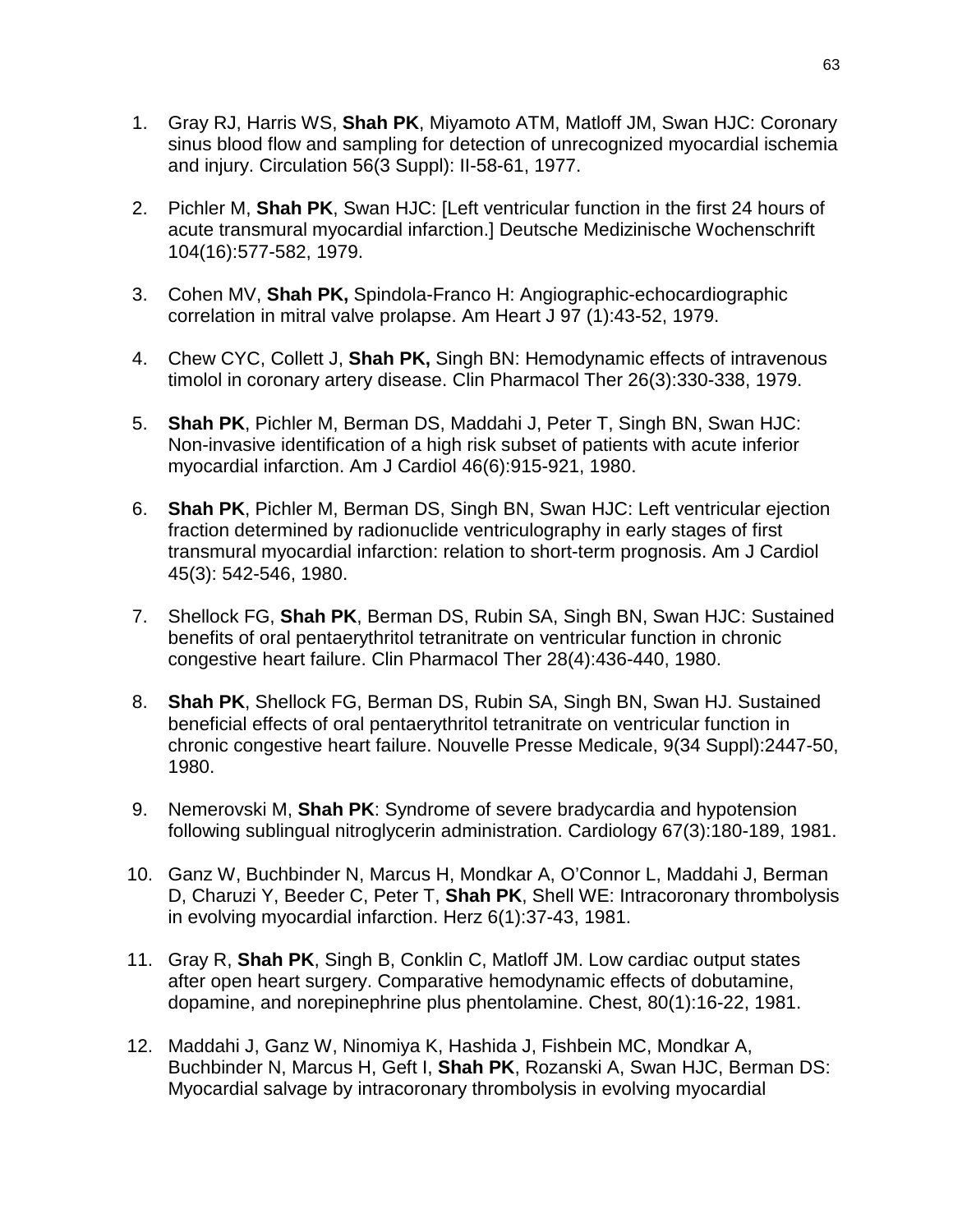infarction: evaluation using intracoronary injection of thallium-201. Am Heart J 102(4):664-674, 1981.

- 13. Ganz W, Ninomiya K, Hashida J, Fishbein M, Buchbinder N, Marcus H, Mondkar A, Maddahi J, **Shah PK**, Berman D, Charuzi Y, Geft I, Shell W, Swan HJC: Intracoronary thrombolysis in acute myocardial infarction: Experimental background and clinical experience. Am Heart J 102(6 Pt 2):1145-1149, 1981.
- 14. Gray R, **Shah PK**, Singh B, Conklin C, Matloff JM. Low cardiac output states after open heart surgery. Comparative hemodynamic effects of dobutamine, dopamine, and norepinephrine plus phentolamine. Chest, 80(1):16-22, 1981.
- 15. Swan HJC, **Shah PK**, Rubin S: The role of vasodilators in the changing phases of acute myocardial infarction. Am Heart J 103(4 Pt 2):707-715, 1982.
- 16. Nemerovski M, **Shah PK**, Pichler M, Berman DS, Shellock F, Swan HJC: Radionuclide assessment of sequential changes in left and right ventricular function following first acute transmural myocardial infarction. Am Heart J 104(4 Pt 1):709-717, 1982.
- 17. **Shah PK**, Abdulla A, Pichler M, Shellock F, Berman D, Singh BN, Swan HJC: Effects of nitroprusside-induced reduction of elevated preload and afterload on global and regional ventricular function in acute myocardial infarction. Am Heart J 105(4):531-542, 1983.
- 18. Ganz W, Geft I, Maddahi J, Berman D, Charuzi Y, **Shah PK**, Swan HJC: Nonsurgical reperfusion in evolving myocardial infarction. J Am Coll Cardiol 1(5):1247-1253, 1983.
- 19. Seino Y, Staniloff HM, Shell WE, Mickle D, **Shah PK**, Vyden JK: Evaluation of a QRS scoring system in acute myocardial infarction: Relation to infarct size, early stage left ventricular ejection fraction, and exercise performance. Am J Cardiol 52(1):37-42, 1983.
- 20. Pichler M, **Shah PK**, Peter T, Singh B, Berman D, Shellock F, Swan HJC: Wall motion abnormalities and electrographic changes in acute transmural myocardial infarction: Implications of reciprocal ST-segment depression. Am Heart J 106(1)(5 Pt 1):1003-1009, 1983.
- 21. Bateman TM, Czer LSC, Gray RJ, Maddahi J, Raymond MJ, Geft IL, Ganz W, **Shah PK**, Berman DS: Transient pathologic Q waves during acute ischemic events: an electrocardiographic correlate of stunned but viable myocardium. Am Heart J 106(6):1421-1426, 1983.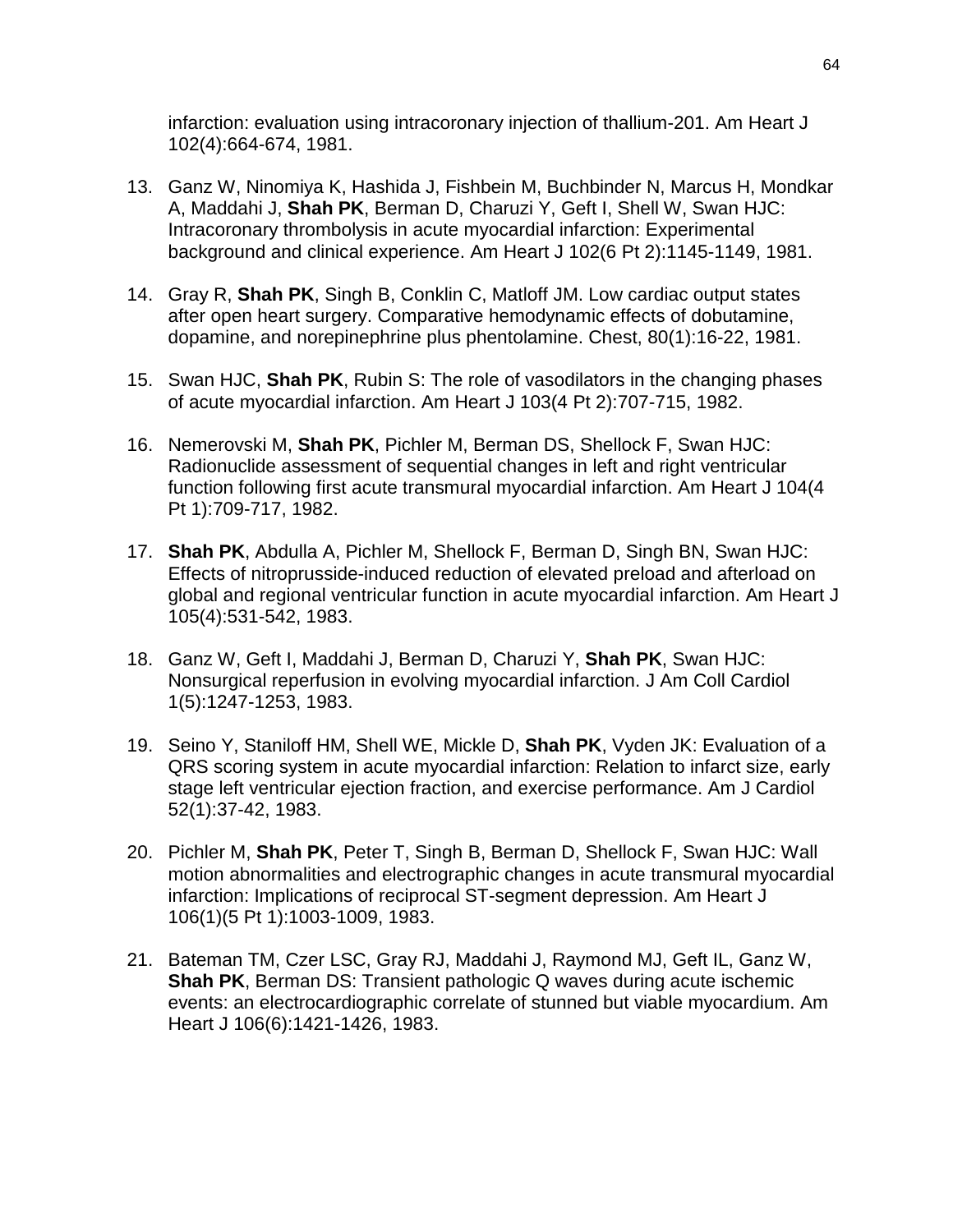- 22. Geft IL, **Shah PK**, Rodriquez L, Hulse S, Maddahi J, Berman DS, Ganz W: ST elevations in leads  $V_1$ - $V_5$  due to right coronary artery occlusion and right ventricular infarction and their mechanism. Am J Cardiol 53(8):991-996, 1984.
- 23. Ganz W, Geft I, **Shah PK**, Lew AS, Rodriquez L, Weiss T, Maddahi J, Berman DS, Charuzi Y, Swan HJC: Intravenous streptokinase in evolving myocardial infarction. Am J Cardiol 53:1209-1217, 1984.
- 24. Siegel RJ, **Shah PK**, Fishbein MC: Idiopathic restrictive cardiomyopathy. Circulation 70(2):165-169, 1984.
- 25. Eigler N, Maurer G, **Shah PK**: Effect of early systemic thrombolytic therapy on left ventricular mural thrombus formation in acute anterior myocardial infarction. Am J Cardiol 54(3):261-263, 1984.
- 26. Lew AS, Weiss AT, **Shah PK**, Fishbein MC, Berman DS, Maddahi J: Extensive myocardial salvage and reversal of cardiogenic shock following reperfusion of the left main coronary artery by intravenous streptokinase. Am J Cardiol 54(3):450- 452, 1984.
- 27. Lew AS, Neer T, Rodriguez L, Geft I, **Shah PK**, Ganz W: Clinical failure of streptokinase due to an unsuspected high titer of antistreptokinase antibody. J Am Coll Cardiol 4(1):183-185, 1984.
- 28. Doherty NE, Ades A, **Shah PK**, Siegel RJ: Hypothermia as a consequence of acute myocardial infarction. Ann Intern Med 101(6):797-798, 1984.
- 29. Siegel RJ, **Shah PK**, Nathan M, Rodriguez L, Shell WE: Prostaglandin E-1 infusion in unstable angina: Effects on anginal frequency and cardiac function. Am Heart J 108(4 Pt 1):863-868, 1984.
- 30. Amin DK, **Shah PK**, Hulse S, Shellock FG, Swan HJC: Myocardial metabolic and hemodynamic effects of intravenous MDL-17,043, a new cardiotonic drug, in patients with chronic severe heart failure. Am Heart J 108(5):1285-1292, 1984.
- 31. Amin DK, **Shah PK**, Shellock FG, Hulse S, Brandon G, Spangenberg R, Swan HJC: Comparative hemodynamic effects of intravenous dobutamine and MDL-17,043, a new cardioactive drug, in severe congestive heart failure. Am Heart J 109(1):91-98, 1985.
- 32. Riedinger MS, Shellock FG, **Shah PK**, Weissfeld AS, Ellrodt AG: Sterility of prefilled thermodilution cardiac output syringes maintained at room and ice temperatures. Heart & Lung 14(1):8-11, 1985.
- 33. Lew AS, Weiss AT, **Shah PK**, Peter T, Maddahi J, Ganz W, Swan HJC, Berman DS: Precordial ST segment depression during acute inferior myocardial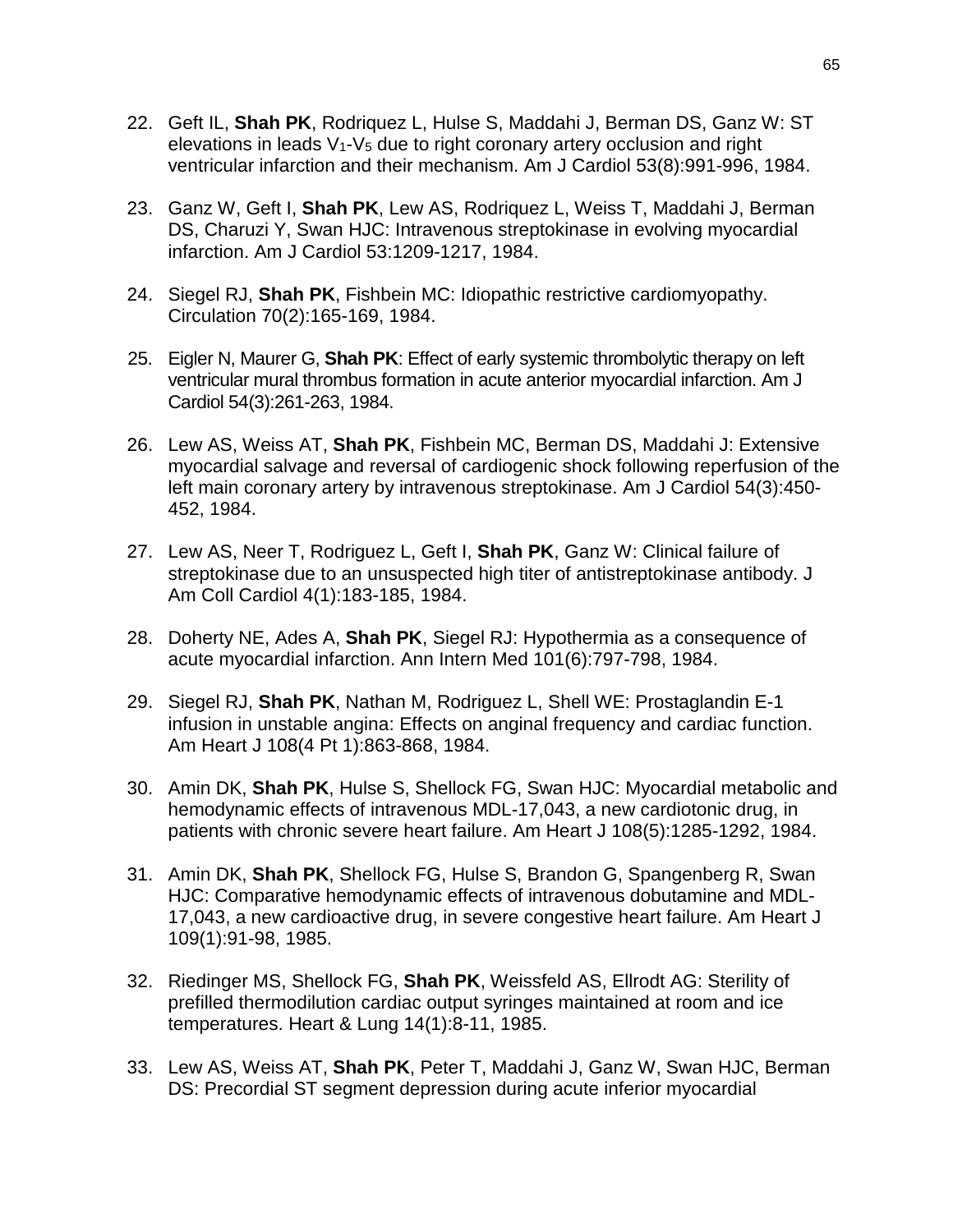infarction: early thallium-201 scintigraphic evidence of posterolateral or inferoseptal ischemia. J Am Coll Card 5(2 Pt 1):203-209, 1985.

- 34. Lew AS, Geft IL, **Shah PK**, Rodriguez L, Ganz W: Intracoronary and intravenous streptokinase in acute myocardial infarction: A comparative report. European Heart Journal 6 (Suppl E):223-228, 1985.
- 35. **Shah PK**, Amin DK, Hulse S, Shellock F, Swan HJC: Inotropic therapy of refractory congestive heart failure with oral fenoximone (MLD-17,043): poor long term results despite early hemodynamic and clinical improvement. Circulation 71(2):326-331, 1985.
- 36. Lew AS, Maddahi J, **Shah PK**, Weiss AT, Peter T, Berman DS, Ganz W: Factors that determine the direction and magnitude of precordial ST segment deviations during inferior wall acute myocardial infarction. Am J Cardiol 55(8):883-888, 1985.
- 37. Amin DS, **Shah PK**, Hulse S, Shellock FG: Comparative acute hemodynamic effects of intravenous MDL-17,043, a new inotropic drug with vasodilator effects, in refractory congestive heart failure. Am Heart J 109(5 Pt 1):1006-1012, 1985.
- 38. Shellock FG, Riedinger MS, Fishbein MC, **Shah PK**: Prevalence of brown adipose tissue in chronic congestive heart failure secondary to coronary heart disease. Am J Cardiol 56(1):197-198, 1985.
- 39. **Shah PK**, Amin DK, Horn E: Adverse clinical and hemodynamic effects of oral Levodopa in chronic congestive heart failure. Am Heart J 110(2):488-489, 1985.
- 40. Lew AS, Laramee P, Cercek B, Rodriguez L, **Shah PK**, Ganz W: The effects of the rate of intravenous infusion of streptokinase and the duration of symptoms on the time interval to reperfusion in acute myocardial infarction. Circulation 72(5):1053-1058, 1985.
- 41. **Shah PK**, Maddahi J, Berman DS, Pichler M, Swan HJC: Scintigraphically detected predominant right ventricular dysfunction in acute myocardial infarction: Clinical, hemodynamic correlates and implications for therapy and prognosis. J Am Coll Cardiol 6(6):1264-1272, 1985.
- 42. Lew AS, Laramee P, Cercek B, **Shah PK**, Ganz W: The hypotensive effect of intravenous streptokinase in patients with acute myocardial infarction. Circulation 72(6):1321-1326, 1985.
- 43. Weiss AT, Maddahi J, Lew AS, **Shah PK**, Ganz W, Swan HJC, Berman DS: Reverse redistribution of thallium-201: a sign of nontransmural myocardial infarction with patency of the infarct-related coronary artery. J Am Coll Cardiol 7(1):61-67, 1986.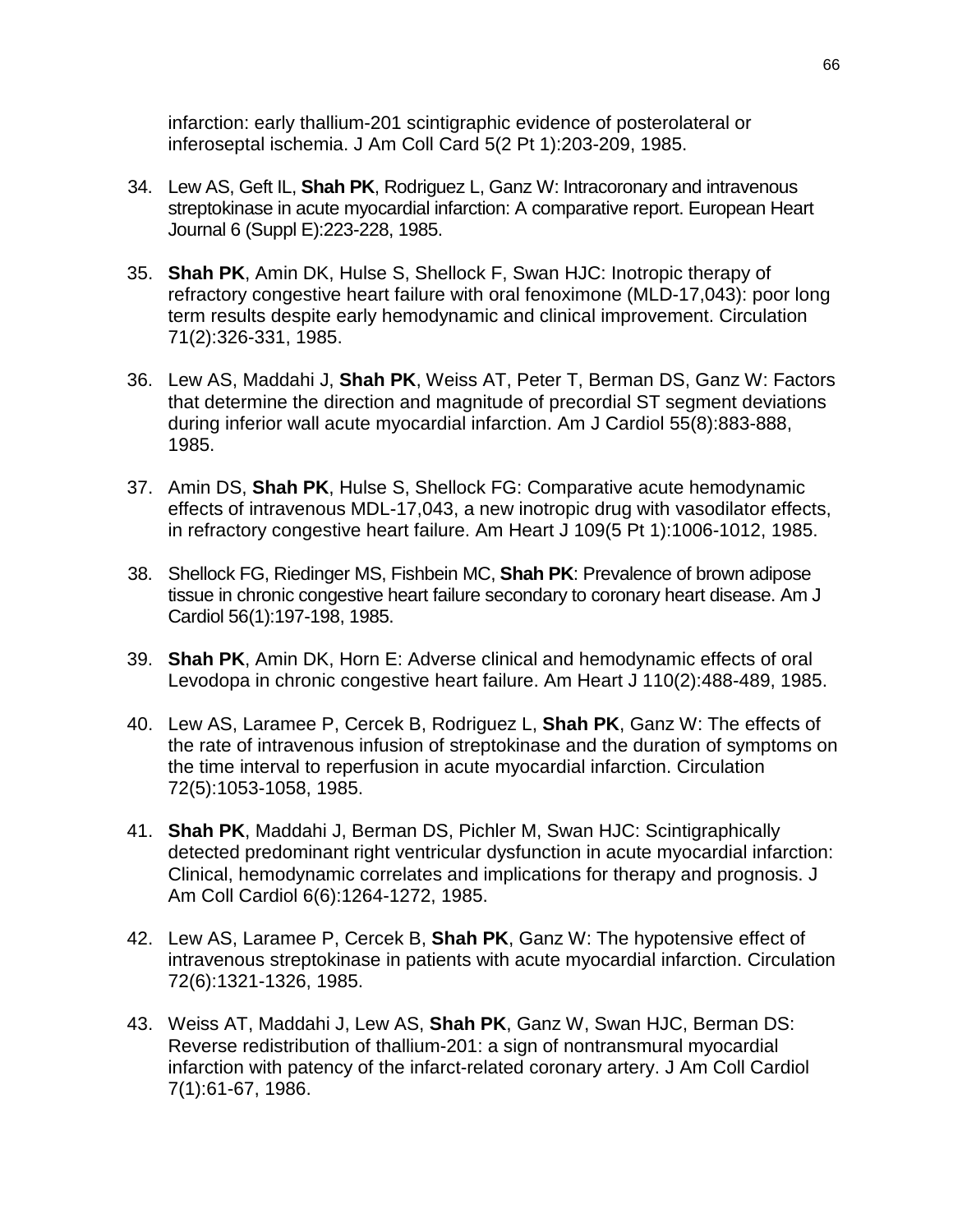- 44. Goldberger M, Tabak SW, **Shah PK**: Clinical experience with intra-aortic balloon counterpulsation in 112 consecutive patients. Am Heart J 111(3):497-502, 1986.
- 45. Lew AS, Laramee P, **Shah PK**, Maddahi J, Peter T, Ganz W: Ratio of STsegment depression in  $V_2$  to ST-segment elevation in lead AVF in evolving inferior acute myocardial infarction: an aid to the early recognition of right ventricular ischemia. Am J Cardiol 57(13):1047-1051, 1986.
- 46. Lew AS, Berberian L, Cercek B, Lee S, **Shah PK**, Ganz W: Elevated serum D dimer, a degradation product of cross-linked fibrin (XDP) after intravenous streptokinase during acute myocardial infarction. J Am Coll Cardiol 7(6):1320- 1324, 1986.
- 47. **Shah PK**, Maddahi J, Staniloff H, Ellrodt AG, Pichler M, Swan HJC, Berman DS: Variable spectrum and prognostic implications of left and right ventricular ejection fractions in patients with and without clinical heart failure after acute myocardial infarction. Am J Cardiol 58(6):387-393, 1986.
- 48. Lew AS, Cercek B, Hod H, **Shah PK**, Ganz W: Usefulness of residual plasma fibrinogen after intravenous streptokinase for predicting delay or failure of reperfusion in acute myocardial infarction. Am J Cardiol 58(9): 680-685, 1986.
- 49. Gibson RS, Boden WE, and the **Diltiazem Reinfarction Study Group (**including University of California, Los Angeles — **Prediman Shah,** Devendra Amin, and Sharon Hulse.)**.** Diltiazem and reinfarction in patients with non-Q-wave myocardial infarction. Results of a double-blind, randomized multicenter trial. N Engl J Med 315(7):423-9, 1986.
- 50. Hod H, Lew AS, Keltai M, Cercek B, Geft IL, **Shah PK**, Ganz W: Early atrial fibrillation during evolving acute myocardial infarction: a consequence of impaired left atrial perfusion. Circulation 75(1):146-150, 1987.
- 51. **Shah PK**, Nalos P, Peter T: Atropine resistant post infarction complete AV block: possible role of adenosine and improvement with aminophylline. Am Heart J 113(1):194-195, 1987.
- 52. Lew A, Hod H, Cercek B, **Shah PK**, Ganz W: Mortality and morbidity rates of patients older and younger than 75 years with acute myocardial infarction treated with intravenous streptokinase. Am J Cardiol 59(1):1-5, 1987.
- 53. Bairey CN, **Shah PK**, Lew AS, Hulse S: Electrocardiographic differentiation of occlusion of the left circumflex versus the right coronary artery as a cause of inferior acute myocardial infarction. Am J Cardiol 60(7):456-459, 1987.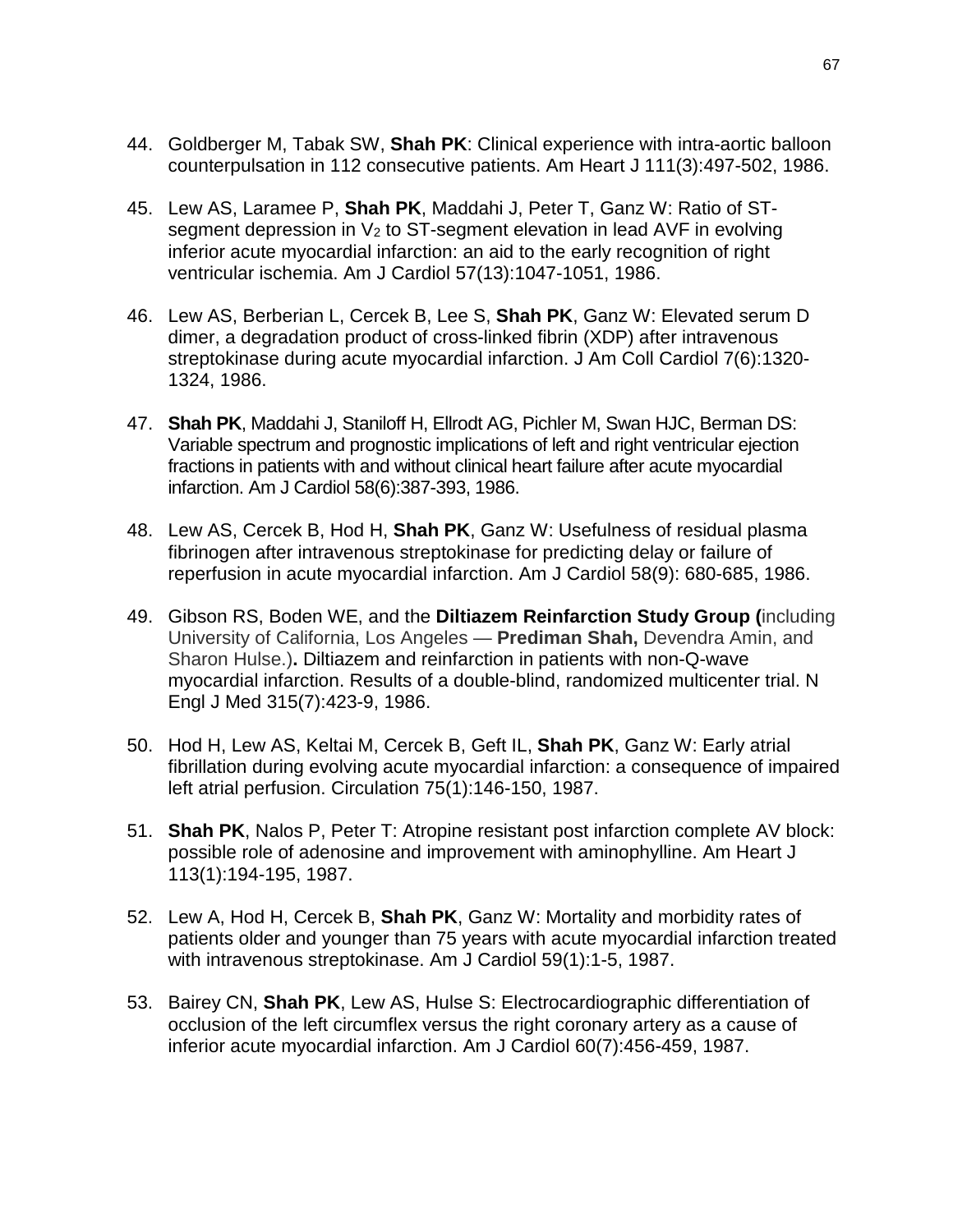- 54. Lew AS, Hod H, Cercek B, **Shah PK**, Ganz W: Inferior ST segment changes during acute anterior myocardial infarction: a marker of the presence or absence of concomitant inferior wall ischemia. J Am Coll Cardiol 10(3):519-526, 1987.
- 55. Cercek B, Lew AS, Laramee P, **Shah PK**, Peter TC, Ganz W: Time course and characteristics of ventricular arrhythmias following reperfusion in acute myocardial infarction. Am J Cardiol 60(4):214-218, 1987.
- 56. Mohsenifar Z, Amin D, Jasper AC, **Shah PK**, Koerner S: Dependence of oxygen consumption on oxygen delivery in patients with chronic congestive heart failure. Chest 92(3):447-450, 1987.
- 57. Halpern SM, **Shah PK**, Lehrman S, Goldberg HS, Jasper AC, Koerner SK: Prostaglandin E1 as a screening vasodilator in primary pulmonary hypertension. Chest 92(4):686-691, 1987.
- 58. Lew AS, Cercek B, Lewis BS, Hod H, **Shah PK**, Ganz W: Efficacy of a two-hour infusion of 150 mg tissue plasminogen activator in acute myocardial infarction. Am J Cardiol 60(16):1225-1229, 1987.
- 59. Lewis BS, Ganz W, Laramee P, Cercek B, Hod H, **Shah PK**, Lew AS: Usefulness of a rapid initial rise of plasma creatine kinase activity as a marker of reperfusion during thrombolytic therapy for acute myocardial infarction. Am J Cardiol 62(1):20-24, 1988.
- 60. Uretsky FB, Shaver JA, Liang CS, Amin D, **Shah PK**, Levine TB, Walinsky P, LeJemtel T, Linnemeier T, Rush JE, et al: Modulation of hemodynamic effects with a converting enzyme inhibitor: Acute hemodynamic dose-response relationship of the experimental angiotensin converting enzyme inhibitor lisinopril with observations on long-term clinical, functional, and biochemical responses. Am Heart J 116(2 Pt 1):480-488, 1988.
- 61. Weiss AT, Maddahi J, **Shah PK**, Lew AS, Swan HJC, Ganz W, Berman DS: Exercise-induced ischemia in the streptokinase reperfused myocardium: relationship to extent of salvaged myocardium and degree of residual coronary stenosis. Am Heart J 118 (1):9-16, 1989.
- 62. Berman DS, Kiat H, Maddahi J, **Shah PK**: Radionuclide imaging of myocardial perfusion and viability in assessment of acute myocardial infarction. Am J Cardiol 64(4):9B-16B, 1989.
- 63. Mohsenifar Z, Amin DK, **Shah PK**: Regional distribution of lung perfusion and ventilation in patients with chronic congestive heart failure and its relationship to cardiopulmonary hemodynamics. Am Heart J 117(4):887-891, 1989.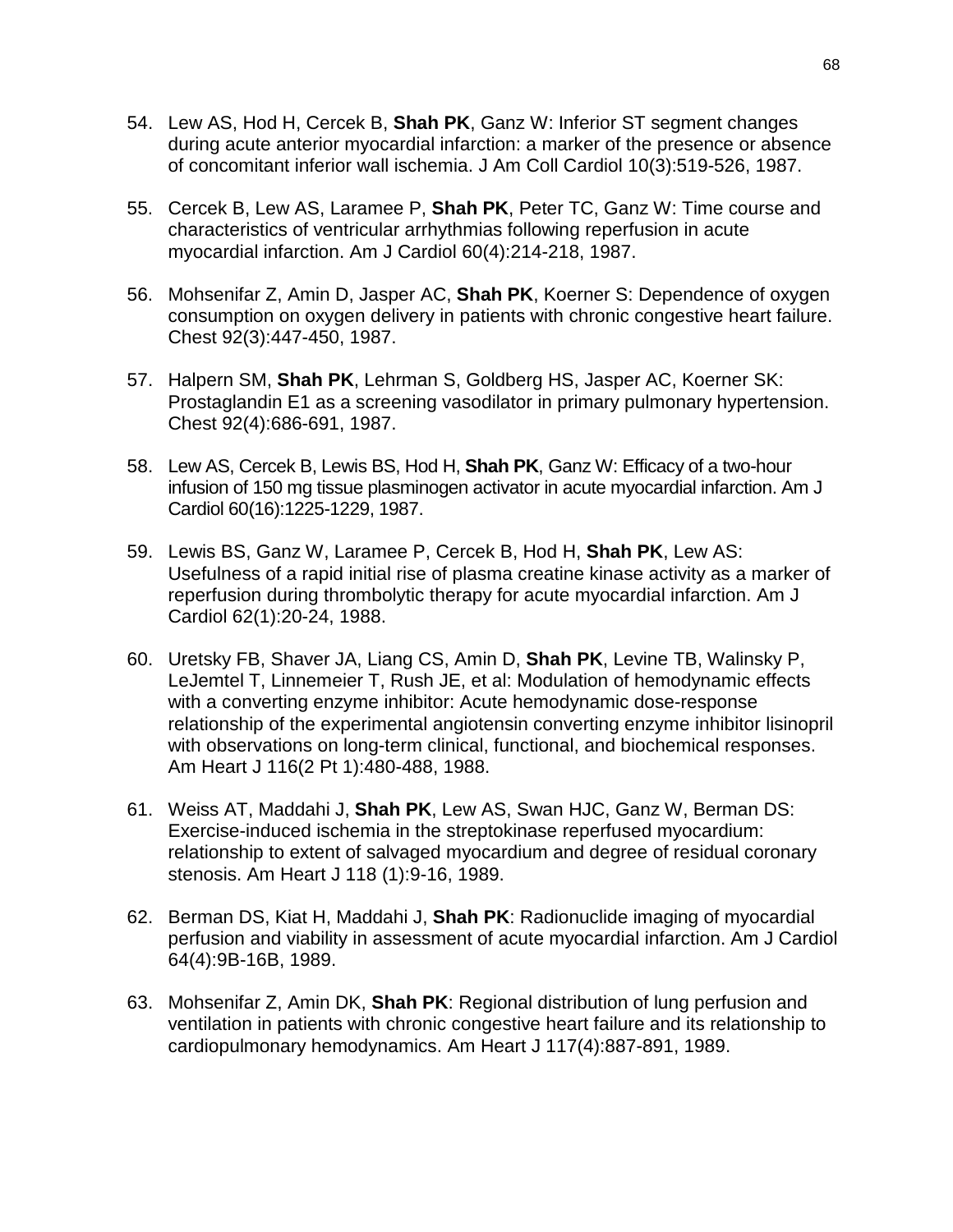- 64. Lepor NE, Amin DK, Berberian L, **Shah PK**: Does nitroglycerin induce heparin resistance? Clin Cardiol 12(8):432-434, 1989.
- 65. Uretsky BF, Shaver JA, Liang CS, Amin D, **Shah PK**, Levine TB, Walinsky P, LeJemtel T, Linnemeier T. Lisinopril for severe congestive heart failure. Am J Cardiol 63(8):8D-11D, 1989.
- 66. Stone CK, Uretsky BF, Linnemeier TJ, **Shah PK**, Amin DK, Snapinn SM, Rush JE, Langendorfer A, Liang CS: Hemodynamic effects of Lisinopril after long-term administration in congestive heart failure. Am J Cardiol 63(9):567-70, 1989.
- 67. Maurer G, Czer LSC, **Shah PK**, Chaux A: Assessment by Doppler color flow mapping of ventricular septal defect after acute myocardial infarction. Am J Cardiol 64(10):668-671, 1989.
- 68. Weingarten SR, Ermann B, Riedinger MS, **Shah PK**, Ellrodt AG: Selecting the best triage rule for patients hospitalized with chest pain. Am J Med 87(5):494- 500, 1989.
- 69. Coll GE, **Shah PK**, Siegel RJ: Cinefluoroscopy of the aortic valve: an accurate noninvasive method of assessing critical aortic stenosis in the elderly. J Invasive Cardiol 2(5):193-198, 1990.
- 70. Lew AS, Maddahi J, **Shah PK**, Cercek B, Ganz W, Berman DS: Critically ischemic myocardium in clinically stable patients following thrombolytic therapy for acute myocardial infarction: potential implications for early coronary angioplasty in selected patients. Am Heart J 120(5):1015-1025, 1990.
- 71. Stone GW, Griffin B, **Shah PK**, Berman DS, Siegel RJ, Cook SL, Maurer G: Prevalence of unsuspected mitral regurgitation and left ventricular diastolic dysfunction in patients with coronary artery disease and acute pulmonary edema associated with normal or depressed left ventricular systolic function. Am J Cardiol 67(1):37-41, 1991.
- 72. Griffin B, **Shah PK**, Ferguson J, Rubin S: Incremental prognostic value of exercise hemodynamic variables in chronic congestive heart failure secondary to coronary artery disease or to dilated cardiomyopathy. Am J Cardiol 67(9):848- 853, 1991.
- 73. Griffin BP, **Shah PK**, Diamond G, Berman DS, Ferguson J: Incremental prognostic accuracy of clinical, radionuclide and hemodynamic data in acute myocardial infarction. Am J Cardiol 68(8):707-712, 1991.
- 74. Lightsey DM, **Shah PK**, Forrester JS, Michael TA: A human immunodeficiency virus-resistant airway for cardiopulmonary resuscitation. Am J Emerg Med 10(1) 73-77, 1991.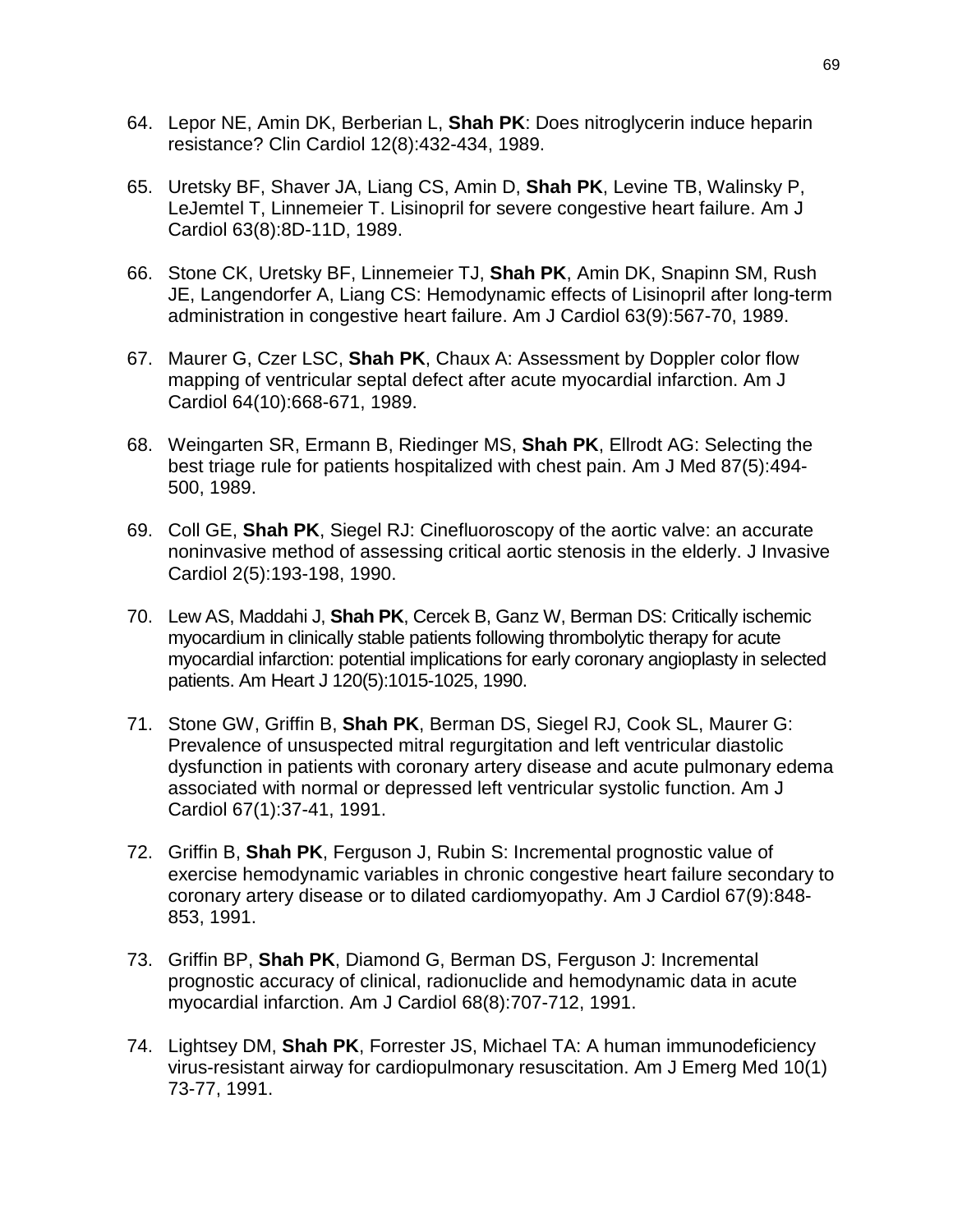- 75. **Shah PK**, Amin J: A low high density lipoprotein level is associated with increased restenosis rate after coronary angioplasty. Circulation 85(4);1279- 1285, 1992.
- 76. Anderson JL, Becker LC, Sorensen SG, Karagounis LA, Browne KF, **Shah PK**, Morris DC, Finter DJ, Mueller HS, Ross AM, et al: Anistreplase versus alteplase in acute myocardial infarction: comparative effects on left ventricular function, morbidity and 1-day coronary artery patency. The TEAM-3. J Am Coll Cardiol 20(4):753-766, 1992.
- 77. Baratz DM, Westbrook PR, **Shah PK**, Mohsenifar Z: Effect of nasal continuous positive airway pressure on cardiac output and oxygen delivery in patients with congestive heart failure. Chest 102(5):1397-1401, 1992.
- 78. **Shah PK**, Cercek B, Lew A, Ganz W: Angiographic validation of bedside markers of reperfusion. J Am Coll Cardiol 21(1):55-61, 1993.
- 79. Schmidt D, **Shah PK**: Accurate detection of elevated left ventricular filling pressure by a simplified bedside application of the Valsalva maneuver. Am J Cardiol 71(5):462-465, 1993.
- 80. Ameli S, Kaul S, Castro L, Arora C, Mirea A, **Shah PK**: Effects of percutaneous transluminal coronary angioplasty on circulating endothelin levels. Am J Cardiol 72(18):1352-1356, 1993.
- 81. Ameli S, Hultgardh-Nilsson A, Cercek B, **Shah PK**, Forrester J, Ageland L, Nilsson J: Recombinant apolipoprotein A-1 Milano reduces intimal thickening after balloon injury in hypercholesterolemic rabbits. Circulation 90(4):1935-1941, 1994.
- 82. Cannon CP, McCabe CH, Diver DJ, Herson S, Greene RM, **Shah PK**, Sequeira RF, Leya F, Kirshenbaum JM, Magorien RD, et al: Comparison of front-loaded recombinant tissue-type plasminogen activator, anistreplase and combination thrombolytic therapy for acute myocardial infarction: results of the Thrombolysis in Myocardial Infarction (TIMI) 4 trial. J Am Coll Cardiol, 24(7): 1602-1610, 1994.
- 83. Fernandez-Ortiz A, Badimon JJ, Falk E, Fuster V, Meyer B, Maihac A, Weng D, **Shah PK**, Badimon L: Characterization of the relative thrombogenicity of atherosclerotic plaque components: Implications for consequences of plaque rupture. J Am Coll Cardiol 23(7): 1562-1569, 1994.
- 84. Zahger D, Cercek B, Cannon CP, Jordan M, **Shah PK**: Thrombolytic therapy for acute myocardial infarction in patients with prior coronary bypass surgery: results from the thrombolysis in myocardial infarction (TIMI) 4 trial. J Thromb Thrombolysis 2(1):45-50, 1995.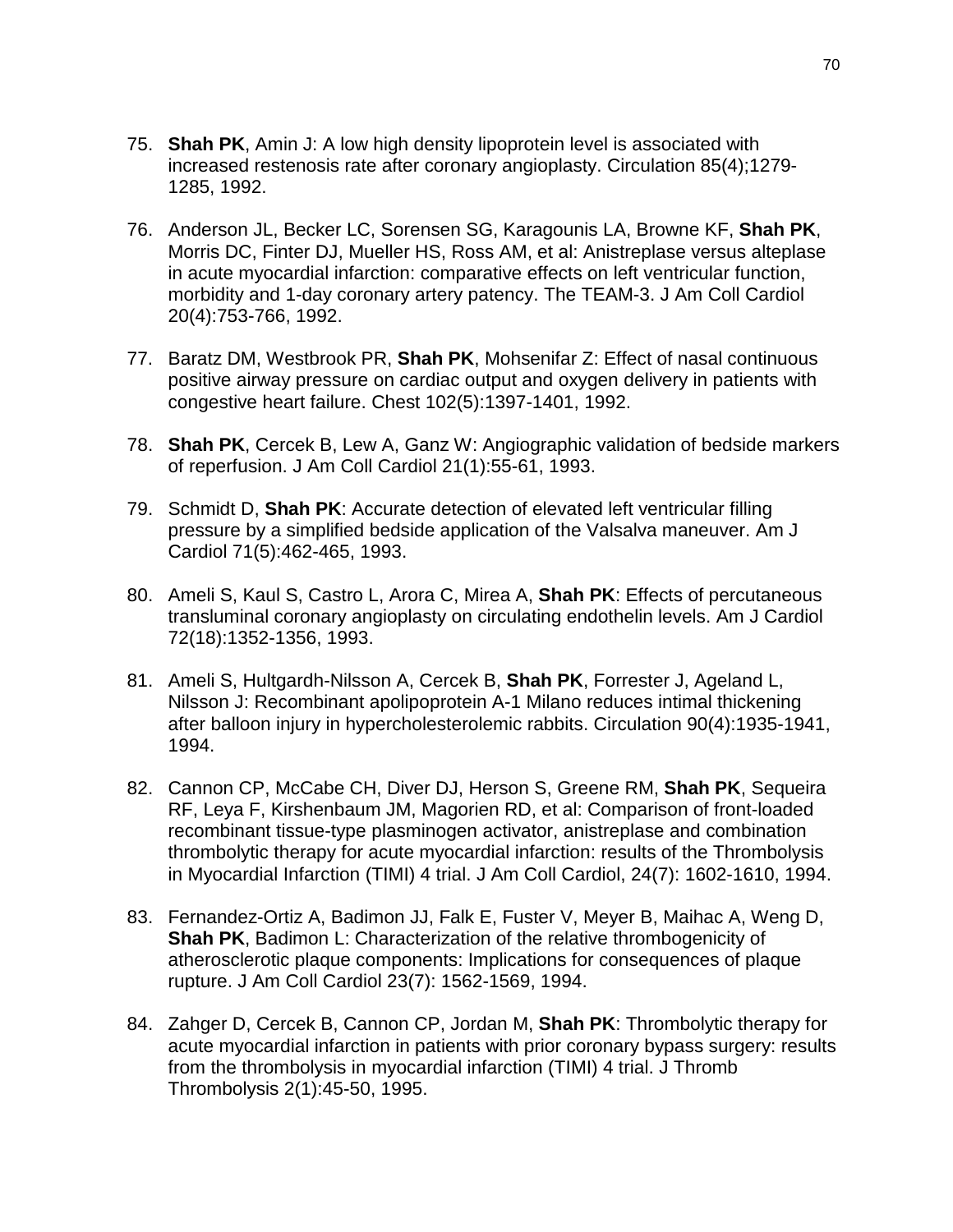- 85. Zahger D, Cercek B, Cannon CP, Jordan M, Davis V, Braunwald E, **Shah PK**: How do smokers differ from nonsmokers in their response to thrombolysis? (the TIMI-4 trial). Am J Cardiol 75(4) 232-236, 1995.
- 86. **Shah PK**, Falk E, Badiman JJ, Fernandez-Ortiz A, Mailhac A, Villareal-Levy G, Fallon JT, Regnstrom J, Fuster V: Human monocyte-derived macrophages induce collagen breakdown in fibrous caps of atherosclerotic plaques. Potential role of matrix-degrading metalloproteinases and implications for plaque rupture. Circulation 92(6), 1565-1569, 1995.
- 87. Zahger D, Fishbein MC, Garfinkel LI, **Shah PK**, Forrester JS, Regnstrom J, Yano J, Cercek B: VCL, an antagonist of the platelet GP1b receptor, markedly inhibits platelet adhesion and intimal thickening after balloon injury in the rat. Circulation 92(5):1269-1273, 1995.
- 88. **Shah PK**, Parikh A: New thrombin inhibiting strategies for coronary artery disease. Indian Heart J 47(4):381-386, 1995
- 89. Zahger D, Karagounis LA, Cercek B, Anderson JL, Sorensen S, Moreno F, **Shah PK**: Incomplete recanalization as an important determinant of Thrombolysis in Myocardial Infarction (TIMI) grade 2 flow after thrombolytic therapy for acute myocardial infarction. TEAM Investigators. Thrombolytic Trial of Eminase in Acute Myocardial Infarction. Am J Cardiol 76(11):749-752, 1995
- 90. Stiko A, Regnstrom J, **Shah PK**, Cercek B, Nilsson J: Active oxygen species and lysophosphatidylcholine are involved in oxidized low density lipoprotein activation of smooth muscle cell DNA Synthesis. Arterioscler Thromb Vasc Biol 16(2):194- 200, 1996.
- 91. Calara F. Ameli S, Hultgardh-Nilsson A, Cercek B, Kupfer J, Hedin U, Forrester JS, **Shah PK**, Nilsson J: Autocrine induction of DNA synthesis by mechanical injury of cultured smooth muscle cells. Potential role of FGF and PDGF. Arterioscler Thromb Vasc Biol 16(2):187-193, 1996.
- 92. Ameli S, Hultgardh-Nilsson A, Regnstrom J, Calara F, Yano J, Cercek B, **Shah PK**, Nilsson J: Effect of immunization with homologous LDL and oxidized LDL on early atherosclerosis in hypercholesterolemic rabbits. Arterioscler Thromb Vasc Biol 16(8):1074-1079, 1996.
- 93. Antman EM for the **TIMI 9B Investigators** (including Cedars-Sinai Medical Center, Los Angeles, Calif. **Prediman K. Shah, MD**; Mitchell Gheorghiu, MD).: Hirudin in acute myocardial Infarction. Thrombolysis and thrombin inhibition in myocardial infarction (TIMI) 9B Trial. Circulation 94(5):911-921, 1996.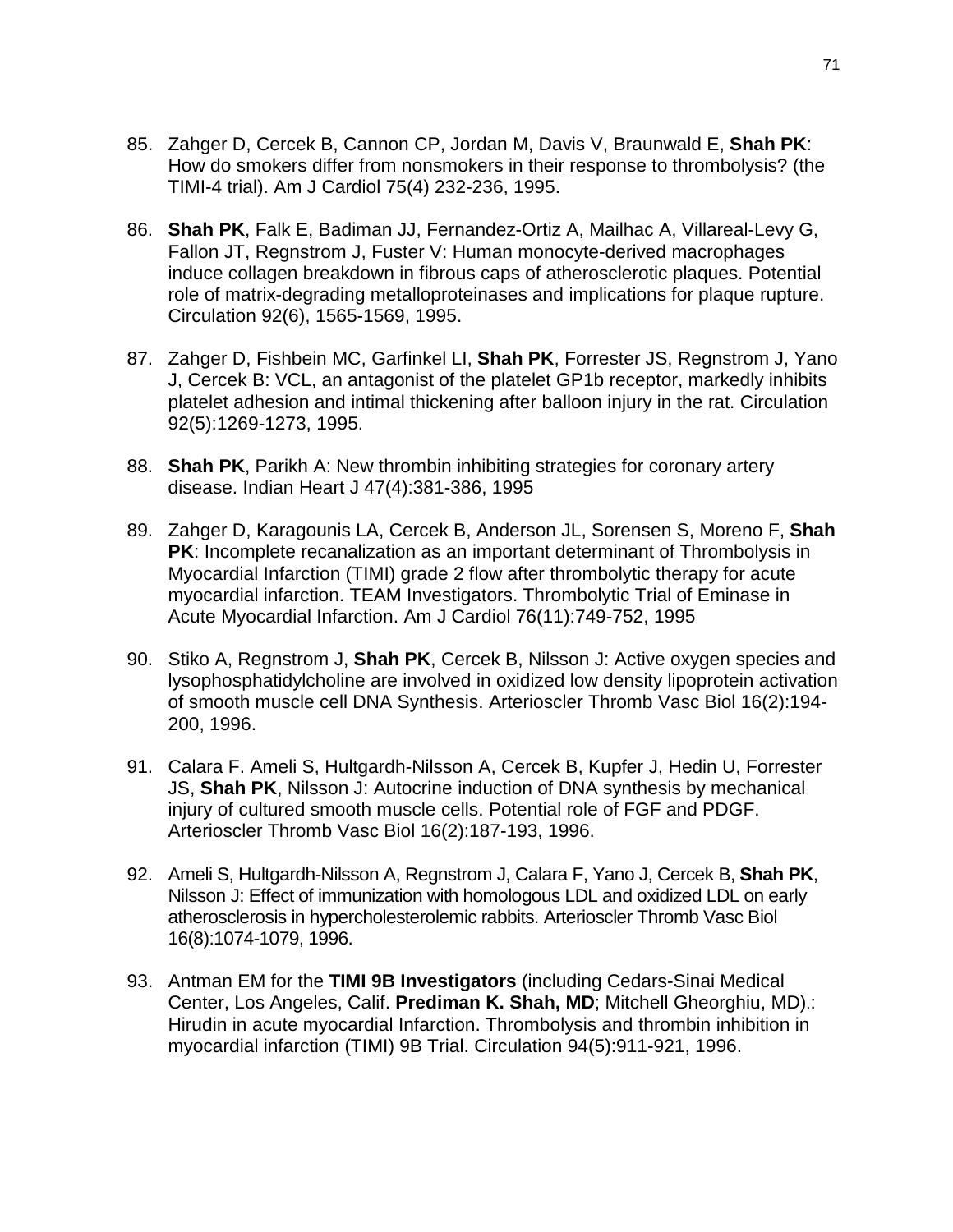- 94. Kaul S, Makkar RR, Nakamura M, Litvack FI, **Shah PK**, Forrester JS, Hutsell TC, Eigler NL: Inhibition of acute stent thrombosis under high-shear flow conditions by a nitric oxide donor, DMHD/NO. An ex vivo porcine arteriovenous shunt study. Circulation 94(9):2228-2234, 1996.
- 95. Cercek B, Yamashita M, Dimayuga P, Zhu J, Fishbein MC, Kaul S, **Shah PK**, Nilsson J, Regnstrom J: Nuclear factor-kappaB activity and arterial response to balloon injury. Atherosclerosis 131(1):59-66, 1997.
- 96. Makkar R, Litvack F, Eigler NL, Nakamura M, Ivey PA, Forrester JS, **Shah PK**, Jordan RE, Kaul S: Effects of GP IIb/IIIa receptor monoclonal antibody (7E3), heparin and aspirin in an ex-vivo canine arteriovenous shunt model of stent thrombosis. Circulation 95(4):1015-1021,1997.
- 97. Yumi K, Fagin JA, Yamashita M, Fishbein MC, **Shah PK**, Kaul S, Niu W, Nilsson J, Cercek B: Direct effects of somatostatin analog octreotide on insulin-like growth factor-I in the arterial wall. Lab Invest 76(3):329-338,1997.
- 98. Naqvi TZ, Hachamovitch R, Berman D, Buchbinder N, Kiat H, **Shah PK**: Does the presence and site of myocardial ischemia on perfusion scintigraphy predict the occurrence and site of future myocardial infarction in patients with stable coronary artery disease? Am J Cardiol 79(11):1521-1524, 1997.
- 99. Kaul S, Naqvi TZ, Fishbein MC, Cercek B, Badimon JJ, Hutsell TC, Thomas S, Molloy M, **Shah PK**. Local delivery of an ultra-short-acting nitric oxide-releasing compound, DMHD/NO, is highly effective in inhibiting acute platelet-thrombus formation on injured arterial strips. J Cardiovasc Pharmacol Ther 2(3):181-194, 1997.
- 100. Papuchis G, Etter S, Feldman R, Merchant B, Cole P, Coulter L, Moore P, Platt M, Parker E, Frey M, Browning T, Rogers W, Morgan T, Laxson D, Iacarella C, Christenson B, Schweiger M, Burkott B, Warwich D, Chadow H, Matheson M, Henry T, Bosjolie C, Knox L, Hochman J, Leber R, Palozzi A, McAnulty M, Tormey D, Freeman I, Teplitz L, Alex M, Thompson C, Hooper C, Mercier B, Cutler D, Sprott D, Greene R, Healy E, Perry V, Becker R, Ball S, Kirshenbaum JM, Jarvis J, Falco T, Rush K, Zaleski C, Herson S, Carey G, McKay R, Cloutier J, Borzak S, Held C, Smith S, Douthat L, Shook T, Junio L, Kutscher A, McMahon J, Bengtson J, Adolphson M, Kwan T, Julien R, Fung A, Buller C, Davies C, Van Beek C, **Shah, PK,** Gheorghiu M, Bianchi P, Sanders K, Anderson J, Allen A, Magorien R, McCloud L, Thomas AM, Gibson CM, Lapsley D, Marshall J, Lane A, Grassman E, GalbraithE, Chakko S, Koggan D, Kawalsky D, Arnold M, Bishop R, Brunelle T, Arsenault P, Andersoon HV, weigelt L, Manning J, Steingart R, Bilodeau S, Coglianese, ME, Frey M, Browning T, Dixon EW, Neal R, Mueller H, Cosico J, Kunkel L, Macina G, Kikel M, Pier M, Rogers CP, Dolan S, Nordstrom S, Tierstein P, Haas G, Bersohn M, Silbar C: Doseranging trial of enoxaparin for unstable angina: results of TIMI 11A. The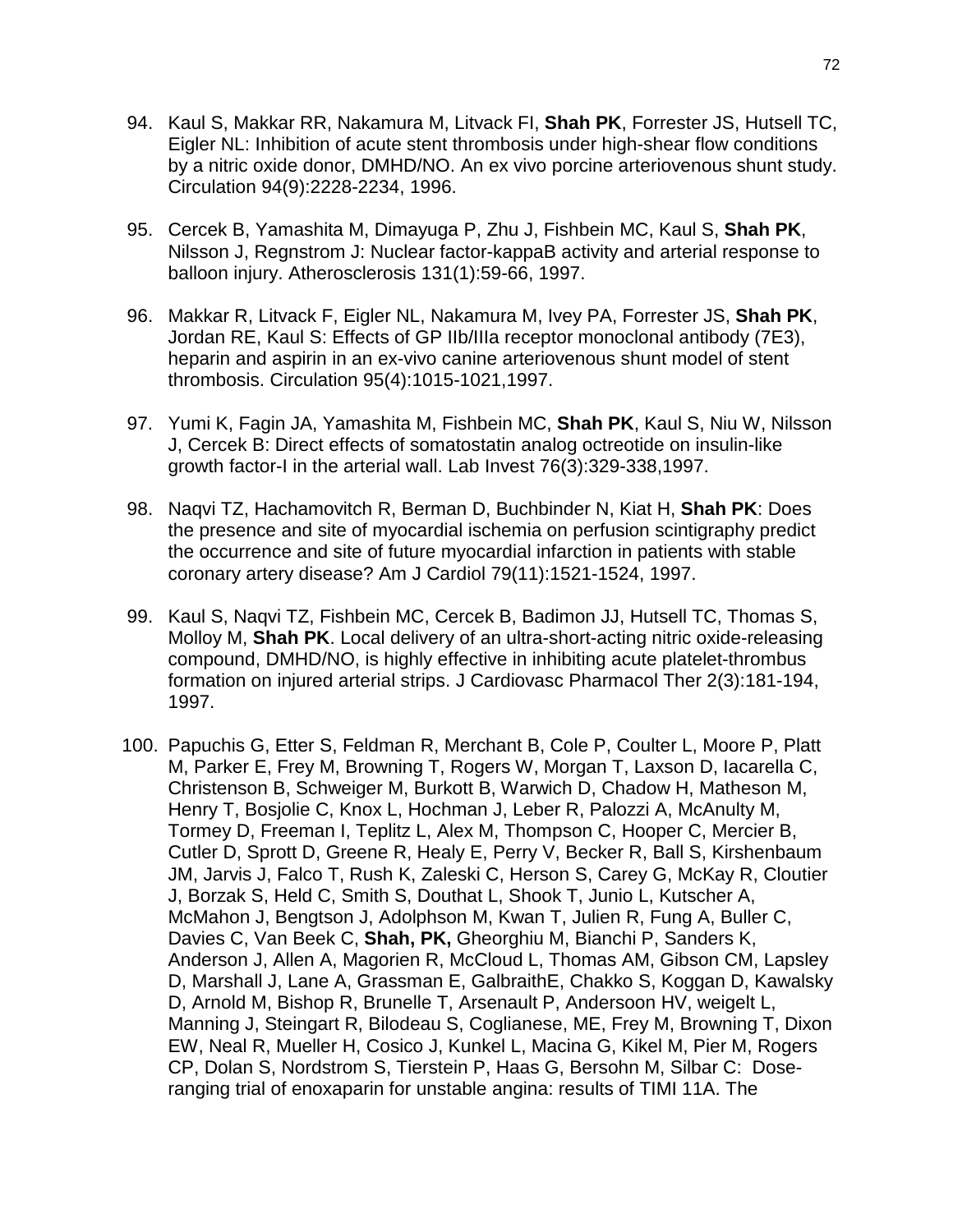Thrombolysis in Myocardial Infarction (TIMI) 11A Trial Investigators. J Am Coll Cardiol 29(7):1474-1482, 1997.

- 101. Cannon CP, Sharis PJ, Schweiger MJ, McCabe CH, Diver DJ, **Shah PK**, Sequeira RF, Greene RM, Perritt RL, Poole WK, Braunwald E: Prospective validation of a composite end point in thrombolytic trials of acute myocardial infarction (TIMI 4 and 5). Thrombosis In Myocardial Infarction. Am J Cardiol 80(6):696-699, 1997.
- 102. Nilsson J, Calara F, Regnstrom J, Hultgardh-Nilsson A, Ameli S, Cercek B, **Shah PK**: Immunization with homologous oxidized low density lipoprotein reduces neointimal formation after balloon injury in hypercholesterolemic rabbits. J Am Coll Cardiol 30(7):1886-1891, 1997.
- 103. Kaul S, Naqvi TZ, Fishbein MC, Cercek B, Badimon JJ, Hutsell TC, Forrester JS, Thomas S, Molloy M, **Shah PK**: Comparative effects of NO donors and aspirin on arterial -injury induced platelet-thrombus formation: an ex-vivo rabbit extracorporeal perfusion study. J Cardiovasc Pharmacol Ther 2(3):181-194, 1997.
- 104. Forrester JS, **Shah PK**. Lipid lowering versus revascularization: an idea whose time (for testing) has come. Circulation 96(4):1360-1362, 1997.
- 105. Mueller HS, Chatterjee K, Davis KB, Fifer MA, Franklin C, Greenberg MA, Labovitz AJ, **Shah PK**, Tuman KJ, Weil MH, Weintraub WS. ACC expert consensus document. Present use of bedside right heart catheterization in patients with cardiac disease. J Am Coll Cardiol 32(3):840-864, 1998.
- 106. LaFleur DW, Chiang J, Fagin JA, Schwartz SM, **Shah PK**, Wallner K, Forrester JS, Sharifi BG: Aortic smooth muscle cells interact with Tenascin-C through its fibrinogen-like domain. J Biol Chem 272(52):32798-32803, 1998.
- 107. **Shah PK**, Nilsson J, Kaul S, Fishbein MC, Ageland H, Hamsten A, Johansson J, Karpe F, Cercek B: Effect of recombinant apolipoprotein A-1 (Milano) on aortic atherosclerosis in apolipoprotein E-deficient mice. Circulation 97(8):780-785, 1998.
- 108. Makkar RR, Eigler NL, Kaul S, Frimerman A, Nakamura M, **Shah PK**. Forrester JS, Herbert JM, Litvack F. Effects of clopidogrel, aspirin and combined therapy in a porcine ex vivo model of high-shear induced stent thrombosis. Eur Heart J, 19(10):1538-46, 1998.
- 109. Cannon CP, McCabe CH, Borzak S, Henry TD, Tischler MD, Mueller HS, Feldman R, Palmeri ST, Ault K, Hamilton SA, Rothman JM, Novotny WF, Braunwald E, and the **TIMI 12 Investigators**: A randomized trial of an oral platelet glycoprotein IIb/IIIa antagonist, sibrafiban, in patients after an acute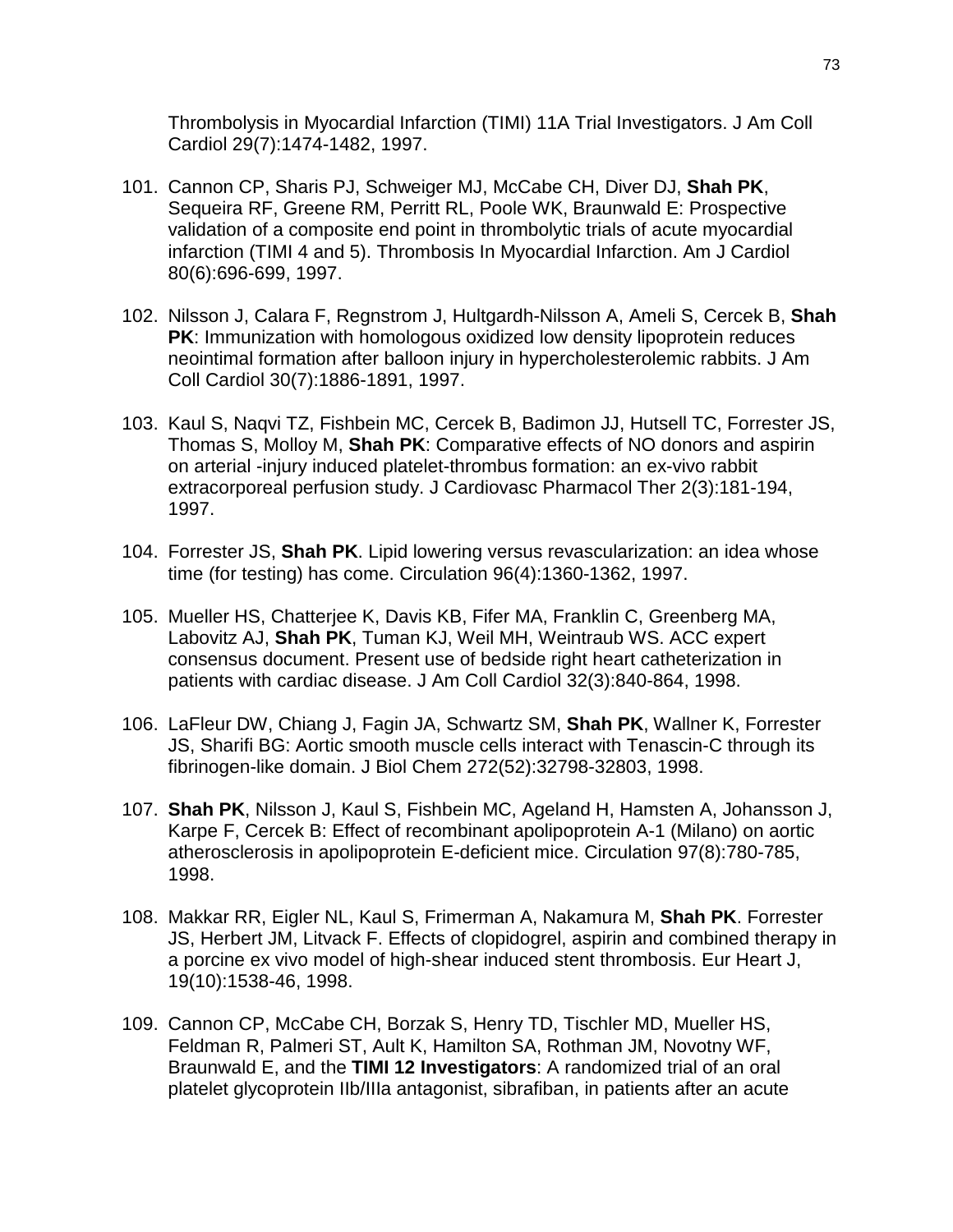coronary syndrome: results of the TIMI 12 trial. Thrombolysis in Myocardial Infarction. Circulation: 97(4):340-349, 1998.

- 110. Nilsson J, Dahlgren B, Ares M, Westman J, Hultgardh Nilsson A, Cercek B, **Shah PK**: Lipoprotein-like phospholipid particles inhibit the smooth muscle cell cytotoxicity of lysophosphatidylcholine and platelet-activating factor. Arterioscler Thromb Vasc Biol 18(1):13-19, 1998.
- 111. **Shah PK**: Plaque size, vessel size and plaque vulnerability: bigger may not be better [editorial]. J Am Coll Cardiol 32(3):663-664, 1998.
- 112. Calara F, Dimayuga P, Niemann A, Thyberg J, Diczfalusy U, Witztum JL, Palinski W, **Shah PK**, Cercek B, Nilsson J, Regnstrom J: An animal model to study local oxidation of LDL and its biological effects in the arterial wall. Arterioscler Thromb Vasc Biol 18(6):884-93, 1998.
- 113. Naqvi TZ, **Shah PK**, Ivey PA, Molloy MD, Linn P, Linker-Israeli M, Cercek B, Kaul S: Therapeutic concentrations of heparin augment platelet activation at the time of coronary angiography. J Cardiovasc Pharmacol Ther 3(2):91-102, 1998.
- 114. Wallner K, Li C, **Shah PK**, Fishbein MC, Forrester JS, Kaul S, Sharifi BG. Tenascin-C is expressed in macrophage-rich human coronary atherosclerotic plaque. Circulation, 99(10):1284-1289, 1999.
- 115. Rajavashisth TB, Liao J, Galis ZS, Tripathi S, Laufs U, Tripathi J, Chai NN, Xu XP, Jovinge S, **Shah PK** and Libby P: Inflammatory cytokines and oxidized low density lipoproteins increase endothelial cell expression of membrane type 1 matrix metalloproteinase. J Biol Chem 274(17)11924-11929, 1999
- 116. Xu XP, Meisel SR, Ong JM, Kaul S, Cercek B, Rajavashisth TB, Sharifi B, **Shah PK:** Oxidized low-density lipoprotein regulates matrix metalloproteinase-9 and its tissue inhibitor in human monocyte-derived macrophages Circulation 99(8):993- 998, 1999.
- 117. Rajavashisth T, Xu XP, Jovinge S, Meisel S, Xu XO, Chai NN, Fishbein MC, Kaul S, Cercek B, Sharifi B, **Shah PK**: Membrane type 1-matrix metalloproteinase expression in human atherosclerotic plaques: evidence for activation by proinflammatory Mediators. Circulation 99:3103-3109, 1999.
- 118. Yamashita M, Dimayuga P, Kaul S, **Shah PK**, Regnstrom J, Nilsson J, Cercek B: Phosphatase activity in the arterial wall following balloon injury: effect of somatostatin analog octreotide. Lab Invest 79(8):935-944, 1999.
- 119. Shechter M, Merz CN, Paul-Labrador M, Meisel SR, Rude RK, Molloy MD, Dwyer JH, **Shah PK**, Kaul S. Oral magnesium supplementation inhibits platelet-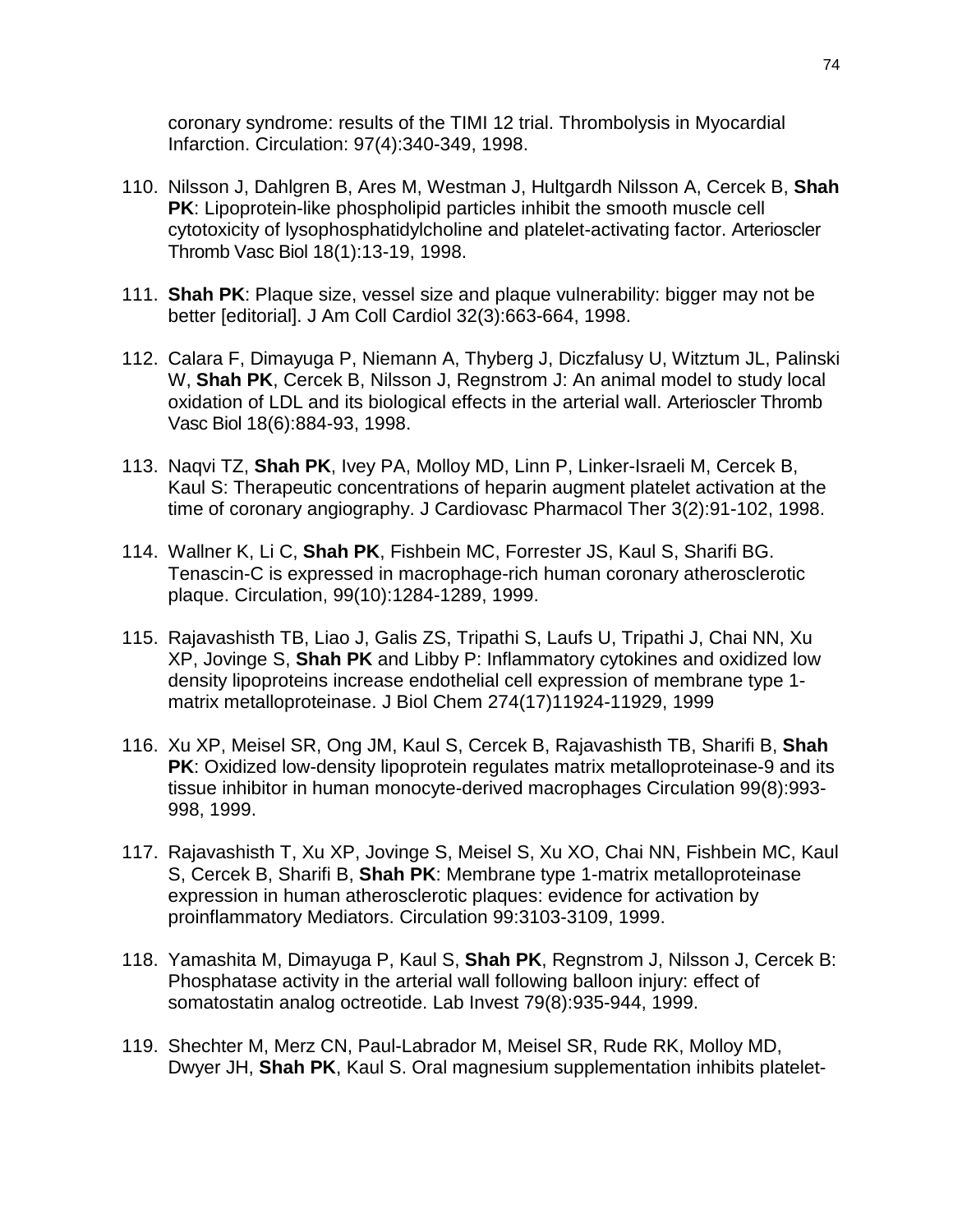dependent thrombosis in patients with coronary artery disease. Am J Cardiol. 84(2):152-156, 1999.

- 120. Dimayuga P, Zhu J, Oguchi S, Chyu KY, Xu XO, Yano J. **Shah PK**, Nilsson J, Cercek B: Reconstituted HDL containing human apolipoprotein A-1 reduced VCAM-1 expression and neointima formation following periadventitial cuffinduced carotid injury in apoE null mice. Biochem Biophys Res Commun 264(2):465-468, 1999.
- 121. Wallner K, Li C, Fishbein MC, **Shah PK**, Sharifi BG: Arterialization of human vein grafts is associated with Tenascin-C expression. J Am Coll Cardiol 34(3):871- 875, 1999.
- 122. Chyu KY, Dimayuga P, Zhu J, Nilsson J, Kaul S, **Shah PK**, Cercek B: Decreased neointimal thickening after arterial wall injury in inducible nitric oxide synthase knockout mice. Circ Res 85(12):1192-1198, 1999.
- 123. Naqvi TZ, **Shah PK**, Ivey PA, Molloy MD, Thomas AM, Panicker S, Ahmed A, Cercek B, Kaul S: Evidence that high-density lipoprotein cholesterol is an independent predictor of acute platelet-dependent thrombus formation. Am J Cardiol 84(9):1011-1017,1999
- 124. Makkar R, Goff B, Eigler N, Sebastian M, Fischell T, Barr L, D'Haem C, **Shah PK**, Effron MB, Litvack F: Effect of glycoprotein IIb/IIIa inhibition without thrombolytic therapy on reperfusion in acute myocardial infarction: results of ReoMI pilot study. Catheter Cardiovasc Inter 48(4):430-434, 1999.
- 125. Meisel SR, Shimon I, Edgington TS, Melmed S, Cercek B, **Shah PK**: Leukaemia inhibitory factor enhances tissue factor expression in human monocyte-derived macrophages: a gp130-mediated mechanism. Br J Haematol 107(4):747-755, 1999.
- 126. Chyu KY, Dimayuga P, Zhu J, Nilsson J, Kaul S, **Shah PK**, Cercek B: Decreased neointimal thickening after arterial wall injury in inducible nitric oxide synthase knockout mice. Circ Res. 85(12):1192-1198, 1999.
- 127. **Shah PK**: Circulating markers of inflammation for vascular risk prediction: Are they ready for prime time. Circulation 101(15):1758-1759, 2000.
- 128. Kaul S, Cercek B, Rengstrom J, Xu XP, Molloy MD, Dimayuga P, Parikh AK, Fishbein MC, Nilsson J, Rajavashisth TB, **Shah PK**: Polymeric-based perivascular delivery of a nitric oxide donor inhibits intimal thickening after balloon denudation arterial injury: role of nuclear factor-kappaB. J Am Coll Cardiol 35(2):493-501, 2000.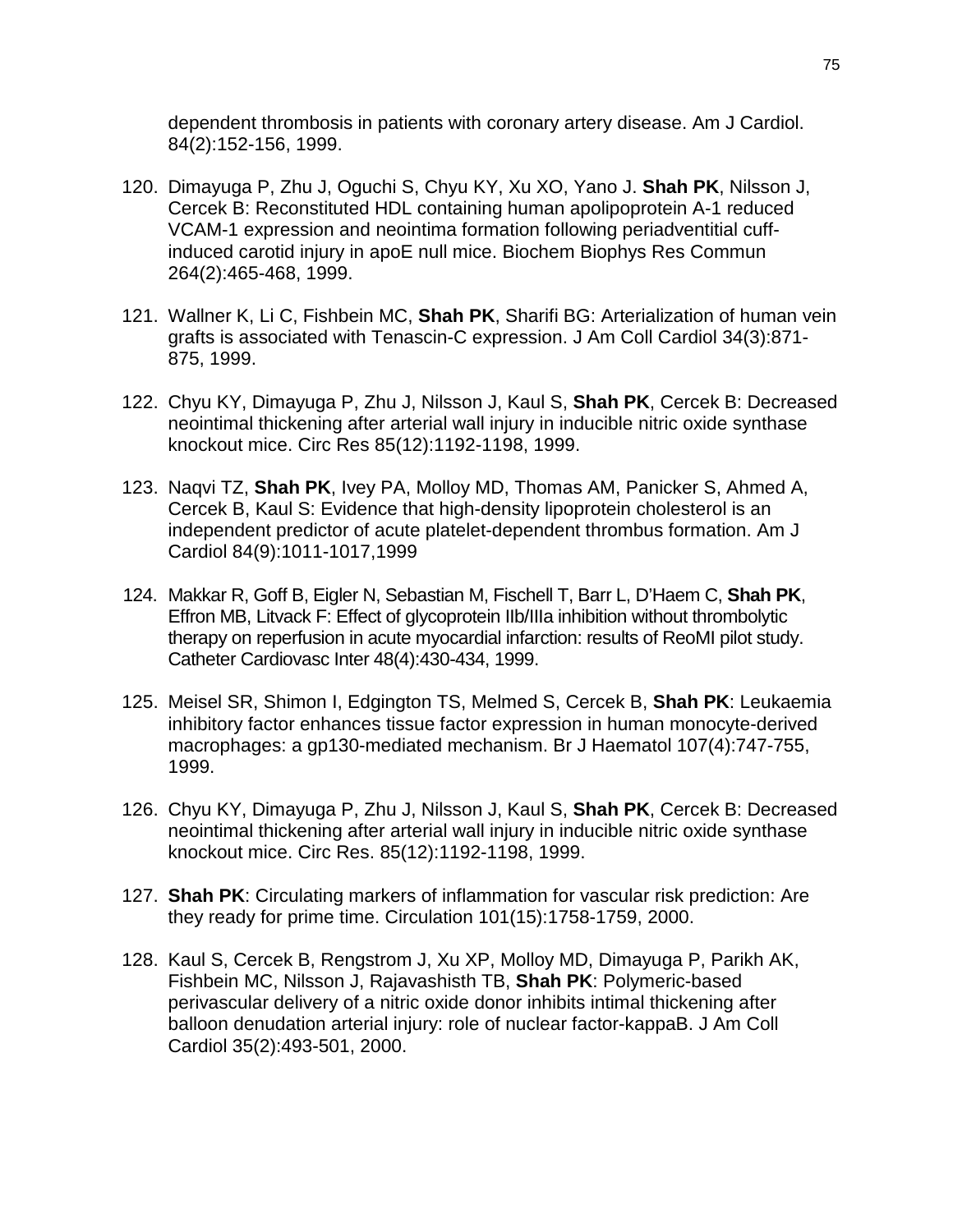- 129. Shechter M, Bairey Merz CN, Paul-Labrador MJ, **Shah PK**, Kaul S: Plasma Apolipoprotein B Levels Predict Platelet-Dependent Thrombosis in Patients with Coronary Artery Disease. Cardiology 92(3):151-155, 2000.
- 130. Kaul S, **Shah PK**: Low-molecular weight heparin in acute coronary syndrome: Evidence for superior or equivalent efficacy compared to unfractionated heparin? J Am Coll Cardiol 35(7):1699-712, 2000
- 131. Matetzky S, Tani S, Kangavari S, Dimayuga P, Yano J, Xu H, Chyu KY, Fishbein MC, **Shah PK,** Cercek B: Smoking increases tissue factor expression in atherosclerotic plaques: Implications for plaque thrombogenicity. Circulation 102(6):602-4, 2000.
- 132. Matetzky S, Sharir T, Domingo M, Noc M, Chyu KY, Kaul S, Eigler N, **Shah PK**, Cercek B: Elevated troponin I level on admission is associated with adverse outcome of primary angioplasty in acute myocardial infarction. Circulation 102(14):1611-6, 2000.
- 133. Rajavashisth T, Jovinge S, Chai NN, Liu M, Shukla A, Zelby L, Harpf A, **Shah PK**: Stable and preferential transfer of genes to granulocytic cells by lentiviral vectors in a mouse bone-marrow transplantation model. Molecular Therapy, 2000.
- 134. Chai NN, Liu M, Arun K. Shukla AK, Kumar A, **Shah PK**, Rajavashisth TP: Adenovirus-mediated delivery of antisense *c-fms*, the receptor for macrophage colony-stimulating factor, inhibits survival of cultured macrophages. Molecular Therapy, 2000.
- 135. Meisel SR, Xu XP, Edgington TS, Kaul S, Lee S, Cercek B, **Shah PK**: Differentiation of adherent human monocytes into macrophages markedly enhances tissue factor protein expression and procoagulant activity. Cardiol Res, 2000.
- 136. Meisel SR, Quyang Y, Fishbein MC, Edgington TS, Ruan XM, Cercek B, **Shah PK**, Chaux A: Tissue factor expression in veno-arterial grafts in the hypercholesterolemic rabbit: a potential mechanism for early vein graft failure Circulation, 2000.
- 137. Wallner K, Sharifi BG, **Shah PK**, Noguchi S, DeLeon H, Wilcox JN: Adventitial remodeling after angioplasty is associated with expression of tenascin mRNA by adventitial myofibroblasts. J Am Coll Cardiol, 37(2):655-61, 2001
- 138. Rukshin V, Babak A, **Shah PK**, Tsang VT, Shechter M, Cercek B, Kaul S: Intravenous magnesium in experimental stent thrombosis in swine. Arteriosclerosis, Thrombosis and Vascular Biology 2001 ;21(9):1544-9138.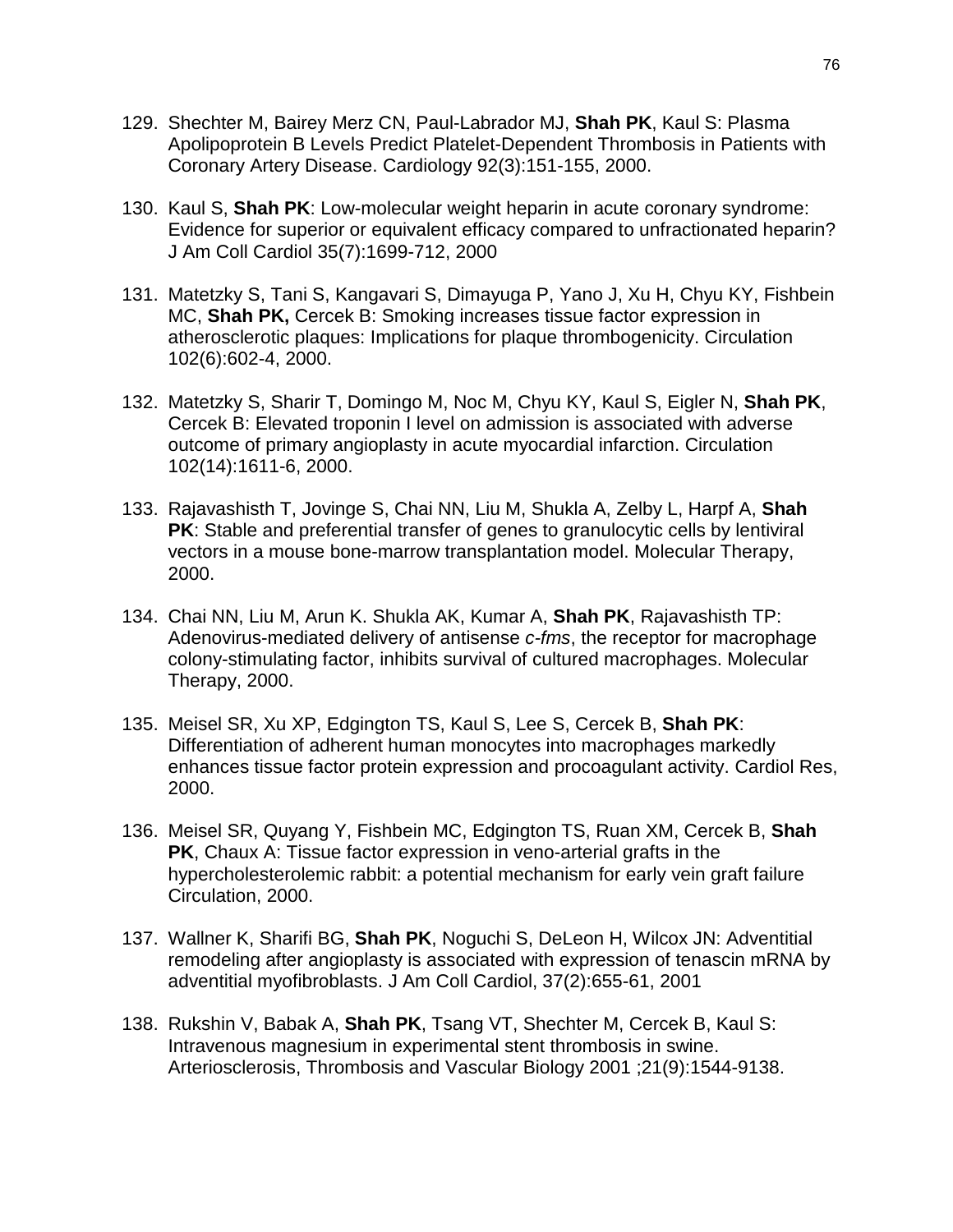- 139. Crisby, M; Nordin-Fredriksson, G; **Shah, P. K**; Yano, J; Zhu, J; Nilsson, J. Pravastatin treatment increases collagen content and decreases lipid content, inflammation, metalloproteinases, and cell death in human carotid plaques: implications for plaque stabilization. Circulation. 2001 Feb 20;103(7):926-33.
- 140. Remskar M, Li H, Chyu KY, **Shah PK**, Cercek B: Absence of CD40 signaling is associated with an increase in intimal thickening after arterial injury. Circ Res. 2001 Mar 2;88(4):390-4.
- 141. **Shah PK**, Yano J, Reyes O, Chyu KY, Kaul S, Bisgaier CL, Drake S, Cercek B: High-dose recombinant apolipoprotein a-i(milano) mobilizes tissue cholesterol and rapidly reduces plaque lipid and macrophage content in apolipoprotein edeficient mice: potential implications for acute plaque stabilization. Circulation. 2001 Jun 26;103(25):3047-50.
- 142. Matetzky S, Noc M, Domingo M, Eigler N, Kar S., **Shah PK**, Cercek B: Primary angioplasty in octogenarians. Am J Cardiol. 2001 Sep 15;88(6):680-3.
- 143. **Shah PK**, Kaul S, Nilsson J, Cercek B: Exploiting the vascular protective effects of HDL and its apolipoproteins: An idea whose time for testing is here. Part I Circulation, 2001;104:2376
- 144. **Shah PK**, Kaul S, Nilsson J, Cercek B: Exploiting the vascular protective effects of HDL and its apolipoproteins: An idea whose time for testing is here. Part II. Circulation, 2001;104:2498 (**Featured on the Cover of Circulation)**
- 145. **Shah PK**, Galis Z: MMP-hypothesis of plaque rupture: players keep piling up but questions remain. Circulation 2001;104:1878-1880
- 146. Xu XH, **Shah PK**, Faure E, Thomas L, Fishbein MC, Luthringer D, Xu XP, Rajavashisth T, Yano J, Kaul S, Equils O, Arditi M: Toll-like receptor –4(TLR4) is expressed by macrophages in murine and human lipid-rich atherosclerotic plaques and upregulatedby oxidized LDL. Circulation 2001;104:3103-3108 (**Featured on the Cover of Circulation)**.
- 147. **Shah PK**: Reduced Tissue Factor Pathway Inhibitor-1 after Pharmacological Thrombolysis: An Epiphenomenon or Potential Culprit in Re-thrombosis? Circulation 2002;105:270-271
- 148. Dimayuga P, Cercek B, Oguchi S, Fredrikson GN, Yano J, **Shah PK**, Joving S, Nilsson J: Inhibitory effects of arterial injury induced neointima formation by B cell transfer in Rag-1 knockout Mice. Arteriosclerosis, Thrombosis and Vascular Biology 2002 ;22(4):644-9**.**
- 149. **Shah PK**: Chronic infections and atherosclerosis/thrombosis. Curr Atheroscler Rep 2002 Mar;4(2):113-9.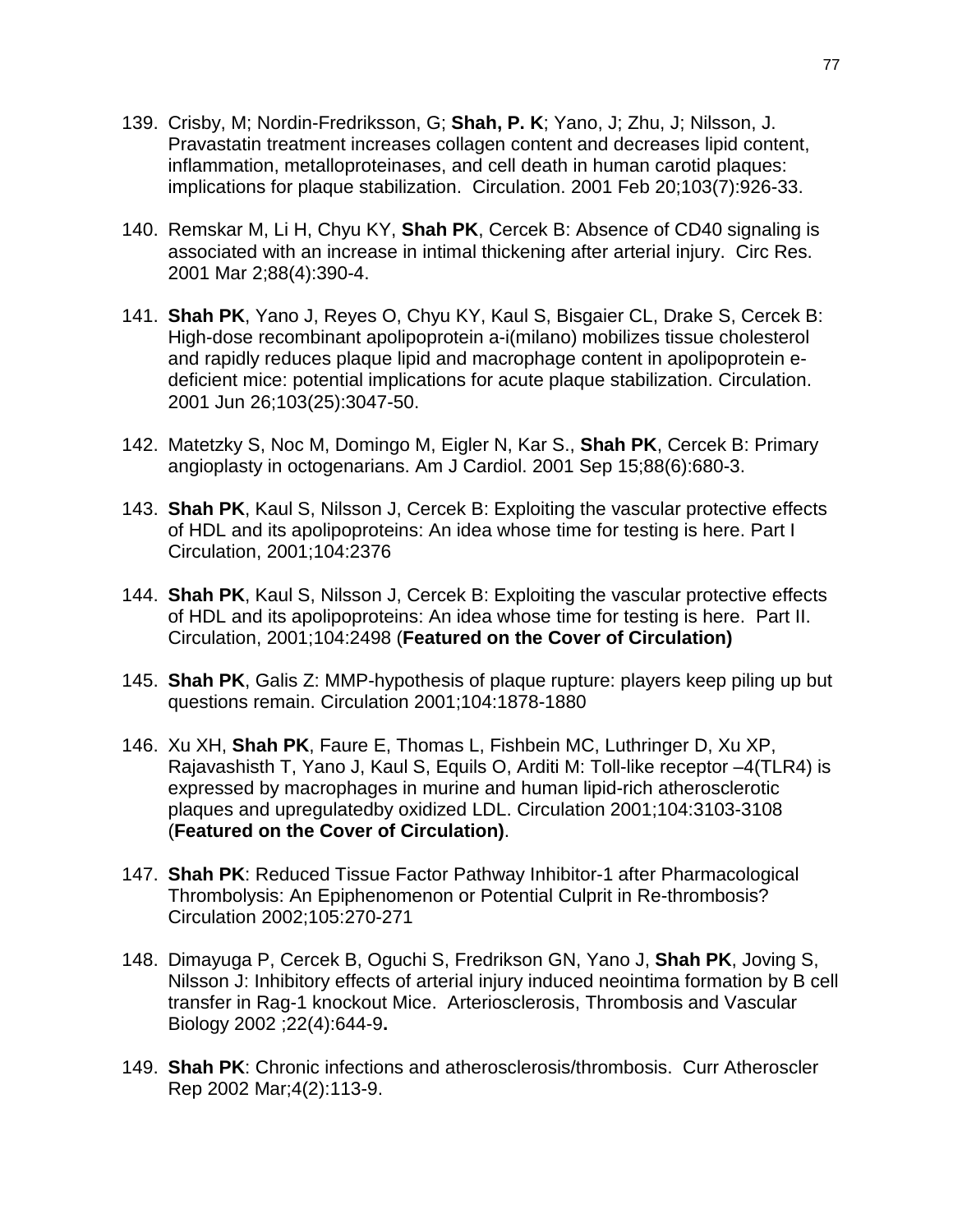- 150. [Wallner Kurt ,](http://www.ncbi.nlm.nih.gov/entrez/query.fcgi?cmd=search&db=pubmed&term=Wallner+K%5bau%5d&dispmax=50) **[Shah K](http://www.ncbi.nlm.nih.gov/entrez/query.fcgi?cmd=search&db=pubmed&term=Shah+PK%5bau%5d&dispmax=50)**, [Sharifi Behrooz G.,](http://www.ncbi.nlm.nih.gov/entrez/query.fcgi?cmd=search&db=pubmed&term=Sharifi+BG%5bau%5d&dispmax=50) Balloon catheterization induces arterial expression of new Tenascin-C isoform Atherosclerosis 2002;161(1):75- 83**.**
- 151. Meisel SR, Xu XP, Edgington TS, Dimayuga P, Kaul S, Lee S, Fishbein MC, Cercek B, **Shah PK**. Differentiation of adherent human monocytes into macrophages markedly enhances tissue factor protein expression and procoagulant activity. *Atherosclerosis* 2002 Mar;161(1):35-43.
- 152. Doherty TM, Asotra K, Pei D, Uzui H, Wilkin DJ, **Shah PK**, Rajavashisth TR: Therapeutic developments in Matrix Metalloproteinase Inhibition. Expert Opinions in Therapeutic Patents 2002: 12(5):665-707
- 153. **Shah PK**: LDL lowering and Progression of Atherosclerosis: Does More Mean Less? Circulation 2002; 106:2039-2040
- 154. Uzui H, Harpf A, Doherty TM, Shukla A, Chai NN, Tripathi PV, Jovinge S, Wilkin DJ, Asotra K, **Shah PK**, Rajavashisth TR: Increased expression of Membrane Type-3 Metalloproteinase in Human Atherosclerotic Plaque: Role of Activated Macrophages and Inflammatory Cytokines. Circulation 2002; 106(24):3024-30
- 155. Finkelstein A, Makkar R, Doherty TM, Vegesna VR, Liu M, Shikla A, Bergman J, Fishbein MC, Hausleiter J, Takizawa K, Rukshin V, **Shah PK**, Rajavashisht T: Increased expression of M-CSF following coronary artery balloon injury is inhibited by intracoronary brachytherapy. Circulation 2002 ;105(20):2411-5
- 156. [Swissa M, Ohara T, Lee MH, Kaul S,](http://www.ncbi.nlm.nih.gov/entrez/query.fcgi?cmd=Retrieve&db=PubMed&list_uids=11959644&dopt=Abstract) **Shah PK**, Hayashi H, Chen PS, [Karagueuzian HS.S](http://www.ncbi.nlm.nih.gov/entrez/query.fcgi?cmd=Retrieve&db=PubMed&list_uids=11959644&dopt=Abstract)ildenafil-nitric oxide donor combination promotes ventricular tachyarrhythmias in the swine right ventricle. Am J Physiol Heart Circ Physiol. 2002 May;282(5):H1787-92.
- 157. Rukshin V, **Shah PK**, Cercek B, Finkelstein A, Tsang V, Kaul S: Comparative antithrombotic effects of magnesium sulfate and platelet GP iib/iiia inhibitors, Tirofiban and Eptifibatide, in a canine model of stent thrombosis. Circulation 2002; 105(16):1970-5.
- 158. Cannon CM, Bahit MC, Haugland JM, Henry TD, Schweiger MJ, McKendall GR, **Shah PK**, Murphy S, Gibson CM, McCabe CH, Antman EM, Braunnwald E: Underutilization of Evidence-Based Medications in Acute ST Elevation Myocardial Infarction: Results of the Thrombolysis in Myocardial Infarction (TIMI) 9 Registry. Crit Pathw Cardiol. 2002 Mar;1(1):44-52.
- 159. Doherty TM, **Shah PK**, Rajavashisth TB: The Cellular Origins of Atherosclerosis: Towards Ontogenetic Endgame: **FASEB** journal 2003 ;17:1-6.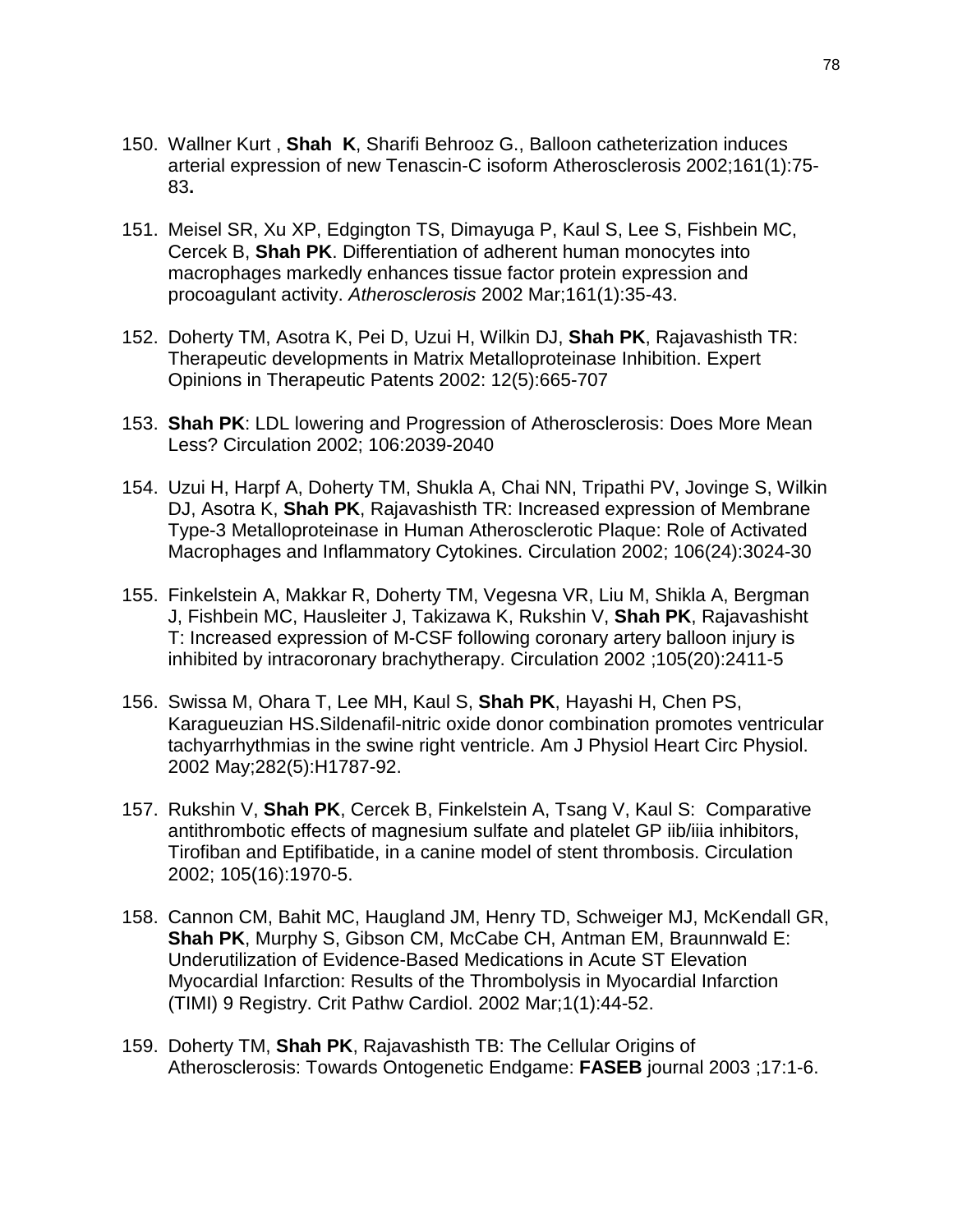- 160. **Shah PK**: Mechanisms of Plaque Vulnerability and Plaque Rupture. J Am Coll Cardiol 2003 41:15S-22S.
- 161. Cercek B, **Shah PK**, Noc M, Zahger D, Zeymer U, Hod H, Maurer G, Mahrer P: The effect of shrt-term treatment with azithromycin on recurrent ischemic events in patients with acute coronary syndromes. Lancet 2003;361(9360): 809-813
- 162. Henry TD, Annex BH, McKendall GR, Azrin MA, Lopez JJ, Giordano FJ, **Shah PK,** Willerson JT, Benza RL, Berman DS, Gibson CM, Bajamonde A, Rundle AC, Fine J, McCluskey ER. The VIVA trial: Vascular endothelial growth factor in Ischemia for Vascular Angiogenesis. *Circulation*. 2003;107:1359-65.
- 163. Qin M, Zeng Z, Zheng J, **Shah PK**, Schwartz SM, Adams LD, Sharifi BG. Suppression subtractive hybridization identifies distinctive expression markers for coronary and internal mammary arteries. Arterioscler Thromb Vasc Biol. 2003;23:425-33.
- 164. Fredrikson Gunilla Nordin, Söderberg Ingrid, Lindholm Marie, Dimayuga Paul Chyu KY, Cercek B, **Shah PK** and Nilsson Jan. Identification of immune responses against aldehyde-modified peptide sequences in apolipoprotein B that predict risk for development of coronary heart disease. Arteriosclerosis Thombosis Vascular Biology 2003;23:872-878.
- 165. Fredrikson Gunilla Nordin , Söderberg Ingrid, Lindholm Marie, Dimayuga Paul, Chyu KY, **Shah PK** and Nilsson Jan. Inhibition of atherosclerosis in apo E null mice by immunization with native and MDA-modified apo B-100 peptide sequences. Arteriosclerosis Thombosis Vascular Biology 2003;23:879-884.
- 166. **Shah PK**: Inflammation, neointimal hyperplasia and restenosis: As the leucocytes roll the arteries thicken. Circulation 2003;107:2175-2177.
- 167. Kaul S, Rukshin V, Santos R, Azarbal B, Bishaier C, Johansson J, Tsang VT, Chyu KY, Cercek B, Mirocha J, **Shah PK**: Intramural delivery of recombinant apolipoprotein A-I*milano* phospholipid complex (ETC-216) inhibits in-stent stenosis in porcine coronary arteries. Circulation 2003;107:2551-2554.
- 168. **[Shah PK.](http://www.ncbi.nlm.nih.gov/entrez/query.fcgi?cmd=Retrieve&db=PubMed&list_uids=12875779&dopt=Abstract)** Myocardial infarction and ischemia. J Am Coll Cardiol. 2003 Jul 16;42(2):375-7.
- 169. [Rukshin V, Santos R, Gheorghiu M,](http://www.ncbi.nlm.nih.gov/entrez/query.fcgi?cmd=Retrieve&db=PubMed&list_uids=14506544&dopt=Abstract) **Shah PK**, Kar S, Padmanabhan S, Azarbal [B, Tsang VT, Makkar R, Samuels B, Lepor N, Geft I, Tabak S, Khorsandhi M,](http://www.ncbi.nlm.nih.gov/entrez/query.fcgi?cmd=Retrieve&db=PubMed&list_uids=14506544&dopt=Abstract)  [Buchbinder Eigler N, Cercek B, Hodgson K, Kaul S.](http://www.ncbi.nlm.nih.gov/entrez/query.fcgi?cmd=Retrieve&db=PubMed&list_uids=14506544&dopt=Abstract) [Related Articles,](http://www.ncbi.nlm.nih.gov/entrez/query.fcgi?db=PubMed&cmd=Display&dopt=pubmed_pubmed&from_uid=14506544) A prospective, nonrandomized, open-labeled pilot study investigating the use of magnesium in patients undergoing nonacute percutaneous coronary intervention with stent implantation. J Cardiovasc Pharmacol Ther. 2003 Sep;8(3):193-200.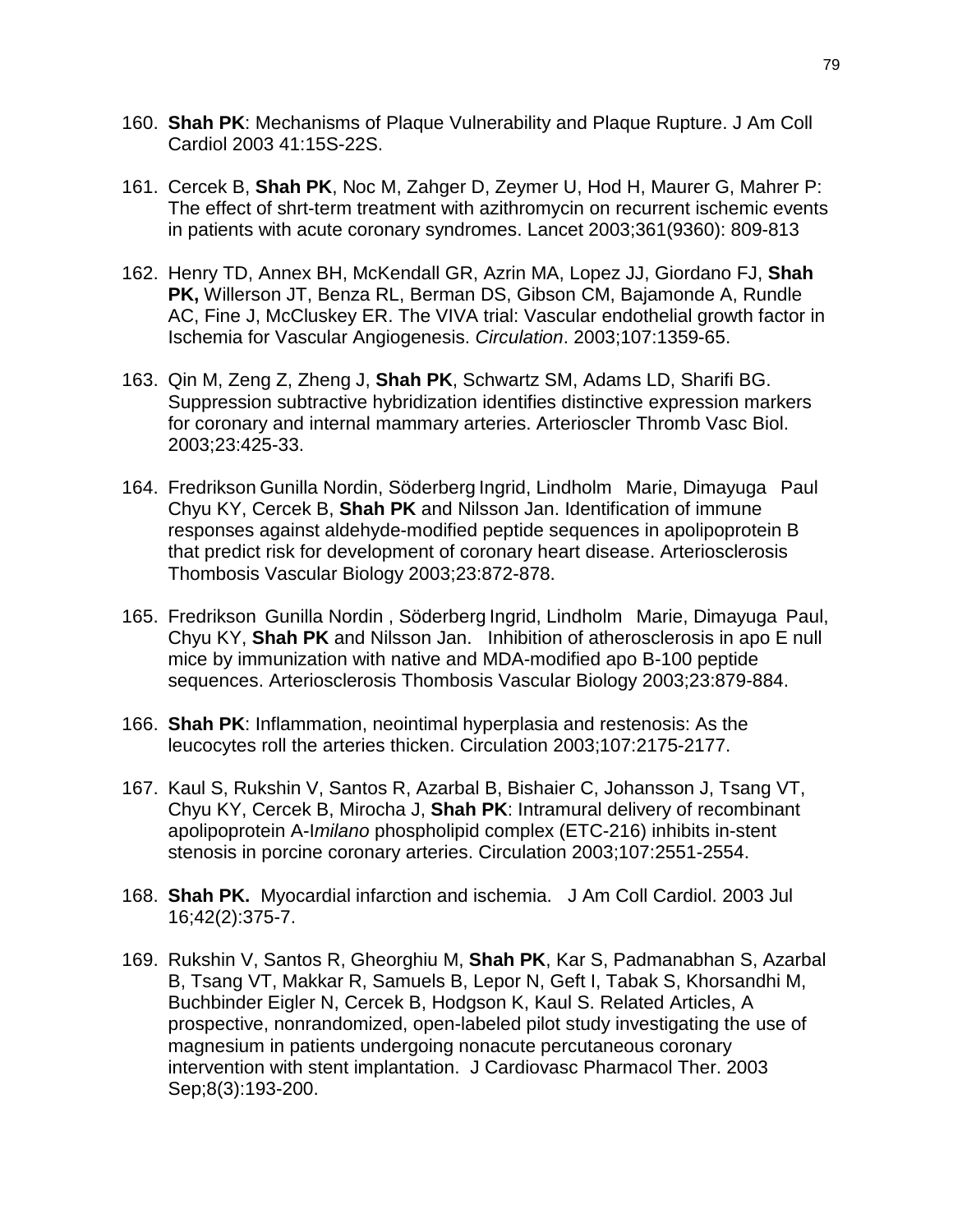- 170. Doherty TM, Asotra, K, Fitzpatrick L, Dunstan C, Qiao JH, Wilkin D, Detrano R, **Shah PK**, Rajavashisth TB: Calcification in Atherosclerosis: Bone Biology and Chronic Inflammation at the Arterial Crossroads: Proceedings of National Academy of Sciences (PNAS) USA 2003 September 30; 100(20): p. 11201- 11206.
- 171. [Naghavi M, Libby P, Falk E, Casscells SW, Litovsky S, Rumberger J, Badimon](http://www.ncbi.nlm.nih.gov/entrez/query.fcgi?cmd=Retrieve&db=PubMed&list_uids=14530185&dopt=Abstract)  [JJ, Stefanadis C, Moreno P, Pasterkamp G, Fayad Z, Stone PH, Waxman S,](http://www.ncbi.nlm.nih.gov/entrez/query.fcgi?cmd=Retrieve&db=PubMed&list_uids=14530185&dopt=Abstract)  [Raggi P, Madjid M, Zarrabi A, Burke A, Yuan C, Fitzgerald PJ, Siscovick DS, de](http://www.ncbi.nlm.nih.gov/entrez/query.fcgi?cmd=Retrieve&db=PubMed&list_uids=14530185&dopt=Abstract)  [Korte CL, Aikawa M, Juhani Airaksinen KE, Assmann G, Becker CR, Chesebro](http://www.ncbi.nlm.nih.gov/entrez/query.fcgi?cmd=Retrieve&db=PubMed&list_uids=14530185&dopt=Abstract)  [JH, Farb A, Galis ZS, Jackson C, Jang IK, Koenig W, Lodder RA, March K,](http://www.ncbi.nlm.nih.gov/entrez/query.fcgi?cmd=Retrieve&db=PubMed&list_uids=14530185&dopt=Abstract)  [Demirovic J, Navab M, Priori SG, Rekhter MD, Bahr R, Grundy SM, Mehran R,](http://www.ncbi.nlm.nih.gov/entrez/query.fcgi?cmd=Retrieve&db=PubMed&list_uids=14530185&dopt=Abstract)  [Colombo A, Boerwinkle E, Ballantyne C, Insull W Jr, Schwartz RS, Vogel R,](http://www.ncbi.nlm.nih.gov/entrez/query.fcgi?cmd=Retrieve&db=PubMed&list_uids=14530185&dopt=Abstract)  [Serruys PW, Hansson GK, Faxon DP, Kaul S, Drexler H, Greenland P, Muller](http://www.ncbi.nlm.nih.gov/entrez/query.fcgi?cmd=Retrieve&db=PubMed&list_uids=14530185&dopt=Abstract)  [JE, Virmani R, Ridker PM, Zipes DP,](http://www.ncbi.nlm.nih.gov/entrez/query.fcgi?cmd=Retrieve&db=PubMed&list_uids=14530185&dopt=Abstract) **Shah PK**, Willerson JT. From vulnerable plaque to vulnerable patient: a call for new definitions and risk assessment strategies: Part I. Circulation. 2003 Oct 7;108(14):1664-72.
- 172. [Naghavi M, Libby P, Falk E, Casscells SW, Litovsky S, Rumberger J, Badimon](http://www.ncbi.nlm.nih.gov/entrez/query.fcgi?cmd=Retrieve&db=PubMed&list_uids=14557340&dopt=Abstract)  [JJ, Stefanadis C, Moreno P, Pasterkamp G, Fayad Z, Stone PH, Waxman S,](http://www.ncbi.nlm.nih.gov/entrez/query.fcgi?cmd=Retrieve&db=PubMed&list_uids=14557340&dopt=Abstract)  [Raggi P, Madjid M, Zarrabi A, Burke A, Yuan C, Fitzgerald PJ, Siscovick DS, de](http://www.ncbi.nlm.nih.gov/entrez/query.fcgi?cmd=Retrieve&db=PubMed&list_uids=14557340&dopt=Abstract)  [Korte CL, Aikawa M, Airaksinen KE, Assmann G, Becker CR, Chesebro JH,](http://www.ncbi.nlm.nih.gov/entrez/query.fcgi?cmd=Retrieve&db=PubMed&list_uids=14557340&dopt=Abstract)  [Farb A, Galis ZS, Jackson C, Jang IK, Koenig W, Lodder RA, March K,](http://www.ncbi.nlm.nih.gov/entrez/query.fcgi?cmd=Retrieve&db=PubMed&list_uids=14557340&dopt=Abstract)  [Demirovic J, Navab M, Priori SG, Rekhter MD, Bahr R, Grundy SM, Mehran R,](http://www.ncbi.nlm.nih.gov/entrez/query.fcgi?cmd=Retrieve&db=PubMed&list_uids=14557340&dopt=Abstract)  [Colombo A, Boerwinkle E, Ballantyne C, Insull W Jr, Schwartz RS, Vogel R,](http://www.ncbi.nlm.nih.gov/entrez/query.fcgi?cmd=Retrieve&db=PubMed&list_uids=14557340&dopt=Abstract)  Serruys PW, Hansson GK, Faxon DP, [Kaul S, Drexler H, Greenland P, Muller](http://www.ncbi.nlm.nih.gov/entrez/query.fcgi?cmd=Retrieve&db=PubMed&list_uids=14557340&dopt=Abstract)  [JE,Virmani R, Ridker PM, Zipes DP,](http://www.ncbi.nlm.nih.gov/entrez/query.fcgi?cmd=Retrieve&db=PubMed&list_uids=14557340&dopt=Abstract) **Shah PK**, Willerson JT. From vulnerable plaque to vulnerable patient: a call for new definitions and risk assessment strategies: Part II. Circulation. 2003 Oct 14;108(15):1772-8.
- 173. [Meisel SR, Shechter M, Xu XP, Edgington TS, Cercek B,](http://www.ncbi.nlm.nih.gov/entrez/query.fcgi?cmd=Retrieve&db=PubMed&list_uids=12974724&dopt=Abstract) **Shah PK**. [Related](http://www.ncbi.nlm.nih.gov/entrez/query.fcgi?db=PubMed&cmd=Display&dopt=pubmed_pubmed&from_uid=12974724)  [Articles,](http://www.ncbi.nlm.nih.gov/entrez/query.fcgi?db=PubMed&cmd=Display&dopt=pubmed_pubmed&from_uid=12974724) Platelet-induced expression of tissue factor procoagulant activity in freshly isolated human mononuclear cells: implications for experimental use. Clin Lab Haematol. 2003 Oct;25(5):321-5.
- 174. Doherty T, FtzPatrick L, Inoue D, Qiao JH, Fishbein M, Detrano R, **Shah PK**, Rajavashisth T: Molecular, endocrine, and genetic mechanisms of arterial calcification. Endocrine Reviews 2004; 25(4): 629-672.
- 175. Kuang-Yuh Chyu, Stephanienie M. Babbidge\* , Xiaoning Zhao\* , Ram Dandillaya, Juliana Yano, Paul Dimayuga, Bojan Cercek, **Prediman K Shah**: Differential Effects of Green Tea Derived Catechin on Developing versus Established Atherosclerosis in Apo E Null Mice. Circulation 2004 ;109(20): 2448-2453.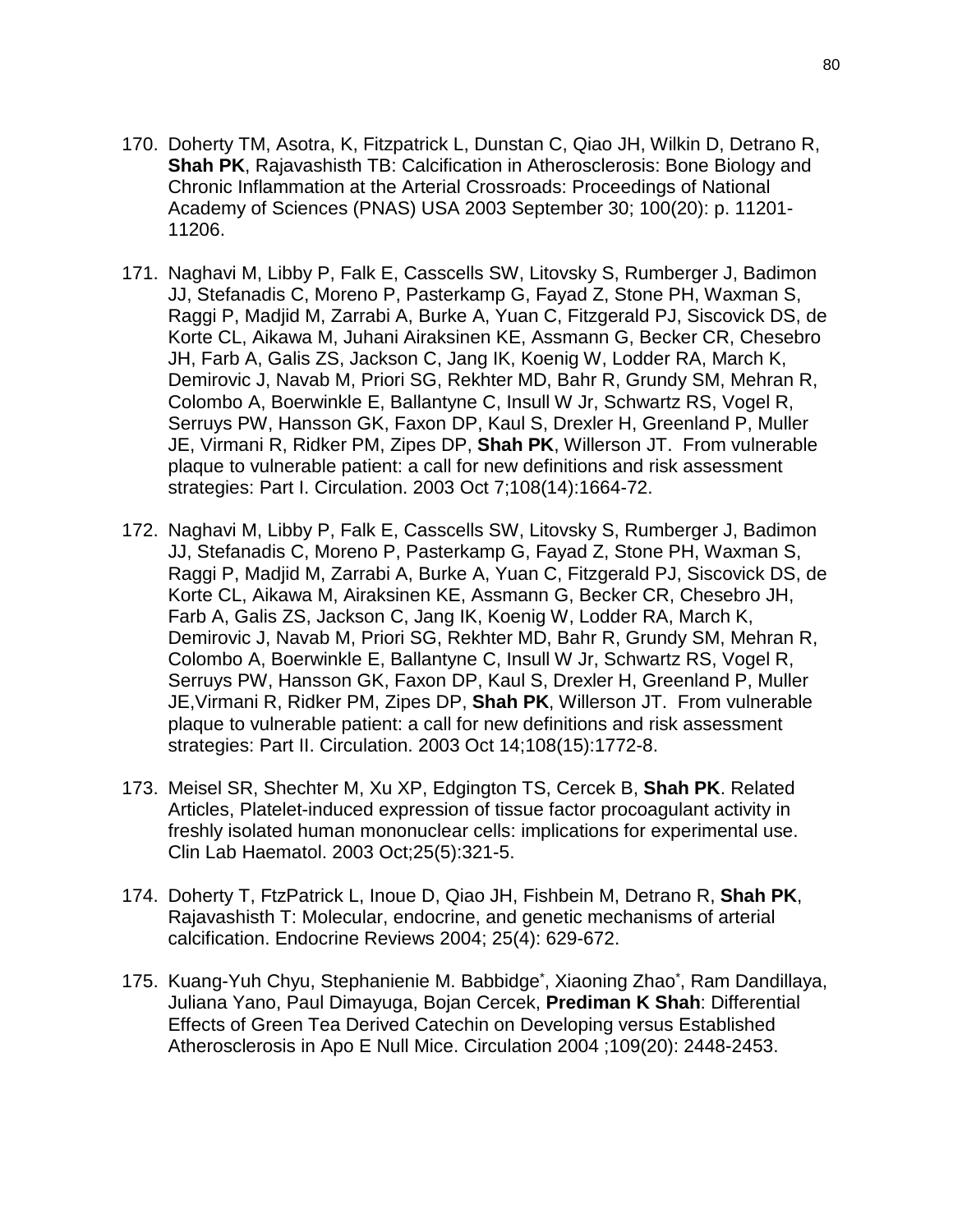- 176. Wallner K, Li Chen, **Shah Prediman K**, Wu KJ, Schwartz S, Sharifi B: The EGF-like domain of Tenascin-C is pro-apoptotic for cultured smooth muscle cells ATVB 2004; 24(8): 1416-1421.
- 177. Nord JE, **Shah PK**[, Rinaldi RZ, Weisman MH.:](http://www.ncbi.nlm.nih.gov/entrez/query.fcgi?cmd=Retrieve&db=pubmed&dopt=Abstract&list_uids=15079764) Hydroxychloroquine cardiotoxicity in systemic lupus erythematosus: a report of 2 cases and review of the literature. Semin Arthritis Rheum. 2004 Apr;33(5):336-51.
- 178. Chyu KY, Dimayuga P, Zhao X, Nilsson J, **Shah PK**, Cercek B: Altered AP-1/Ref-1 redox pathway and reduced proliferative response in iNOS-deficient vascular smooth muscle cells. Vasc Med 2004 May**;** 9(3): 177-183.
- 179. Chyu KY, Reyes O, Zhao Xiao-Ning, Yano Juliana, Nilsson Jan \* , Cercek Bojan, **Shah Predimen K**: Timing affects the Effect of LDL Immunization On Atherosclerotic Lesions in Apo E (-/-) Mice. Atherosclerosis 2004 ;176(1): 27- 35.
- 180. Kaul S, Coin BD, Hedayiti A, Yano J, Cercek B, Chyu K-Y, **Shah PK**. Rapid Reversal of Endothelial Dysfunction in Hypercholesterolemic Apo E-Null Mice by Recombinant Apolipoprotein A-I<sub>Milano</sub>-Phospholipid Complex. J Am Coll Cardiol. 2004 Sep 15;44(6):1311-9)
- 181. Anazawa T, Chyu KY, Kaul S, **Shah PK**, Cercek B: Effect of exposure to cigarette smoke on carotid artery intimal thickening: The role of inducible nitric oxide synthase. Arterioscler Thromb Vasc Biol. 2004 Sep;24(9):1652-8
- 182. Michelsen K, Wong M, **Shah P K,** Zhang W, Yano J, Doherty TM, Akira S, Rajavashisth T, Arditi M: Lack of Toll-like receptor4 or myeloid differentiation factor 88, reduces atherosclerosis and alters plaque phenotype in mice deficient in apolipoprotein E. Proceedings of the National Academy of Sciences (PNAS) USA 2004; 101(29): 10679-10684
- 183. [Tani S, Dimayuga PC, Anazawa T, Chyu KY, Li H,](http://www.ncbi.nlm.nih.gov/entrez/query.fcgi?cmd=Retrieve&db=pubmed&dopt=Abstract&list_uids=15186941) **Shah PK**, Cercek B. Aberrant antibody responses to oxidized LDL and increased intimal thickening in apoE-/ mice exposed to cigarette smoke. Atherosclerosis. 2004;175(1):7-14.
- 184. [Chyu KY, Babbidge SM, Zhao X, Dandillaya R, Rietveld AG, Yano J, Dimayuga](http://www.ncbi.nlm.nih.gov/entrez/query.fcgi?cmd=Retrieve&db=pubmed&dopt=Abstract&list_uids=15136500)  [P, Cercek B,](http://www.ncbi.nlm.nih.gov/entrez/query.fcgi?cmd=Retrieve&db=pubmed&dopt=Abstract&list_uids=15136500) **Shah PK**.Differential effects of green tea-derived catechin on developing versus established atherosclerosis in apolipoprotein E-null mice. Circulation. 2004; 109(20):2448-53
- 185. Li X, Chyu KY, Neto JF, Yano J, Nathwani N, Dimayuga P, Cercek B, Kaul S, **Shah PK:** Differential effects of apolipoprotein A1 mimetic peptide on evolving and established atherosclerosis in apo E null mice. Circulation. 2004 Sep 21;110(12):1701-5.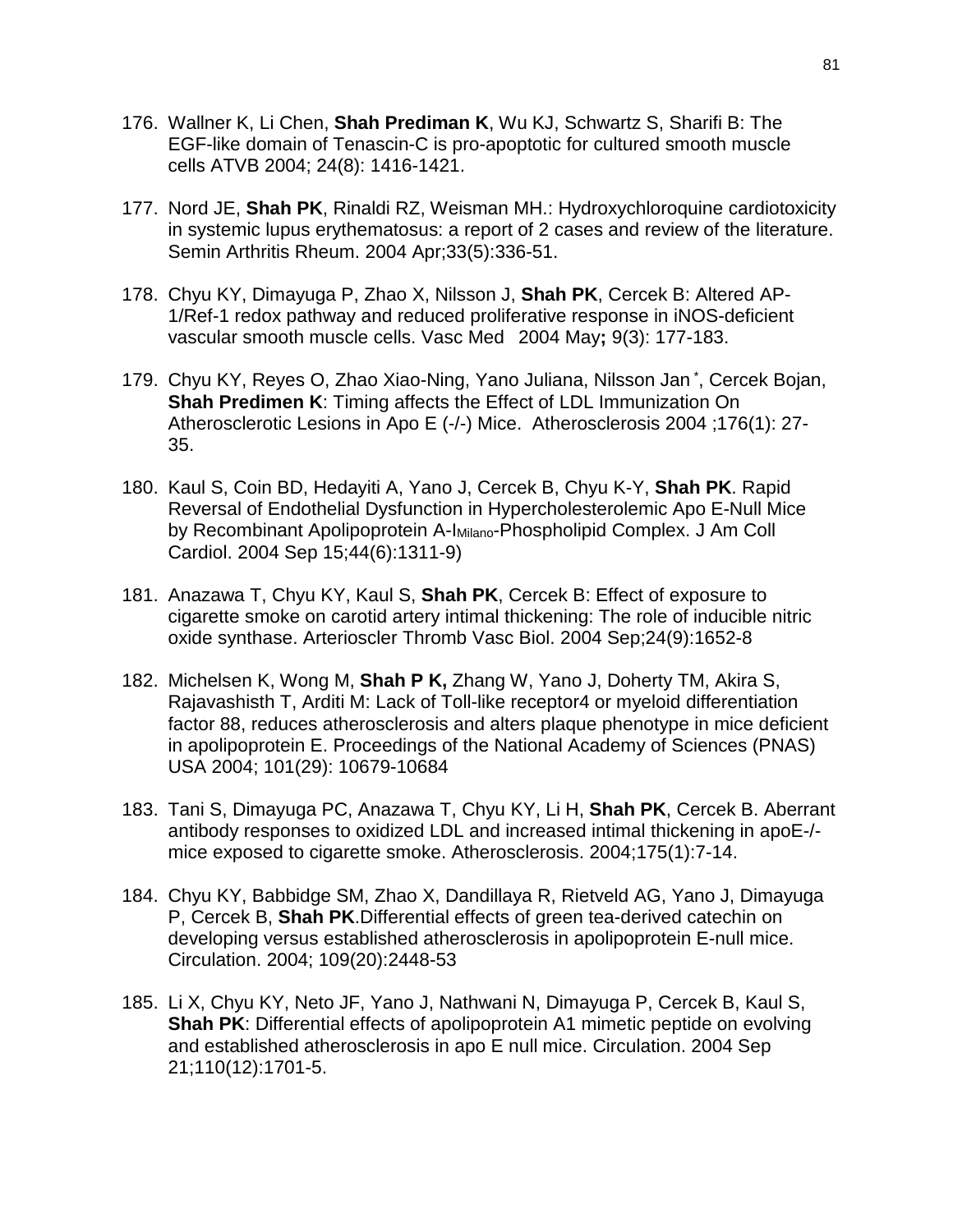- 186. Schiopu A; Bengtsson J, Söderberg I, Janciauskiene S, Lindgren S, Ares MPS, **Shah PK**, Carlsson R, Nilsson J, Nordin Fredrikson G,: Recombinant human antibodies against aldehyde-modified apolipoprotein B-100 peptide sequences inhibit atherosclerosis. Circulation. 2004 Oct 5;110(14):2047-52.
- 187. Michelsen K, Doherty T, **Shah PK** and Arditi M: Toll-like receptor signaling: An emerging bridge from innate immunity and atherogenesis. J Immunol. 2004 Nov 15;173(10):5901-7.
- 188. Michelsen KS, Doherty TM, **Shah PK**, Arditi M: Role of Toll-like receptors in atherosclerosis. Circ Res Dec 2004;95(12):96-97.
- 189. Taylor KD, Scheuner MT, Yang H, Wang Y, Haritunians T, Fischel-Ghodsian N, Gray RJ, **Shah PK**, Forrester, JS, Knatterud G, The Post-CABG Clinical Trial Investigators, Rotter JI: The lipoprotein lipase locus and progression of obstruction in coronary-artery bypass grafts. Genetics in Medicine. November/December 2004, Vol. 6, No. 62004: 481-486.
- 190. **Shah PK**, Chyu KY, Fredikson GN, Nilsson J: Vaccination for atherosclerosis: a novel therapeutic paradigm. Expert Review in Vaccines Dec. 2004;3(6): 711- 716
- 191. Kangavari S, Matetzky S, **Shah PK**, Yano J, Chyu KY, Fishbein MC, Cercek B: Smoking increases inflammation and metalloproteinase expression in human carotid atherosclerotic plaques. J Cardiovasc Pharmacol Ther. 2004 Dec;9(4):291-8.
- 192. Nilsson J, Hansson GK, **Shah PK**: Immunomodulation of Atherosclerosis. Implications for Vaccine Development. Arterioscler Thromb Vasc Biol. Feb.2005; 25(1)18-28
- 193. Forrester JS, Makkar R, **Shah PK**: Increasing HDL cholesterol in Dyslipidemia by Cholesterol Ester Transfer Protein Inhibition: An update for the Clinicians. Circulation 2005; 111:1847-1854
- 194. **Shah PK**: Insights into the molecular mechanisms of plaque rupture and thrombosis. **Indian Heart Journal 2005; 57: 21-31**
- 195. **Shah PK**: Preservation of extracellular matrix by passive myocardial restraint: A new paradigm for prevention of adverse remodeling and progressive heart failure. Circulation 2005 ;112(9):1245-1247.
- 196. **Shah PK**, Chyu KY, Fredrikkson GN, Nilsson J: Immunomodulation of atherosclerosis with a vaccine. *Nature: CPC 2005;2(12):639-646.*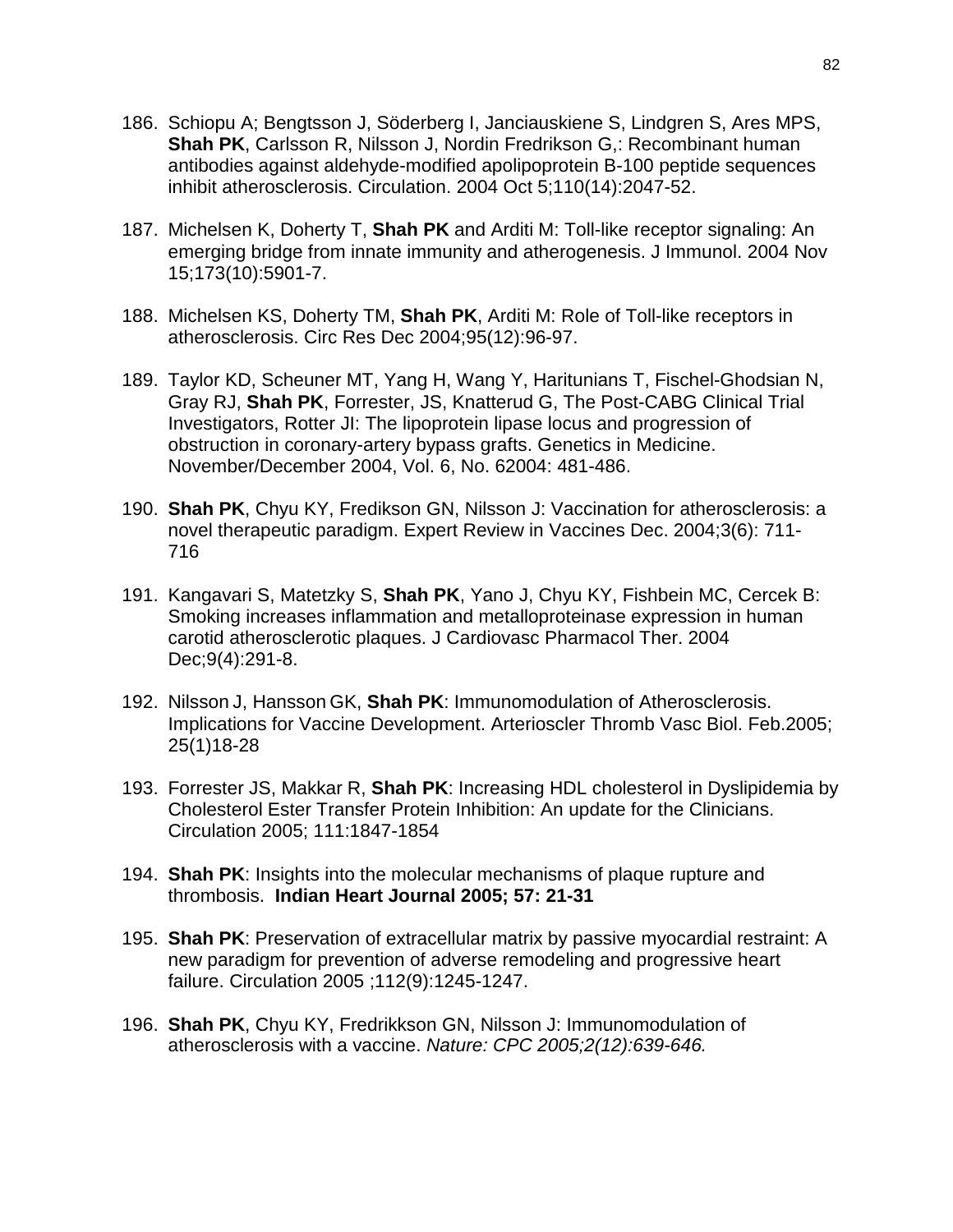- 197. **Shah PK** and Chyu KY: Apolipoprotein A-I Mimetic Peptides: Role in atherosclerosis management. *Trends in Cardiovascular Medicine 2005; 15(8): 291-296.*
- 198. Price MJ, Chou CC, Frantzen M, Miyamoto T, Kar S, Lee S, **Shah PK,** Martin BJ, Lill M, Forrester JS, Chen PS, Makkar R: Intravenous mesenchymal stem cell therapy early after reperfused acute myocardial infarction improves left ventricular function and alters electrophysiological properties. *International Journal of Cardiology 2005; 10(4):225-233.*
- 199. Chyu, Kuang-Yuh, Zhao X, Reyes OS, Babbidge SM, Dimayuga PC, Yano Juliana, Cercek Bojan, Fredrikson GN, Nillson J, **Shah P K**: Immunization Using Apolipoprotein B 100 Related Peptide Sequences Inhibits Atherosclerosis and Plaque Inflammation in Apo E (-/-) Mice. Biochemical Biophysical Research Communication 2005;338(4): 1982-1989.
- 200. Kaul S, **Shah PK**: Apo A-I Milano /phospholipid complexes: Emerging strategies and medications for prevention of atherosclerotic plaque progression. Curr Drug Targets Cardiovasc Hematol Disord 2005;5(6) 471-479.
- 201. Dimayuga P, Li H, Chyu Kuang-Yuh, Fredrikson GN, Nilsson J, Fishbein MC, **Shah PK**, Cercek B: T-cell modulation of intimal thickening after vascular injury: The bimodal role of IFN-(gamma) in immune deficiency. *Arertioscler Thromb Vascl Biol* 2005; 25(12): 2528-2534.
- 202. Moses JW, **Shah PK**: Enhanced long-term antiplatelt therapy after coronary stenting. Journal of invasive cardiology. 2005;17(12): 669-676.
- 203. [Cercek M, Matsumoto M, Li H, Chyu KY, Peter A,](http://www.ncbi.nlm.nih.gov/entrez/query.fcgi?cmd=Retrieve&db=pubmed&dopt=Abstract&list_uids=16321364&query_hl=1) **Shah PK**, Dimayuga PC: Autocrine role of vascular IL-15 in intimal thickening. *Biochem Biophys Res Commun. 2005* 18;339(2):618-623
- 204. [Makkar RR, Price MJ, Lill M, Frantzen M, Takizawa K, Kleisli T, Zheng J, Kar S,](http://www.ncbi.nlm.nih.gov/entrez/query.fcgi?cmd=Retrieve&db=pubmed&dopt=Abstract&list_uids=16382259&query_hl=1&itool=pubmed_docsum)  [McClelan R, Miyamota T, Bick-Forrester J, Fishbein MC,](http://www.ncbi.nlm.nih.gov/entrez/query.fcgi?cmd=Retrieve&db=pubmed&dopt=Abstract&list_uids=16382259&query_hl=1&itool=pubmed_docsum) **Shah PK**, Forrester [JS, Sharifi B, Chen PS, Qayyum M.](http://www.ncbi.nlm.nih.gov/entrez/query.fcgi?cmd=Retrieve&db=pubmed&dopt=Abstract&list_uids=16382259&query_hl=1&itool=pubmed_docsum) Intramyocardial injection of allogenic bone marrow-derived mesenchymal stem cells without immunosuppression preserves cardiac function in a porcine model of myocardial infarction. *J Cardiovasc Pharmacol Ther. 2005 Dec;10(4):225-33.*
- 205. Kangavari S, Gupta N, **Shah PK**, Chen PS: Complete heart block induced and terminated by a premature contraction. *J Cardiovasc Electrophysiol 2005;16: 1394.*
- 206. Faria-Neto JR, Chyu, Kuang-Yuh, Zhao Xiaojun Li, Dimayuga P, Ferreira C, Yano Juliana, Cercek Bojan, **Shah P K**: Passive Immunization with Mono-clonal IgM Antibodies Against Phosphoryl-choline Reduces Accelerated Vein Graft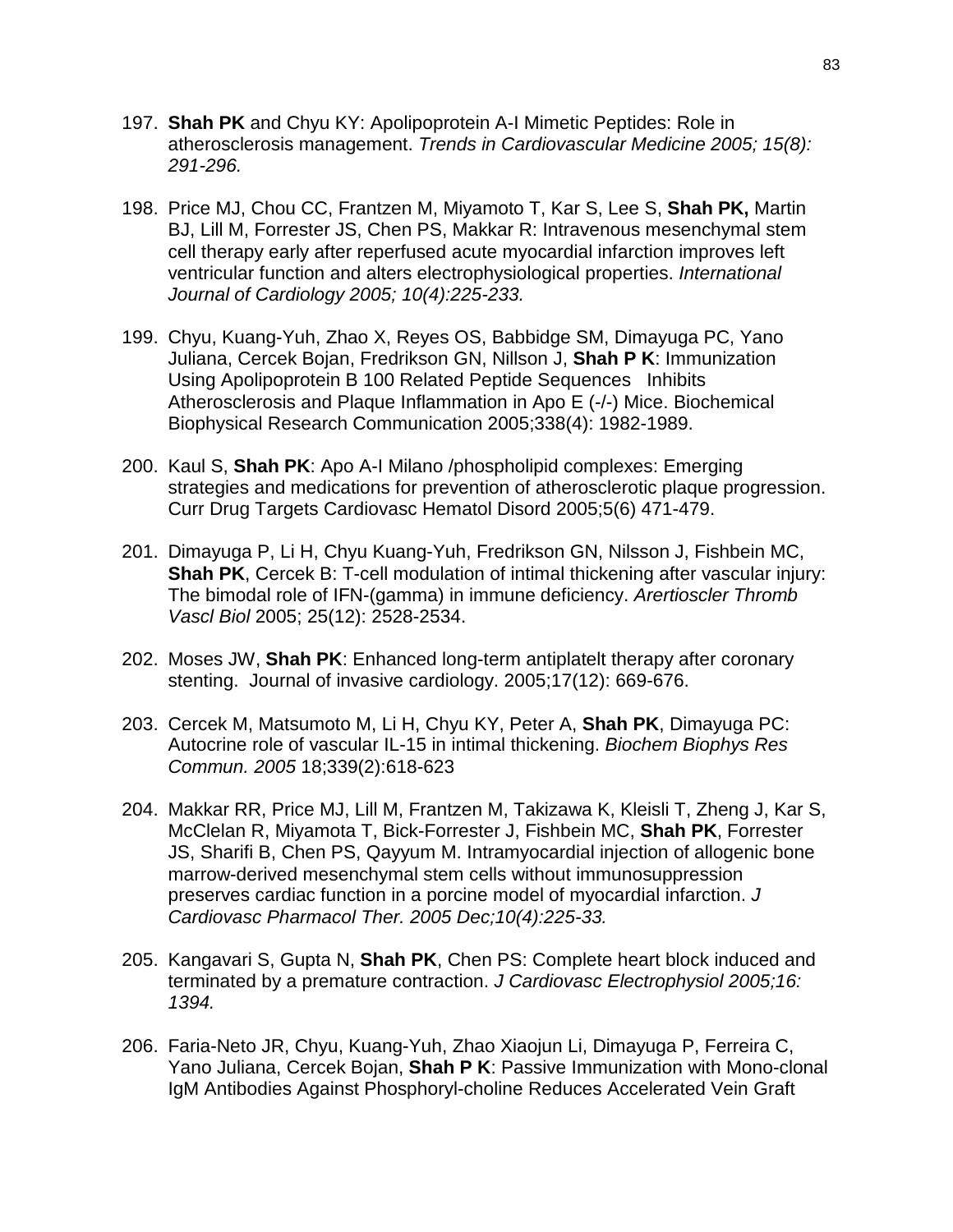Atherosclerosis in Apolipoprotein E-Null Mice. Atherosclerosis Vein Graft 2006;189(1):83-90.

- 207. Michael S. Lee, Nikhil Kapoor, Faizi Jamal, Lawrence Czer, Joseph Aragon, James Forrester, Saibal Kar, Suhail Dohad, Neal Eigler, Alfredo Trento, **Prediman K. Shah,** Raj R. Makkar. Comparison of Coronary Artery Bypass Surgery with Percutaneous Coronary Intervention with Drug-Eluting Stents for Unprotected Left Main Coronary Artery Disease. J Am Coll Cardiol 2006; 47(4): 864-870.
- 208. Tung R, Kaul S, Diamond G, **Shah PK**: Drug eluting stents: A critical appraisal of Evidence. *Annals of Internal Medicine 2006;144(12): 913-919.*
- 209. Nilsson J, Fredrikson GN, Chyu KY, **Shah PK**, Bjorkbacka B: Oxidized lipoprotein autoimmunity- an emerging drug target in cardiovascular disease. Future Lipidology 2006
- 210. **Shah P.K:** HDL/Apolipoprotein A-I infusion for atherosclerosis management: An emerging new therapeutic paradigm. Future Lipidology Feb 2006; Vol 2, No. 1 55-64
- 211. **Shah PK:** Acute HDL/Apo A-I Infusion Therapy for remodeling/regression of atherosclerosis: a promising new treatment paradigm. Indian Heart Journal May/June 2006; 58(3): 209-215
- 212. Iida K, Luo H, Hagisawa K, Akima T, **Shah PK**, Naqvi T, Siegel RJ: Noninvasive low frequency ultrasound energy causes vasodilation in humans. Journal of American College of Cardiology 2006;48: 532-537.
- 213. Sharifi BG, Zeng Z, Wang L, Song L, Chen H, Qin M, Sierra-Honigmann MR, Wachsman-Hogiu S, **Shah PK**: Pleiotrophin induces Transdifferentiation of Monocytic Cells into functional Endothelial Cells. Arterioscler Thromb Vasc Biol. 2006 Jun;26(6):1273-80.
- 214. [Fredrikson GN, Berglund G, Alm R, Nilsson JA,](http://www.ncbi.nlm.nih.gov/entrez/query.fcgi?db=pubmed&cmd=Retrieve&dopt=Abstract&list_uids=16809787&query_hl=1&itool=pubmed_docsum) **Shah PK**, Nilsson J. Identification of autoantibodies in human plasma recognizing an apo B-100 LDL receptor-binding site peptide. J Lipid Res. 2006; 47(9):2049-2054.
- 215. Wang L, Sharifi BG, Pan T, Song L, Yukht A, **Shah PK**: Bone marrow transplantation demonstrates superior athero-protective effects of gene therapy with Apo A-I Milano compared to wild type Apo A-I in hyperlipidemic mice. Journal of the American College of Cardiology (JACC) 2006; 48: 1459-1468**.**
- 216. [Naghavi M, Falk E, Hecht HS, Jamieson MJ, Kaul S, Berman D, Fayad Z,](http://www.ncbi.nlm.nih.gov/entrez/query.fcgi?db=pubmed&cmd=Retrieve&dopt=Abstract&list_uids=16843744&itool=pubmed_DocSum)  [Budoff MJ, Rumberger J, Naqvi TZ, Shaw LJ, Faergeman O, Cohn J, Bahr R,](http://www.ncbi.nlm.nih.gov/entrez/query.fcgi?db=pubmed&cmd=Retrieve&dopt=Abstract&list_uids=16843744&itool=pubmed_DocSum)  [Koenig W, Demirovic J, Arking D, Herrera VL, Badimon J, Goldstein JA, Rudy](http://www.ncbi.nlm.nih.gov/entrez/query.fcgi?db=pubmed&cmd=Retrieve&dopt=Abstract&list_uids=16843744&itool=pubmed_DocSum)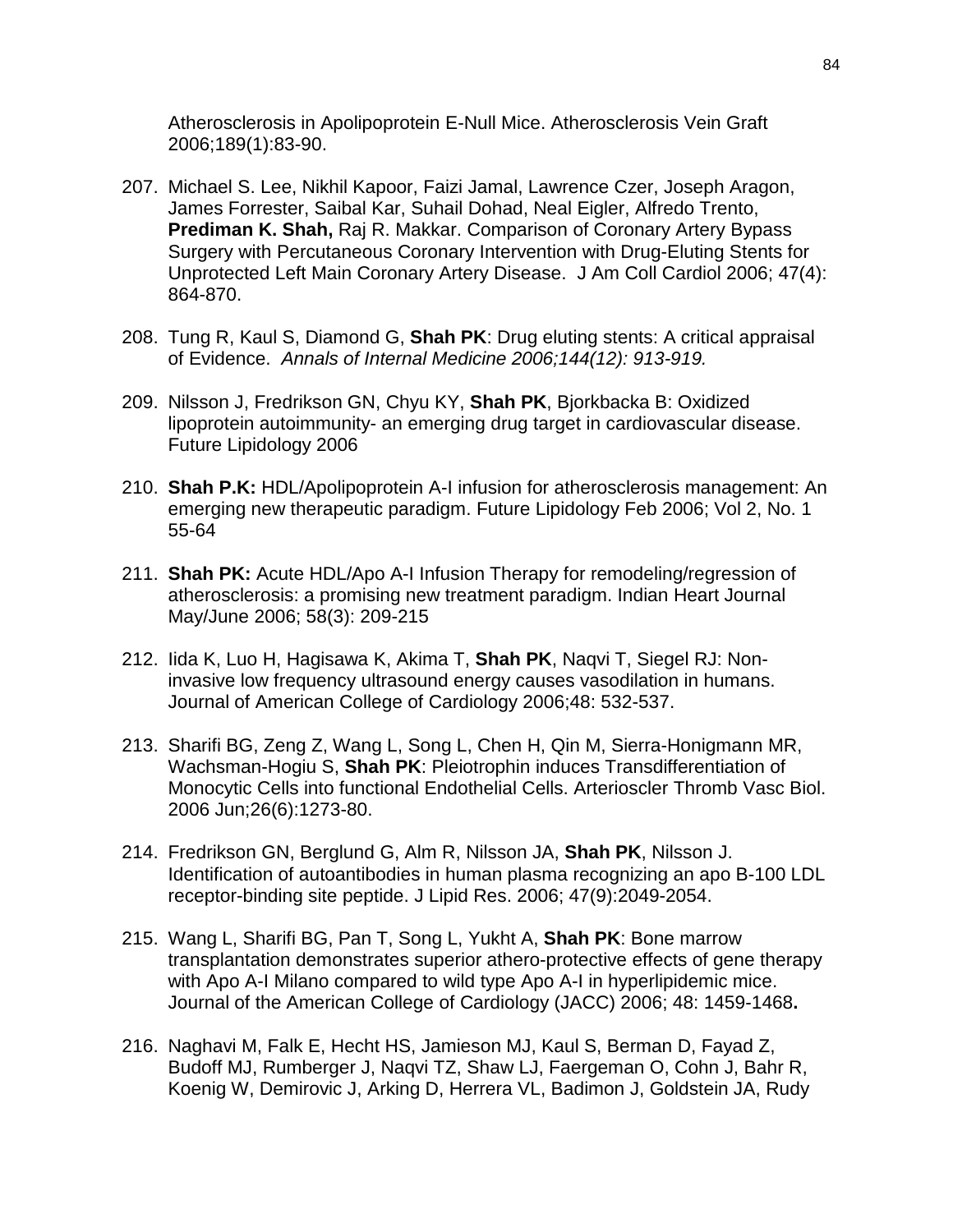[Y, Airaksinen J, Schwartz RS, Riley WA, Mendes RA, Douglas P,](http://www.ncbi.nlm.nih.gov/entrez/query.fcgi?db=pubmed&cmd=Retrieve&dopt=Abstract&list_uids=16843744&itool=pubmed_DocSum) **Shah PK;** for [the SHAPE Task Force:](http://www.ncbi.nlm.nih.gov/entrez/query.fcgi?db=pubmed&cmd=Retrieve&dopt=Abstract&list_uids=16843744&itool=pubmed_DocSum) From Vulnerable Plaque to Vulnerable Patient-Part III: Executive Summary of the Screening for Heart Attack Prevention and Education (SHAPE) Task Force Report. Am J Cardiol. 2006 Jul 17;98(2 Suppl 1):2-15. Epub 2006 Jun 12.

- 217. Forrester JS and **Shah PK**: Emerging strategies for increasing HDL: American Journal of Cardiology 2006; 98(11):1542-1549.
- 218. Forrester JS, Makkar R, **Shah PK**: Myocardial regeneration by stem cells: Seeing the Unseeable. Journal of the American College of Cardiology 2006; 48(8): 1722-1724.
- 219. Naghavi M, Falk E, Hecht HS, **Shah PK**, for the SHAPE Task Force: The first SHAPE guideline. Crit Pathw Cardiol. 2006 Dec;5(4):187-190.
- 220. Kaul S, Zadeh A, **Shah PK**: Homocysteine hypothesis for atherothrombotic cardiovascular disease: Not Validated. Journal of American College of Cardiology 2006; 48: 914-923**.**
- 221. Chyu KY, Nilsson J, **Shah PK**: Immunization for atherosclerosis. Current Atherosclerosis Reports, 2007 ;9(2):104-109.
- 222. Chyu KY, Nilsson, **Shah PK**: Active and passive immunization for atherosclerosis. Current Opinion in Molecular Therapeutics, 2007;9(2):176-182.
- 223. Goodarzi MO, Taylor KD, Scheuner MT, Antoine HJ, Guo X, **Shah PK,** Rotter JI: Haplotypes in the Lipoprotein Lipase Gene Influence HDL Cholesterol Response to Statin Therapy and Progression of Atherosclerosis in Coronary Artery Bypass Grafts. The Pharmacogenomics Journal 2007;7(1):66-73.
- 224. Cheng VY, Lepor NE, Madyoon H, Eshaghian S, Naraghi AL, **Shah PK.**  Presence and Severity of Noncalcified Coronary Artery Plaque on 64-Slice Computed Tomographic Coronary Angiography in Patients with Zero and Low Coronary Artery Calcification. American Journal of Cardiology 2007; 99(9):1183-6.
- 225. **Shah PK:** Emerging HDL-based therapies for atherothrombotic vascular disease. Current Treatment Options in Cardiovascular Medicine 2007;9(1):60-70.
- 226. **Shah PK:** Inhibition of CETP as a novel therapeutic strategy for reducing the risk of atherosclerotic disease. European Heart Journal 2007;28(1):5-12.
- 227. **Shah PK**: Apo A-I Milano infusion for plaque stabilization. Current Pharmaceutical Design 2007; 13(10); 1031-1038.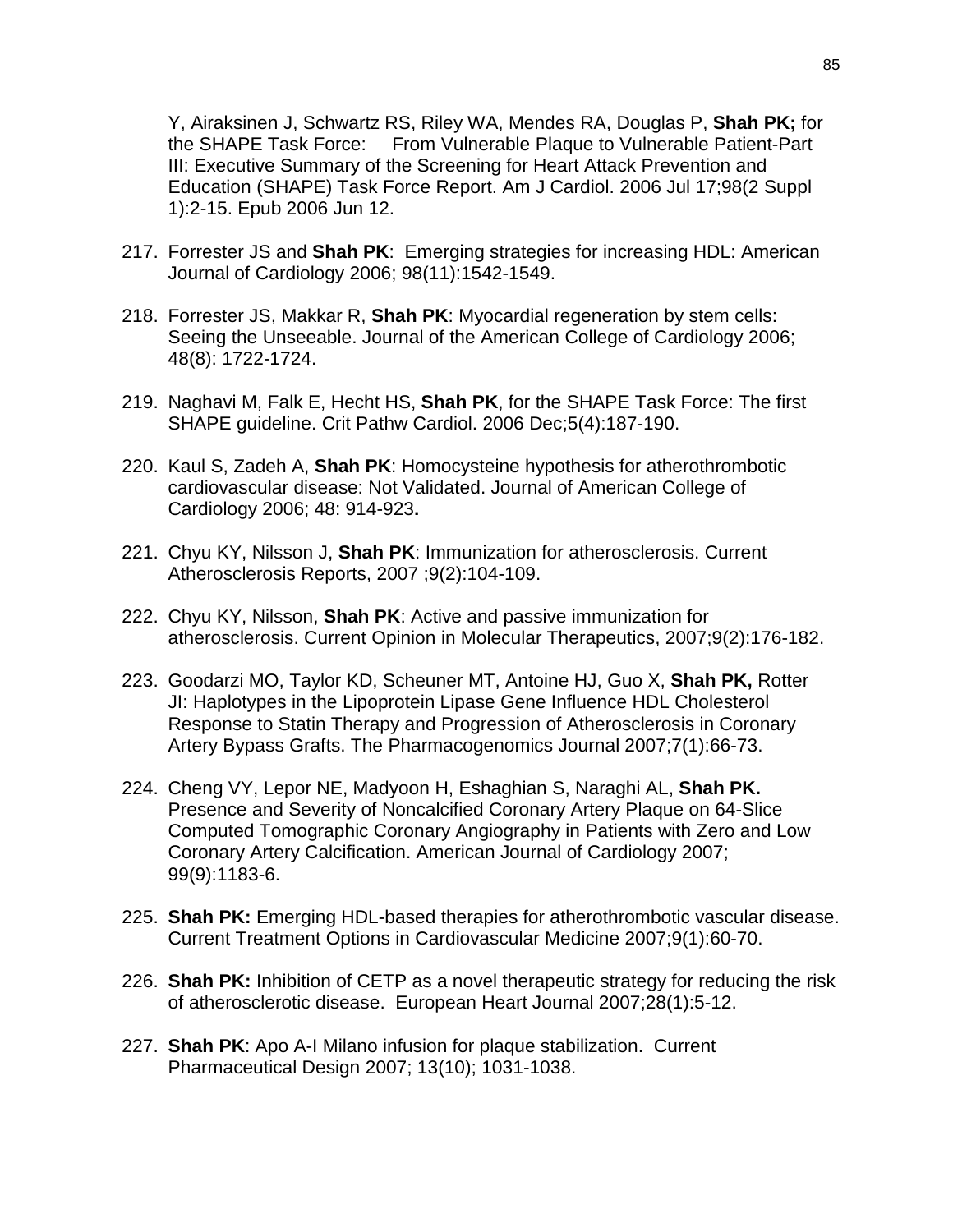- 228. Fredrikson GN, Schiopu A, Berglund G, Alm R, **Shah PK**, Nilsson J: Autoantibody against amino acid sequence 661-680 in apo B 100 is associated with decreased carotid stenosis and cardiovascular events. Atherosclerosis 2007;194 (2):e188-92.
- 229. Eshaghian S, Kaul S, Amin S, **Shah PK**, Diamond GA: Role of Clopidogrel in Managing Atherothrombotic Cardiovascular Disease. Annals of Internal Medicine 2007;146 (6):434-441.
- 230. Kupferwasser LI, Amorn A, Kapoor N, Lee MS, Kar S, Cercek B, Dohad S, Mirocha J, Forrester J, **Shah PK**, Makkar R: Comparison of drug eluting stents with bare metal stents in unselected patients with acute myocardial infarction. Catheterization and cardiovascular interventions 2007;70(1):1-8.
- 231. Kaul S, **Shah PK**, Diamond G: As time goes by: Current status and directions in the controversy over stenting. Journal of American College of Cardiology 2007; 50(2) :128-137.
- 232. [Mensah GA, Grant AO, Pepine CJ, Baddour LM, Cooper LT Jr, Dunbar SB,](http://www.ncbi.nlm.nih.gov/entrez/query.fcgi?db=pubmed&cmd=Retrieve&dopt=AbstractPlus&list_uids=17372165&query_hl=1&itool=pubmed_docsum)  [Froelicher ES, Greenlund KJ, Kaplan EL, Kloner RA, Labarthe DR, Luepker RV,](http://www.ncbi.nlm.nih.gov/entrez/query.fcgi?db=pubmed&cmd=Retrieve&dopt=AbstractPlus&list_uids=17372165&query_hl=1&itool=pubmed_docsum)  [Madjid M, Muller JE, O'Connor S, Ornato JP, Robertson RM, Roy MJ,](http://www.ncbi.nlm.nih.gov/entrez/query.fcgi?db=pubmed&cmd=Retrieve&dopt=AbstractPlus&list_uids=17372165&query_hl=1&itool=pubmed_docsum) **Shah PK,**  [Taubert KA, Wilson WR, Zheng ZJ, Harrington RA, Abrams J, Anderson JL,](http://www.ncbi.nlm.nih.gov/entrez/query.fcgi?db=pubmed&cmd=Retrieve&dopt=AbstractPlus&list_uids=17372165&query_hl=1&itool=pubmed_docsum)  [Bates ER, Eisenberg MJ, Grines CL, Hlatky MA, Lichtenberg RC, Lindner JR,](http://www.ncbi.nlm.nih.gov/entrez/query.fcgi?db=pubmed&cmd=Retrieve&dopt=AbstractPlus&list_uids=17372165&query_hl=1&itool=pubmed_docsum)  [Pohost GM, Schofield RS, Shubrooks SJ Jr, Stein JH, Tracy CM, Vogel RA,](http://www.ncbi.nlm.nih.gov/entrez/query.fcgi?db=pubmed&cmd=Retrieve&dopt=AbstractPlus&list_uids=17372165&query_hl=1&itool=pubmed_docsum)  [Wesley DJ.](http://www.ncbi.nlm.nih.gov/entrez/query.fcgi?db=pubmed&cmd=Retrieve&dopt=AbstractPlus&list_uids=17372165&query_hl=1&itool=pubmed_docsum) ACCF/AHA/CDC conference report on emerging infectious diseases and biological terrorism threats: the clinical and public health implications for the prevention and control of cardiovascular diseases. Circulation. 2007 Mar 27;115(12):1656-95.
- 233. [Cooper LT Jr, Mensah GA, Baddour LM, Dunbar SB, Kaplan EL, Wilson WR,](http://www.ncbi.nlm.nih.gov/entrez/query.fcgi?db=pubmed&cmd=Retrieve&dopt=AbstractPlus&list_uids=17394981&query_hl=1&itool=pubmed_docsum)  **[Shah PK](http://www.ncbi.nlm.nih.gov/entrez/query.fcgi?db=pubmed&cmd=Retrieve&dopt=AbstractPlus&list_uids=17394981&query_hl=1&itool=pubmed_docsum).** Task Force III: prevention and control of cardiovascular complications of emerging infectious diseases and potential biological terrorism agents and diseases. J Am Coll Cardiol. 2007 Mar 27;49(12):1398-406.
- 234. [Mensah GA, Grant AO, Pepine CJ, Baddour LM, Cooper LT Jr, Dunbar SB,](http://www.ncbi.nlm.nih.gov/entrez/query.fcgi?db=pubmed&cmd=Retrieve&dopt=AbstractPlus&list_uids=17394977&query_hl=1&itool=pubmed_docsum)  [Froelicher ES, Greenlund KJ, Kaplan EL, Kloner RA, Labarthe DR, Luepker RV,](http://www.ncbi.nlm.nih.gov/entrez/query.fcgi?db=pubmed&cmd=Retrieve&dopt=AbstractPlus&list_uids=17394977&query_hl=1&itool=pubmed_docsum)  [Madjid M, Muller JE, O'connor S, Ornato JP, Robertson RM, Roy MJ,](http://www.ncbi.nlm.nih.gov/entrez/query.fcgi?db=pubmed&cmd=Retrieve&dopt=AbstractPlus&list_uids=17394977&query_hl=1&itool=pubmed_docsum) **Shah PK**, Taubert KA, Wilson WR, [Zheng ZJ, Harrington RA, Abrams J, Anderson JL,](http://www.ncbi.nlm.nih.gov/entrez/query.fcgi?db=pubmed&cmd=Retrieve&dopt=AbstractPlus&list_uids=17394977&query_hl=1&itool=pubmed_docsum)  [Bates ER, Eisenberg MJ, Grines CL, Hlatky MA, Lichtenberg RC, Lindner JR,](http://www.ncbi.nlm.nih.gov/entrez/query.fcgi?db=pubmed&cmd=Retrieve&dopt=AbstractPlus&list_uids=17394977&query_hl=1&itool=pubmed_docsum)  [Pohost GM, Schofield RS, Shubrooks SJ Jr, Stein JH, Tracy CM, Vogel RA,](http://www.ncbi.nlm.nih.gov/entrez/query.fcgi?db=pubmed&cmd=Retrieve&dopt=AbstractPlus&list_uids=17394977&query_hl=1&itool=pubmed_docsum)  [Wesley DJ.](http://www.ncbi.nlm.nih.gov/entrez/query.fcgi?db=pubmed&cmd=Retrieve&dopt=AbstractPlus&list_uids=17394977&query_hl=1&itool=pubmed_docsum) ACCF/AHA/CDC Conference Report on Emerging Infectious Diseases and Biological Terrorism Threats The Clinical and Public Health Implications for the Prevention and Control of Cardiovascular Diseases. J Am Coll Cardiol. 2007 Mar 27;49(12):1373-1375.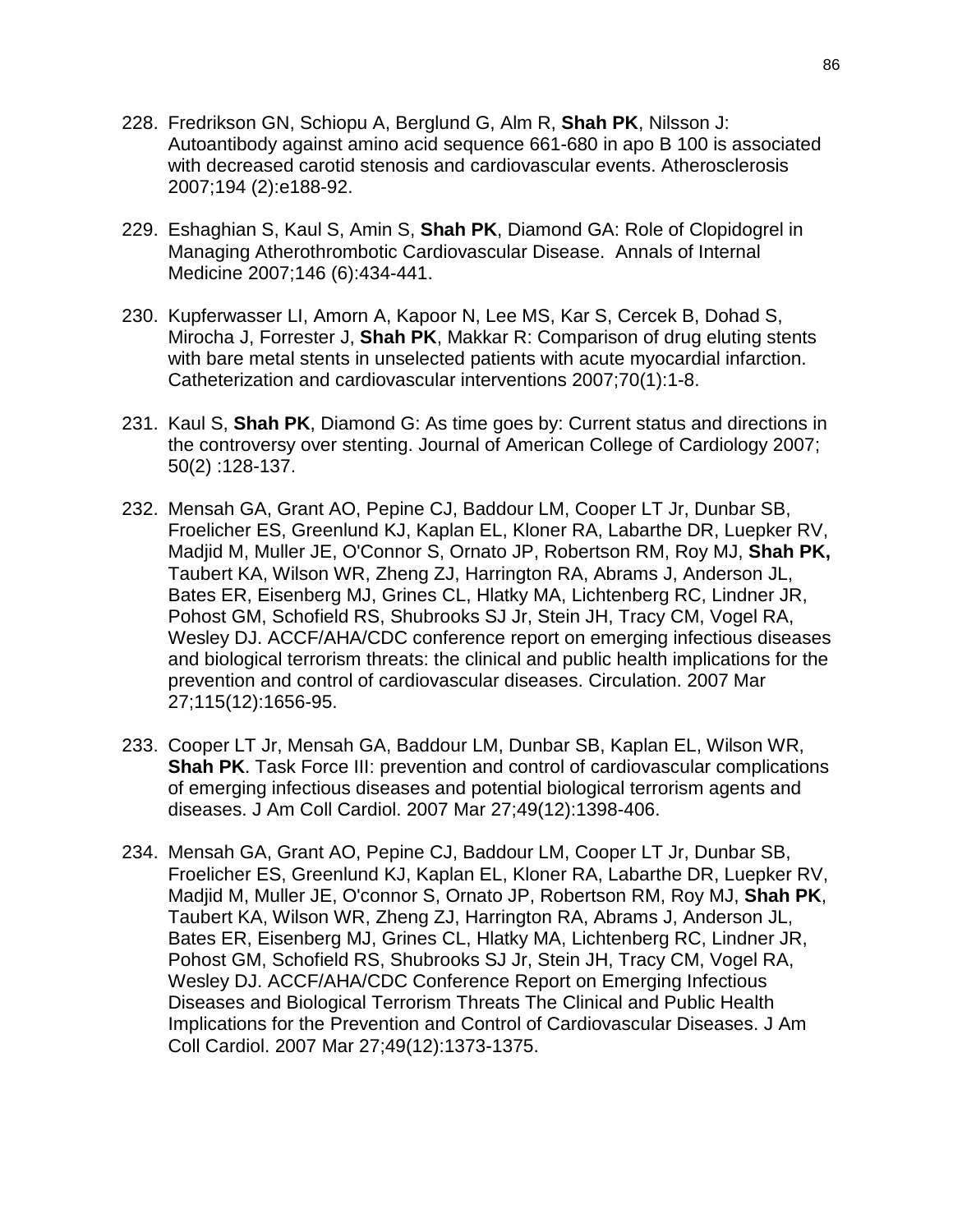- 235. [Fredrikson GN, Hedblad B, Berglund G, Alm R, Nilsson JA, Schiopu A,](http://www.ncbi.nlm.nih.gov/entrez/query.fcgi?db=pubmed&cmd=Retrieve&dopt=AbstractPlus&list_uids=17363723&query_hl=1&itool=pubmed_docsum) **Shah PK**[, Nilsson J.](http://www.ncbi.nlm.nih.gov/entrez/query.fcgi?db=pubmed&cmd=Retrieve&dopt=AbstractPlus&list_uids=17363723&query_hl=1&itool=pubmed_docsum) Association Between IgM Against an Aldehyde-Modified Peptide in Apolipoprotein B-100 and Progression of Carotid Disease. Stroke. 2007; 38(5):1495-1500.
- 236. **Shah PK**: Innate immune pathway links obesity to insulin resistance. *Circulation*  Research, 2007 ;100(11): 1531-5133
- 237. **Shah PK**: Molecular mechanisms of plaque rupture. Current Opinions in Lipidology 2007;18(5): 492-499
- 238. [Fredrikson GN, Lindholm MW, Ljungcrantz I, Soderberg I,](http://www.ncbi.nlm.nih.gov/entrez/query.fcgi?db=pubmed&cmd=Retrieve&dopt=AbstractPlus&list_uids=17453711&query_hl=1&itool=pubmed_docsum) **Shah PK**, Nilsson J. Autoimmune responses against the apo B-100 LDL receptor-binding site protect against arterial accumulation of lipids in LDL receptor deficient mice. *Autoimmunity. 2007* Mar;40(2):122-30.
- 239. [Cooper LT Jr, Mensah GA, Baddour LM, Dunbar SB, Kaplan EL, Wilson WR,](http://www.ncbi.nlm.nih.gov/entrez/query.fcgi?db=pubmed&cmd=Retrieve&dopt=AbstractPlus&list_uids=17506122&query_hl=1&itool=pubmed_DocSum)  **Shah PK**; American College of [Cardiology Foundation; American Heart](http://www.ncbi.nlm.nih.gov/entrez/query.fcgi?db=pubmed&cmd=Retrieve&dopt=AbstractPlus&list_uids=17506122&query_hl=1&itool=pubmed_DocSum)  [Association, Inc; Centers for Disease Control and Prevention.](http://www.ncbi.nlm.nih.gov/entrez/query.fcgi?db=pubmed&cmd=Retrieve&dopt=AbstractPlus&list_uids=17506122&query_hl=1&itool=pubmed_DocSum) ACCF/AHA/CDC conference report on emerging infectious diseases and biological terrorism threats. Task Force III: prevention and control of cardiovascular complications of emerging infectious diseases and potential biological terrorism agents and diseases. *Circulation. 2007* Mar 27;115(12):1681-9.
- 240. Chyu KY, Nilsson J**, Shah PK**: Active and passive immunization for atherosclerosis. *Current Opinions in Molecular Therapy 2007*; Apr;9(2) 176-182
- 241. **Shah PK:** Apolipoprotein A-I/HDL infusion therapy for plaque stabilizationregression: a novel therapeutic approach. C*urr Pharm Des. 2007*;13(10):1031- 8.
- 242. [Nilsson J, Nordin Fredrikson G, Schiopu A,](http://www.ncbi.nlm.nih.gov/entrez/query.fcgi?db=pubmed&cmd=Retrieve&dopt=AbstractPlus&list_uids=17430165&query_hl=1&itool=pubmed_docsum) **Shah PK**, Jansson B, Carlsson [R.O](http://www.ncbi.nlm.nih.gov/entrez/query.fcgi?db=pubmed&cmd=Retrieve&dopt=AbstractPlus&list_uids=17430165&query_hl=1&itool=pubmed_docsum)xidized LDL antibodies in treatment and risk assessment of atherosclerosis and associated cardiovascular disease. *Curr Pharm Des. 2007*;13(10):1021-30.
- 243. Chyu KY, **Shah PK**: Choking off plaque neovascularity: a promising atheroprotective strategy or a double edged sword. Arteriosclerosis, Thrombosis and Vascular Biology 2007 May;27(5):993-5.
- 244. [Diamond GA, Kaul S,](http://www.ncbi.nlm.nih.gov/entrez/query.fcgi?db=pubmed&cmd=Retrieve&dopt=AbstractPlus&list_uids=17498574&query_hl=1&itool=pubmed_DocSum) **Shah PK**: Screen testing cardiovascular prevention in asymptomatic diabetic patients. *J Am Coll Cardiol. 2007* May 15;49(19):1915-7.
- 245. **Shah PK:** Emerging HDL-based Therapies for Atherothrombotic Vascular Disease. *Current Treatment Options in Cardiovascular Medicine 2007*; 9(1): 60- 70.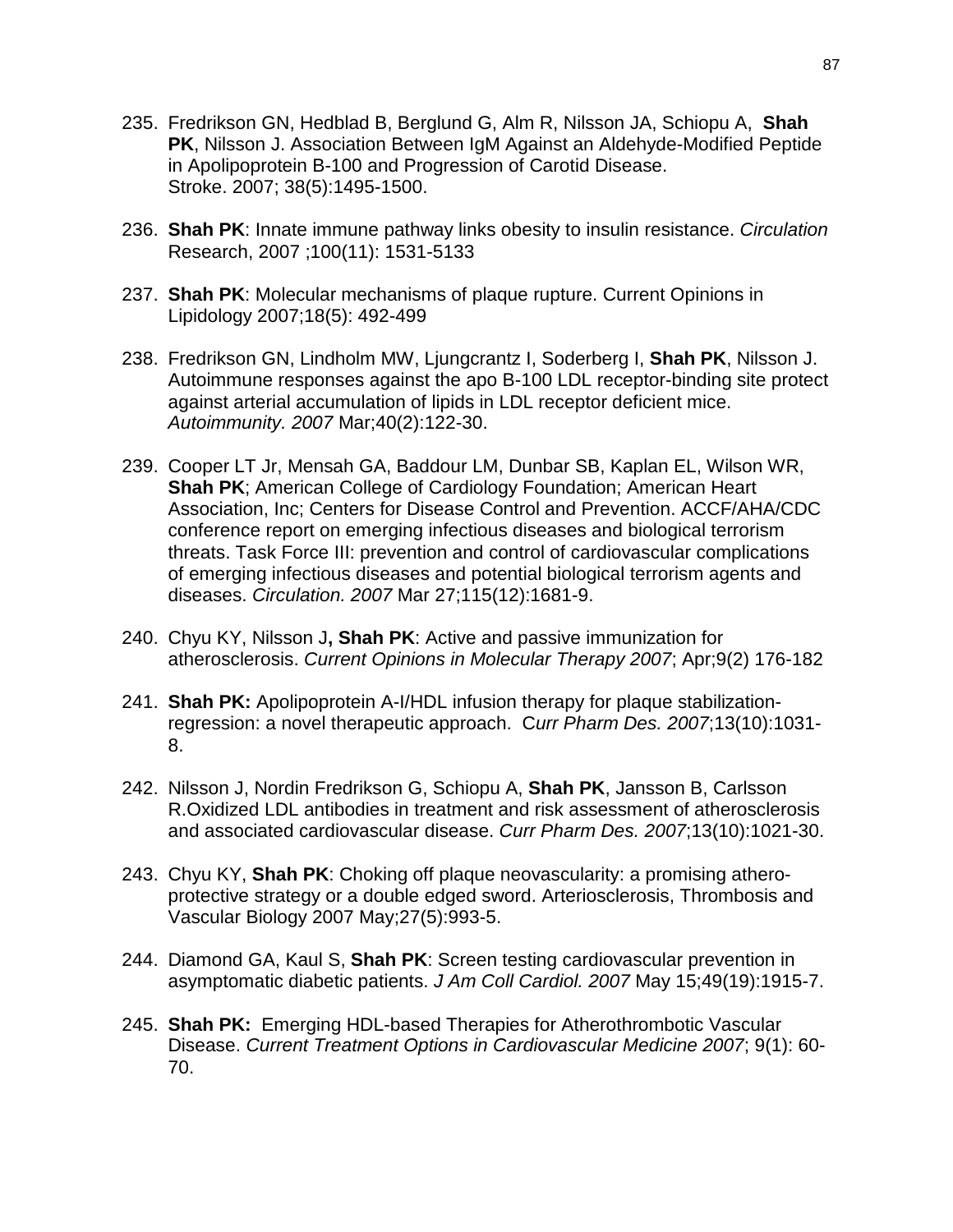- 246. **Shah PK**: Distal Embolization After PCI: Prediction, Prevention and Relevance. *J of Am Coll Cardiol 2007*; 50(17): 1647-1648
- 247. **Shah PK:** HDL-mimetics: Focus on synthetic HDL. *Am J of Cardiol 2007; 100(11A): S62-67.*
- 248. Schiopu A, Frendesous B, Jansson B, Soderberg I, Ljungcrantz I, Araya Z, **Shah PK** , Carlsson R, Jan Nilsson , Fredrikson GN, : [Plaque Regression](javascript:openPopupWindow()  [Induced by Human Recombinant Antibodies to an oxLDL Epitope induce rapid](javascript:openPopupWindow()  [regression of atherosclerosis in Apobec Mice](javascript:openPopupWindow() LDLR-/- mice. Journal of American College of Cardiology 2007;50(24):2313-2318
- 249. Nilsson J, Fredrikson GN, Schiopu A, **Shah PK**, Jansson B, Carlsson R: Oxidized LDL antibody in treatment and risk assessment of atherosclerosis and associated cardiovascular disease. Current Pharmaceutical Design Dec. 2007;13(10):1021-1030
- 250. Polk, D. and Shah, P.K. Cholesterol ester transfer protein (CETP) and atherosclerosis, Drug Discov Today: Ther Strategies (2008),
- 251. **Shah PK**: Oxidant hypothesis of CVD. American Journal of Cardiology, 2008;101(10A):3D
- 252. Boden WE, **Shah PK**, Gupta V, Ohman EM: Contemporary approach to the diagnosis and management of non-ST elevation acute coronary syndromes. Progress in cardiovascular disease 2008; 50(5):311-51.
- 253. [Goldberger JJ](http://www.ncbi.nlm.nih.gov/sites/entrez?Db=pubmed&Cmd=Search&Term=%22Goldberger%20JJ%22%5BAuthor%5D&itool=EntrezSystem2.PEntrez.Pubmed.Pubmed_ResultsPanel.Pubmed_DiscoveryPanel.Pubmed_RVAbstractPlus)**,** [Bonow RO](http://www.ncbi.nlm.nih.gov/sites/entrez?Db=pubmed&Cmd=Search&Term=%22Bonow%20RO%22%5BAuthor%5D&itool=EntrezSystem2.PEntrez.Pubmed.Pubmed_ResultsPanel.Pubmed_DiscoveryPanel.Pubmed_RVAbstractPlus)**,** [Cuffe M](http://www.ncbi.nlm.nih.gov/sites/entrez?Db=pubmed&Cmd=Search&Term=%22Cuffe%20M%22%5BAuthor%5D&itool=EntrezSystem2.PEntrez.Pubmed.Pubmed_ResultsPanel.Pubmed_DiscoveryPanel.Pubmed_RVAbstractPlus)**,** [Dyer A](http://www.ncbi.nlm.nih.gov/sites/entrez?Db=pubmed&Cmd=Search&Term=%22Dyer%20A%22%5BAuthor%5D&itool=EntrezSystem2.PEntrez.Pubmed.Pubmed_ResultsPanel.Pubmed_DiscoveryPanel.Pubmed_RVAbstractPlus)**,** [Greenland P](http://www.ncbi.nlm.nih.gov/sites/entrez?Db=pubmed&Cmd=Search&Term=%22Greenland%20P%22%5BAuthor%5D&itool=EntrezSystem2.PEntrez.Pubmed.Pubmed_ResultsPanel.Pubmed_DiscoveryPanel.Pubmed_RVAbstractPlus)**,** [Rosenberg Y](http://www.ncbi.nlm.nih.gov/sites/entrez?Db=pubmed&Cmd=Search&Term=%22Rosenberg%20Y%22%5BAuthor%5D&itool=EntrezSystem2.PEntrez.Pubmed.Pubmed_ResultsPanel.Pubmed_DiscoveryPanel.Pubmed_RVAbstractPlus)**,**  [O'Rourke R](http://www.ncbi.nlm.nih.gov/sites/entrez?Db=pubmed&Cmd=Search&Term=%22O)**, [Shah PK,](http://www.ncbi.nlm.nih.gov/sites/entrez?Db=pubmed&Cmd=Search&Term=%22Shah%20PK%22%5BAuthor%5D&itool=EntrezSystem2.PEntrez.Pubmed.Pubmed_ResultsPanel.Pubmed_DiscoveryPanel.Pubmed_RVAbstractPlus)** [Smith S](http://www.ncbi.nlm.nih.gov/sites/entrez?Db=pubmed&Cmd=Search&Term=%22Smith%20S%22%5BAuthor%5D&itool=EntrezSystem2.PEntrez.Pubmed.Pubmed_ResultsPanel.Pubmed_DiscoveryPanel.Pubmed_RVAbstractPlus) **:** Post-myocardial infarction beta-blocker therapy: the bradycardia conundrum. Rationale and design for the Pacemaker & beta-blocker therapy post-MI (PACE-MI) trial. *[Am Heart J.](javascript:AL_get(this,%20) 2008 Mar;155(3):455-64.*
- 254. Cannon CP; **STRIVE Scientific Committee (Shah PK included as collaborator)**. Updated Strategies and Therapies for Reducing Ischemic and Vascular Events (STRIVE) unstable angina/non-ST elevation myocardial infarction critical pathway toolkit. Crit Pathw Cardiol. 2008 Mar;7(1):43-81.
- 255. Friedwald VE, Ballantyne CM, Nissen SE, **Shah PK**, Roberts WC*:* The Editor's Roundtable: Atherosclerosis Regression. Am J Cardiol. 2008 Apr 1;101(7):967- 974*.*
- 256. Falk E, Naghavi M, **Shah PK**. Legislating screening for Atherosclerosis.JAMA. 2008 May 14;299(18):2147-8.
- 257. Naiki Y, Sorrentino R, Wong MH, Michelsen KS, Shimada K, Chen S, Yilmaz A,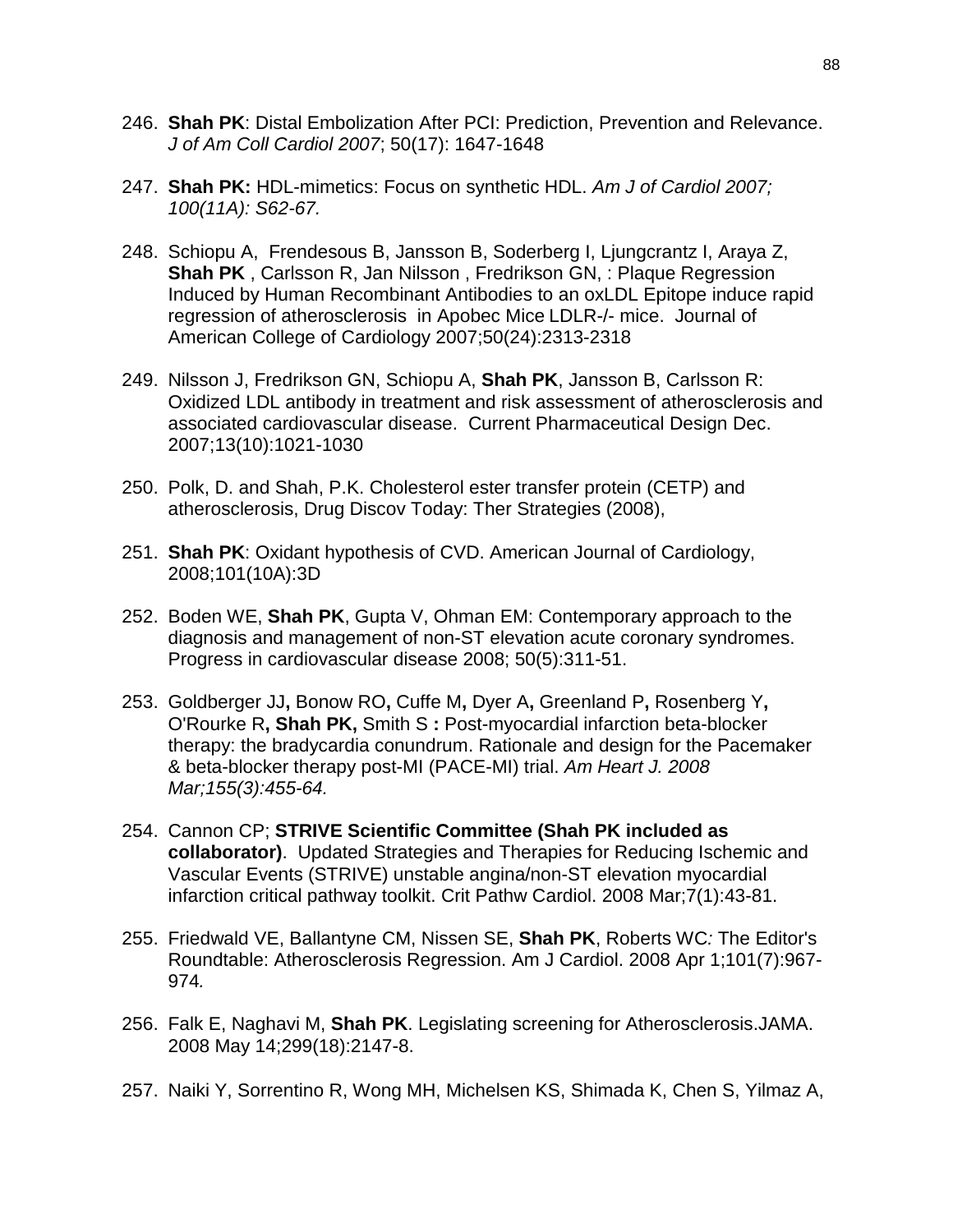Slepenkin A, Schröder NW, Crother TR, Bulut Y, Doherty TM, Bradley M, Shaposhnik Z, Peterson EM, Tontonoz P, **Shah PK**, Arditi M.: TLR-MyD88 and Liver X receptor signaling Pathways Reciprocally control Chlamydia-induced acceleration of atherosclerosis. Journal of Immunology, 2008;181 (10): 7176- 7185.

- 258. White AJ, Kedia G, Mirocha JM, Lee MS, Forrester JS, Morales WC, Dohad S, Kar S, Czer LS, Fontana GP, Trento A, **Shah PK**, Makkar RR. Comparison of coronary artery bypass surgery and percutaneous drug-eluting stent implantation for treatment of left main coronary artery stenosis. JACC Cardiovasc Interv. 2008 Jun;1(3):236-45
- 259. Matsumoto M, Dimayuga PC, Wang C, Kirzner J, Cercek M, Yano J, Chyu KY, **Shah PK**, Cercek B: Exogenous heat shock protein-70 inhibits cigarette smokeinduced intimal thickening. Am J Physiol Regul Integr Comp Physiol. 2008 Oct;295(4):R1320-7. Epub 2008 Aug 13
- 260. **Shah PK**: Inflammation and plaque vulnerability. Cardiovascular Drug Therapy 2009; 23:31–4
- 261. **Shah PK**. Diabetes: Does screening for inducible ischemia improve outcomes? Nature Reviews Cardiol. 2009 Jul;6(7):452-3.
- 262. Fredrikson GN, Anand DV, Hopkins D, Corder R, Alm R, Bengtsson E, **Shah PK**, Lahiri A, Nilsson J. Associations between autoantibodies against apolipoproteinB-100 peptides and vascular complications in patients with type 2 diabetes. Diabetologia. 2009 Jul;52(7):1426-33.
- 263. Naik H, White AJ, Chakravarty T, Forrester J, Fontana G, Kar S, **Shah PK,** Weiss RE, Makkar R. A meta-analysis of 3,773 patients treated with [percutaneous coronary intervention or surgery for unprotected left main coronary](http://www.ncbi.nlm.nih.gov/pubmed/19695542?ordinalpos=3&itool=EntrezSystem2.PEntrez.Pubmed.Pubmed_ResultsPanel.Pubmed_DefaultReportPanel.Pubmed_RVDocSum)  [artery stenosis.](http://www.ncbi.nlm.nih.gov/pubmed/19695542?ordinalpos=3&itool=EntrezSystem2.PEntrez.Pubmed.Pubmed_ResultsPanel.Pubmed_DefaultReportPanel.Pubmed_RVDocSum) JACC Cardiovasc Interv. 2009 Aug;2(8):739-47.
- 264. Nilsson J, Fredrik**s**on GN, Björkbacka H, Chyu KY, **Shah PK** [Vacci](http://www.ncbi.nlm.nih.gov/pubmed/19702790?ordinalpos=2&itool=EntrezSystem2.PEntrez.Pubmed.Pubmed_ResultsPanel.Pubmed_DefaultReportPanel.Pubmed_RVDocSum)*nes modulating l*i*poprotein autoimmunity a*s [a possible future therapy for](http://www.ncbi.nlm.nih.gov/pubmed/19702790?ordinalpos=2&itool=EntrezSystem2.PEntrez.Pubmed.Pubmed_ResultsPanel.Pubmed_DefaultReportPanel.Pubmed_RVDocSum)  [cardiovascular disease.](http://www.ncbi.nlm.nih.gov/pubmed/19702790?ordinalpos=2&itool=EntrezSystem2.PEntrez.Pubmed.Pubmed_ResultsPanel.Pubmed_DefaultReportPanel.Pubmed_RVDocSum) J Intern Med. 2009 Sep;266(3):221-31.
- 265. **Shah PK:** Imaging inflammation in atherosclerosis: Another Step Forward? JACC Cardiovasc Imaging. 2009 Oct;2(10):1223-5
- 266. Dimayuga PC, Cesena FH, Chyu KY, Yano J, Amorn A, Fishbein MC, **Shah PK**, Cercek B.*Natural antibodies and* [complement modulate intimal thickening after](http://www.ncbi.nlm.nih.gov/pubmed/19776252?ordinalpos=1&itool=EntrezSystem2.PEntrez.Pubmed.Pubmed_ResultsPanel.Pubmed_DefaultReportPanel.Pubmed_RVDocSum)  [arterial injury.](http://www.ncbi.nlm.nih.gov/pubmed/19776252?ordinalpos=1&itool=EntrezSystem2.PEntrez.Pubmed.Pubmed_ResultsPanel.Pubmed_DefaultReportPanel.Pubmed_RVDocSum) Am J Physiol Regul Integr Comp Physiol. 2009 Nov;297(5):R1593- 600.
- 267. Schwartz GG, Olsson AG, Ballantyne CM, Barter PJ, Holme IM, Kallend D, Leiter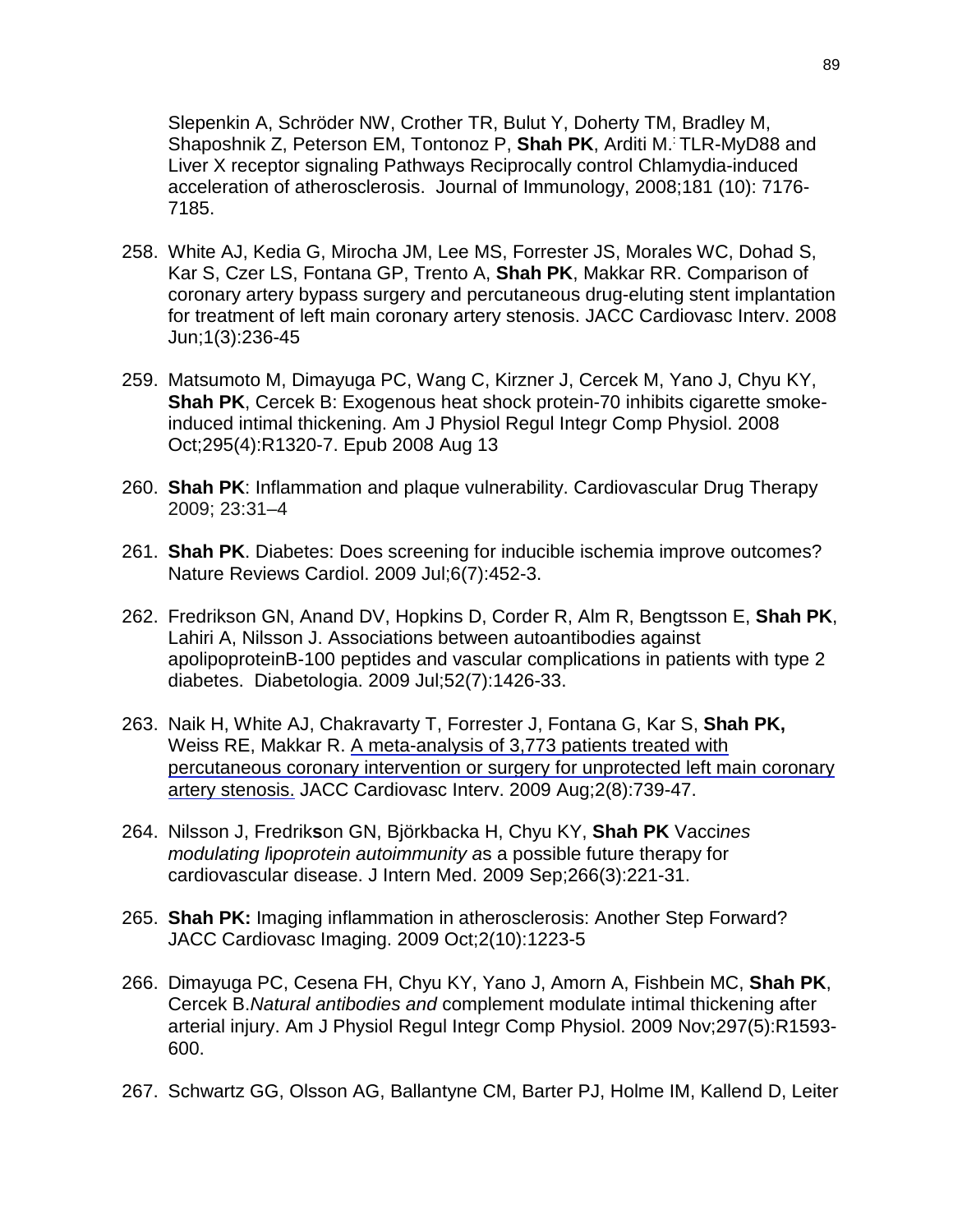LA, Leitersdorf E, McMurray JJ, **Shah PK**, Tardif JC, Chaitman BR, Duttlinger-Maddux R, Mathieson J; dal-OUTCOMES Committees and Investigators. Rationale and design of the dal-OUTCOMES trial: efficacy and safety of dalcetrapib in patients with recent acute coronary syndrome. Am Heart J. 2009 Dec;158(6):896-901.e3.

- 268. Arsenault BJ, Rana JS\*, Stroes ESG, Despres JP, **Shah PK**, Kastelein JP, Wareham NJ, Boekholdt M, Khaw KT**.** Beyond LDL cholesterol: Respective contributions of non-HDL cholesterol levels, triglycerides and the total cholesterol/HDL cholesterol ratio to coronary heart disease risk in apparently healthy men and women. *Journal of American College of Cardiology* 2009 Dec 29;55(1):35-41
- 269. **Shah PK**: The **Yin an**d Yang of CETP inhibition in cardiovascular disease. Circulation 2009 Dec 15;120(24):2408-10
- 270. **Shah PK**: The SHAPE Paradigm. Circulation *Outcomes and Quality*: 2010 Jan 1;3(1):106-9
- 271. Dhesi P, Ng Rita, Shehata M, **Shah PK**: Ventricular tachycardia after ingestion of ayurveda herbal antidiarrheal medication containing aconitum. [Arch Intern Med.](javascript:AL_get(this,%20) 2010 Feb 8;170(3):303-5.
- 272. Fuqiang Li, Fang Tian, Lai Wang, Ian K. Williamson, Behrooz G. Sharifi, **Prediman K. Shah**: Pleiotrophin (PTN) is Expressed in Vascularized Human Atherosclerotic Plaques: IFN-γ/JAK/STAT1 Signaling is Critical for the Expression of PTN in Macrophages. FASEB J. 2010 Mar;24(3):810-22.
- 273. Meisel SR, Ouyang Y, Fishbein MC, Edgington TS, Ruan XM, Cercek B**, Shah PK**, Chaux A[.Prolonged hypercholesterolemia-induced tissue factor expression](http://www.ncbi.nlm.nih.gov/pubmed/20087175?itool=EntrezSystem2.PEntrez.Pubmed.Pubmed_ResultsPanel.Pubmed_RVDocSum&ordinalpos=3)  [in rabbit vein grafts: a potential mechanism for graft failure.C](http://www.ncbi.nlm.nih.gov/pubmed/20087175?itool=EntrezSystem2.PEntrez.Pubmed.Pubmed_ResultsPanel.Pubmed_RVDocSum&ordinalpos=3)oron Artery Dis. 2010 Mar;21(2):97-103.
- 274. Eshaghian S, **Shah PK**, Kaul S: Advances in Antiplatelet Treatment for Acute Coronary Syndromes. Heart. May 2010; 96:656-661.
- 275. Bairey Merz CN, Mark S, Boyan BD, Jacobs AK, **Shah PK**, Shaw LJ, Taylor D, Marbán E. Proceedings from the Scientific Symposium: Sex differences in cardiovascular disease and implications for therapies. J Womens Health Larchmt). 2010 Jun;19(6):1059-72
- 276. **Shah PK**: Screening Asymptomatic Patients for for Atherosclerosis: Can we, does it matter and should we? J Am Coll Cardiol. 2010 Jul 6;56(2):98-105
- 277. Ritzema J, Troughton R, Melton I, Crozier I, Doughty R, Krum H, Walton A, Adamson P, Kar S, **Shah PK**, Richards M, Eigler NL, Whiting JS, Haas GJ, J.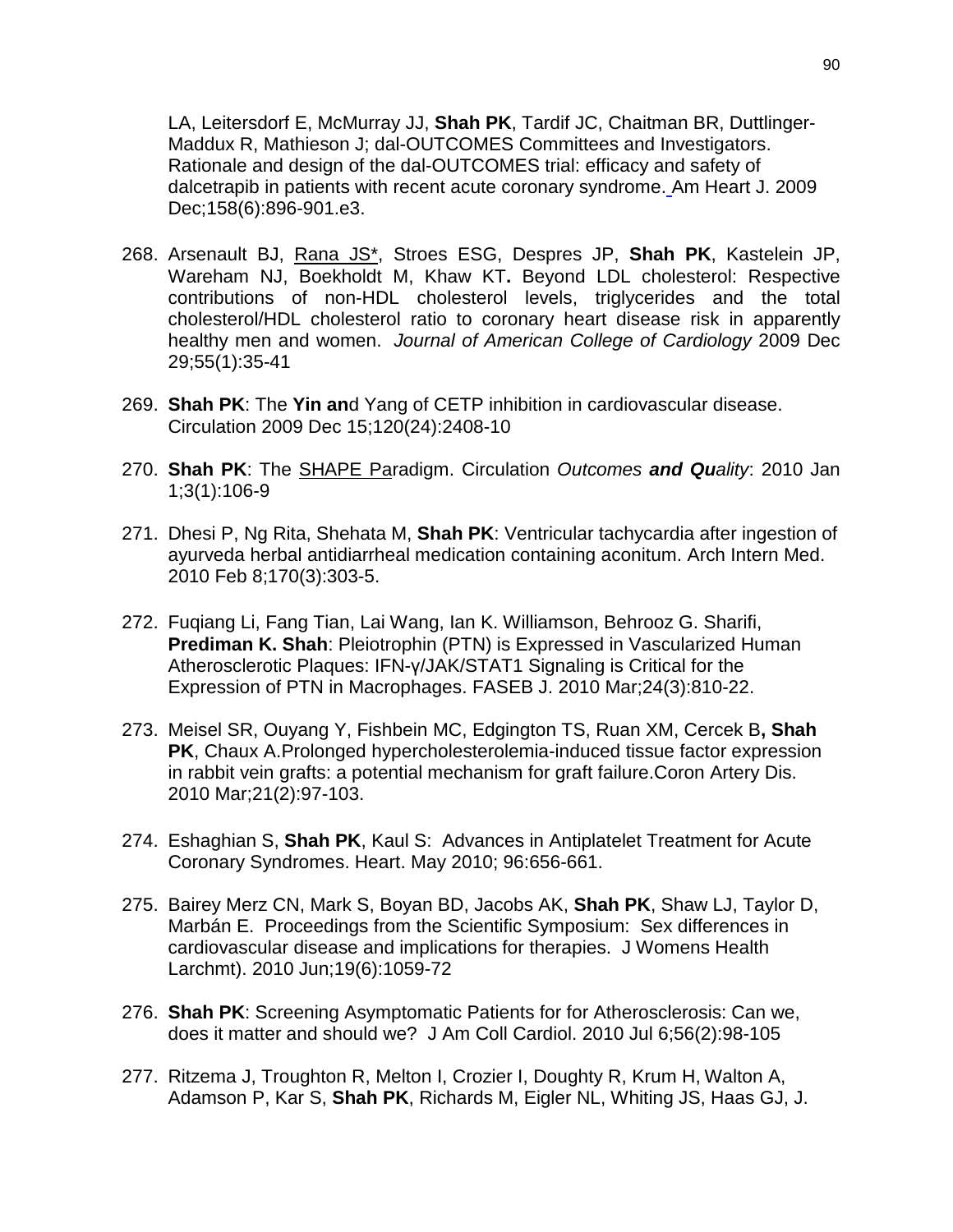Heywood JT, Frampton C, Abraham WT on behalf of the HOMEOSTASIS Study Group. Physician-Directed, Patient Self-Management of Left Atrial Pressure in Advanced Chronic Heart Failure. Circulation 2010;21:1086-1095.

- 278. Nilsson, J, Wigren M, **Shah PK**: Regulatory T-cells and the control of modified lipoprotein induced autoimmunity driven atherosclerosis: Trends in Cardiovascular Medicine 2010;19:272-276 (featured on the cover)
- 279. Muntendam P, McCall C, Sanz J, Falk E, Fuster V et al; High-Risk Plaque Initiative**. (included in HRP Scientific Program Board as Predimon K. Shah, MD)** [The BioImage Study: novel approaches to risk assessment in the primary](http://www.ncbi.nlm.nih.gov/pubmed/20598972)  [prevention of atherosclerotic cardiovascular disease--study design and](http://www.ncbi.nlm.nih.gov/pubmed/20598972)  [objectives.](http://www.ncbi.nlm.nih.gov/pubmed/20598972) Am Heart J. 2010 Jul;160(1):49-57.e1.
- 280. Naqvi TZ; Mendoza F; Rafii F; Gransar H, Guerra M; Lepor N; Berman DS; **Shah PK**: High Prevalence of Ultrasound Detected Carotid Atherosclerosis in Subjects with Low Framingham Risk Score: Potential Implications for Screening for Subclinical Atherosclerosis. J Am Soc Echocardiogr. 2010 Aug;23(8):809-15. Epub 2010 May 31
- 281. Song L, Wang L, Sun X, **Shah PK**, Chaux A, Sharifi BG: Bioengineered vascular graft grown in the mouse peritoneal cavity. Journal of Vascular Surgery: 2010 Oct;52(4):994-1002, 1002.e1-2. Epub 2010 Aug 8
- 282. **Shah PK**: Evolving concepts on benefits and risks associated with therapeutic strategies to raise HDL. Current Opinion in Cardiology 2010 Nov;25(6):603-8.
- 283. Goldberger JJ, Bonow RO, Cuffe M, Dyer A, Rosenberg Y, O'Rourke R, **Shah PK**, Smith SC Jr; PACE-MI Investigators [beta-Blocker use following myocardial](http://www.ncbi.nlm.nih.gov/pubmed/20826250)  [infarction: Low prevalence of evidence-based dosing.](http://www.ncbi.nlm.nih.gov/pubmed/20826250) Am Heart J. 2010 Sep;160(3):435-442.e1.
- 284. Troughton RW; Ritzema J, Eigler N; Melton L; Krum H; Adamson P; Kar S, MD; **Shah PK**; Whiting J; Heywood JT; Rosero S; Singh J; Saxon L; Matthews R; Crozier I; Abraham WT for the HOMEOSTASIS Investigators Direct left atrial pressure monitoring in severe heart failure: long-term sensor performance; Journal of Cardiovascular Translational Research 2010 Oct 14. [Epub ahead of print]
- 285. **Shah PK**: Residual risk and HDL-C levels: Is there a relationship? Reviews in Cardiovascular Medicine 2011;12(2): e55-9.
- 286. Chyu KY, Nilsson J, **Shah PK**. Immune Mechanisms in Atherosclerosis and Potential for an Atherosclerosis Vaccine. Discov Med 11(60):403-412, 2011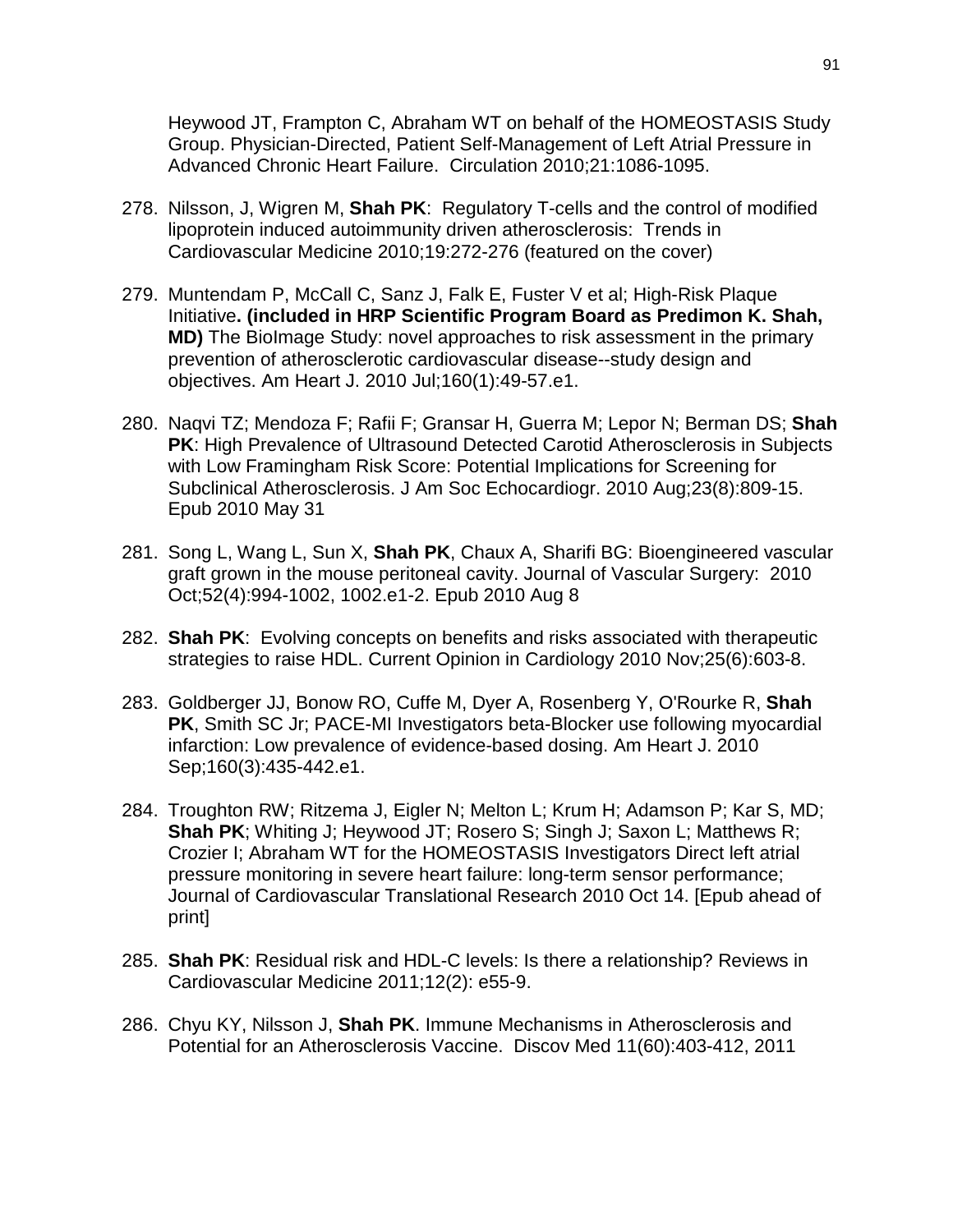- 287. **Shah PK**: Induction of endogenous apolipoprotein A-I: A new approach to raise HDL. Nature reviews in cardiology 2011 Apr;8(4):187-8.
- 288. Morrison R, Czer L, **Shah PK**: Chronic Heart Failure: Current Evidence, Challenges to Therapy, and Future Directions. American Journal of Cardiovascular drugs. Am J Cardiovasc Drugs. 2011 Jun 1;11(3):153-71
- 289. Meisel SR, Xu XP, Edgington TS, Cercek B, Ong J, Kaul S, **Shah PK**.: [Dose-](http://www.ncbi.nlm.nih.gov/pubmed/21467727)[Dependent Modulation of Tissue Factor Protein and Procoagulant Activity in](http://www.ncbi.nlm.nih.gov/pubmed/21467727)  [Human Monocyte-Derived Macrophages by Oxidized Low Density Lipoprotein.J](http://www.ncbi.nlm.nih.gov/pubmed/21467727) Atheroscler Thromb. J Atheroscler Thromb. 2011 Jul 22;18(7):596-603.
- 290. Paul C. Dimayuga, Kuang-Yuh Chyu, Jonathan Kirzner, Juliana Yano, Xiaoning Zhao, Jianchang Zhou, Prediman K. Shah, Bojan Cercek: Enhanced Neointima Formation Following Arterial Injury in Immune Deficient Rag-1-/- Mice is Attenuated by Adoptive Transfer of CD8+ T cells. PLoS One. 2011;6(5):e20214.
- 291. Chyu KY, **Shah PK** [Emerging therapies for atherosclerosis prevention and](http://www.ncbi.nlm.nih.gov/pubmed/21257104)  [management.](http://www.ncbi.nlm.nih.gov/pubmed/21257104) Cardiol Clin. 2011 Feb;29(1):123-35
- 292. Engelbertsen D, Anand DV, Fredrikson GN, Hopkins D, Corder R, **Shah PK**, Lahiri A, Nilsson J, and Bengtsson E. High levels of IgM against methylglyoxalmodified apolipoprotein B100 is associated with less coronary artery calcification in patients with type 2 diabetes. J Intern Med. 2011 Jun 13 doi: 10.1111/j.1365- 2796.2011.02411.x. (Epub ahead of print)
- 293. Chyu KY, Peter A, **Shah PK**: Progress in HDL-based therapies for atherosclerosis. Current Atherosclerosis reports 2011 Oct;13(5):405-12)
- 294. Falk E and **Shah PK**: The SHAPE Guideline: Ahead of Its Time or Just in Time? Current Atherosclerosis reports 2011 Oct;13(5):345-52.
- 295. Fernando H.Y. Cesena1, Paul C. Dimayuga1, Juliana Yano, Xiaoning Zhao, Jonathan Kirzner, Jianchang Zhou, Lai Fan Chan, Wai Man Lio, Bojan Cercek, **Prediman K. Shah**, Kuang-Yuh Chyu. Immune-modulation by polyclonal IgM treatment reduces atherosclerosis in hypercholesterolemic apoE−/− mice. Atherosclerosis 2012 Jan;220(1):59-65.
- 296. Kuang-Yuh Chyu, Xiaoning Zhao, Paul C. Dimayuga, Jianchang Zhou, Juliana Yano, Wai Man Lio, Lai Fan Chan, Jonathan Kirzner, Portia Trinidad, Bojan Cercek, **Prediman K. Shah**: CD8 T-cells mediate the athero-protective effect of immunization with an apoB-100 peptide. PloS1 2012;7(2):e30780.
- 297. Rana JS, Boekholdt SM, Kastelein JJ, **Shah PK**[.The Role of Non-HDL](http://www.ncbi.nlm.nih.gov/pubmed/22203405)  [Cholesterol in Risk Stratification for Coronary Artery Disease.](http://www.ncbi.nlm.nih.gov/pubmed/22203405) Curr Atheroscler Rep. 2012 Apr;14(2):130-4. doi: 10.1007/s11883-011-0224-x.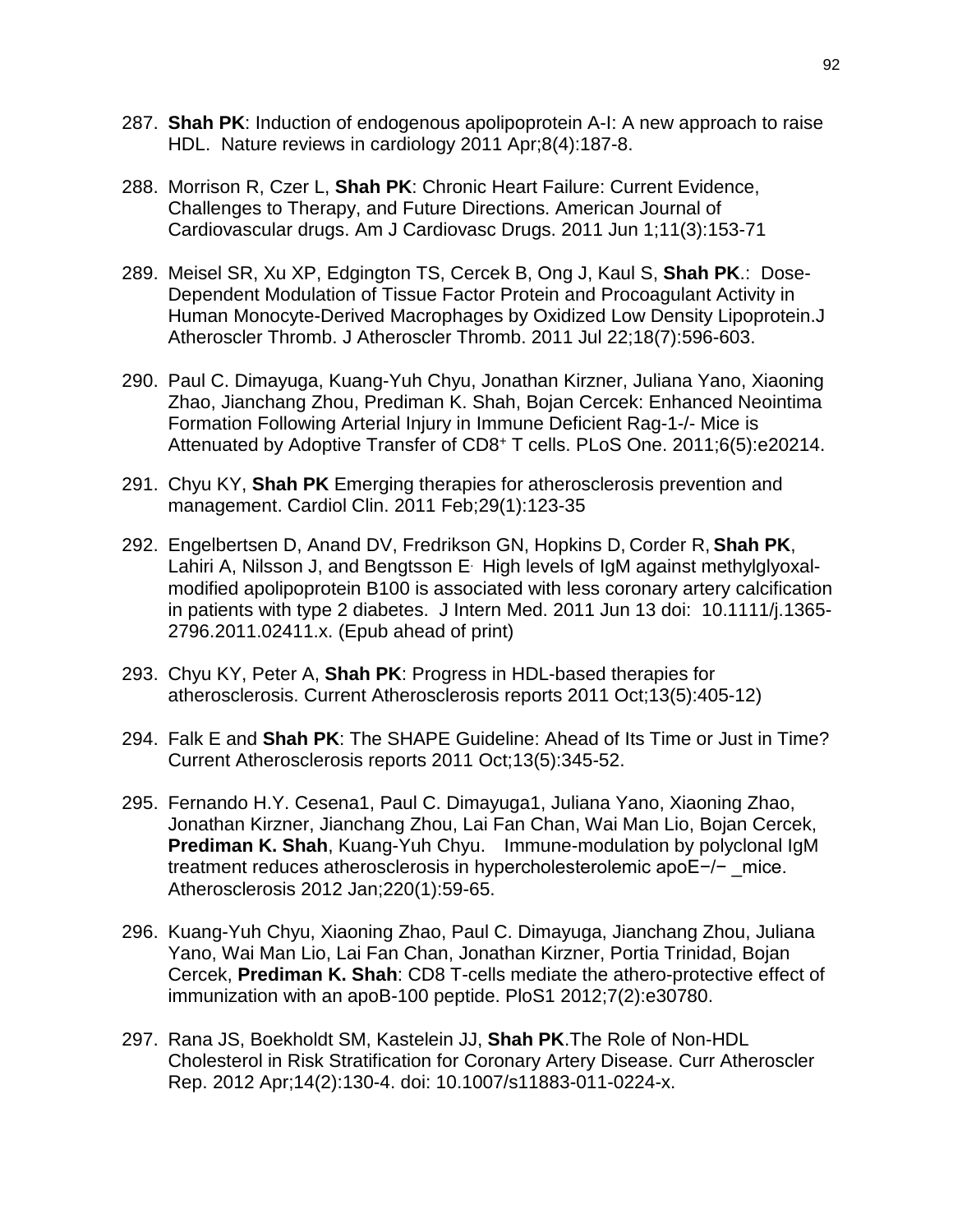- 298. **Shah PK**: Cholesteryl ester transport protein inhibition and endothelial function: enough with the surrogates. European Heart Journal 2012 Apr;33(7):819-21.
- 299. **Shah PK**: Severe aortic stenosis should not be operated on before symptom onset.Circulation. 2012 Jul 3;126(1):118-25
- 300. Shuang Chen, M.D., Ph.D.<sup>1</sup>, Young Ho Lee, PhD.<sup>1</sup>, Wenxuan Zhang<sup>1</sup>, Atilla Yilmaz, M.D.<sup>2</sup>, Danica J Schulte, M.D.<sup>1</sup>, Kenichi Shimada, Ph.D.<sup>1</sup>, Timothy R. Crother, Ph.D.<sup>1</sup>, Michael Fishbein, M.D.<sup>3</sup>, Shawn Wagner, Ph.D.<sup>4</sup>, Debiao Li, Ph.D.<sup>4</sup>, Thomas J.A. Lehman, M.D.<sup>5</sup>, Prediman K. Shah, M.D.<sup>6</sup>, and Moshe Arditi, M.D. Marked Acceleration of Atherosclerosis following Lactobacillus casei Extract-induced Coronary Arteritis in a Mouse Model of Kawasaki Disease. Arterioscler Thromb Vasc Biol 2012 Aug;32(8):e60-71. doi: 10.1161/ATVBAHA.112.249417. Epub 2012 May 24.
- 301. Wang L, Wang W, **Shah PK**, Song L, Yang M, Sharifi BG: Deletion of Tenascin-C Gene Exacerbates Atherosclerosis and Induces Intraplaque Hemorrhage in Apo E Deficient Mice. J of Cardiovascular Pathology 2012 Sept-Oct:21(5): 398- 413.
- 302. Ibebuogu UN, Cercek B, Makkar R, Dinh H, Kwarteng C, Mirocha J, HUssaini A, Singh S, Dohad S, **Shah PK**, Khorsandi M, Kar S: Comparison between transradial and transfemoral percutaneous intervention in acute ST-Elevation myocardial infarction. Am J Cardiol 2012 Nov 1;110(9):1262-5. doi: 10.1016/j.amjcard.2012.06.024. Epub 2012 Jul 26.
- 303. Gregory G. Schwartz, M.D., Ph.D.1 Anders G. Olsson, M.D., Ph.D.2Markus Abt, Ph.D.<sup>3</sup> Christie M. Ballantyne, M.D.<sup>4</sup>Philip Barter M.D., Ph.D.<sup>5</sup>Bernard M. Chaitman, M.D.6 Ingar M. Holme, Ph.D.7David Kallend, M.B.B.S. (Lon) <sup>3</sup> Lawrence Leiter, M.D.<sup>8</sup> Eran Leitersdorf, M.D., Ph.D. <sup>9</sup> John J.V. McMurray, M.D.10Hardi Mundl, M.D.3 Stephen Nicholls, M.B.B.S., Ph.D.11**Prediman K. Shah, M.D.**<sup>12</sup>Jean-Claude Tardif, M.D.<sup>13</sup> R. Scott Wright, M.D.<sup>14</sup> Effects of the Cholesteryl Ester Transfer Protein Inhibitor Dalcetrapib in Patients with Recent Acute Coronary Syndrome. N Engl J Med. 2012 Nov 29;367(22):2089-99.
- 304. Fuqiang Li, Mingjie Yang, Lai Wang, Ian Williamsons, Fang Tian, Minghui Qin, **Prediman K Shah**, Behrooz G Sharifi. Autofluorescence contributes to Falsepositive intracellular Foxp3 staining in Macrophages: A lesson learned from flow cytometry. Journal of Immunological Methods: 2012 Dec 14;386(1-2):101-7. doi: 10.1016/j.jim.2012.08.014. Epub 2012 Sep 4.
- 305. Cuchel M.1, Meagher E.A.1, Theron H. du Toit2, Blom D.J.3, Marais A.D.4, Hegele R.A.5, Averna M.6, Sirtori C.7, **Shah P.K.**8, Gaudet D.9, Stefanutti C.10, Vigna G.B.11, Du Plessis A.M.E.12, Propert K.J1, Sasiela W.J.13, Bloedon L.T.1,13, Rader D.J.1, for the Phase 3 HoFH Lomitapide Study Investigators : A Phase III Trial of a Microsomal Triglyceride Transfer Protein Inhibitor in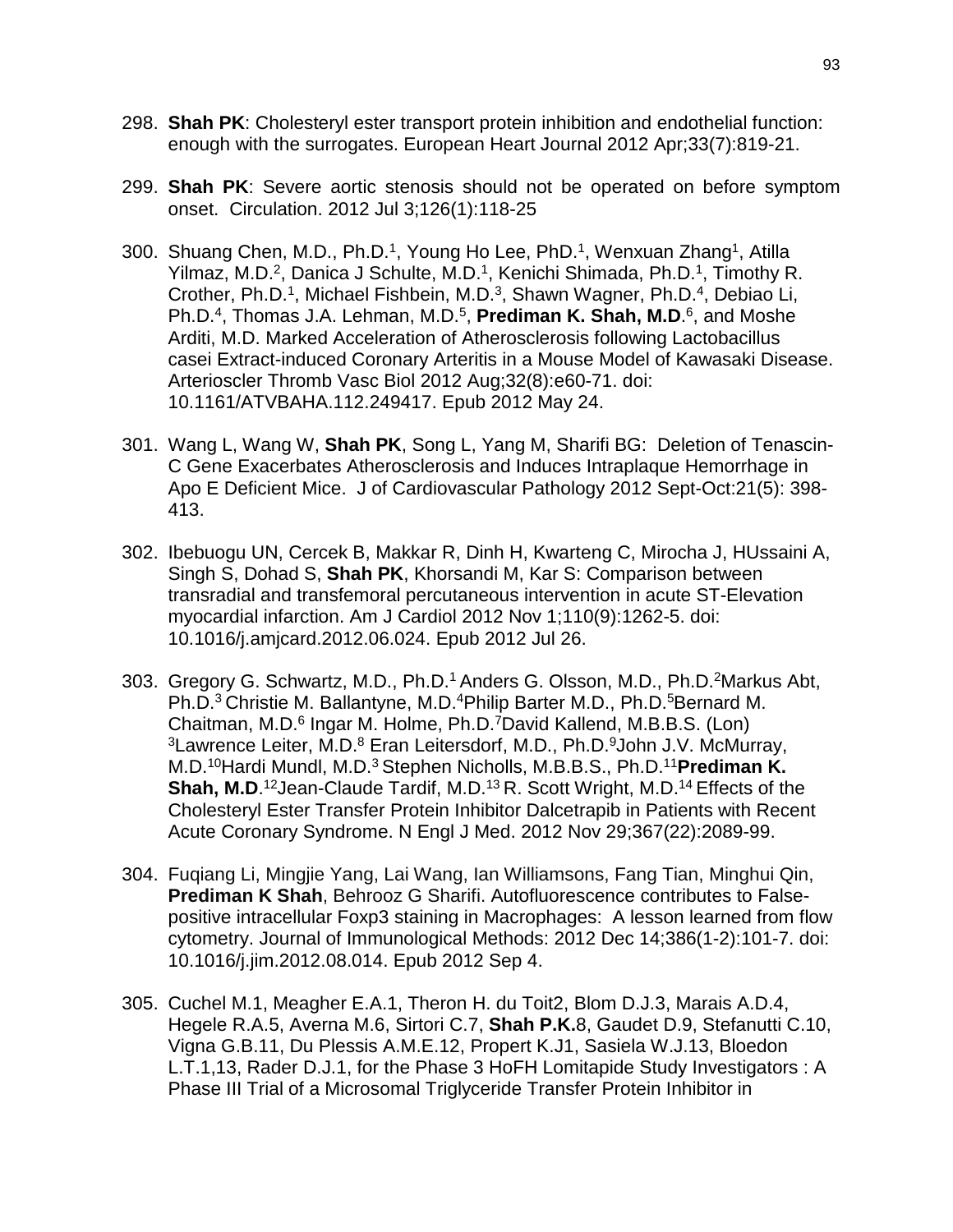Homozygous Familial Hypercholesterolemia Lancet 2013 Jan 5;381(9860):40-6. doi: 10.1016/S0140-6736(12)61731-0. Epub 2012 Nov 2.

- 306. Nilsson J, Wigren M, **Shah PK**. [Vaccines against atherosclerosis.E](http://www.ncbi.nlm.nih.gov/pubmed/23496670)xpert Rev Vaccines. 2013 Mar;12(3):311-21. doi: 10.1586/erv.13.4.
- 307. Wang L, Wang W, **Shah PK**, Song L, Sharifi BG: Tenascin-C Deficiency in Apo E-/- Mouse Increases Eotaxin Levels: Implications for Atherosclerosis. Atherosclerosis 2013 Apr;227(2):267-74
- 308. Dimayuga PC, Chyu KY, Lio WM, Zhao X, Yano J, Zhou J, Honjo T, **Shah PK**, Cercek B. Reduced Neointima Formation After Arterial Injury in CD4-/- Mice Is Mediated by CD8+CD28hi T Cells. J Am Heart Assoc. 2013 May 23;2(3):e000155. doi: 10.1161/JAHA.113.000155.
- 309. **Shah PK**: [Rapid Detection of Subclinical Atherosclerosis: Potential Implications](http://www.sciencedirect.com/science/article/pii/S2211816013000513)  [for Primary Prevention in LMIC](http://www.sciencedirect.com/science/article/pii/S2211816013000513) Global Heart, Volume 8, Issue 2, June 2013, Pages 91-93
- 310. Sondermeijer BM, Rana JS, Arsenault BJ, **Shah PK**, Kastelein JJ, Wareham NJ, Boekholdt SM, Khaw KT: [Non-HDL cholesterol vs. Apo B for risk of coronary](http://www.ncbi.nlm.nih.gov/pubmed/23859101)  [heart disease in healthy individuals: the EPIC-Norfolk prospective population](http://www.ncbi.nlm.nih.gov/pubmed/23859101)  [study.](http://www.ncbi.nlm.nih.gov/pubmed/23859101) Eur J Clin Invest. 2013 Jun 21. doi: 10.1111/eci.12129. [Epub ahead of print]
- 311. **Shah PK**: Can carotid plaque predict coronary plaque? JACC Cardiovasc Imaging. 2013 Nov;6(11):1168-71. doi: 10.1016/j.jcmg.2013.09.005.
- 312. **Shah PK**: The Jekyll and Hyde of HDL: A lipoprotein with a split personality. Eur Heart J. 2013 Dec;34(46):3531-4. doi: 10.1093/eurheartj/eht382. Epub 2013 Sep 23
- 313. Chyu KY, **Shah PK**. [Can we vaccinate against atherosclerosis?](http://www.ncbi.nlm.nih.gov/pubmed/24038015) J Cardiovasc Pharmacol Ther. 2014 Jan;19(1):77-82. doi: 10.1177/1074248413498822. Epub 2013 Sep 13.
- 314. Zhou J, Dimayuga PC, Zhao X, Yano J, Lio WM, Trinidad P, Honjo T, Cercek B, **Shah PK**, Chyu KY. CD8(+)CD25(+) T cells reduce atherosclerosis in apoE(-/-) mice.Biochem Biophys Res Commun. 2014 Jan 17;443(3):864-70. doi: 10.1016/j.bbrc.2013.12.057. Epub 2013 Dec 14. PubMed PMID: 24342615.
- 315. Chyu KY, **Shah PK**. [Advances in immune-modulating therapies to treat](http://www.ncbi.nlm.nih.gov/pubmed/24757525)  [atherosclerotic cardiovascular diseases.](http://www.ncbi.nlm.nih.gov/pubmed/24757525) Ther Adv Vaccines. 2014 Mar;2(2):56- 66. Review.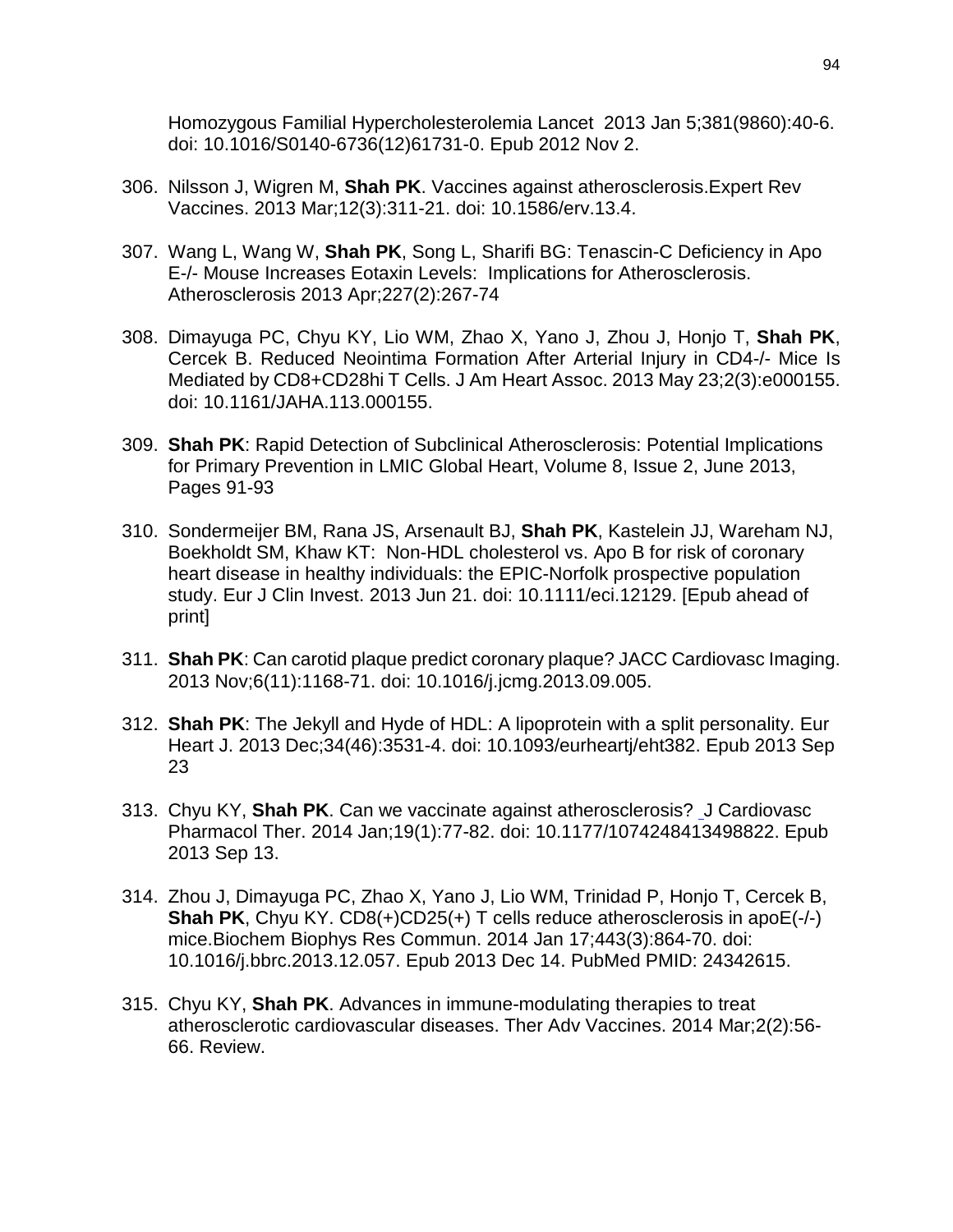- 316. Chyu KY, Lio WM, Dimayuga PC, Zhou J, Zhao X, Yano J, Trinidad P, Honjo T, Cercek B, **Shah PK**. [Cholesterol lowering modulates T cell function in vivo and in](http://www.ncbi.nlm.nih.gov/pubmed/24647529)  [vitro.](http://www.ncbi.nlm.nih.gov/pubmed/24647529) PLoS One. 2014 Mar 19;9(3):e92095.
- 317. Toth PP, **Shah PK**, Wilkinson MJ, Davidson MH, McCullough PA [Use of](http://www.ncbi.nlm.nih.gov/pubmed/24762461)  [microsomal triglyceride transfer protein inhibitors in patients with homozygous](http://www.ncbi.nlm.nih.gov/pubmed/24762461)  [familial hypercholesterolemia: translating clinical trial experience into clinical](http://www.ncbi.nlm.nih.gov/pubmed/24762461)  [practice.R](http://www.ncbi.nlm.nih.gov/pubmed/24762461)ev Cardiovasc Med. 2014;15(1):1-10.
- 318. **Prediman K. Shah**, Kuang-Yuh Chyu, Paul Dimayuga, Jan Nilsson: Vaccine for Atherosclerosis. Journal of Am Coll Cardiol 2014; 64: 2779-2791
- 319. Zhaoyanf F, Weis Yu, Yibin Xie, Li dong, lixin Yang, Zanhong Wang, Antonio Hernandez –Conte, Xiaming Bi, Jing An, Tianzhing Zhang, Gerhard laub, **PK Shah**, Zhaoqi Zhang, Debiao Li: Multi-contrats atherosclerosis characterixzation (MATCH) of carotid plaque with a single 5-min scan: technical development and clinical feasibility. J of Cardiovasc Magnetic Resonance 2014; 16:53
- 320. **Shah PK**: Biomarkers of Plaque Instability. Curr Cardiol Rep (2014) 16:547.
- 321. Micheala Hell1, Stephan Achenbach1, **Prediman K Shah**2, Daniel S Berman3, Damini Dey, PhD<sup>4.</sup> Noncalcified plaque in Cardiac CT : Quantification and clinical implications. Current Cardiovascular Imaging Reports. 2015 8:27.doi:10.007/ s12410-015-9343-z.
- 322. Yafim Brodov, Heidi Gransar, Alan Rozanski, Sean W. Hayes, John D. Friedman, Louise E. J. Thomson, Damini Dey, Piotr J Slomka, James K. Min, Leslee J. Shaw, **Shah PK**, Guido Germano, Daniel S. Berman: Extensive Thoracic Aortic Calcification is an Independent Predictor of Development of Coronary Artery Calcium among Individuals with Coronary Artery Calcium Score of Zero. Atherosclerosis. 2015 Jan;238(1):4-8.
- 323. Tian F, Wang L, Arias A, Yang M, Sharifi BG, **Shah PK**: Comparative Antiatherogenic Effects of Intravenous AAV8 and AAV2 Mediated Apo A-I Milano gene Transfer in Hypercholesterolemic Mice. J Cardiovasc Pharmacol Ther. 2015 Jan;20(1):66-75. doi: 10.1177/1074248414530041. Epub 2014 Apr 17.
- 324. Tomoyuki Honjo, Kuang-Yuh Chyu, Paul Dimayuga, Juliana Yano, Wai Man Lio, Portia Trinidad, Xiaoning Zhao, Jianchang Zhou, Shuang Chen, Bojan Cercek, Moshe Arditi, and **Prediman K. Shah**. ApoB-100 Related Peptide Vaccine Protects Against Angiotensin II-induced Aortic Aneurysm Formation and Rupture. J Am Coll Cardiol. 2015 Feb 17;65(6):546-56. doi: 10.1016/j.jacc.2014.11.054
- 325. Stefanuiti C, DJ Blom, MR Averna. EA Meagher, H dT Theron, AD Marais, RA Hegele, CR Sirtori, **PK Shah**, D Gaudet, GB Vigna, BS Sachais, S Di Giacomo, AME du Plessis, LT Bloedon, JBalser, DJ Rader and M Cuchel for the Phase 3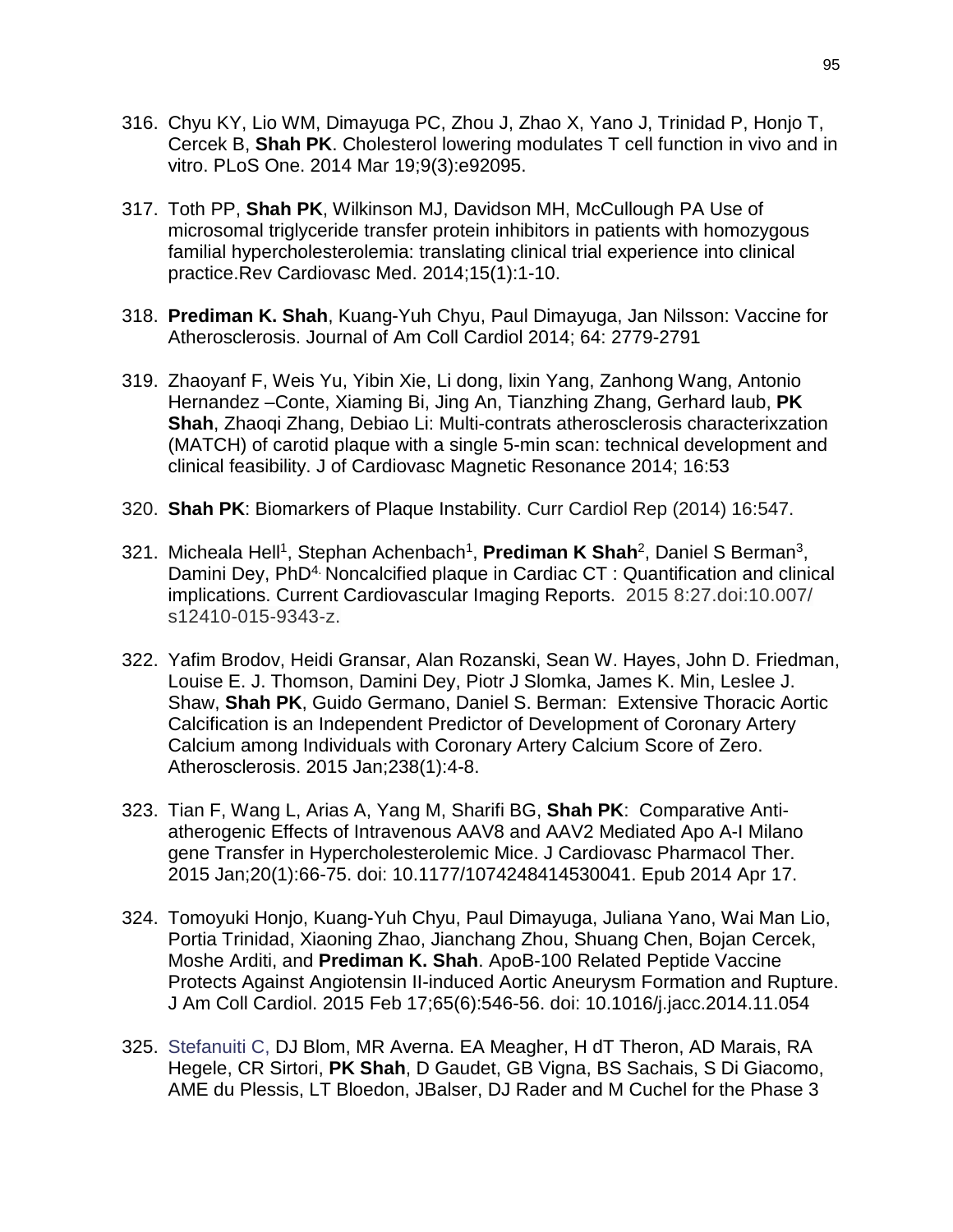HoFH Lomitapide Study Investigators. The lipid-lowering effects of lomitapide are independent of adjunctive apheresis in patients with homozygous familial hypercholesterolemia - a post-hoc analysis of a Phase 3, single-arm, open-label trial. Atherosclerosis. 2015 Jun;240(2):408-14

- 326. Lai Wang, Mingjie Yang, Ana Arias, Lei Song, Fuqiang Li, Fang Tian, Minghui Qin, Ada Yukht, Ian Williamson, **Prediman K Shah**, Behrooz G Sharifi: Splenocytes Seed Bone Marrow of Myeloablated Mice: Implication for Atherosclerosis. PLoS One. 2015 Jun 3;10(6):e0125961
- 327. **Shah PK**, Parmley W, Heistad D: Remembering Kanu Chatterjee: A Gentle Giant ofCardiology. J Am Coll Cardiol. 2015 Jun 23;65(24):2662-3.
- 328. **Shah PK**, Parmley W, Heistad D: Remembering Kanu Chatterjee: A Gentle Giant of Cardiology. Circulation. 2015 Jun 23;131(25):2236-7
- 329. Honjo T, Chyu Kuang-Yuh, Dimayuga Paul C., Lio Wai Man, Yano Juliana, Trinidad Portia, Zhao Xiaoning, Zhou Jianchang, Cercek Bojan, **Shah Prediman K**.; Immunization with an ApoB-100 Related Peptide Vaccine Attenuates Angiotensin-II Induced Hypertension and Renal Fibrosis. PLoS One 2015 Jun 29;10(6):e0131731. doi: 10.1371/journal.pone.0131731.
- 330. Chyu KY and **Shah PK**: Recombinant HDL/apo A-1 Infusion and Apo A-1 Gene Therapy in Experimental Atherosclerosis. Frontiers in Pharmacology Research Front Pharmacol. 2015 Sep 1;6:187 doi: 10.3389/fphar.2015.00187
- 331. Goldberger JJ, Bonow RO, Cuffe M, Liu L, Rosenberg Y, **Shah PK,** Smith SC Jr, Subačius H; OBTAIN Investigators [Effect of Beta-Blocker Dose on Survival](http://www.ncbi.nlm.nih.gov/pubmed/26403339)  [After Acute Myocardial Infarction.](http://www.ncbi.nlm.nih.gov/pubmed/26403339) .J Am Coll Cardiol. 2015 Sep 29;66(13):1431- 41. doi: 10.1016/j.jacc.2015.07.047.
- 332. Shah PK. [Temporal Change in CAC Score and Prognosis: Follow-Up Score Is](https://www.ncbi.nlm.nih.gov/pubmed/27372020)  [Simpler and as Good as a Change in Score.J](https://www.ncbi.nlm.nih.gov/pubmed/27372020)ACC Cardiovasc Imaging. 2016 Dec;9(12):1430-1431. doi: 10.1016/j.jcmg.2016.05.002. Epub 2016 Jun 29. No abstract available.
- 333. Lai Wang, Fang Tian, Ana Arias, BS, Mingjie Yang, MD, Behrooz G Sharifi, PhD and **Prediman K Shah, MD**.: Comparative effects of Diet Induced Lipid Lowering versus Lipid Lowering along with Apo A-I Milano gene Therapy on Regression of Atherosclerosis. Journal of Cardiovascular Pharmacology and Therapeutics 2016;2(3):320-328.
- 334. Nissen SE, Dent-Acosta RE, Rosenson RS, Stroes E, Sattar N, Preiss D, Mancini GB, Ballantyne CM, Catapano A, Gouni-Berthold I, Stein EA, Xue A, Wasserman SM, Scott R, Thompson PD; GAUSS-3 Investigators. Comparison of PCSK9 Inhibitor Evolocumab vs Ezetimibe in Statin-Intolerant Patients: Design of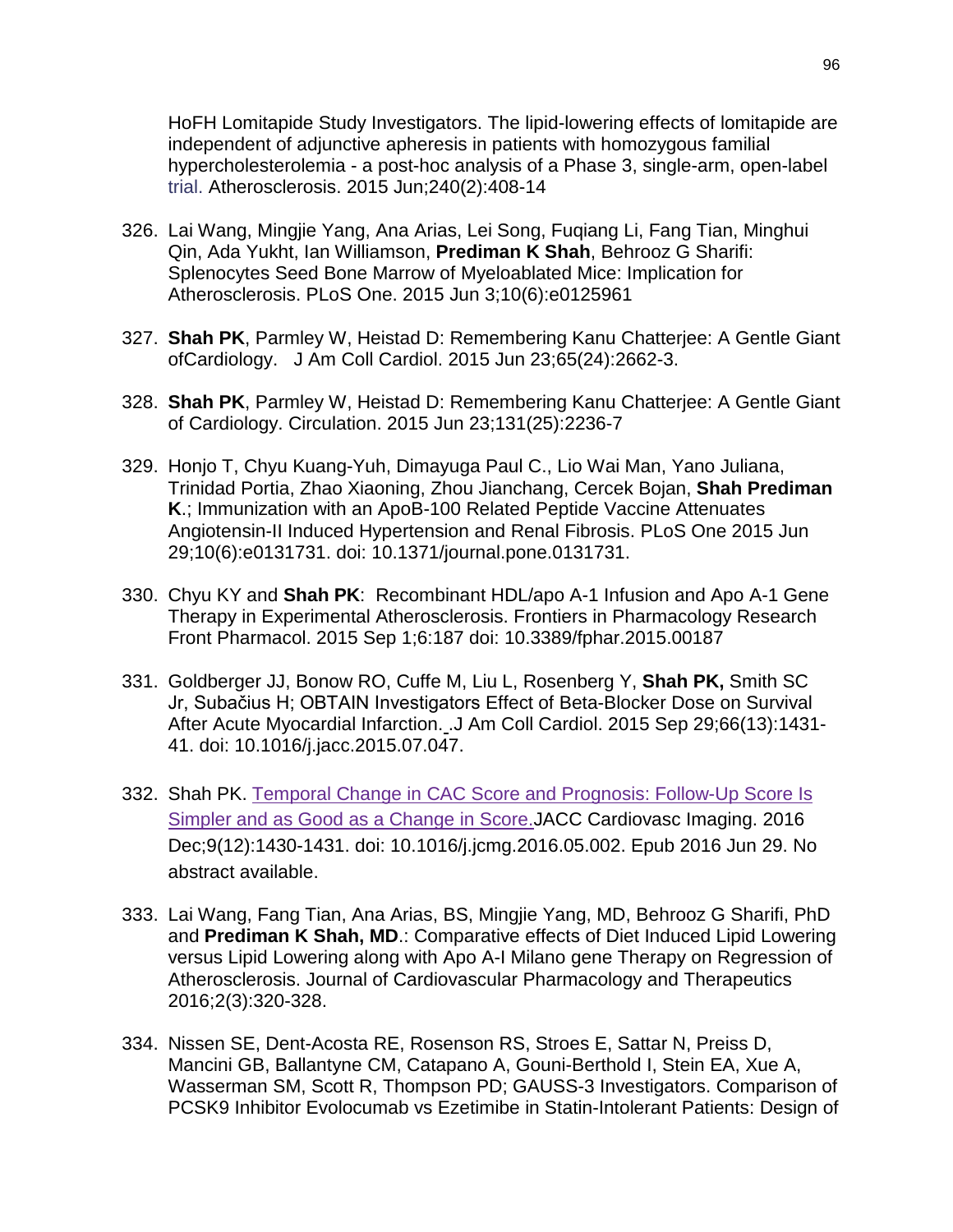the Goal Achievement After Utilizing an Anti-PCSK9 Antibody in Statin-Intolerant Subjects 3 (GAUSS-3) TrialEpub 2016 Mar 4.Clin Cardiol. 2016 Mar;39(3):137- 44. doi: 10.1002/clc.22518.

- 335. Wakita D, Kurashima Y, Crother TR, Rivas MN, Lee Y, Chen S, Fury W, Bai Y, Wagner S, Li D, Lehman T, Fishbein MC, Hoffmann H, **Shah PK**, Shimada K, Arditi M. [Role of Interleukin-1 Signaling in a Mouse Model of Kawasaki Disease-](http://www.ncbi.nlm.nih.gov/pubmed/26941015)[Associated Abdominal Aortic Aneurysm.](http://www.ncbi.nlm.nih.gov/pubmed/26941015) Arterioscler Thromb Vasc Biol. 2016 Mar 3. pii: ATVBAHA.115.307072. [Epub ahead of print]
- 336. Nissen SE, Stroes E, Dent-Acosta RE, Rosenson RS, Lehman SJ, Sattar N, Preiss D, Bruckert E, Ceška R, Lepor N, Ballantyne CM, Gouni-Berthold I, Elliott M, Brennan DM, Wasserman SM, Somaratne R, Scott R, Stein EA; GAUSS-3 Investigators.. [Efficacy and Tolerability of Evolocumab vs Ezetimibe in Patients](https://www.ncbi.nlm.nih.gov/pubmed/27039291)  [With Muscle-Related Statin Intolerance: The GAUSS-3 Randomized Clinical](https://www.ncbi.nlm.nih.gov/pubmed/27039291)  [Trial.J](https://www.ncbi.nlm.nih.gov/pubmed/27039291)AMA. 2016 Apr 19;315(15):1580-90. doi: 10.1001/jama.2016.3608.
- 337. Leon MB, Smith CR, Mack MJ, Makkar RR, Svensson LG, Kodali SK, Thourani VH, Tuzcu EM, Miller DC, Herrmann HC, Doshi D, Cohen DJ, Pichard AD, Kapadia S, Dewey T, Babaliaros V, Szeto WY, Williams MR, Kereiakes D, Zajarias A, Greason KL, Whisenant BK, Hodson RW, Moses JW, Trento A, Brown DL, Fearon WF, Pibarot P, Hahn RT, Jaber WA, Anderson WN, Alu MC, Webb JG; PARTNER 2 Investigators.. [Transcatheter or Surgical Aortic-Valve](https://www.ncbi.nlm.nih.gov/pubmed/27040324)  [Replacement in Intermediate-Risk Patients.](https://www.ncbi.nlm.nih.gov/pubmed/27040324) N Engl J Med. 2016 Apr 28;374(17):1609-20. doi: 10.1056/NEJMoa1514616. Epub 2016 Apr 2.
- 338. Zhao XQ, Yuan C, **Shah PK**: Imaging to assess the effect of Anti-inflammatory therapy in aortic and carotid atherosclerosis. J Am Coll Cardiol. 2016 Oct 18;68(16):1781-1784. doi: 10.1016/j.jacc.2016.08.011.
- 339. Xie Y, Kim YJ, Kim JS, Yang Q, Wei J, Nguyen CT, Deng Z, Choi BW, Fan Z, Bairey-Merz CN, **Shah PK,** Berman DS, Chang HJ, Li D: Coronary Atherosclerosis T1-Weighed Characterization with Integrated Anatomical Reference: Comparison with High-Risk Plaque Features Detected by Invasive Coronary Imaging. JACC Cardiovasc Imaging. 2016 Oct 6. pii: S1936- 878X(16)30642-8. doi:10.1016/j.jcmg.2016.06.014. [Epub ahead of print]
- 340. Pitts R, Gunzburger E, Ballantyne CM, Barter PJ, Kallend D, Leiter LA, Leitersdorf E, McMurray JJ, Nicholls SJ, Niesor EJ, Olsson AG, Shah PK, Tardif JC, Kittelson J, Schwartz GG. [Treatment With Dalcetrapib Modifies the](https://www.ncbi.nlm.nih.gov/pubmed/27908356)  [Relationship Between High-Density Lipoprotein Cholesterol and C-Reactive](https://www.ncbi.nlm.nih.gov/pubmed/27908356)  [Protein.](https://www.ncbi.nlm.nih.gov/pubmed/27908356) J Am Coll Cardiol. 2016 Dec 6;68(22):2488-2490.
- 341. Pitts R, Gunzburger E, Ballantyne CM, Barter PJ, Kallend D, Leiter LA, Leitersdorf E, Nicholls SJ, Shah PK, Tardif JC, Olsson AG, McMurray JJ, Kittelson J, Schwartz GG. [Aldosterone Does Not Predict Cardiovascular Events](https://www.ncbi.nlm.nih.gov/pubmed/28073769)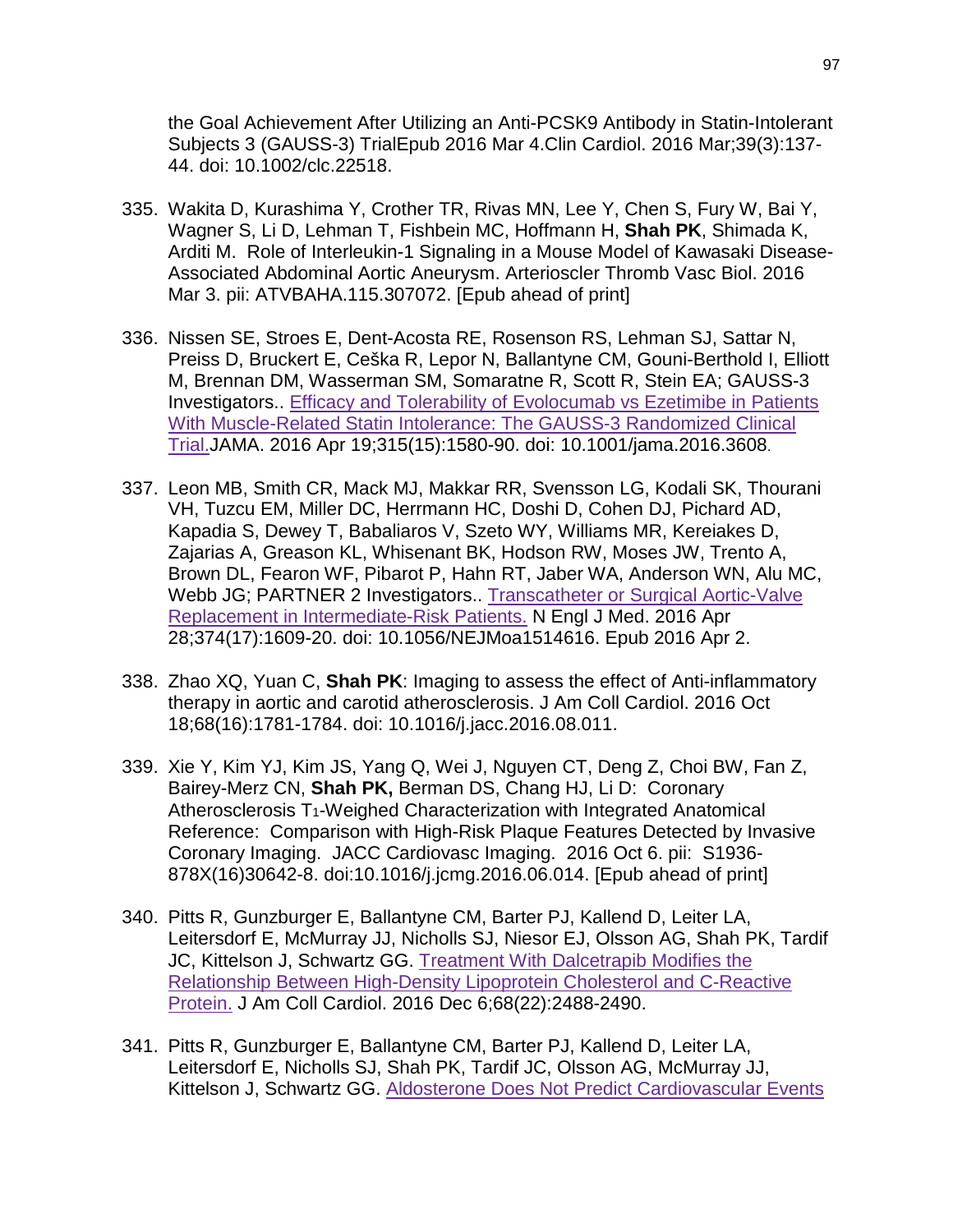[Following Acute Coronary Syndrome in Patients Initially Without Heart Failure.](https://www.ncbi.nlm.nih.gov/pubmed/28073769) J Am Heart Assoc. 2017 Jan 10;6(1). pii: e004119. doi: 10.1161/ JAHA. 116.004119.

- 342. Chyu KY, Dimayuga PC, Shah PK. Vaccine against arteriosclerosis: an update. Ther Adv Vaccines. 2017 Apr;5(2):39-47. doi: 10.1177/2051013617693753. Epub 2017 Feb 1. Review. PubMed PMID: 28515939; PubMed Central PMCID: PMC5418889.
- 343. Kalra A, Shah PK, Zoghbi WA. Travel Bans and Threats to US Health Care-Our Hearts Are at Stake. JAMA Cardiol. 2017 Apr 1;2(4):351-352. doi: 10.1001/jamacardio. 2017.0834. PubMed PMID: 28288259.
- 344. Qin M, Wang L, Li F, Yang M, Song L, Tian F, Yukht A, Shah PK, Rothenberg ME, Sharifi BG. Oxidized LDL activated eosinophil polarize macrophage phenotype from M2 to M1 through activation of CD36 scavenger receptor. Atherosclerosis. 2017 May 20;263:82-91. doi: 10.1016/ j.atherosclerosis. 2017.05.011. [Epub ahead of print] PubMed PMID: 28623741.
- 345. Shah PK. Sugar-Sweetened Beverage and Vascular Function: Not So Sweet After All. Arterioscler Thromb Vasc Biol. 2017 Jun;37(6):1020-1021. doi: 10.1161/ATVBAHA. 117.309450. PubMed PMID: 28539491.
- 346. Dimayuga PC, Zhao X, Yano J, Lio WM, Zhou J, Mihailovic PM, Cercek B, Shah PK, Chyu KY. Identification of apoB-100 Peptide-Specific CD8+ T Cells in Atherosclerosis. J Am Heart Assoc. 2017 Jul 15;6(7). pii: e005318. doi: 10.1161/JAHA.116.005318. PubMed PMID: 28711866.
- 347. Blom DJ, Averna MR, Meagher EA, du Toit Theron H, Sirtori CR, Hegele RA, Shah PK, Gaudet D, Stefanutti C, Vigna GB, Larrey D, Bloedon LT, Foulds P, Rader DJ, Cuchel M. Long-Term Efficacy and Safety of the Microsomal Triglyceride Transfer Protein Inhibitor Lomitapide in Patients With Homozygous Familial Hypercholesterolemia. Circulation. 2017 Jul 18;136(3):332-335. doi: 10.1161/CIRCULATIONAHA.117.028208. PubMed PMID: 28716835.
- 348. Gaudet D, Gipe DA, Pordy R, Ahmad Z, Cuchel M, Shah PK, Chyu KY, Sasiela WJ, Chan KC, Brisson D, Khoury E, Banerjee P, Gusarova V, Gromada J, Stahl N, Yancopoulos GD, Hovingh GK. ANGPTL3 Inhibition in Homozygous Familial Hypercholesterolemia. N Engl J Med. 2017 Jul 20;377(3):296-297. doi: 10.1056/NEJMc1705994. PubMed PMID: 28723334.
- 349. Mihailovic PM, Lio WM, Yano J, Zhao X, Zhou J, Chyu KY, Shah PK, Cercek B, Dimayuga PC. The cathelicidin protein CRAMP is a potential atherosclerosis self antigen in ApoE(-/-) mice. PLoS One. 2017 Nov 1;12(11):e0187432. Doi 10.1371/journal.pone.0187432. eCollection 2017.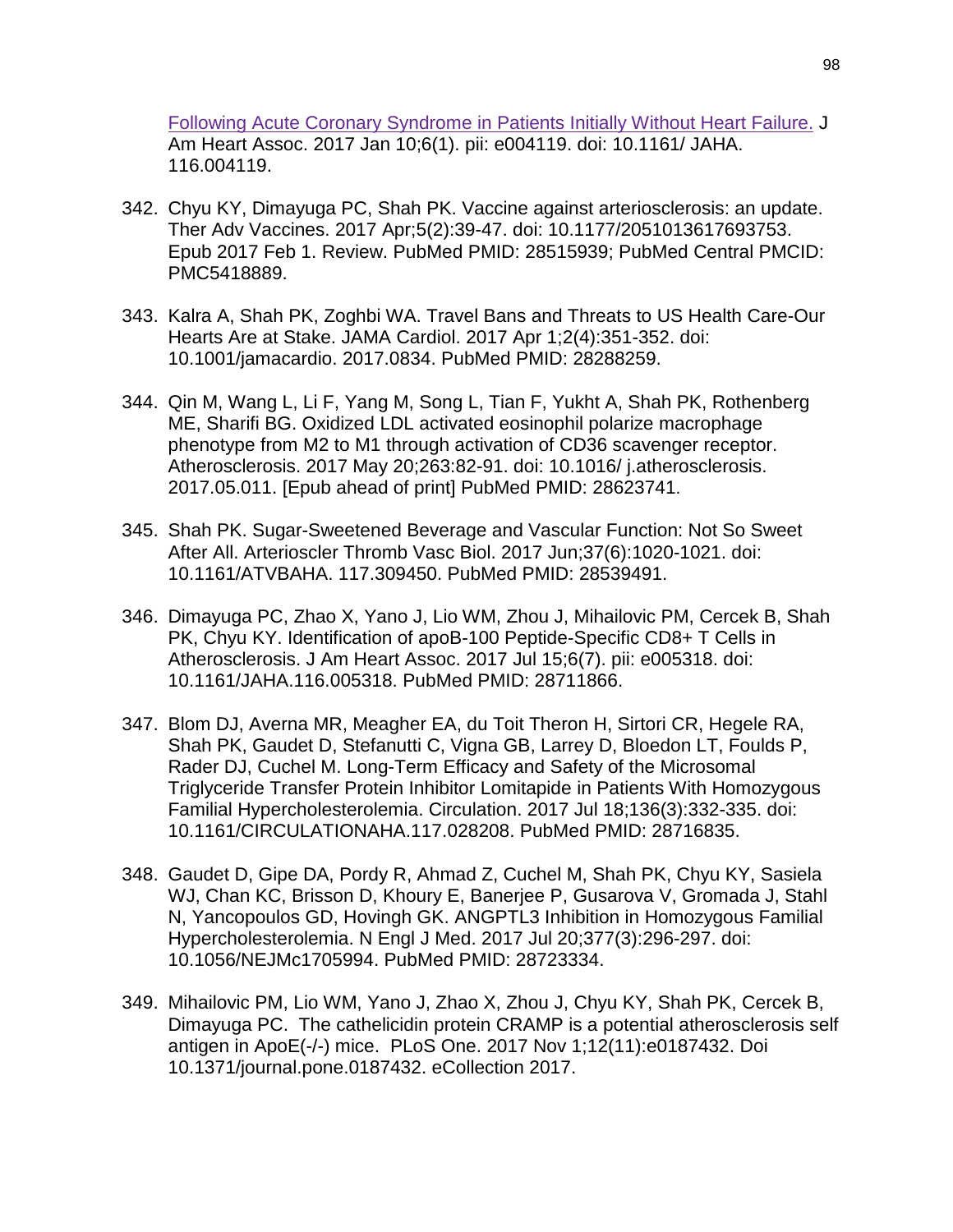- 350. Schwartz GG, Ballantyne CM, Barter PJ, Kallend D, Leiter LA, Leitersdorf E, McMurray JJV, Nicholls SJ, Olsson AG, Shah PK, Tardif JC, Kittelson J. Association of Lipoprotein(a) with Risk of Recurrent Ischemic Events Following Acute Coronary Syndrome: Analysis of the dal-Outcomes Randomized Clinical Trial. JAMA Cardiol. 2017 Oct 25. Doi: 10.1001/jamacardio.2017.3833. {Epub ahead of print}
- 351. Pothineni NVK, Subramany S, Kuriakose K, Shirazi LF, Romeo F, Shah PK, Mehta JL. [Infections, atherosclerosis, and coronary heart disease.](https://www.ncbi.nlm.nih.gov/pubmed/29020241) Eur Heart J. 2017 Nov 14;38(43):3195-3201. doi: 10.1093/eurheartj/ehx362.
- 352. Song L, Wang L, Li F, Yukht A, Qin M, Ruther H, Yang M, Chaux A, Shah PK, Sharifi BG. [Bone Marrow-Derived Tenascin-C Attenuates Cardiac Hypertrophy](https://www.ncbi.nlm.nih.gov/pubmed/28935038)  [by Controlling Inflammation.](https://www.ncbi.nlm.nih.gov/pubmed/28935038) J Am Coll Cardiol. 2017 Sep 26;70(13):1601-1615. doi: 10.1016/j.jacc.2017.07.789.
- 353. Arditi M and Shah PK: Slow the TRAFFIC and Reduce the plaque. J Am Coll Cardiol. 2018 Feb 6;71(5):543-546. doi: 10.1016/j.jacc.2017.12.023. No abstract available. PMID:29406860

### **B. MANUSCRIPTS UNDER PREPARATION/REVIEW**

- 1. Xiaoning Zhao, \*Paul C. Dimayuga, \*Lai Fan Chan, Svetlana Fischer, Jianchang Zhou, Juliana Yano, Portia Trinidad, Wai Man Lio, Tomoyuki Honjo, Bojan Cercek, **Prediman K. Shah,** Kuang-Yuh Chyu . ApoB-100 derived peptide p210 loaded dendritic cells provoke CD8+ T cell activity and reduce atherosclerosis: **Submitted to Cardiovascular research 2016**
- 2. Fuqiang Li, Mingjie Yang, Lai Wang, Ian K. Williamson, Ana Arias, Lei Song, MinghuiQin, Ada Yukht, Fang Tian, **Prediman K. Shah** and Behrooz G. Sharifi. The phenotype of MerTK-positive macrophage subsets is determined by tissue environment under steady state conditions and in inflamed tissue: **Submitted to Immunology 2016**

#### **C. NON-PEER REVIEWED PAPERS:**

- 1. **Shah PK**, Swan HJC: Predominant right ventricular dysfunction in acute myocardial infarction. Medical Grand Rounds 3:209, 1984.
- 2. Siegel RJ, **Shah PK**, Fishbein MC: Restrictive cardiomyopathy of unknown cause. Cardiology Board Review. 2:51-60, 1985.
- 3. **Shah PK,** Berman DS, Maddahi J, Pichler M: Clinical implications of postinfarction predominant right ventricular dysfunction. Cardiology Board Review. 30:17, 1986.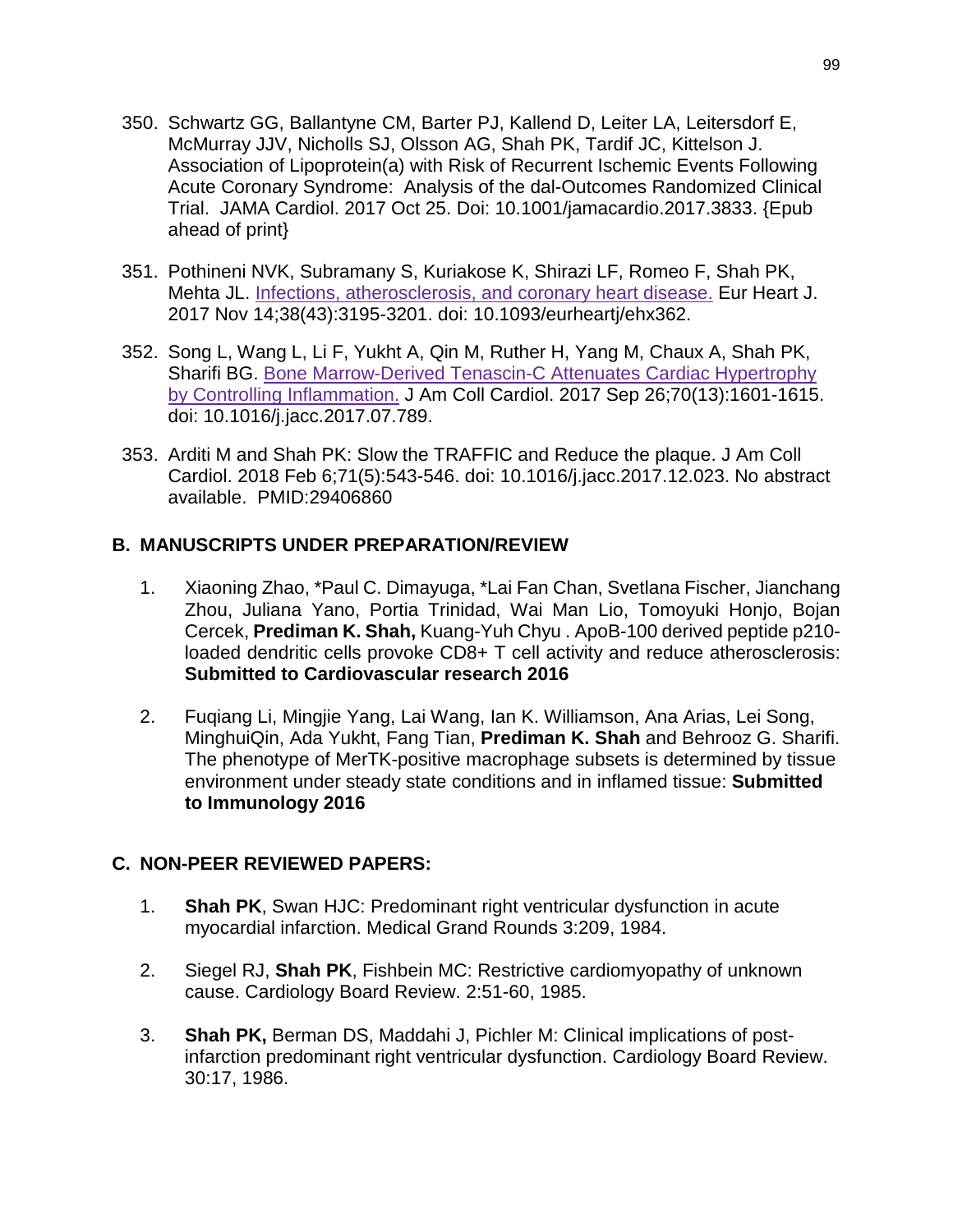- 4. Falk E, Fallon JT, Mailhac A, Fernandez-Ortiz A, Meyer BJ, Weng D, **Shah PK**, Badimon JJ, Fuster V: Muramidase: A useful monocyte/macrophage immunocytochemical marker in swine of special interest in experimental cardiovascular disease. Cardiovascular Pathology **1994.**
- 5. **Shah PK,** Moreno P, Falk E: Pathophysiology of plaque rupture. J Vasc Biol 5:(5-6): 244-258,1994.
- 6. **Shah PK:** Novel Therapeutic Directions Against Atherosclerosis. Cardiology Today I:25-29, 1997.
- 7. Stone CK, Uretsky BF, Linnemeier TJ, **Shah PK**, Amin DK, Liang C: Hemodynamic effects of lisinopril in congestive heart failure. Cardiology Board Review, June 1990.
- 8. Chyu KY, **Shah PK** The role of inflammation in plaque disruption and thrombosis. Rev Cardiovasc Med. 2001 Spring;2(2):82-91.
- 9. [Price MJ,](http://www.ncbi.nlm.nih.gov/entrez/query.fcgi?cmd=Retrieve&db=PubMed&list_uids=12439437&dopt=Abstract) **Shah PK**. New strategies in managing and preventing atherosclerosis: focus on HDL.Rev Cardiovasc Med. 2002 Summer;3(3):129- 37. Review
- 10. Eshaghian S, Kaul S, **Shah PK**: Cardiac Amyloidosis. Reviews in Cardiovascular Medicine 2007 ;8(4):189-199.
- 11. [Giant saphenous vein graft aneurysm causing left atrial compression and](http://www.ncbi.nlm.nih.gov/pubmed/21045770)  [cardiogenic shock.](http://www.ncbi.nlm.nih.gov/pubmed/21045770) Ng CY, Stevens S, Buch M, Dohad S, **Shah PK,** Cercek B, Chyu KY. Rev Cardiovasc Med. 2010 Summer;11(3):e170-5.

# **BOOKS:**

- 1. **Shah PK**, **editor**. Acute Cardiac Care (Cardiology Clinics). New York: Saunders, 1991.
- 2. Mohsenifar Z and **Shah PK**, **editors**. Practical critical care in cardiology. New York: Marcel Dekker, 1998.
- 3. **Shah PK**, Falk, E, section editors. Ischemic Heart Disease. In: Crawford MH, DiMarco JP, lead editors. Cardiology. Harcourt Brace Jovanovitch, 2000.
- 4. **Shah PK**, Falk, E, **section editors**. Ischemic Heart Disease. In: Crawford MH, DiMarco JP, lead editors. Cardiology. Second Edition. Harcourt Brace Jovanovitch, 2003.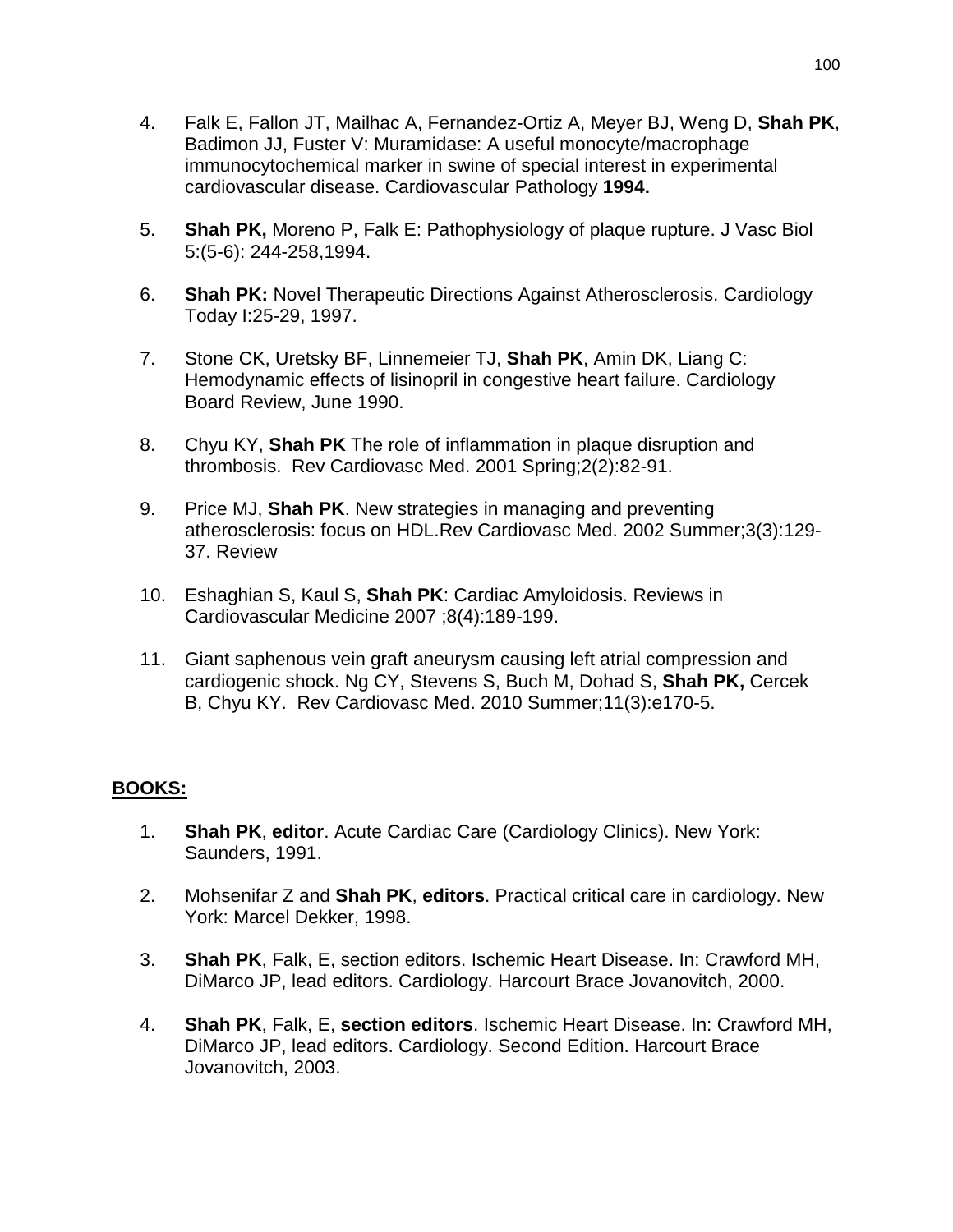- 5. Falk E, **Shah P.K**, Feyter PD **(Co-Editors)**: Ischemic Heart Disease, Manson Publishing 2007**.**
- 6. **Shah PK (Editor):** Risk factors for coronary artery disease. Publisher: Taylor and Francis, 2006
- 7. **Shah PK** (Editor and Author): Dyslipidemia in Women. 2010
- 8. Asymptomatic Atherosclerosis 2010: Editor: Mort Nagahvi; Co-Editor: **PK Shah**

# **BOOK CHAPTERS:**

- 1. Spindola-Franco H, **Shah PK**, Cohen MV. Mitral Valve Prolapse: An angiographic and echocardiographic study. In: VIII<sup>th</sup> World Congress of Cardiology, Tokyo, Japan. Excerpta Medica, Tokyo, pp 1127-1130, 1978.
- 2. Maddahi J, Berman D, Diamond G, Gray R, **Shah PK**, Forrester J: Evaluation of left ventricular ejection fraction and segmental wall motion by multiple gated equilibrium cardiac blood pool scintigraphy. In: Computers in Cardiology, Marcel Dekker, Inc, New York, pp 389-416, 1978.
- 3. **Shah PK**, Singh BN: Can vasodilators limit ischemic injury following acute coronary artery occlusion. In: Corday E and Swan HJC, editors. Clinical Strategies in Ischemic Heart Disease, Williams & Wilkins, Baltimore, pp 440- 452, 1979.
- 4. **Shah PK**, Pichler M, Berman D, Swan HJC: Noninvasively determined global and regional ventricular function in early acute myocardial infarction and its relation to prognosis. Excerpta Medica, Amsterdam, pp 193-196, 1979.
- 5. Swan HJC, **Shah PK**, Pichler M, Berman D: Early sequential measurements of left ventricular ejection fraction in the acute phase of myocardial infarction by equilibrium blood pool scintigraphy: a preliminary report. In: Advances in Clinical Cardiology, Volume II. Gerhard Witzstrock Publishing House Co, New York, 1980.
- 6. Swan HJC, **Shah PK**, Forrester JS: Hemodynamic consequences of heart disease with particular reference to myocardial ischemia and infarction. In*:* Variations Hemodynamique en Anesthesie, Proceedings of the V<sup>th</sup> European Congress of Anesthesia, Tome 2, pp 815-820, 1980.
- 7. Berman DS, Maddahi J, Garcia EV, Freeman MR, **Shah PK**: Assessment of left and right ventricular function with multiple gated equilibrium cardiac blood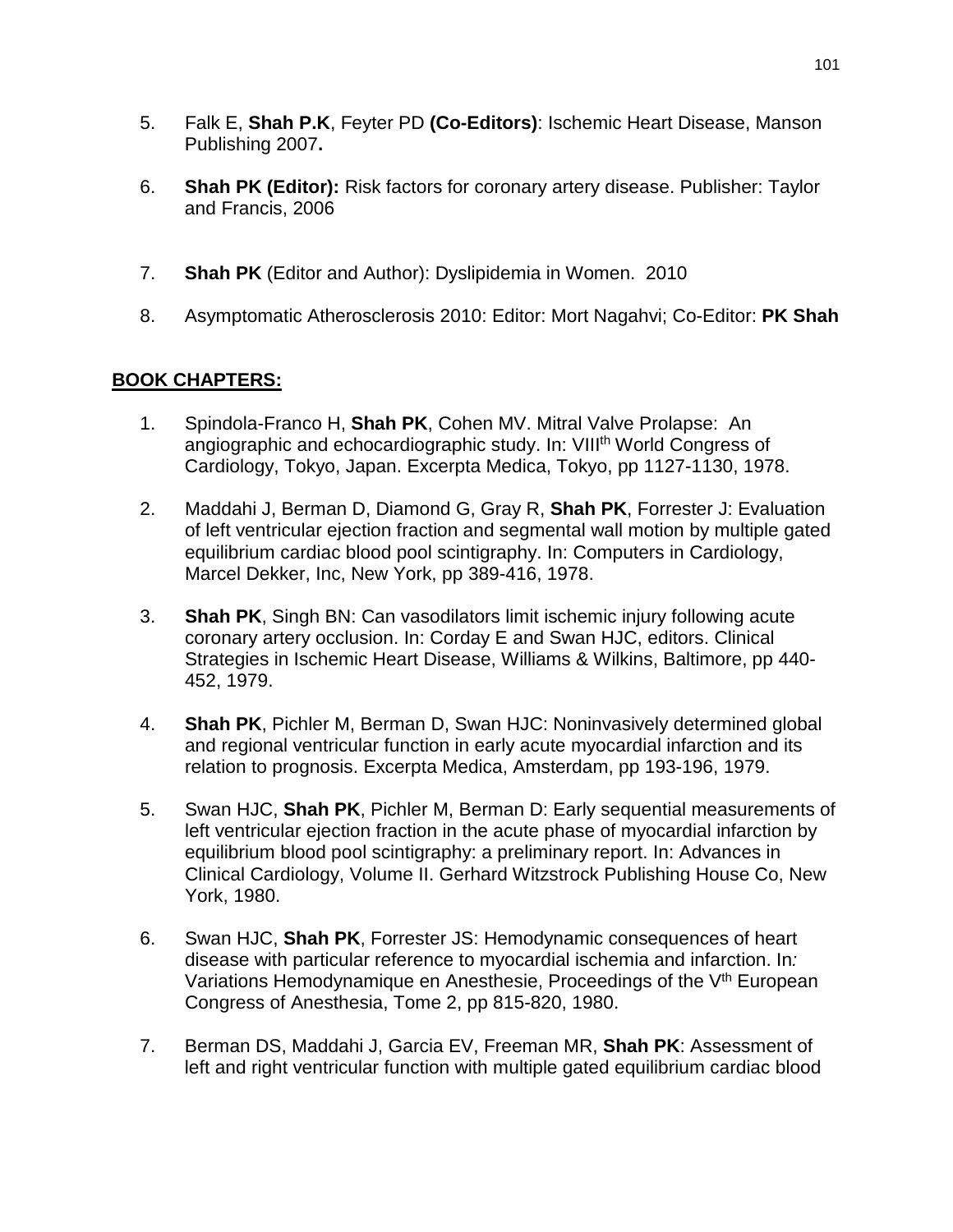pool scintigraphy. In: Berman D, Mason DT, editors. Clinical Nuclear Cardiology, Grune & Stratton, New York, 1980.

- 8. **Shah PK**, Berman DS, Shellock F: Clinical applications of equilibrium blood pool imaging in acute myocardial infarction. In: Cardiac Disease and Rehabilitation, Marcel Dekker, New York, 1983.
- 9. Pantaleo N, **Shah PK**, Berman DS: Clinical applications of radionuclide angiography in congestive heart failure. In: Congestive Heart Failure, C.V. Mosby, St. Louis, 1983.
- 10. Bunoy M, **Shah PK**: Physiological basis and clinical applications of bedside hemodynamic monitoring. In: Congestive Heart Failure, C.V. Mosby, St. Louis, 1983.
- 11. Ganz W, Mercier JC, Lando U, Kanmatsuse K, Ninomiya K, Meerbaum S, Fishbein MC, Swan HJC, **Shah PK**: Divergent effects of inotropic stimulation on the mechanical function of ischemic and the severely depressed reperfused myocardium. In: Sigwart U and Heintzen PH. Ventricular Wall Motion. George Thieme Verlag, 1984.
- 12. Swan HJC, **Shah PK**: Bedside hemodynamic monitoring in critically ill patients. In: Parillo J, editor. Current Therapy in Critical Care Medicine. 1986.
- 13. Swan HJC, **Shah PK**: Acute myocardial infarction. In: Cheng TO, editor. International Textbook of Cardiology, Pergamon Press, New York, 1986.
- 14. Kimchi A, Ellrodt GA, **Shah PK**, Riedinger MS, Charuzi Y, Berman DS, Swan HJC: Hemodynamic effects of nisoldipine in patients with severe heart failure. In: Proceedings of the First International Nisoldipine symposium, 1987.
- 15. **Shah PK**, Swan HJC: Complicated acute myocardial infarction. In: Parmley W and Chatterjee K, editors. Cardiology, 1987.
- 16. Lee W, **Shah PK**, Amin D, Elkayam U: Hemodynamic monitoring of cardiac patients during pregnancy. In: Elkayam U and Gleicher N, editors. Cardiac Problems in Pregnancy. 1989.
- 17. Maddahi J, **Shah PK**, Berman DS: Clinical applications of radionuclide assessment of right ventricular function. In: Lyons KP, editor. Cardiovascular Nuclear Medicine. 1988.
- 18. **Shah PK** and Swan HJC: Thrombolytic therapy in evolving acute myocardial infarction. In: Henning RJ and Grenvik A, editors. Critical Care Cardiology. 1989.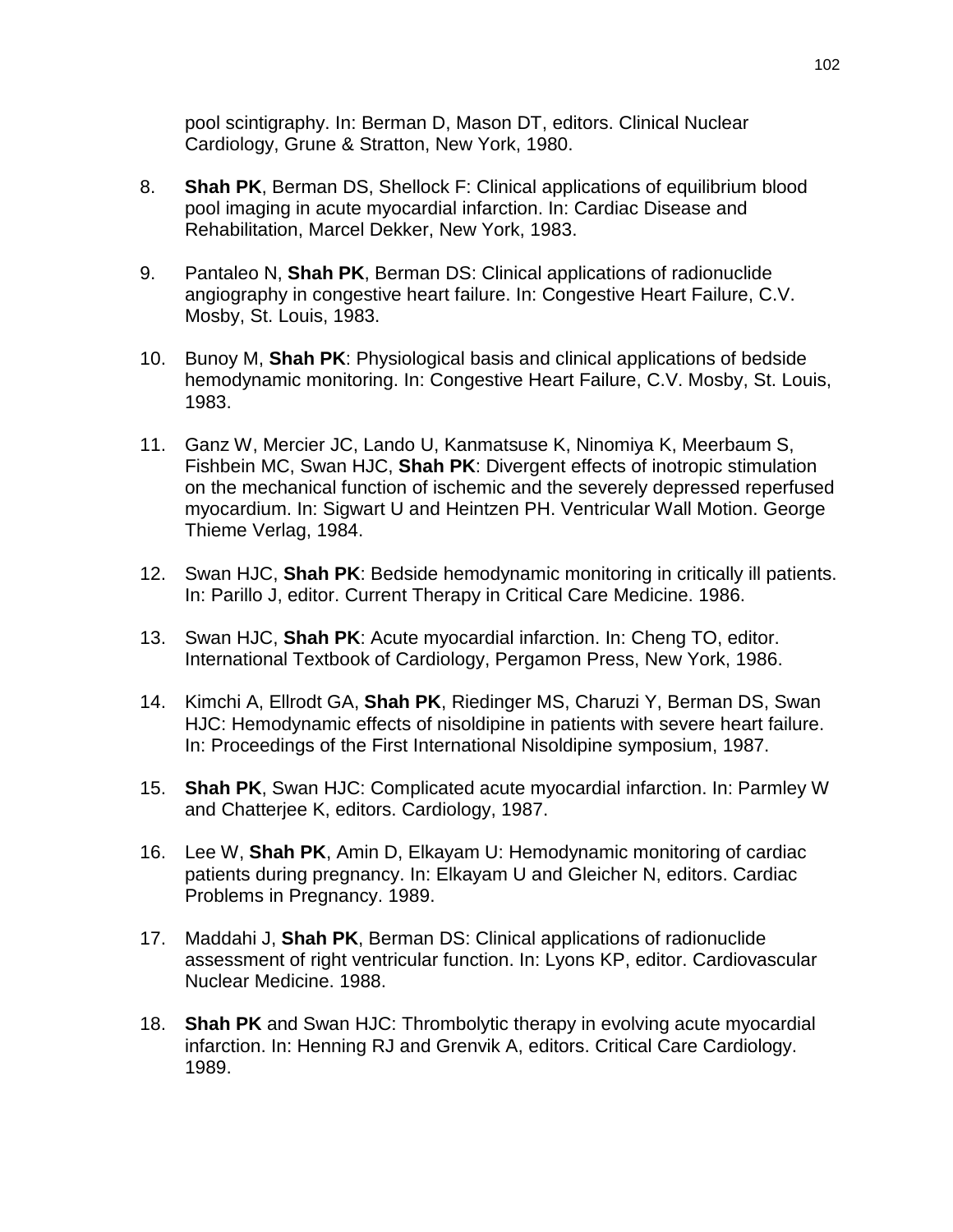- 19. **Shah PK**, Francis G: Mechanical Complications of Acute Myocardial Infarction. In: Francis G and Alpert J, editors. Modern Coronary Care. 1989.
- 20. **Shah PK:** New Insights into the Electrocardiogram in Acute Myocardial Infarction. In: Gersh B and Rahimtoola S, editors. Acute Myocardial Infarction. Elsevier, 1990.
- 21. **Shah PK**, Zahger D: Unstable angina: Pathophysiology and treatment. In: Crawford M, editor. Current concepts in therapy. Lange Publications, 1994.
- 22. **Shah PK**, Francis G: Pump failure in acute myocardial infarction. In: Francis G and Alpert J, editors. Modern Coronary Care. Little Brown and Co., 1995.
- 23. Zahger D, **Shah PK**, Ganz W: Streptokinase in Acute Myocardial Infarction In: Francis G and Alpert J, editors. Modern Coronary Care. Little Brown and Co., 1995.
- 24. Moreno PR, **Shah PK**, Falk E: Determinants of Rupture of Atherosclerotic Coronary Lesions. In: Willich SN and Muller JE, editors. Triggering of Acute Coronary Syndromes-Implications for Prevention. 1995.
- 25. Falk E, **Shah PK**, Fuster V: Pathogenesis of Plaque Rupture. In: Fuster V, Ross R and Topol E, editors. Atherosclerosis and coronary artery disease. 1995.
- 26. Ganz W, **Shah PK,** Forrester JS: Hemodynamic monitoring in acute myocardial infarction. In: Fuster V, Ross R and Topol E, editors. Atherosclerosis and coronary artery disease. 1995.
- 27. **Shah PK:** Pathophysiology of plaque rupture and the concept of plaque stabilization. In: Abrams J and Pasternak R, editors. Cardiology Clinic. 1995.
- 28. **Shah PK:** Management of Evolving Acute Myocardial Infarction. In: Conn's Textbook, 1997
- 29. Falk E, Fuster V, **Shah PK:** Interrelationship between Atherosclerosis and Thrombosis. In: Verstrate M, Fuster V, Topol E, editors. Thrombocardiology. 1997.
- 30. **Shah PK**. Pathogenesis of atherosclerosis. In: Rosendorf, C, editor. Essential Cardiology: Principles and Practice. W. B. Saunders Company, 2001.
- 31. Price M and **Shah PK:** Inflammation as a mechanism contributing to atherosclerosis. Harrison's TextBook of Medicine Online 2002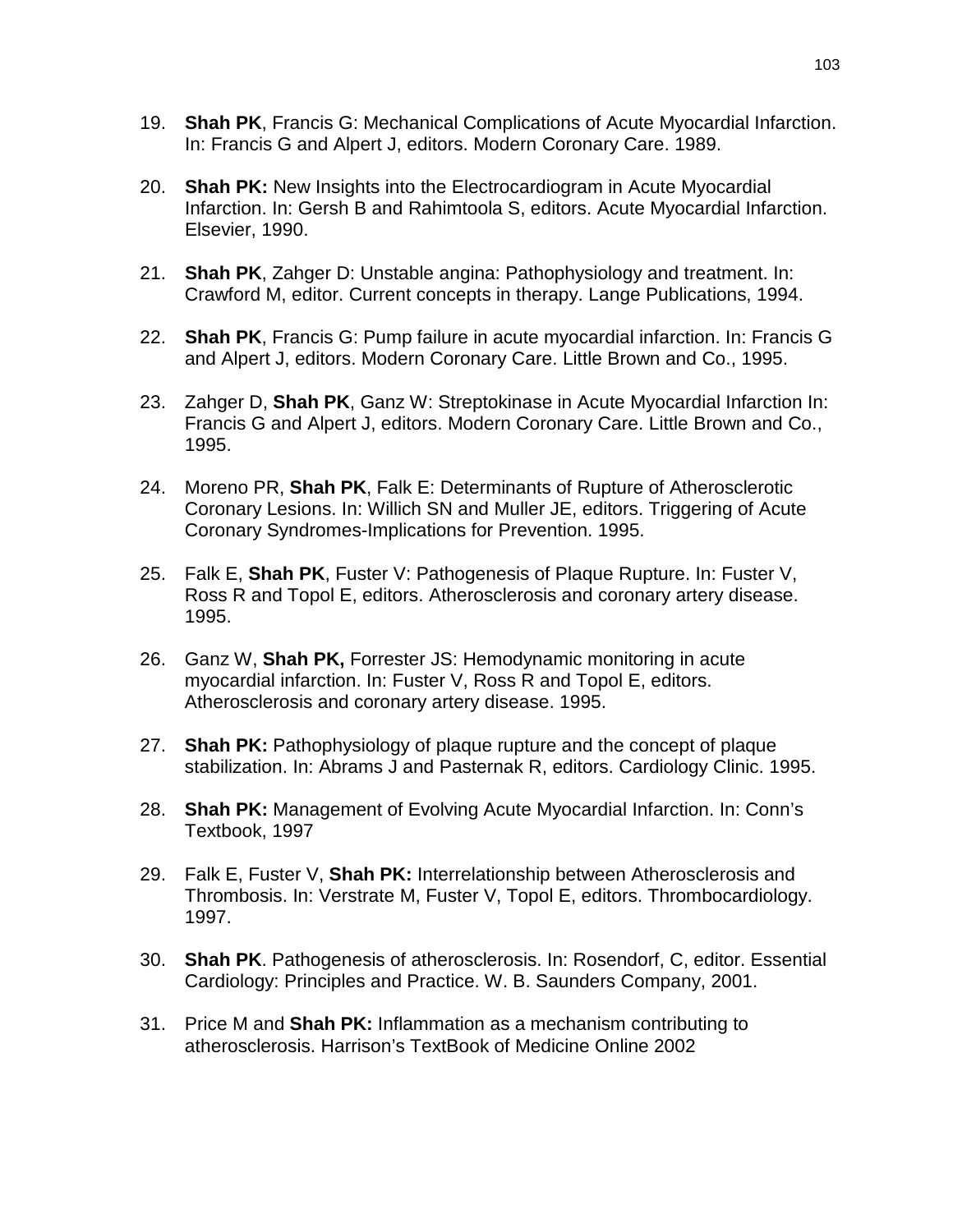- 32. **Shah PK**: Pathophysiology of Chronic and Acute Myocardial Ischemia: In "Heart rate and coronary artery disease" 2002
- 33. **Shah PK:** pathophysiology of plaque rupture and the concept of plaque stabilization. Cardiology Clinics 2003; 21(3):303-314
- 34. **Shah PK** and Falk E: Pathophysiology of Myocardial Ischemia. In: Shah, PK, editor. International Textbook of Cardiology, 2003.
- 35. Cercek, B and **Shah PK**: Hemodynamic Complications of Acute Myocardial Infarction. In: Shah, PK, editor. International Textbook of Cardiology, 2003.
- 36. **Shah PK**: Cellular and molecular mechanisms of plaque rupture. In: High Risk Atherosclerotic Plaques: Edited by Levon M. Khachighian. CRC Press 2005.
- 37. Kar S, **Shah PK**: Impact of new percutaneous techniques of aortic valve replacement on cardiology/cardiac surgery practice. In: Transcatheter Valve Repair. Edited by Ziyad M. Hijazi, Philipp Bonhoeffer, Ted Feldman, Carlos Ruiz. Taylor and Francis: 2006
- 38. **Shah PK**. Pathogenesis of atherosclerosis. In: Rosendorf, C, editor. Essential Cardiology: Principles and Practice. W. B. Saunders Company, 2004
- 39. **Shah PK**, Sharifi B: Insights into Molecular mechanisms of plaque rupture and Thrombosis. In Biochemistry of Atherosclerosis edited by S.K. Cheema. Springer, NY, 2006
- 40. **Shah PK,** Falk E, Fuster V: Inflammation and plaque rupture. In: Hurst's The Heart 12<sup>th</sup> edition. Edited by Fuster V. McGraw Hill 2007
- 41. **Shah PK**: Inflammatory Mechanisms in Atherosclerosis. In: Inflammation: Edited by Cornelia Weyand 2008
- 42. Chyu KY, **Shah PK**: Management of Unstable Angina: Conn's Current diagnosis and treatment in cardiology. Edited by: Michael Crawford. Publisher: McGraw Hill 2008
- 43. Chyu KY and **Shah PK**: Immune system in acute coronary syndromes. Theroux: Acute Coronary Syndromes: A Companion to Braunwald's Heart Disease. Elsevier 2010
- 44. Morteza Naghavi, Erling Falk, Khurram Nasir, Harvey S. Hecht, Matthew J. Budoff, Zahi A. Fayad, Daniel S. Berman, and **Prediman K. Shah**. Approach to Atherosclerosis as a Disease: Primary Prevention Based on the Detection and Treatment of Asymptomatic Atherosclerosis. In Asymptomatic Atherosclerosis; Edited by Morteza Naghavi, MD; Springer 2010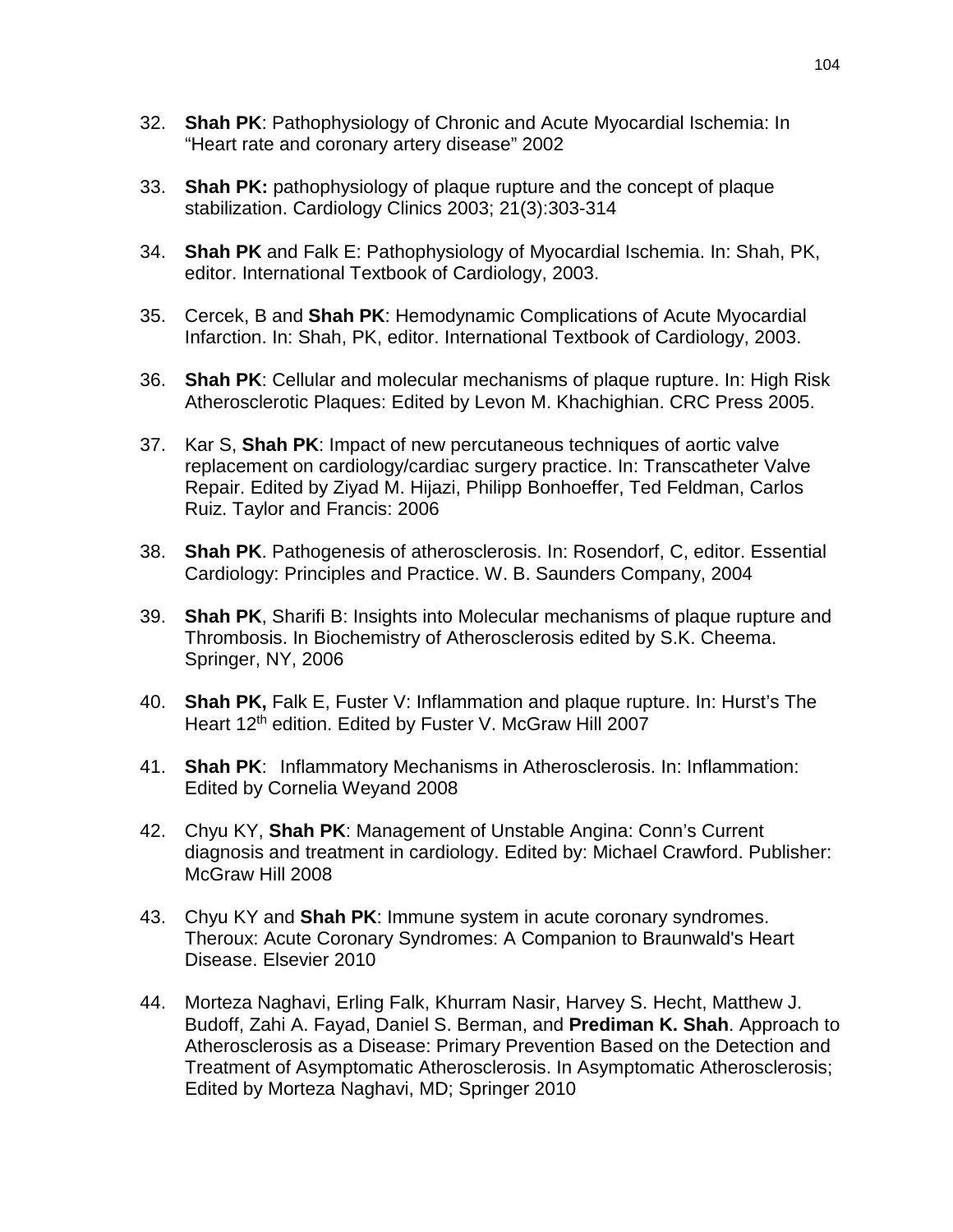- 45. Morteza Naghavi, Erling Falk, Harvey S. Hecht, Michael J. Jamieson, Sanjay Kaul, Daniel S. Berman, Zahi Fayad, Matthew J. Budoff, John Rumberger, Tasneem Z. Naqvi, Leslee J. Shaw, Jay N. Cohn, Ole Faergeman, Raymond D. Bahr, Wolfgang Koenig, Jasenka Demirovic, Dan Arking, Victoria L.M. Herrera, Juan Jose Badimon, James A. Goldstein, Arturo G. Touchard, Yoram Rudy, K.E. Juhani Airaksinen, Robert S. Schwartz, Ward A. Riley, Robert A. Mendes, Pamela S. Douglas, and **Prediman K. Shah**. From Vulnerable Plaque to Vulnerable Patient – Part III; In Asymptomatic Atherosclerosis, Edited by: Morteza Naghavi, MD, Springer 2010.
- 46. **Prediman K. Shah,** Kuang-Yuh Chyu, Jan Nilsson, and Gunilla N. Fredrikson: Vaccine for Atherosclerosis: An Emerging New Paradigm: In Asymptomatic Atherosclerosis Edited by Morteza Naghavi, MD. Springer 2010
- 47. **Shah PK**: Pathogenesis of Atherothrombosis. Textbook of Cardiology edited by Kanu Chatterjee: In Press 2012
- 48. Chen S, **Shah PK**, Arditi Moshe: Innate Immunity and Atherosclerosis. In Clinical Immunology  $4<sup>th</sup>$  Edition, Elsevier 2011. Edited by: Robert R. Rich, Thomas A. Fleischer, William T. Shearer, Harry W. Schroeder Jr., Anthony J. Frew, Cornelia M. Weyand (In Press 2012)

### **LETTERS TO THE EDITOR**

- 1. **Shah PK**: Buccal nitroglycerin ointment in acute cardiac pulmonary edema. Ann Intern Med 103(1):153-154, 1985.
- 2. Furst SR, Fallon SP, Reznick GN, **Shah PK**: Myocardial infarction after inhalation of Methamphetamine. N Engl J Med 323(16):1147-1148, 1990.
- 3. Zahger D, **Shah PK.** Effect of smoking status on response to thrombolytic therapy. J Am Coll Cardiol, 28(1):283, 1996.
- 4. **Shah PK**: Right ventricular infarction. New Engl J of Med 329(14):1043, 1993.
- 5. **Shah PK**: Sildenafil in the treatment of erectile dysfunction. N Engl J Med 339(10):699, 1998.
- 6. **Shah PK**. J Am Coll Cardiol. 2010 Nov 23;56(22):1861-2. No abstract available.

#### **REVIEWS**

1. **Shah PK**: Ventricular unloading in the management of heart disease: role of vasodilators. Part I. Am Heart J 93(2):256-260, 1977.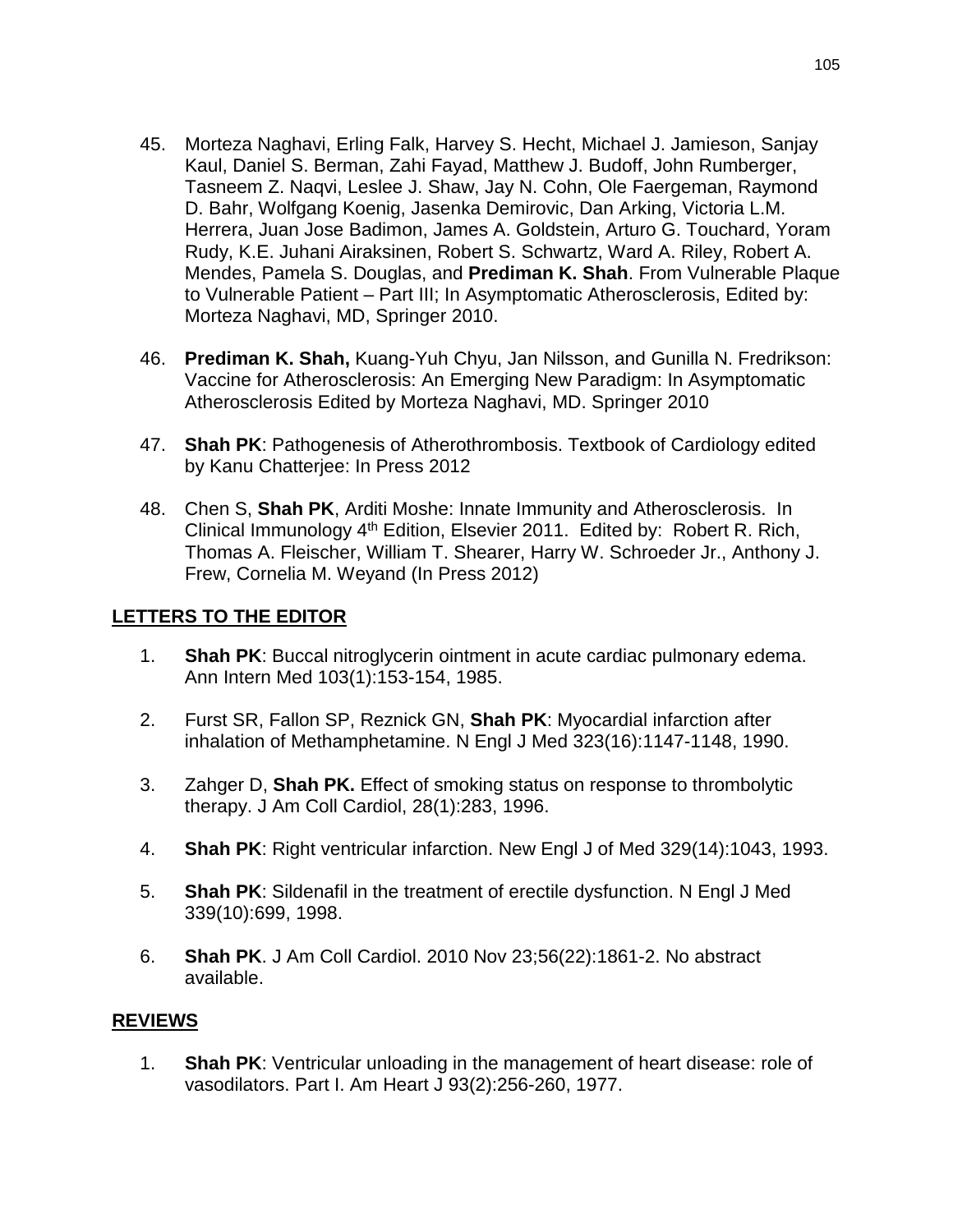- 2. **Shah PK**: Ventricular unloading in the management of heart disease: role of vasodilators. Part II. Am Heart J 93(3):403-406, 1977.
- 3. **Shah PK,** Hattori V, Berman DS, Maddahi J, Pichler M: Clinical implications of precordial ST depression in acute inferior myocardial infarction. Primary Cardiology 9(7):173-182, 1983.
- 4. **Shah PK**: Clinical applications of bedside hemodynamic monitoring using the Swan-Ganz catheter. Physiologist 26(1):43-45, 1983.
- 5. Swan HJC and **Shah PK**: Bedside hemodynamic monitoring in the critically ill. The rationale for bedside hemodynamic monitoring. J Crit Illn (Part I). 1(4):24- 28, 1986.
- 6. Amin DK, **Shah PK** and Swan HJC: Bedside hemodynamic monitoring in the critically ill. The Swan-Ganz catheter: Choosing and using the equipment. (Part II). J Crit Illn 1(4):34-37, 1986.
- 7. Amin DK, **Shah PK** and Swan HJC: Bedside hemodynamic monitoring in the critically ill. The Swan-Ganz catheter: Insertion technique. (Part III). J Crit Illn 1(4):38-45, 1986.
- 8. Amin DK, **Shah PK** and Swan HJC: Bedside hemodynamic monitoring in the critically ill. The Swan-Ganz catheter: Tips on interpreting results. (Part IV). J Crit Illn 1(5):40-48, 1986.
- 9. Amin DK, **Shah PK** and Swan HJC: Bedside hemodynamic monitoring in the critically ill. The Swan-Ganz catheter: Indications for insertion. (Part V). J Crit Illn 1(5):54-61, 1986.
- 10. Gonick HC, Weiler EWJ, Horn E, Khalil-Manesh F, **Shah PK**, Amin D: Urinary Na-K-ATPase inhibitors and digoxin-like immunoreactive substances in acute congestive heart failure. Proceedings of the Seminar on Actual Problems of Cardiac Failure, Tbilisi, Georgia, USSR, October 23-26, 1989.
- 11. **Shah PK**: Complication of acute myocardial infarction: Relative usefulness of non-invasive diagnostic techniques (Echocardiography versus radionuclide ventriculography) Cardiovascular Imaging 2(2), 1990.
- 12. Goodman JS and **Shah PK**: How and when to suspect post-MI mechanical complications. J Crit Illn 5(7):681-694, 1990.
- 13. **Shah PK.** Pathophysiology of unstable angina. Cardiology Clinics, 9(1):11-26, 1991.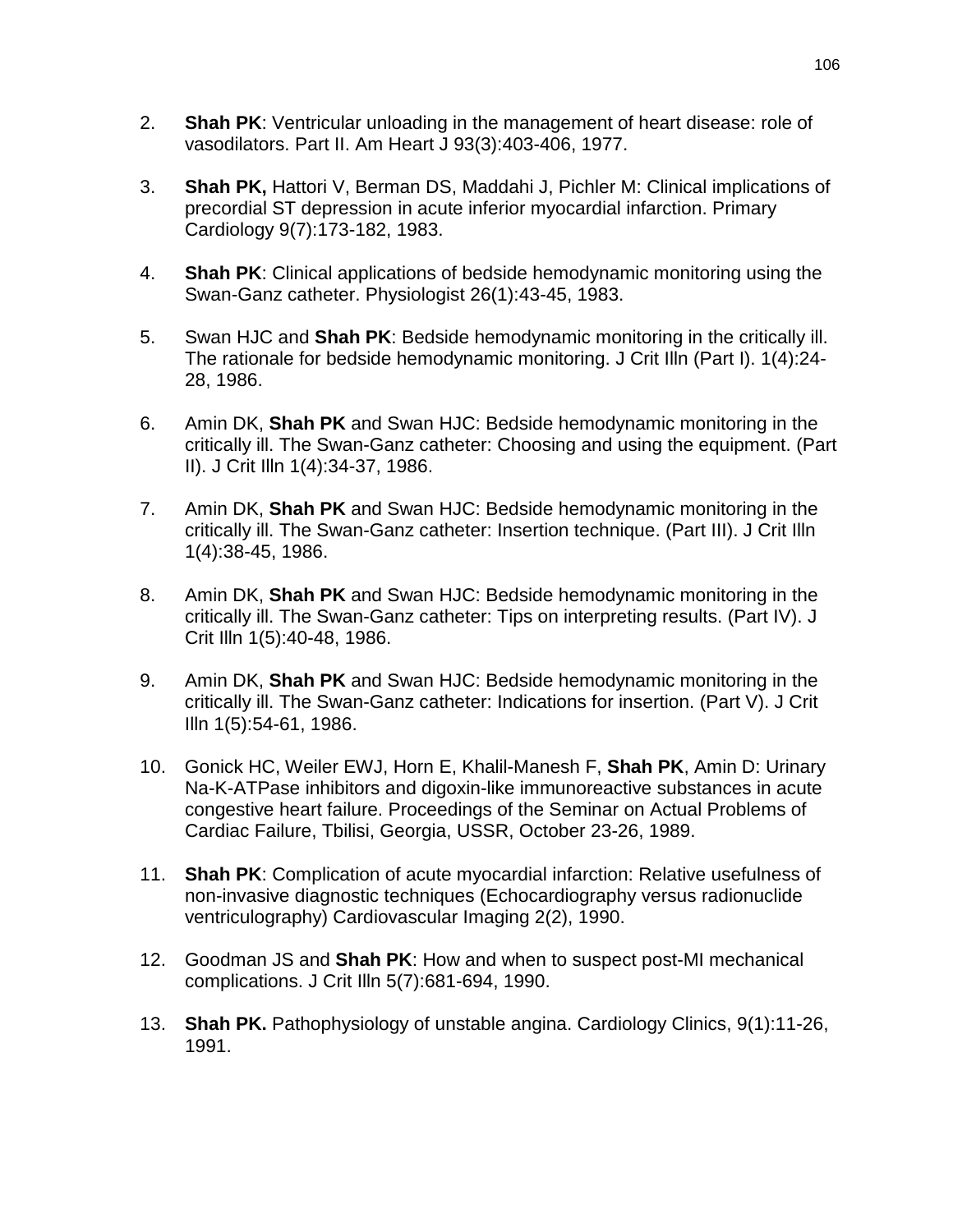- 14. **Shah PK**: New pathophysiologic insights into the mechanism of acute coronary syndromes. In: Advances in Cardiology and Cardiac Surgery. An International Symposium. Il Ciocco, May 2-5, 1991.
- 15. Cercek B, **Shah PK**. Complicated acute myocardial infarction. Heart failure, shock, mechanical complications. Cardiology Clinics, 9(4):569-93, 1991.
- 16. Ameli S, **Shah PK**. Cardiac tamponade. Pathophysiology, diagnosis, and management. Cardiology Clinics, 9(4):665-74, 1991.
- 17. Bingham SE, Berman DS, **Shah PK**. Nuclear imaging in acute cardiac care. Cardiology Clinics, 9(4):733-59, 1991.
- 18. **Shah PK**, Forrester JS: Pathophysiology of acute coronary syndromes. Am J Cardiol 68(12):16C-23C, 1991.
- 19. **Shah PK**: The role of thrombolytic therapy in patients with acute myocardial infarction presenting later than six hours after the onset of symptoms. Am J Cardiol 68(12):72C-77C, 1991.
- 20. **Shah PK**: Acute aortic dissection, Part 1: Clues that signal impending disaster. Acute aortic dissection, Part 2: Choosing among management options. J Crit Illn 7(7):1075-1078, 1992.
- 21. Zahger D, **Shah PK:** Anticoagulant therapy following myocardial infarction. Cardiology in Review: 60 123-134, 1993.
- 22. **Shah PK,** Pasternak R: The role of lipids in restenosis following angioplasty. Current Opinions in Lipidology 4:310-313, 1993.
- 23. Amin DK, **Shah PK**, Swan HJC: Deciding when hemodynamic monitoring is appropriate. J Crit Illn 8(9) 1053, 1993.
- 24. Amin DK**, Shah PK**, Swan HJC: The technique of inserting a Swan-Ganz catheter. J Crit Illn 8(10)1147, 1993.
- 25. Falk E, **Shah PK**, Fuster V: Coronary plaque disruption. Circulation 92(3):657- 671, 1995.
- 26. **Shah PK:** New antithrombotic drugs for systemic and local delivery for coronary artery disease. J Interv Cardiol 8(4): 427-437, 1995.
- 27. **Shah PK**: Pathophysiology of plaque rupture and the concept of plaque stabilization. [Review] Cardiol Clin 14(1):17-29, 1996.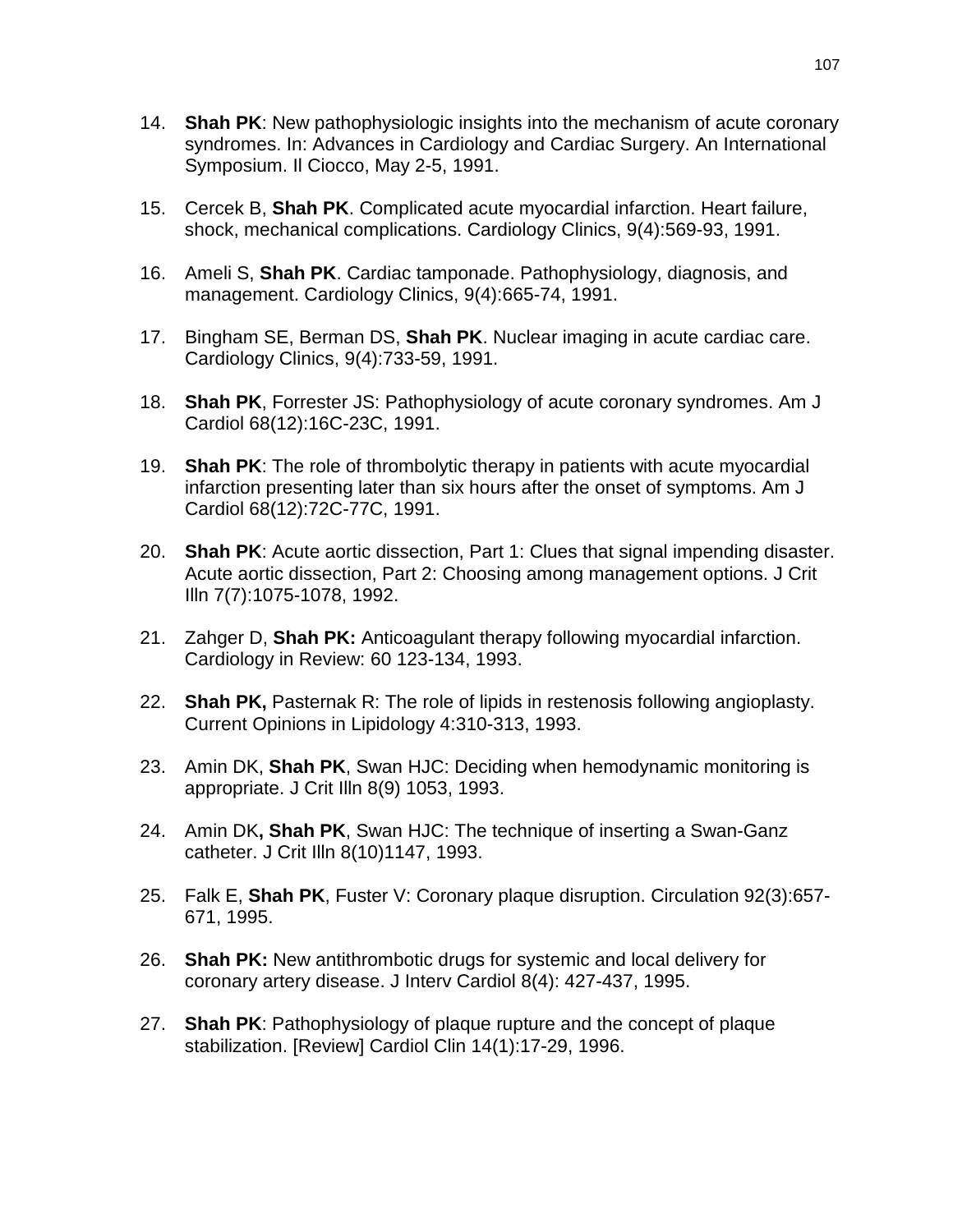- 28. Forrester JS, **Shah PK**: Using serum cholesterol as a screening test for preventing coronary heart disease: the five fundamental flaws of the American College of Physicians Guidelines. Am J Cardiol 79(6):790-792, 1997.
- 29. **Shah PK**: Pathophysiology of Acute Coronary Syndromes. Am J Cardiol: 79(12B) 17-23, 1997.
- 30. **Shah PK**. Plaque disruption and coronary thrombosis: new insight into pathogenesis and prevention. Clin Cardiol 20(11 Suppl 2):II-38-44, 1997
- 31. **Shah PK**: Novel Anti-atherogenic strategies: from gene therapy to Nitric Oxide Donors. Cardiology Today 1:25-29, 1997.
- 32. **Shah PK**: New insights into the pathogenesis and prevention of acute coronary syndromes. Am J Cardiol 79(12B):17-23, 1997
- 33. **Shah PK**: Role of inflammation and metalloproteinases in plaque disruption and thrombosis. Vasc Med 3(3):199-206, 1998
- 34. **Shah PK**. Plaque disruption and thrombosis. Potential role of inflammation and infection. Cardiol Clin. 17(2):271-81, 1999.
- 35. **Shah PK**: Targeting the proteolytic arsenal of neutrophils: A promising approach to postpump syndrome and ARDS Circulation 100(4):333-334, 1999.
- 36. **Shah PK**, Dhar S: New and emerging risk factors for atherothrombotic coronary artery disease. Indian Heart J, 2000
- 37. **Shah PK**: Focus on HDL: A new treatment paradigm for athero-thrombotic vascular disease. Expert Opinion on Investigational Drugs, 2000
- 38. Chyu KY**, Shah PK**: Role of Inflammation in atherothrombosis. Drug News & Perspectives, Drug News Perspect 14(2): 101-109,2001
- 39. Kar S, **[Shah PK](http://www.ncbi.nlm.nih.gov/entrez/query.fcgi?cmd=Retrieve&db=PubMed&list_uids=12439371&dopt=Abstract)**. Acute coronary syndrome caused by coronary artery dissection mimicking acute plaque rupture. Rev Cardiovasc Med. 2001 Fall;2(4):215-9.
- 40. Chyu KY, **Shah PK**: Role of inflammation in plaque disruption and thrombosis. Reviews in Cardiovascular Medicine, 2002
- 41. **Shah PK**: Chronic infection and atherothrombosis. Current Atherosclerosis Reviews 2002 (In press)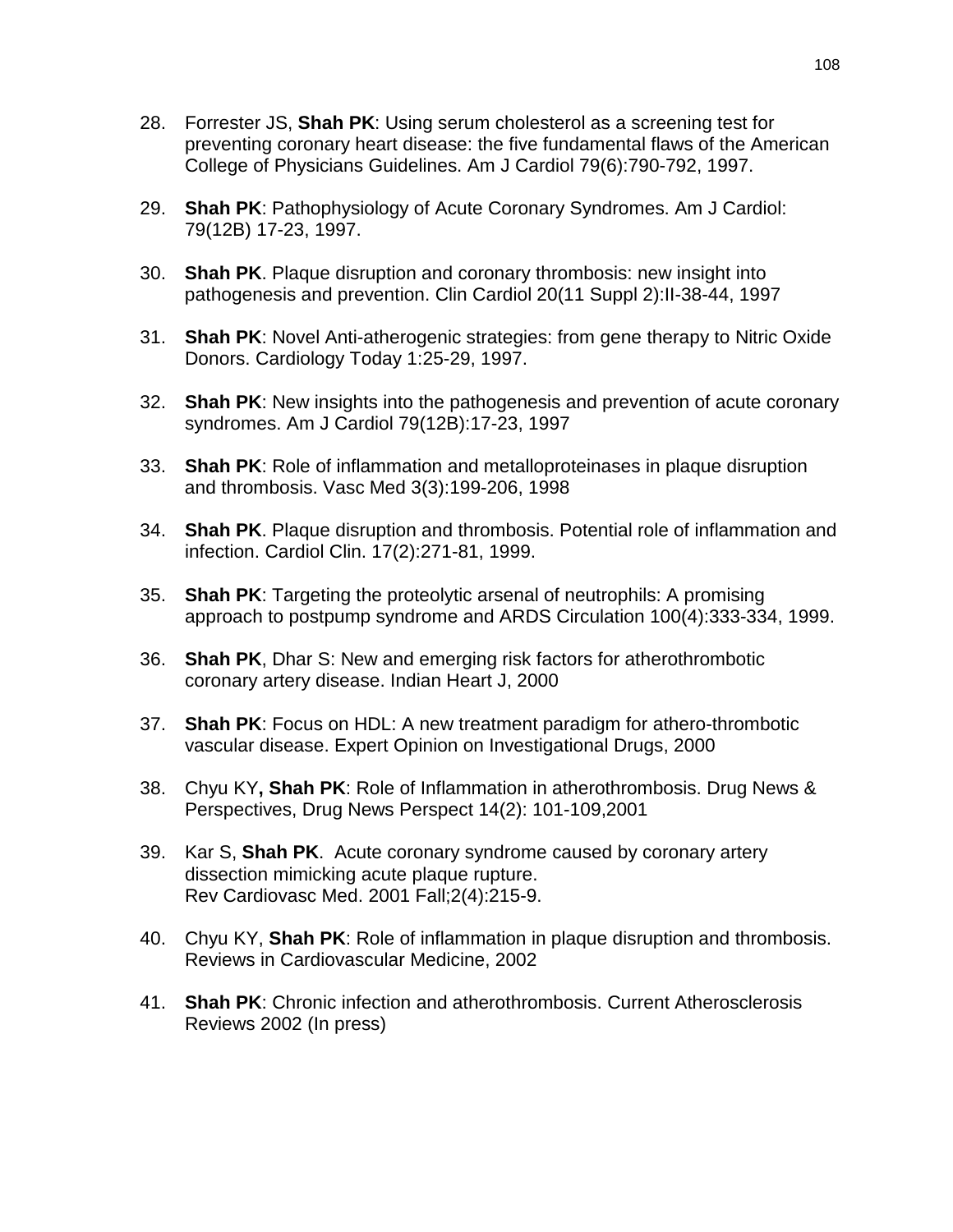- 42. Price M, **Shah PK**: HDL and apolipoprotein A-1: the next frontier in atherosclerosis management. International Atherosclerosis Society Proceeding (Elerctronic Publication on the Web 2002)
- 43. [Price MJ,](http://www.ncbi.nlm.nih.gov/entrez/query.fcgi?cmd=Retrieve&db=PubMed&list_uids=12439437&dopt=Abstract) **Shah PK**. New strategies in managing and preventing atherosclerosis: focus on HDL. Reviews in Cardiovasc Medicine. 2002; 3(3):129-37.
- 44. **Shah PK**: Emerging non-statin LDL-lowering Therapies for Dyslipidemia and Atherosclerosis: Reviews in Cardiovascular Medicine 2003; 4(3):136-141
- 45. **Shah PK**: Pathophysiology of plaque rupture and the concept of plaque stabilization. [Review] Cardiol Clin 2003; 21(3): 303-314
- 46. **Shah PK**, Chyu KY, Nilsson J: Immunotherapy for atherosclerosis: An emerging paradigm. Reviews in Cardiovascular Medicine. 2004

## **INVITED EDITORIALS**

- 1. **Shah PK**, Berman DS: Implications of precordial ST segment depression in acute inferior myocardial infarction. Am J Cardiol 48(6):1167-1168, 1981.
- 2. **Shah PK**, Berman DS, Swan HJC: Precordial ST segment depression in acute inferior myocardial infarction: Innocent bystander or a high risk indicator? Int J Cardiol 4(1):75-80, 1983.
- 3. **Shah PK** and Helfant RH: Smoking and coronary artery disease. Chest 96(3):449-452, 1988.
- 4. **Shah PK**: Application of nuclear cardiology in the coronary care unit: Achievements and challenges. J Nuclear Cardiology, 1(3):304-6, 1994.
- 5. Forrester JS, **Shah PK**: Lipid lowering versus revascularization: An idea whose time for testing has come. Circulation 96(4):1360-1362, 1997.
- 6. **Shah PK**: Inflammation, metalloproteinases, and increased proteolysis: an emerging pathophysiological paradigm in aortic aneurysm. Circulation 96(7):2115-2117, 1997.
- 7. **Shah PK**: Plaque size, vessel size and plaque vulnerability: bigger may not be better. J Am Coll Cardiol, 32(3):663-4, 1998.
- 8. **Shah PK:** Targeting the Proteolytic Arsenal of Neutrophils: A promising approach to post-pump syndrome and ARDS. Circulation 100:333-334, 1999.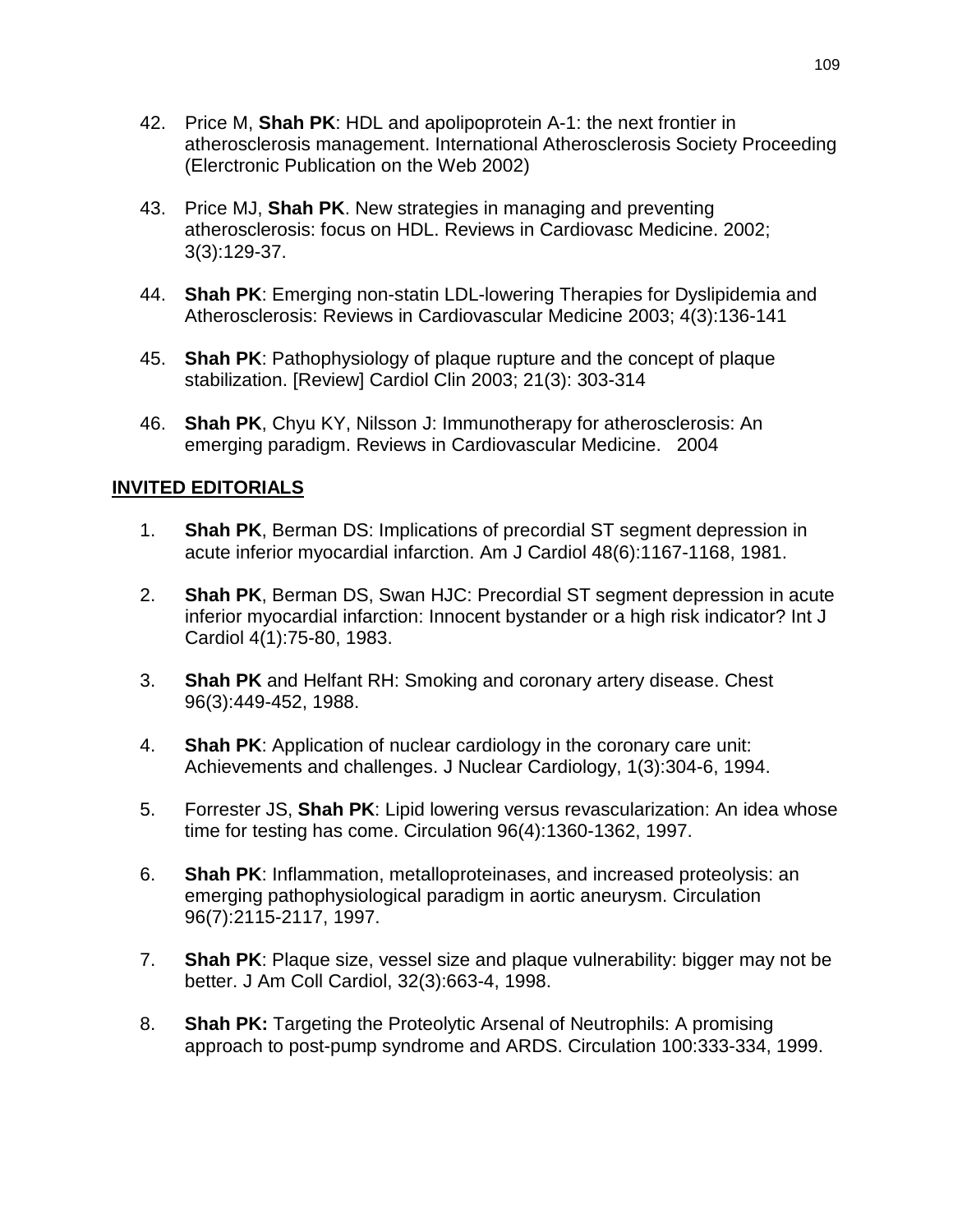- 9. **Shah PK:** Circulating markers of inflammation for vascular risk prediction: are they ready for prime time. Circulation 101(15):1758-9, 2000.
- 10. **Shah PK**: Link Between Infection and Atherosclerosis: Who Are The Culprits: Viruses, Bacteria, Both, or Neither? Circulation 103(1):5-6, 2001.
- 11. **Shah PK**, Galis Zorina: MMP Hypothesis of Plaque Rupture: Players keep piling up but questions remain. Circulation 2001
- 12. **Shah PK**: LDL lowering and Progression of Atherosclerosis: Does More mean Less. Circulation 2002; 106:2039-2040.
- 13. **Shah PK:** As the leucocytes roll the arteries thicken. Circulation 2003; 107:2175-2177.
- 14. **Shah PK**: Preservation of extracellular matrix by passive myocardial restraint: A new paradigm for prevention of adverse remodeling and progressive heart failure. *Circulation 2005 ;112(9):1245-1247.*
- 15. Chyu KY, **Shah PK**: Choking off plaque neovascularity: a novel atheroprotective strategy or a double edged sword. Arteriosclerosis, Thrombosis and Vascular Biology 2007;27(5): 993-995
- 16. **Shah PK**: Innate immune pathway links obesity to insulin resistance. Circulation Research, 2007 ;100(11):1531-1533

## **ABSTRACTS**

- 1. Harris WS, Zanghellini WM, **Shah PK**, Swan HJC, Matloff JM: Loss of reflex vasodilative response to cardiac stretch in coronary artery disease. Circulation 55:(Suppl III):781, 1977.
- 2. Gray R, Shell WE, Conklin C, **Shah PK**, Miyamoto AT, Matloff JM, Swan HJC: Quantification of myocardial injury during coronary artery bypass graft. Circulation 58 (Suppl I):I-42, 1978.
- 3. Maddahi J, Berman DS, Silverberg R, Charuzi Y, Buchbinder N, Gray R, Waxman AD, **Shah PK**, Swan HJC, Forrester JS: Validation of a two-minute technique for multiple gated scintigraphic assessment of left ventricular ejection fraction and regional wall motion. J Nucl Med 19:669, 1978.
- 4. **Shah PK,** Maddahi J, Berman D, Pichler M, Peter T, Waxman A, Singh BN, Forrester J, Swan HJC: Scintigraphic correlates of precordial ST depression in acute inferior myocardial infarction: identification of a high risk subset. Clin Res 26(3):217A, 1978.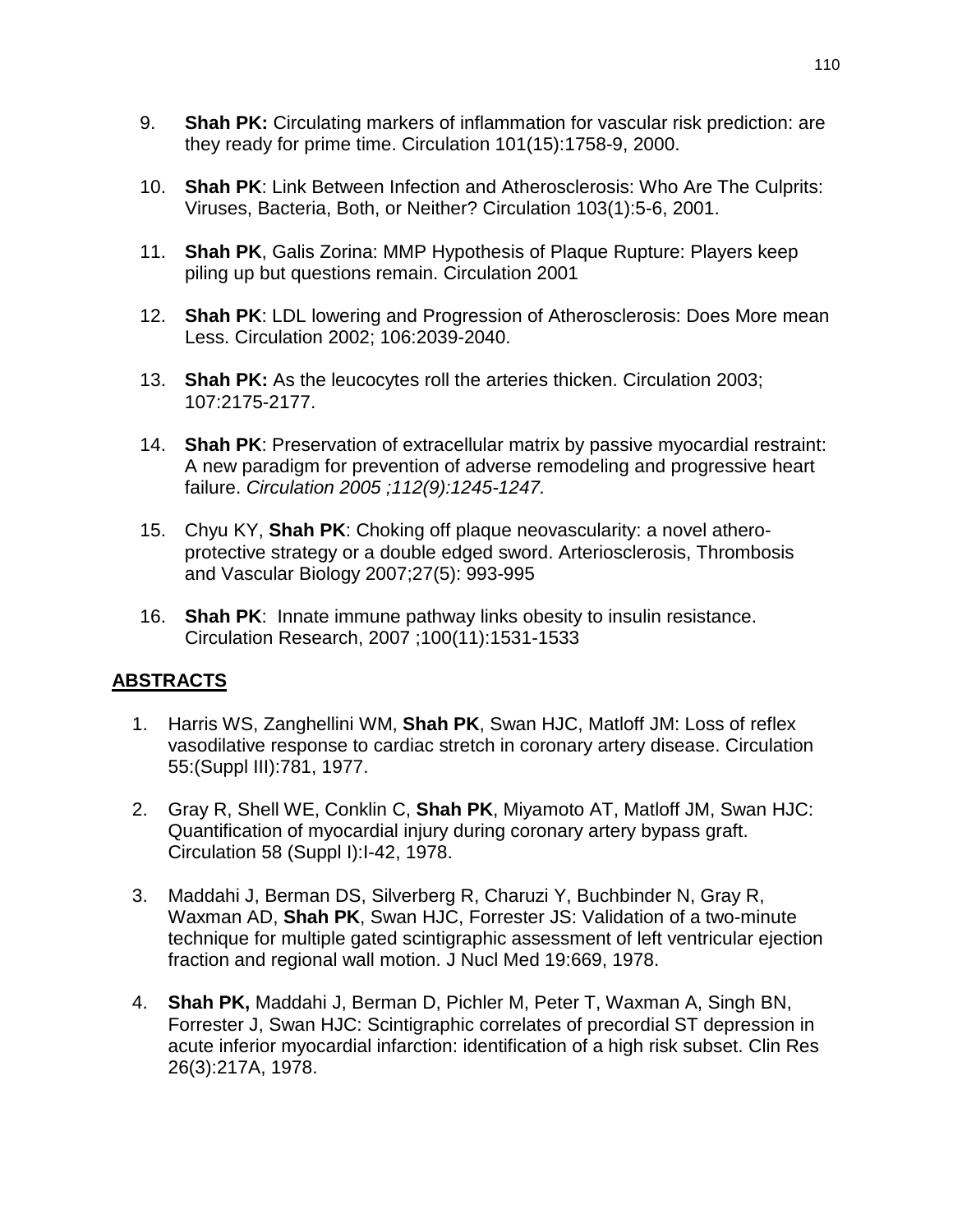- 5. **Shah PK**, Maddahi J, Berman D, Pichler M, Peter T, Waxman A, Singh BN, Swan HJC, Forrester J: Relation between scintigraphic and hemodynamic parameters in early acute myocardial infarction. Clin Res 26(3):217A, 1978.
- 6. Maddahi J, Berman D, Silverberg R, Gray R, Waxman A, Charuzi Y, Vas R, Buchbinder N, **Shah PK**, Swan HJC, Forrester J: Two-minute gated scintigraphic assessment of left ventricular ejection fraction and regional wall motion: validation of the method. Clin Res 26(3):250A, 1978.
- 7. Maddahi J, Berman D, Silverberg R, Charuzi Y, Buchbinder N, Gray R, Waxman A, Vas R, **Shah PK**, Swan HJC, Forrester J: Validation of a two-minute technique for multiple gated ejection fraction and regional wall motion. J Nucl Med 19:669, 1978.
- 8. **Shah PK,** Berman D, Maddahi J, Pichler M, Peter T, Waxman A, Singh BN, Forrester J, Swan HJC: Scintigraphic identification of a high risk subset of acute inferior myocardial infarction. J Nucl Med 19:680, 1978. (Presented at the Annual Meeting of Society of Nuclear Medicine, Anaheim, June 1978.)
- 9. Charuzi Y, Davidson R, Barrett M, **Shah PK**, Berman D, Waxman A, Pichler M, Maddahi J, Corday E, Swan HJC: A quantitative comparison of cross-sectional echocardiography and radionuclide angiography in acute myocardial infarction. Circulation 58(Suppl II):52, 1978.
- 10. **Shah PK**, Pichler M, Berman D, Maddahi J, Urban M, Shellock F, Swan HJC: Nitroprusside induced improvement in global and segmental ventricular function in acute myocardial infarction. Am J Cardiol 43:394, 1979. (Presented at the American College of Cardiology Meeting, Miami Beach, March 1979.)
- 11. Maddahi J, **Shah PK,** Berman DS, Pichler M, Matsuoka DT, Forrester JS, Swan HJC: Assessment of right ventricular ejection fraction in early acute myocardial infarction by multiple gated equilibrium scintigraphy: hemodynamic correlates and prognostic significance. Am J Cardiol 43:371, 1979.
- 12. Pichler M, **Shah PK,** Diamond G, Berman D, Shell W, Swan HJC, Forrester JS: Correlation between creatine kinase-isoenzyme MB infarct size and left ventricular function in patients with first transmural myocardial infarction. Clin Res 29, February 1979.
- 13. Freeman M, Pichler M, Berman D, **Shah PK**, Maddahi J, Waxman A, Staniloff H, Elkayam U, Anderson A, Swan HJC, Forrester JS: Improved noninvasive assessment of segmental wall motion in acute myocardial infarction by an additional 70° LAO view in multiple gated equilibrium scintigraphy. Clin Res 29, February 1979.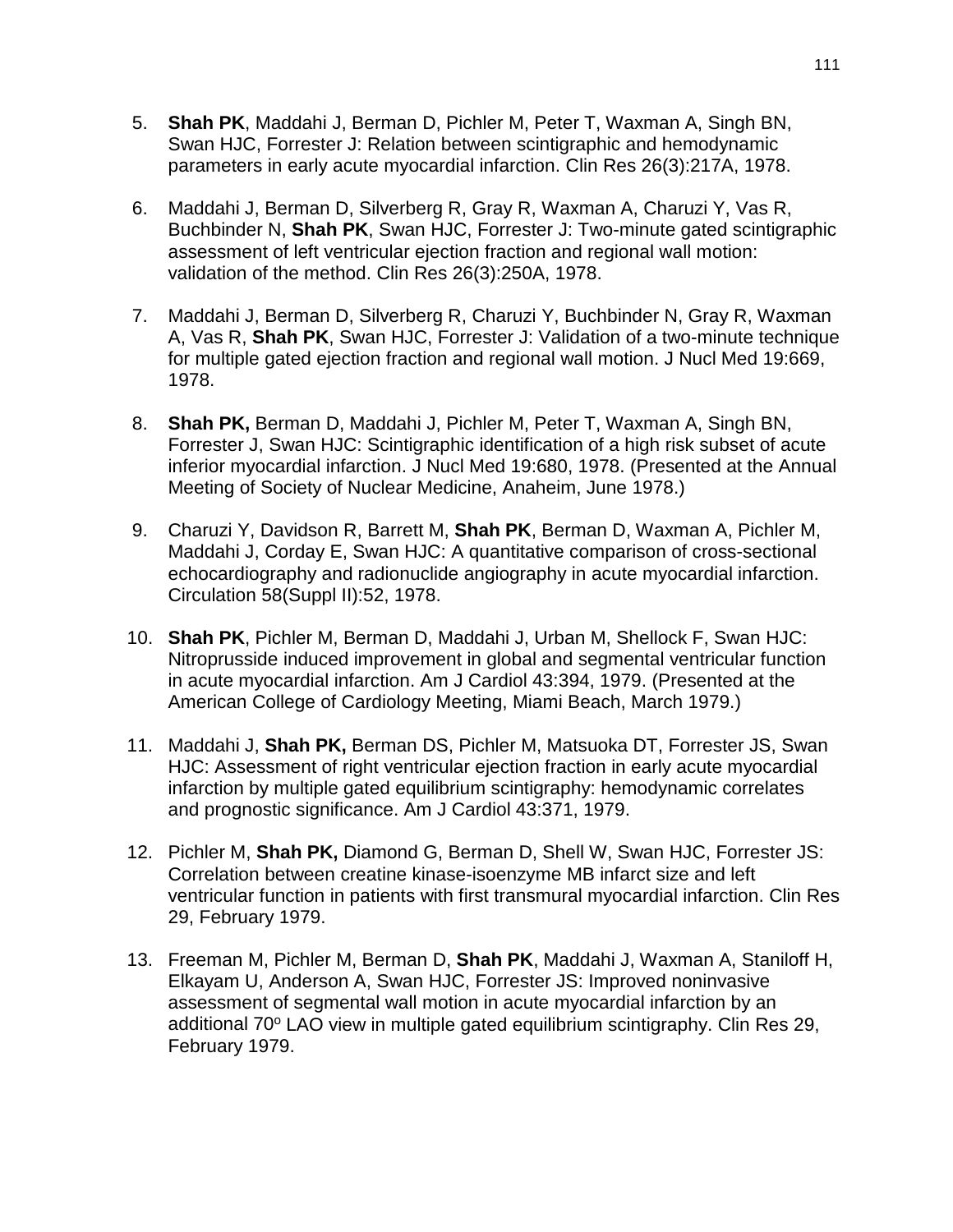- 14. Maddahi J, **Shah PK**, Berman D, Pichler M, Matsuoka D, Forrester JS, Swan HJC: Multiple gated equilibrium in assessment of right ventricular ejection fraction in early acute myocardial infarction: hemodynamic correlates and prognostic significance. Clin Res 29, February 1979.
- 15. Pichler M, **Shah PK**, Peter T, Berman D, Shell W, Forrester J, Swan HJC: Evidence for functional differences between anterior and inferior walls of left ventricle. Clin Res 29, February 1979.
- 16. **Shah PK,** Pichler M, Berman D, Stankus K, Peter T, Swan HJC: Early prediction of risk of mortality in acute myocardial infarction. Clin Res 29, February 1979.
- 17. Swan HJC, **Shah PK**, Pichler M, Berman D: Significance of sequential measurements of left ventricular ejection fraction in acute myocardial infarction a preliminary report. (Presented at the Symposium on Hemodynamics and Ventricular Function During Exercise, European Society of Cardiology, Berlin [West Germany], September 13-15, 1979.)
- 18. **Shah PK,** Pichler M, Berman D, Freeman M, Waxman A, Swan HJC: Prognosis following acute myocardial infarction is related to initial left ventricular ejection fraction. Circulation 60:11-163, 1979. (Presented at the American Heart Association Annual Meeting, Anaheim, November 1979.)
- 19. Ganz W, Marcus HS, Buchbinder N, Mondkar A, Berezovsky L, Peter T, O'Connor L, Charuzi Y, **Shah PK**, Maddahi J, Berman D, Shell W, Beeder C: Rapid intracoronary thrombolysis in evolving myocardial infarction. Clin Res 28(2):172A, 1980.
- 20. **Shah PK**, Mickle D, Shell W, O'Connor L, Berman D, Swan HJC: Influence of right ventricular dysfunction and time of determination on relationship between left ventricular ejection fraction and enzymatic infarct size. Clin Res 28(2):210A, 1980.
- 21. **Shah PK**, Rubin S, Shellock F, Berman D, Swan HJC: Can noninvasive determination of left ventricular ejection fraction alone predict beneficial hemodynamic response to vasodilator therapy in severe chronic heart failure. Clin Res 28(2):211A, 1980.
- 22. **Shah PK**, Nemerovski M, Pichler M, Berman D, Swan HJC: Early sequential changes in global and regional left ventricular function following acute myocardial infarction and their relationship to short term prognosis. Clin Res 28(2):211A, 1980.
- 23. **Shah PK**, Shellock F, Berman D, Swan HJC: Sustained beneficial hemodynamic effects of peritrate in chronic heart failure. (Presented at the International Symposium on Oral Nitrates, Paris [France], January 1980.)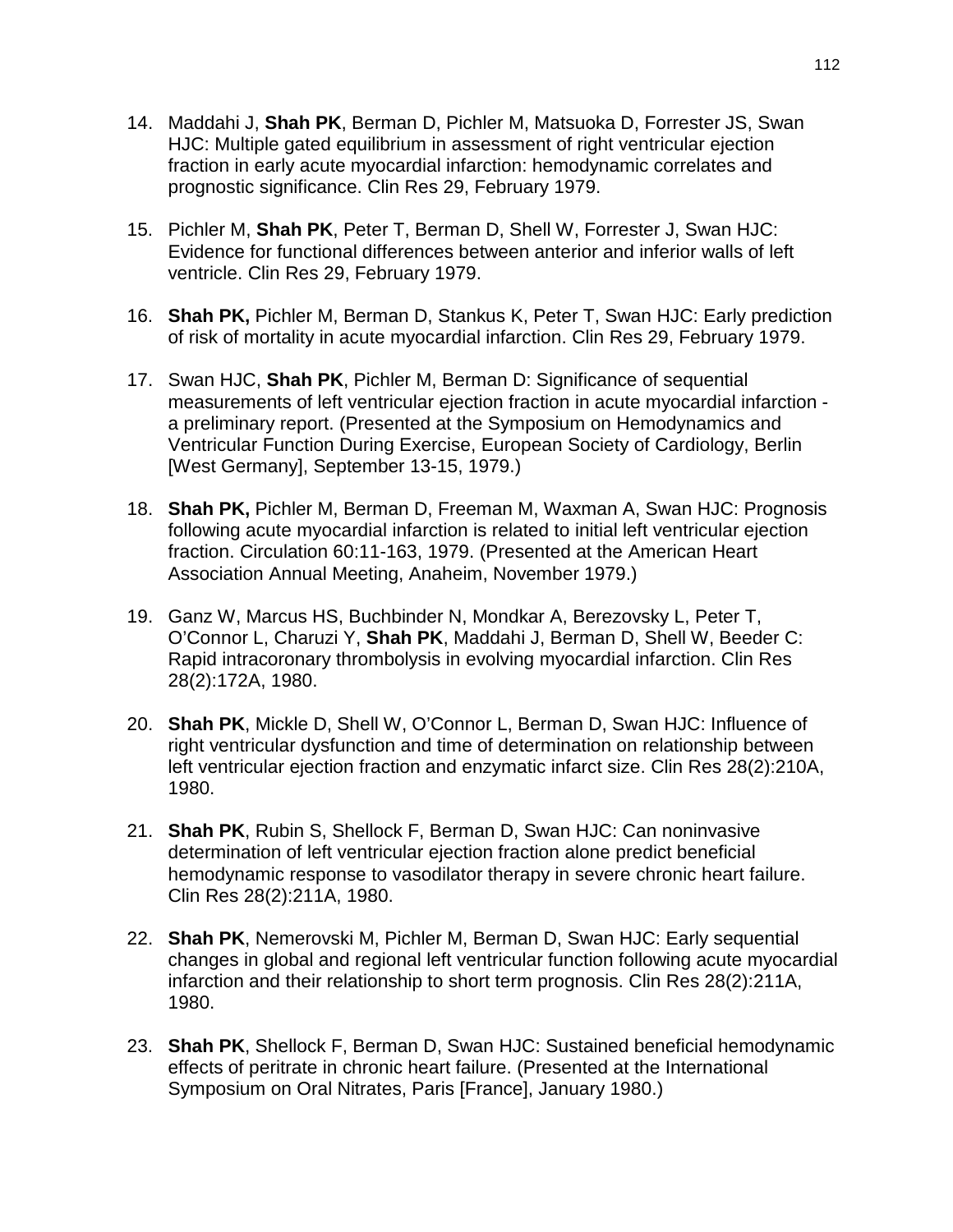- 24. **Shah PK**, Pichler M, Berman D, Swan HJC: Effects of intra-aortic balloon pumping on global and regional ventricular function in acute myocardial infarction. (Presented at the European Congress of Cardiology, Paris [France], June 1980.)
- 25. **Shah PK**, Picher M, Berman D, Swan HJC: Vasodilator induced changes in global and regional ventricular function in acute myocardial infarction. (Presented at the International Symposium on Nitrates, Monte Carlo [Monaco], June 1980.)
- 26. **Shah PK**, Ellrodt AG, Berman D, Shellock F, Maddahi J, Pichler M, Waxman A, Swan HJC: High and low risk subsets among patients with no or mild postinfarction heart failure: early identification by radionuclide ventriculography. Clin Nucl Med, September 1980. (Presented at the Western Regional Meeting of the Society of Nuclear Medicine, Los Angeles, October 1980.)
- 27. **Shah PK**, Maddahi J, Berman D, Shellock F, Pichler M, Waxman A, Swan HJC: Acute myocardial infarction with predominant right ventricular dysfunction: frequency, clinical, hemodynamic and scintigraphic findings. Clin Nucl Med, September 1980 (Presented at the Western Regional Meeting of the Society of Nuclear Medicine, Los Angeles, October, 1980.)
- 28. Ganz W, Buchbinder N, Marcus H, Mondkar A, O'Connor L, Maddahi J, Charuzi Y, Peter T, Berman D, **Shah PK**, Swan HJC, Kass R: Intracoronary thrombolysis in evolving myocardial infarction in man. Circulation 62:II-162 (part II), 1980. (Presented at the American Heart Association Meeting, Miami Beach, November 1980).
- 29. **Shah PK**, Maddahi J, Pichler M, Shellock F, Berman DS, Swan HJC: Relationship of left and right ventricular ejection fraction to preadmission cardiac arrest and in-hospital prognosis in acute myocardial infarction. Circulation 62:III-128 (part II), 1980. (Presented at the American Heart Association Annual Meeting, Miami Beach, November 1980.)
- 30. **Shah PK,** Shellock F, Berman D, Maddahi J, Pichler M, Swan HJC: Predominant right ventricular dysfunction in acute myocardial infarction: frequency, clinical, hemodynamic and scintigraphic findings. Circulation 62:III-313 (part II), 1980. (Presented at the American Heart Association Annual Meeting, Miami Beach, November 1980.)
- 31. Levy R, **Shah PK,** Pichler M, Shellock F, Berman D, Swan HJC: Inferior lead ST depression in transmural anterior infarction: an indicator of extensive global and regional ventricular dysfunction. J Nucl Med 22:80, 1981. (Presented at the Society of Nuclear Medicine 28th Annual Meeting, Las Vegas, June 1981.)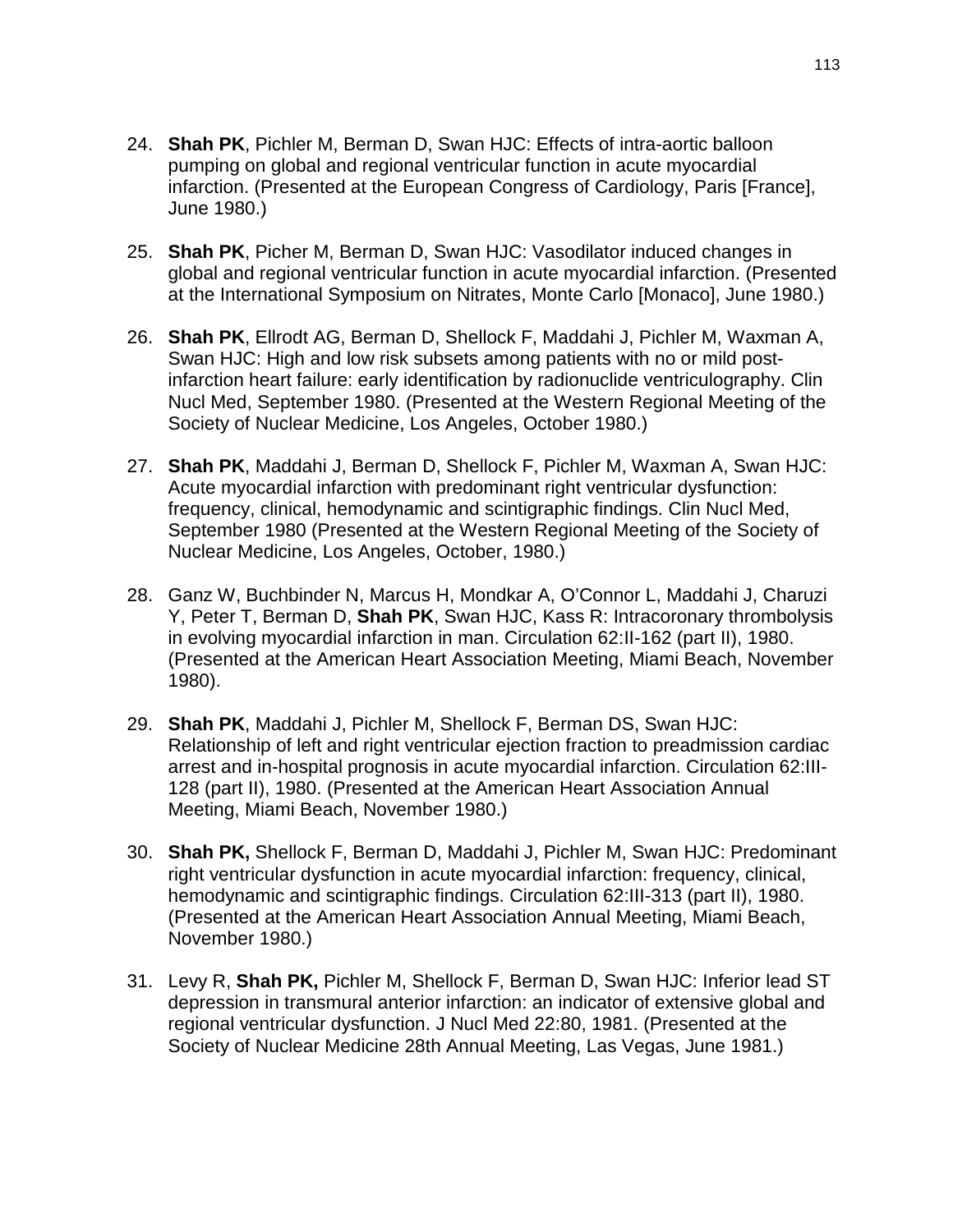- 32. **Shah PK**, Ellrodt AG, Pichler M, Berman D, Shellock F, Swan HJC: Radionuclide ventriculography for early identification of high and low risk subsets among patients with no or mild post-infarction heart failure. J Nucl Med 22:54, 1981. (Presented at the Society of Nuclear Medicine 28th Annual Meeting, Las Vegas, June 1981.)
- 33. **Shah PK**, Ganz W, Maddahi J, Berman D, Shellock F, Swan HJC: Intracoronary thrombolysis in early acute myocardial infarction improves biventricular function compared to conventional therapy. Circulation 64-II, IV-194, 1981. (Presented at the American Heart Association 54th Scientific Sessions, Dallas, November 1981.)
- 34. Swan HJC, Ganz W, Maddahi J, **Shah PK**: Intracoronary thrombolysis in evolving myocardial infarction. (Presented at the Autumn Meeting of the British Cardiac Society, Wembly [England], December 7-8, 1981.)
- 35. Levy R, Rozanski A, Zwehl W, Childs W, Maurer G, Garcia E, Areeda J, Corday S, **Shah PK**, Shellock F, Berman D, Corday E: Comparison of computerized twodimensional echocardiography and radionuclide ventriculography in the assessment of left ventricular function in patients with acute myocardial infarction. J of Nuclear Med. 1982.
- 36. Shellock FG, Rubin SA, Ellrodt G, Muchlinski A, **Shah PK**, Swan HJC: Unusual core temperature decrease in exercising heart failure patients. Clinical Research 30(2):220A, 1982.
- 37. Peter T, **Shah PK**, Shellock F, Maddahi J, Berman D, Swan HJC: Two view stress radionuclide ventriculography soon after transmural myocardial infarction: safety, reproducibility and advantages. Clinical Research 30(2):213A, 1982.
- 38. **Shah PK**, Levy R, Shellock F, Berman D, Swan HJC: Adverse functional and prognostic implications of inferior ST depression in first transmural anterior infarction. (Presented at the International Symposium on Ventricular Wall Motion, Lausanne [Switzerland], May 1982.)
- 39. **Shah PK**, Ganz W, Shellock F, Berman D, Swan HJC: Influence of early intracoronary thrombolysis and time from onset of infarction to reperfusion on ventricular function in acute myocardial infarction. (Presented at the International Symposium on Ventricular Wall Motion in Lausanne [Switzerland], May 1982.)
- 40. Ganz W, Mercier JC, **Shah PK**, Fishbein MC: Divergent effects of inotropic stimulation on the mechanical functions of the ischemic and the severely depressed reperfused myocardium. (Presented at the International Symposium on Ventricular Wall Motion, Lausanne [Switzerland], May 1982.)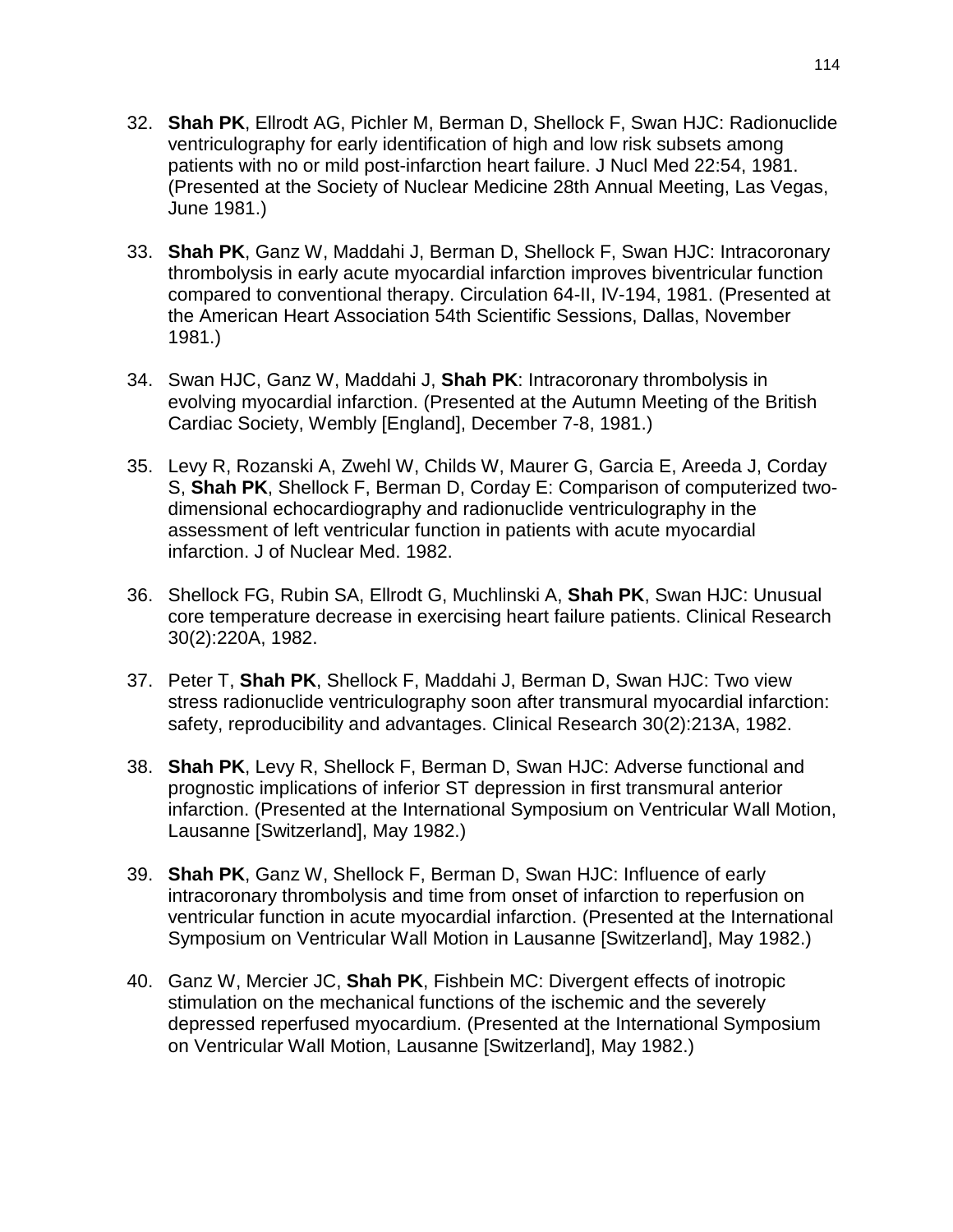- 41. **Shah PK**, Ganz W, Shellock F, Berman D, Maddahi J, Swan HJC: Effect of intracoronary thrombolysis and time from onset of infarction to reperfusion on ventricular function in acute myocardial infarction. J of Nuclear Med 33(5):4, 1982. (Presented at the Society of Nuclear Medicine 29th Annual Meeting, Miami Beach, June 1982.)
- 42. Reisman S, Shellock FG, **Shah PK**, Berman D, Swan HJC: Relationship between early electrocardiographic changes and left ventricular function in acute transmural anterior myocardial infarction. Clin Res 31(1):16A, 1983.
- 43. Reisman S, **Shah PK**, Shellock FG, Berman D, Swan HJC: Right bundle branch block in acute transmural anterior myocardial infarction: Relationship of prognosis to degree of ventricular dysfunction. J Nuc Med 24:P68, 1983.
- 44. Weiss AT, Maddahi J, Geft I, **Shah PK**, Swan HJC, Ganz W, Berman D: "Apparent worsening" in late post-streptokinase rest-redistribution T1-201 scans: a sign of reperfused viable myocardium. Circulation 68, III-245, 1983.
- 45. Geft IL, Rodriguez L, **Shah PK**, Charuzi Y, Sasaki H, Weiss a, Maddahi J, Berman DS, Swan HJC, Ganz W: Comparison of intravenous and intracoronary streptokinase in evolving myocardial infarction. Circulation 68, III-326, 1983.
- 46. Riedinger MS, Shellock FG, **Shah PK**, Weissfeld AS, Ellrodt AG: Sterility of thermodilution cardiac output injectate solutions: room vs, ice temperature. Circulation 68, III-222, 1983.
- 47. Amin D, **Shah PK**, Shellock FG, Hulse S, Brandon G, Spangenberg R, Swan HJC: Comparative hemodynamic effects of dobutamine and MDL 17,043 in congestive heart failure. Circulation 68, III-127, 1983.
- 48. Maddahi J, Weiss T, Geft I, **Shah PK**, Berman D, Swan HJC, Ganz W: Coronary thrombolysis with intravenous streptokinase salvages jeopardized myocardium in evolving myocardial infarction: Assessment by quantitative T1-201 imaging. Circulation 68, III-120, 1983.
- 49. Geft IL, Rodriguez L, **Shah PK**, Weiss A, Maddahi J, Berman D, Ganz W: Intracoronary thrombolysis: Long-term follow up. Circulation 68 III-412, 1983.
- 50. Amin DK, **Shah PK**, Shellock FG, Hulse S: Comparative hemodynamic effects of intravenous nitroprusside and MDL 17, 043 in severe congestive heart failure. Clin Res 32(2), 148A, 1984.
- 51. Amin DK, **Shah PK**, Shellock FG, Hulse S: Acute hemodynamic and myocardial metabolic effects of a new phosphodiesterase inhibitor, MDL 17,043 in severe heart failure. Clin Res 32(2), 147A, 1984.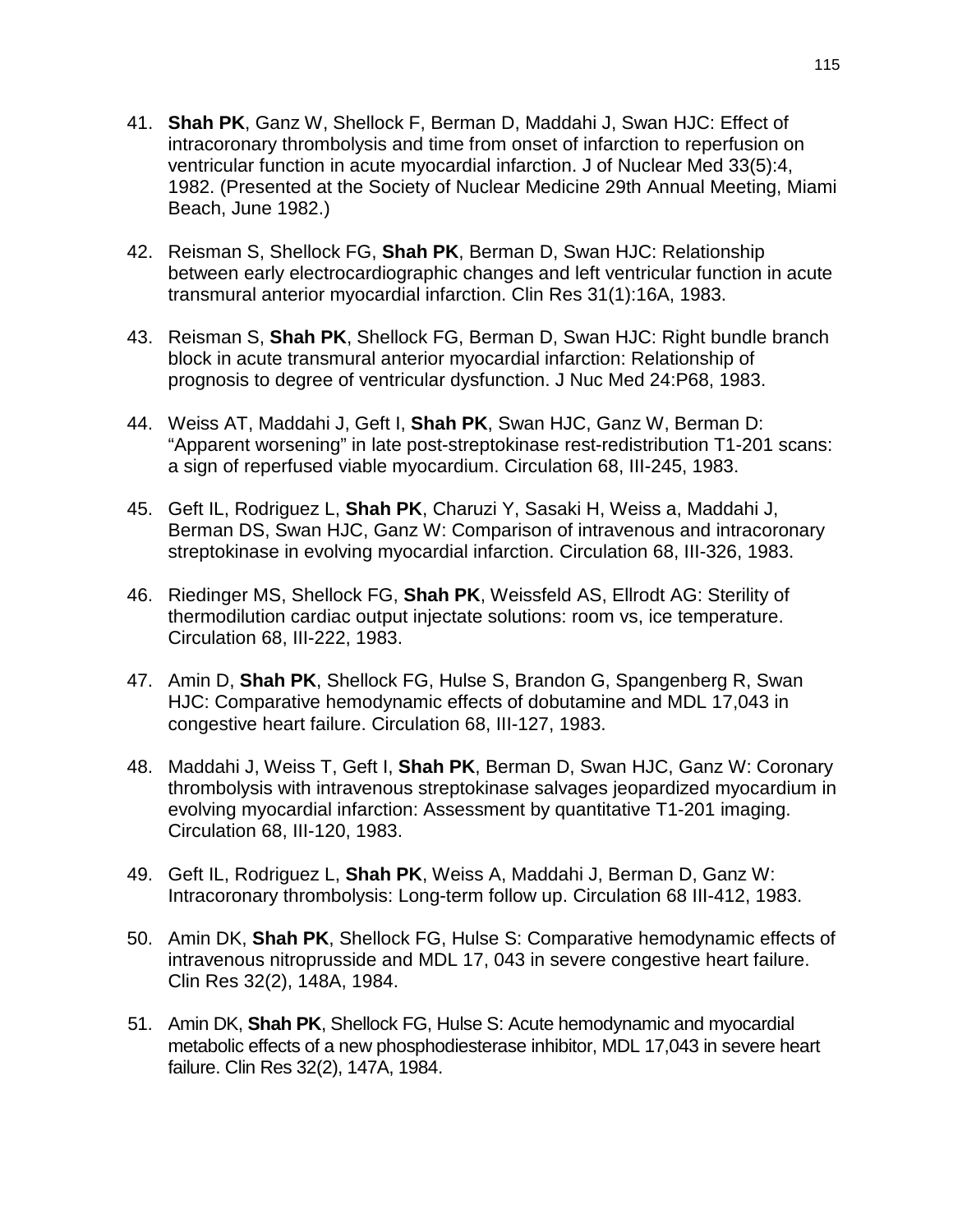- 52. Amin DK, **Shah PK**, Hulse S, Shellock FG, Rubin S, Swan HJC: Salutary hemodynamic effects of IV and oral MDL 17,043 in severe congestive heart failure. Clin Res 32(2), 148A, 1984.
- 53. Maurer G, Haendchen R, Amin DK, **Shah PK**: Quantitative 2D-Echo evaluation of a new inotropic drug, MDL-17,043, in congestive heart failure of patients. Clin Res 32(2) 188A, 1984.
- 54. Maurer G, Haendchen R, Amin DK, **Shah PK**: Quantitative 2D-Echo evaluation of a new inotropic drug, MDL-17,043, in congestive heart failure patients. (Presented at the IXth European Congress of Cardiology, Dusseldorf [West Germany], 1984.)
- 55. Shellock FG, Riedinger MS, Fishbein MC, **Shah PK**: Brown adipose tissue in cancer patients: Possible cause of cancer-induced cachexia. Clin Res 33(1):74A, 1985.
- 56. Lew AS, Laramee P, **Shah PK**, Rodriquez L, Ganz W: The effect of the rate of intravenous infusion of streptokinase on the time interval to reperfusion and on blood pressure. Clin Res 33(1), 1985.
- 57. Lew AS, Peter T, **Shah P**, Maddahi J, Berman D, Ganz W: Q waves predict larger infarction size and worse left ventricular function after early reperfusion. Clin Res 33(1), 1985.
- 58. Kimchi A, Ellrodt AG, **Shah PK**, Riedinger MS, Berman DS, Swan HJC, Murata GH: Salutary hemodynamic effects of nisoldipine (Bay K 5552), a new calcium channel blocker, in patients with severe chronic congestive heart failure. Clin Res 33(1), 1985.
- 59. Kimchi A, Ellrodt AG, **Shah PK**, Riedinger MS, Berman DS, Swan HJC, Murata GH. Salutary hemodynamic effects of nisoldipine (Bay K 5552) a new calcium channel blocker, in patients with severe chronic congestive heart failure. J Am Coll Cardiol 5(2) 420, 1985.
- 60. Lew AS, Laramee P, **Shah PK**, Rodriguez L, Ganz W: The effect of the rate of intravenous infusion of streptokinase on systolic blood pressure and on the time interval to reperfusion. J Am Coll Cardiol 5(2):421, 1985.
- 61. Lew AS, Geft I, Rodriguez L, **Shah PK**, Swan HJC, Ganz W: Short and long-term mortality following intracoronary of intravenous streptokinase in acute myocardial infarction. J Am Coll Cardiol 5(2):496, 1985.
- 62. Amin D**, Shah PK**, Hulse S, Shellock FG: Superior acute hemodynamic effects of intravenous MDL-17,043 in comparison to nitroprusside and dobutamine in severe congestive heart failure. J Am Coll Cardiol 5(2):543, 1985. (Presented at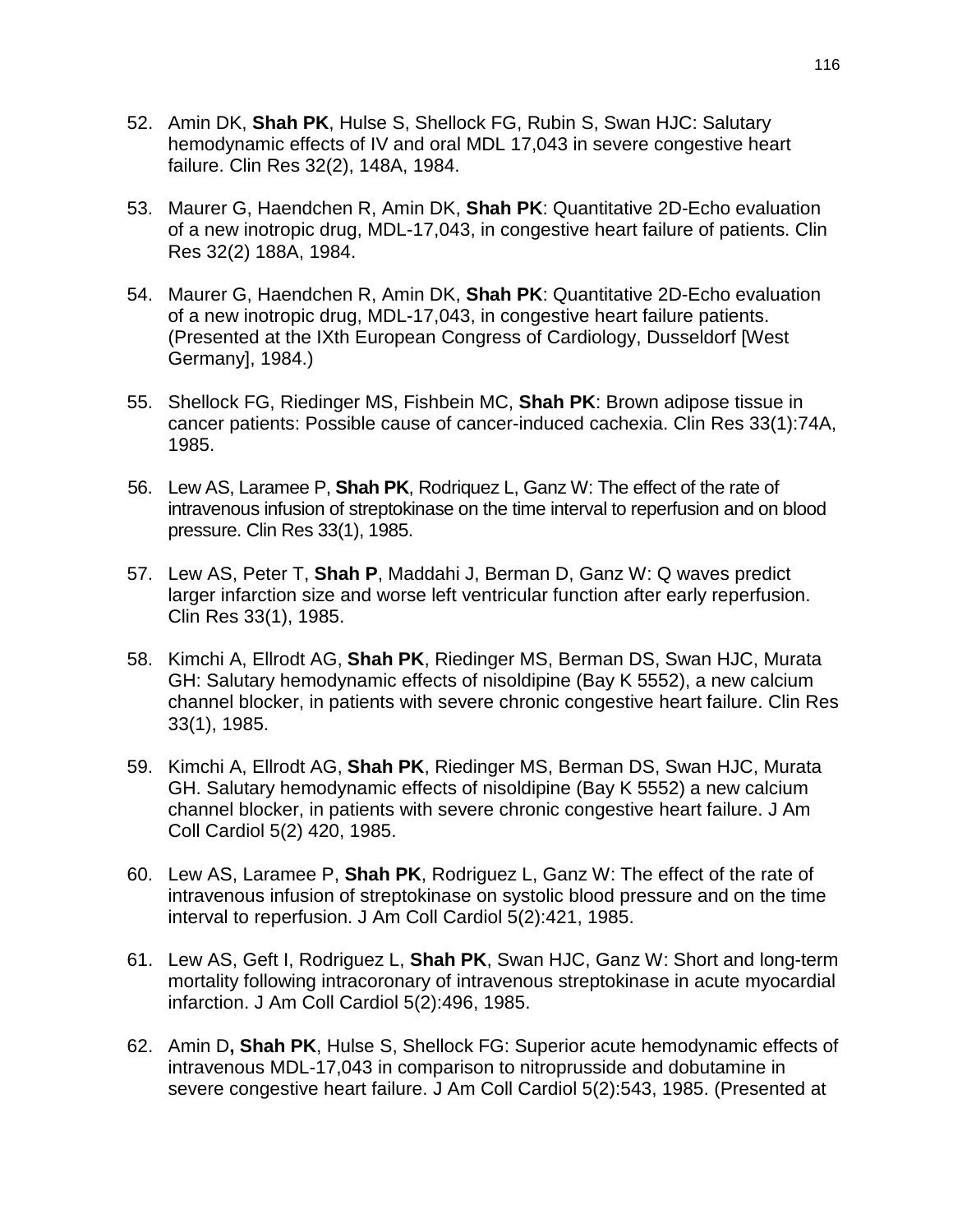the 34th Annual Scientific Session of the American College of Cardiology, March 1985.)

- 63. Amin DK, **Shah PK**, Hulse S: Diagnosis of postero-lateral infraction: lack of accuracy of commonly used EKG criteria. Federation Proceedings 44:2312. (Presented at FASEB, April 1985.)
- 64. Amin DK, **Shah PK**, Shellock FG, Hulse S: Comparative hemodynamic and myocardial metabolic effects of intravenous dobutamine and MDL 17,043 in congestive heart failure. Federation Proceedings 44:716, 1985. (Presented at FASEB, April 1985.)
- 65. **Shah PK**, Amin DK, Hulse S (Sponsor: F. Shellock): Diagnosis of posterolateral infarction: Lack of accuracy of commonly used EKG criteria. Federation Proceedings 44:2312, 1985.
- 66. Cercek B, Lew AS, Laramee P, **Shah PK**, Ganz W, Peter T: Ventricular arrhythmias during the 24 hours following reperfusion and before discharge in patients with acute myocardial infarction. Clin Res 34(1):5A, 1986.
- 67. Lew AS, Berberian L, Laramee P, Cercek B, Lee S, Hod H, **Shah PK**, Ganz W: Elevated serum D dimer, a degradation product of crosslinked fibrin (XDP) following intravenous streptokinase during acute myocardial infarction. Clin Res 34(1):10A, 1986.
- 68. Lew AS, Peter T, Maddahi J, Laramee P, Cercek B, Hod H, **Shah PK,** Ganz W: Do pre-treatment pathological Q waves preclude myocardial salvage following early reperfusion? Clin Res 34(1):10A, 1986.
- 69. Weiler E, Khalil-Manesh F, Horn E, Amin D, **Shah PK**, Gonick HC: Circulating high molecular weight form of Na-K-ATPase inhibitor: Changes in disease. Clin Res 34(1):90A, 1986.
- 70. Weiler E, Khalil-Manesh F, Horn E, Amin D, **Shah PK**, Gonick HC: Circulation high molecular weight form of Na-K-ATPase inhibitor: changes in disease. Clin Res 34(1):90A, 1986.
- 71. Roberts R, Gibson RS and the Diltiazem Reinfarction Study (DRS) Group: Prophylactic therapy with diltiazem prevents early reinfarction: A multicenter randomized double-blind trial in patients recovering from non-Q-wave infarction. J Am Coll Cardiol 7(2), 68A, 1986.
- 72. Uretsky BF, Shaver JA, Liang C-S, Amin D, **Shah PK,** Levine TB, Walinsky P, LeJemtel T, Linnemeier TJ for the Lisinopril Study Group: Hemodynamics and renal function changes can be dose-titrated with the converting enzyme inhibitor lisinopril. (Presented at the American Heart Association Annual Meeting, 1986.)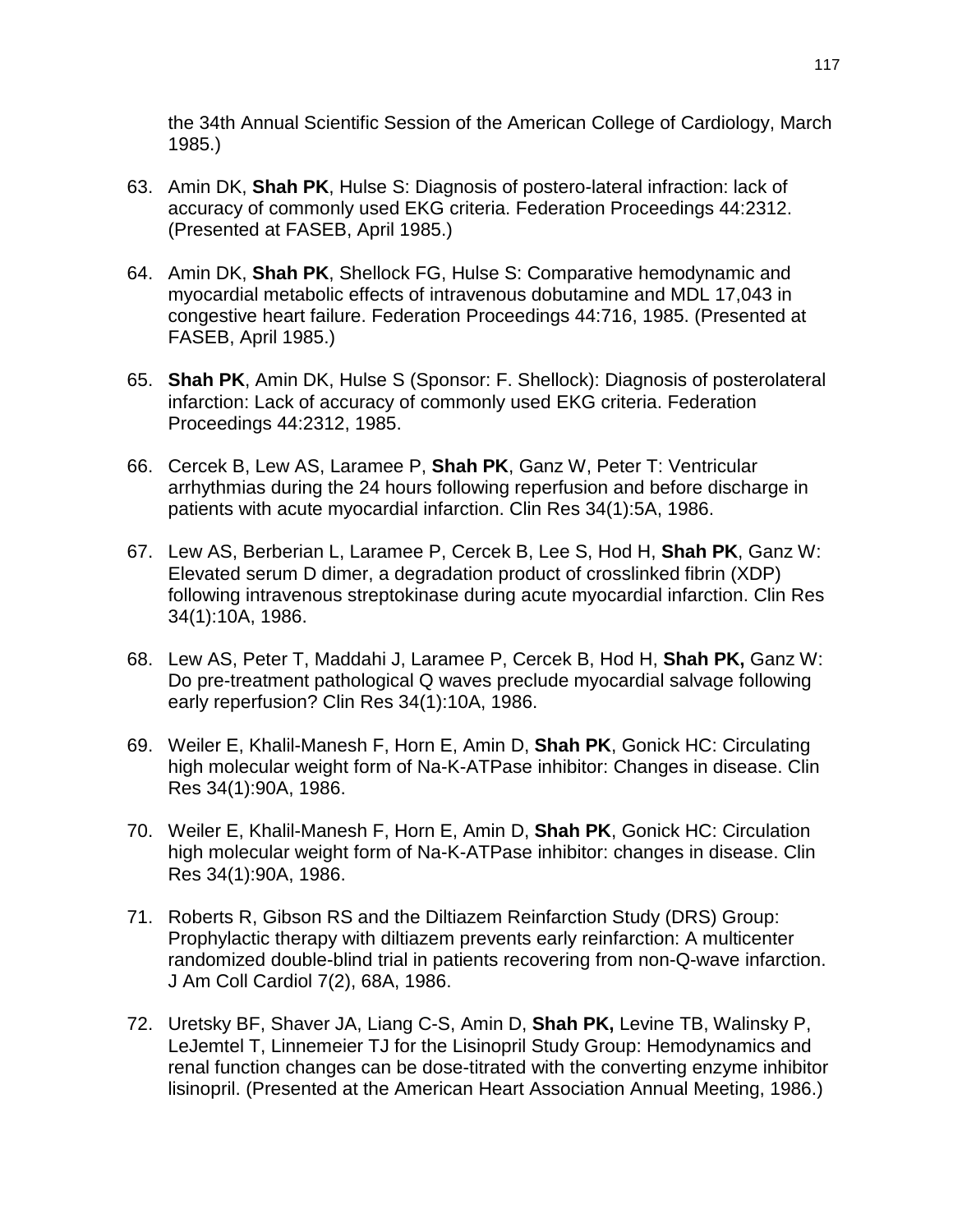- 73. Amin DK, Weiler E, **Shah PK**, Horn E, Hulse S, Khalil-Manesh F, Gonick HC: Urinary excretion of endogenous Quabain-like intermediate and low molecular weight Na-K-ATPase inhibitor in acute congestive heart failure. Clin Res 34(1):280A, 1986.
- 74. Stone CK, Uretsky BF, Linnemeier TJ, Amin DS, **Shah PK**: Snapinn SM, Wang CS: Persistent hemodynamic effects of lisinopril after chronic therapy in congestive heart failure J Am Coll Cardiol 9(2), 104A, 1987.
- 75. Mohsenifar A, Amin D, Jasper AC, **Shah PK**, Mickle E, Koerner SK: Dependency of oxygen consumption on oxygen delivery in patients with chronic congestive heart failure. Am Rev of Resp Dis 135 PA213, 198. (Presented at American Thoracic Society, 1987.)
- 76. Amin J, Antonescu A, **Shah PK**: Low HDL levels are associated with an increased restenosis rate following coronary angioplasty. Annual Scientific Session of the American Heart Association, 1990.
- 77. Ameli S, Fallon S, Sharifi B, **Shah PK**: Increased circulating Neutrophil specific elastase in acute ischemic syndromes: Evidence for enhanced neutrophil activity in coronary artery disease. Annual Scientific Session of American Heart Association, 1990.
- 78. Schmidt D and **Shah PK**: Simple bedside application of Valsalva maneuver accurately detects elevated left ventricular filling pressures in patients with normal or depressed ejection fraction. American College of Cardiology 40th Annual Scientific Session, 1991.
- 79. **Shah PK**, Lew AS, Cercek B, Ganz W: Temporal distribution of treatment to reperfusion times in patients with acute myocardial infarction receiving streptokinase or tissue plasminogen activator. American College of Cardiology 40th Annual Scientific Session, 1991.
- 80. Anderson JL, Sorensen SG, Kargounis L, Browne KF, **Shah PK**, Morris DC, Fintel DJ, Mueller HS, Ross AM: A double-blind randomized comparison and Anistreplase and Alteplase in acute myocardial infarction: Coronary patency results from the team-3 study. American College of Cardiology 40th Annual Scientific Session, 1991.
- 81. Baratz DM, Westbrook PR, **Shah PK,** Mohsenifar Z: The effect of nasal continuous positive airway pressure (CPAP) on hemodynamics and oxygen delivery in acute decompensation of congestive heart failure (CHF). American Thoracic Society - American Lung Association, 1991.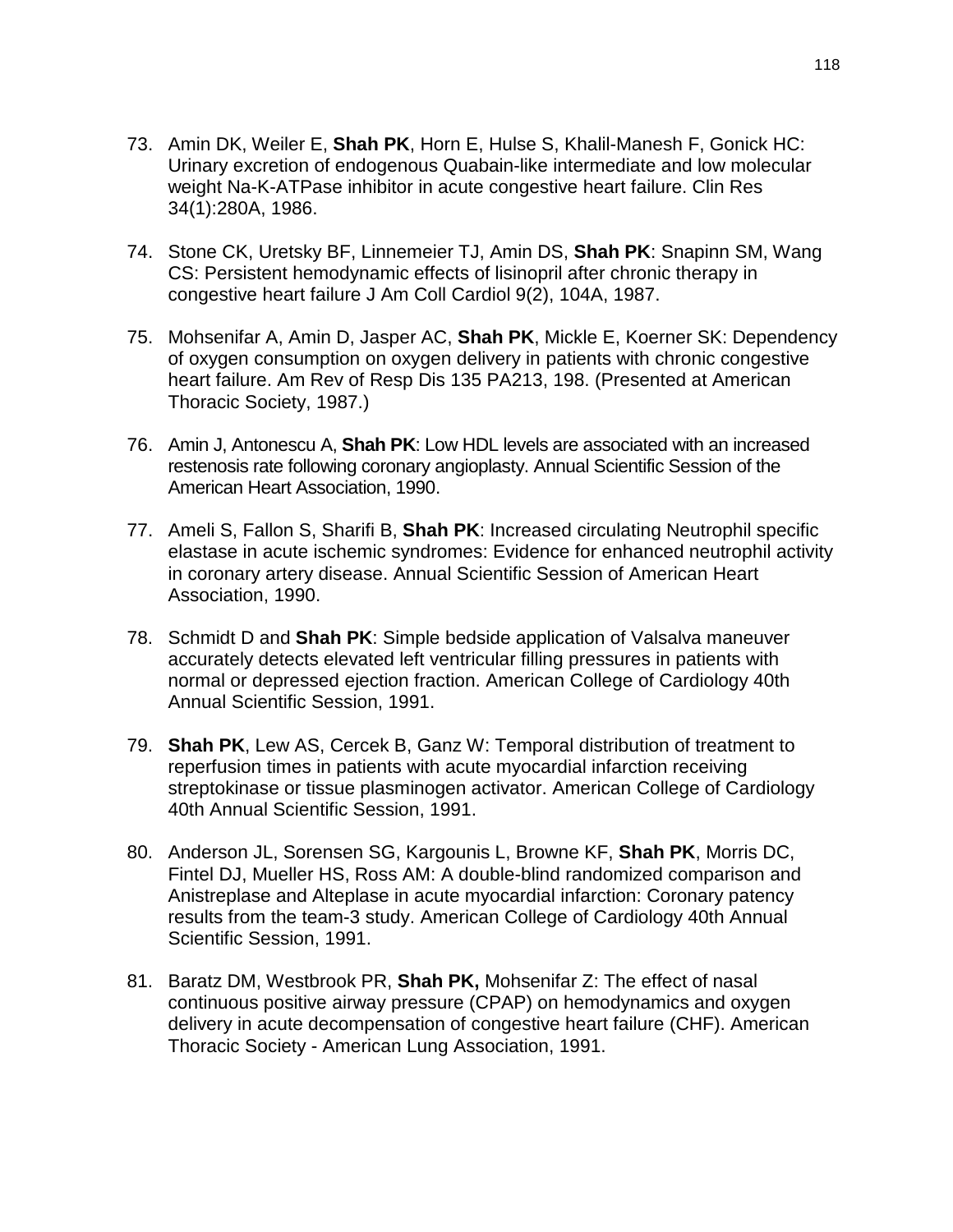- 82. **Shah PK** and Ganz W: Diagnostic and therapeutic implications of Bezold-Jarisch reflex during thrombolytic therapy in acute myocardial infarction. American Federation of Clinical Research, 1991.
- 83. Sharifi BG, Fallon S, Ameli S, **Shah PK**: Vascular smooth muscle cells enhance survival and superoxide production by human neutrophils. American Federation of Clinical Research, 1991.
- 84. Sharifi BG, Chen DM, Forrester JS, **Shah PK**: Platelet derived growth factor-AA and transforming growth factor-beta regulate colony-stimulating-factor production in vascular smooth muscle cells. American Federation of Clinical Research, 1991.
- 85. Ameli S, Kaul S, Arora C, Mirea A, Castro L, Sharifi B, Antonescu A, **Shah PK**: Coronary angioplasty increases circulating endothelin levels. American Federation of Clinical Research, 1991.
- 86. Ameli S, Kaul S, Arora C, Mirea A, Czer L, **Shah PK:** Transient increase in circulating endothelin following cardiac transplantation: Relationship to cyclosporine and plasma catecholamines. 64th Scientific Session of the American Heart Association, 1991.
- 87. Ganz W, **Shah PK**: Reperfusion times in patients receiving streptokinase (SK or tissue-type plasminogen activator [t-PA]). 64th Scientific Session of the American Heart Association, 1991.
- 88. **Shah PK,** Ganz W, Lew A, Cercek B: Nonangiographic recognition of reperfusion (TIMI-3 flow) in acute myocardial infarction. 64th Scientific Session of the American Heart Association, 1991.
- 89. Kaul S, Ameli S, Arora Ch, Castro L, Mirea A, **Shah PK**: Does PTCA increase circulating endothelin level in man? 64th Scientific Session of the American Heart Association, 1991.
- 90. Vassolo M, Maurer G, Cercek B, Siegel R, Palmas W, **Shah PK**: Echo-Doppler characteristics of silent mitral regurgitation in patients with chronic congestive heart failure. Circulation 86, I-256, 1992.
- 91. **Shah PK**, Cercek B, Ganz W: Marked transient worsening of ST segment elevation during thrombolytic therapy: a marker of impending reperfusion. Circulation 86:I-268, 1992.
- 92. Haghani K, **Shah PK,** Cercek B: Unstable angina developing in patients on chronic aspirin therapy is associated with an increased risk of early adverse cardiac events. J Amer Coll Cardiol 21(2):137A, 1993.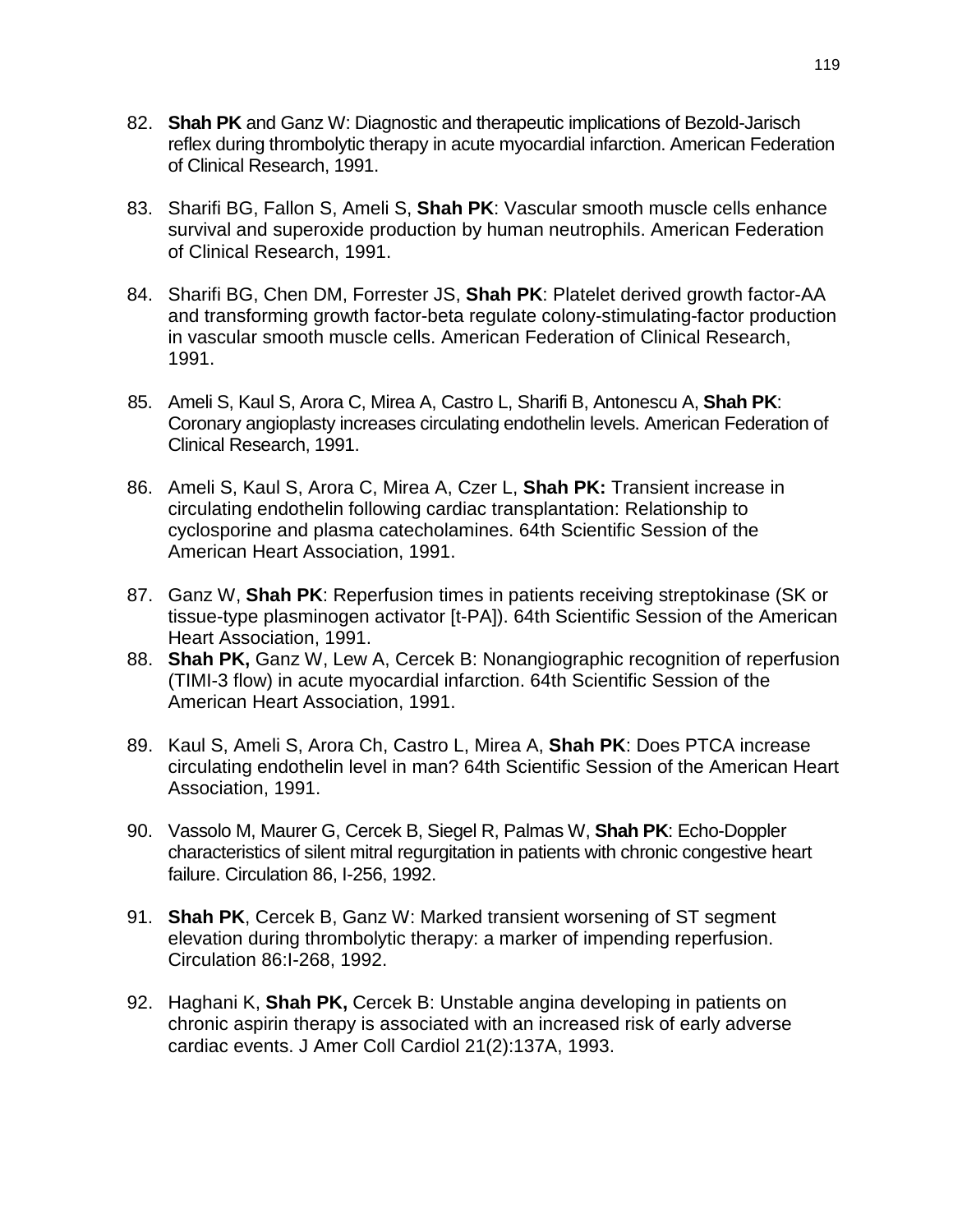- 93. Urman M, **Shah PK**: Is endogenous fibrinolysis impaired in acute coronary syndromes? J Amer Coll Cardiol 21(2):137A, 1993.
- 94. Zahger D, Cercek B, Davis V, Mirea M, Cannon CP, **Shah PK**, for the TIMI-4 investigators: Is the outcome of thrombolysis in smokers better than that of nonsmokers? A TIMI-4 related study. Circulation 88:4(2):252, 1993.
- 95. Theroux P, Kleiman N, **Shah PK**, Williams M, Gill J, Rodriguez S, et al, for the MK-852 in unstable angina. Circulation 88:4(2):1075, 1993.
- 96. **Shah PK**, Falk E, Badimon JJ, Levy G, Ortiz AF, Fallon J, Fuster V: Human monocyte-derived macrophages express collagenase and induce collagen breakdown in atherosclerotic fibrous caps: Implications for plaque rupture. Circulation 88:4(2):1361, 1993.
- 97. Cannon CP, McCabe CH, Diver DJ, Herson S, Greene RM, **Shah PK**, et al, for the TIMI 4 Investigators. Clinical benefit of front-loaded t-PA over combination thrombolytic therapy or APSAC for acute MI: Results of the TIMI 4 Trial. Circulation 88:4(2):1556, 1993.
- 98. Ameli S, Hultgardh-Nilsson A, Yano J, Cercek B, **Shah PK**, Nilsson J: Recombinant human apolipoprotein A1-Milano reduces injury induced neointimal thickening in hypercholesterolemic rabbits. J Am Col Cardiol 23, 233A, 1994.
- 99. Zahger D, Karagounis LA, Cercek B, Anderson JL, Sorensen S, Moreno F, **Shah PK**: Incomplete recanalization rather "no reflow" is the main determinant of TIMI-2 flow after thrombolysis: Results from the TEAM studies. Circulation 90, I-220, 1994.
- 100. Kaul S, Naqvi TZ, Fishbein MC, Cercek B, Forrester JS, Molloy MD, Badimon JJ, Hutsell TC, **Shah PK**: Profound inhibition of arterial thrombosis by a novel oxide donor. J Am Coll Cardiol, 34A, 1995.
- 101. Stiko A, Regnstrom J, Cercek B, **Shah PK**, Nilsson J: Oxidized low density lipoprotein induced activation of smooth muscle cell DNA synthesis is mediated through active oxygen species and lysolecithin. J Am Coll Cardiol, 194A, 1995.
- 102. Naqvi TZ, Fishbein MC, Cercek B, Thomas AM, Molloy MD, Badimon L, **Shah PK:** Restoration of thromboresistance in injured aortic segments by a novel nitric oxide donor. J Am Coll Cardiol, 382A, 1995.
- 103. Kaul S, Naqvi TZ, Panicker S, Cercek B, Molloy MD, Forrester JS, Hutsell TC, **Shah PK:** Comparative effects of nitric oxide donors and aspirin on ex-vivo platelet-thrombus formation in normal and hypercholesterolemic rabbits. Circulation 92:(8):2982, 1995.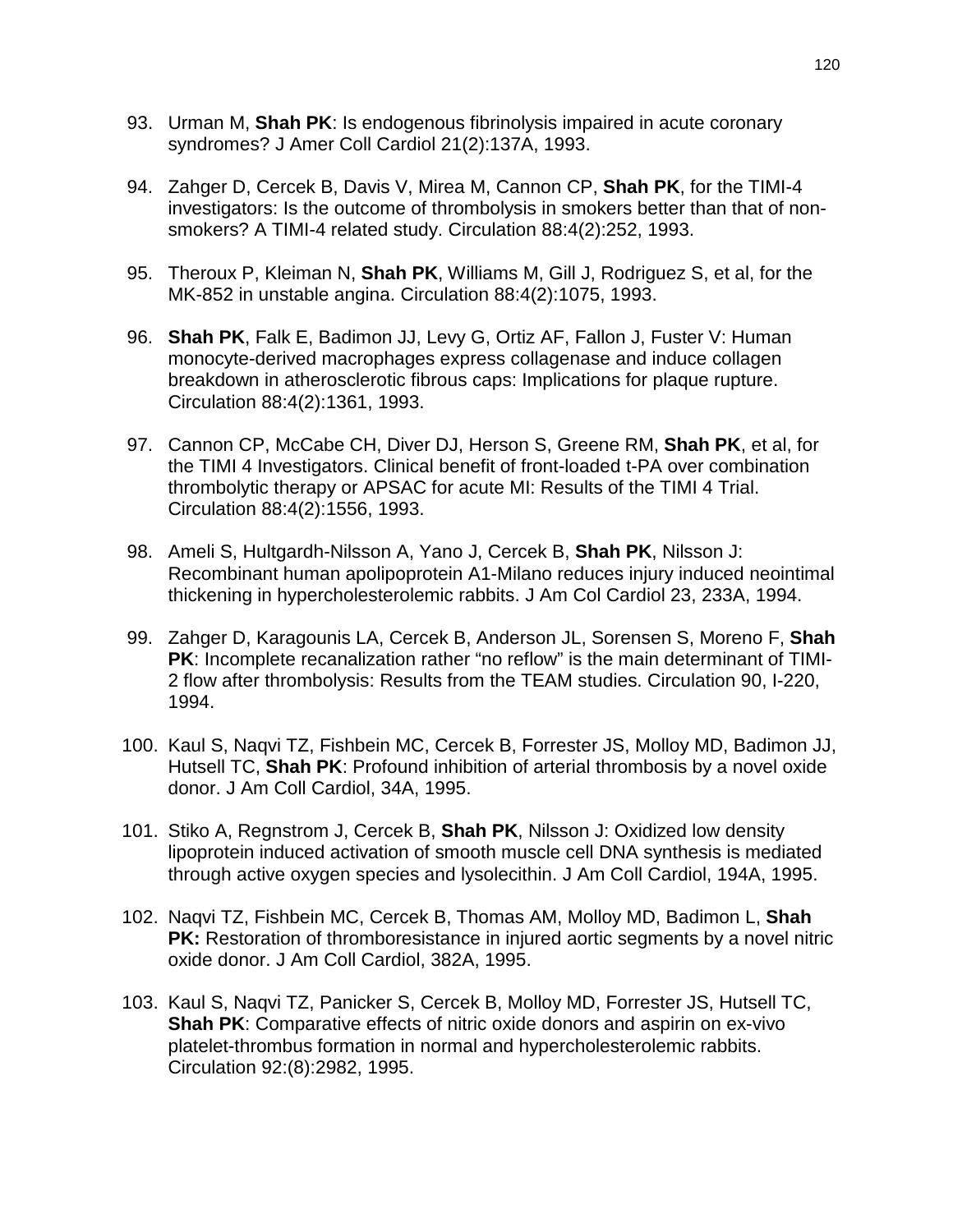- 104. Naqvi TZ, Ivy P, Linn P, Israeli ML, Kaul S, **Shah PK**: Low dose heparin enhances and high dose heparin suppresses platelet P-selectin expression and platelet aggregation. Circulation 92:(8):3230, 1995.
- 105. Kaul S, Regnstrom J, Lake JP, Yano J, Yamashita M, Forrester JS, **Shah PK**, Hutsell TC, Cercek B: Marked antiproliferative effects of locally delivered nitric oxide donor. Circulation 92:(8):1103, 1995.
- 106. Kaul S, Naqvi TZ, Cercek B, Fishbein MC, Molloy MD, Badimon L, Hutsell TC, **Shah PK**: Profound inhibition of arterial-injury induced thrombosis in normal and hypercholesterolemic humans by nitric oxide donors: An ex-vivo study. Circulation 92;1-2011, 1995.
- 107. Naqvi TZ, **Shah PK**, Badimon JJ, Cercek B, Forrester JS, Molloy MD, Kaul S: Variable effect of lipids on arterial injury-induced thrombus formation. Circulation 92:(8):3334, 1995.
- 108. Yamashita M, Dimayuga P, Zhu J, Yano J, Forrester JS, **Shah PK**, Regnstrom J, Nilsson J, Cercek B: Octreotide inhibits arterial AP-1 and nuclear factor-kB activation after balloon injury and reduces smooth muscle cell proliferation. Circulation 92;1-:293, 1995.
- 109. Regnstrom J, Yamashita M, Dimayuga P, Lake, JP, **Shah PK**, Kaul S, Nilsson J, Cercek B: Arterial activation of nuclear factor-kB following balloon injury in rats. Circulation 92:(8):1094, 1995.
- 110. Xu X-P, Cercek B, **Shah PK**, Sharifi K, Radparvar K, Dimayuga P, Kaul S: Mechanical injury-induced DNA synthesis in cultured vascular smooth muscle cells is inhibited by a nitric oxide donor via modulation of nuclear factor-Kappa B. Biochemistry and Molecular Biology of Nitric Oxide, an international conference, 1996.
- 111. Xu X-P, Cercek B, Sharifi B, Dimayuga P, Radparvar K, **Shah PK**: Nitric oxide donor inhibits mechanical injury-induced activation and expression of nuclear factor-Kappa B in cultured vascular smooth muscle cells. American Federation of Clinical Research, 1996.
- 112. Calara F, Dimayuga P, **Shah PK**, Cercek B, Nilsson J, Regnstrom J: Local oxidation of LDL in the arterial wall is associated with NF-kB activation and endothelial expression of ICAM-1 in vivo. Circulation 1996.
- 113. Xu XP, Meisel SR, Cercek B, Ong JM, Sharifi B, Radparvar K, **Shah PK**: Differential effects of modified low density lipoprotein on matrix metalloproteinases and their tissue inhibitors in human monocyte derived macrophages. Circulation 1996.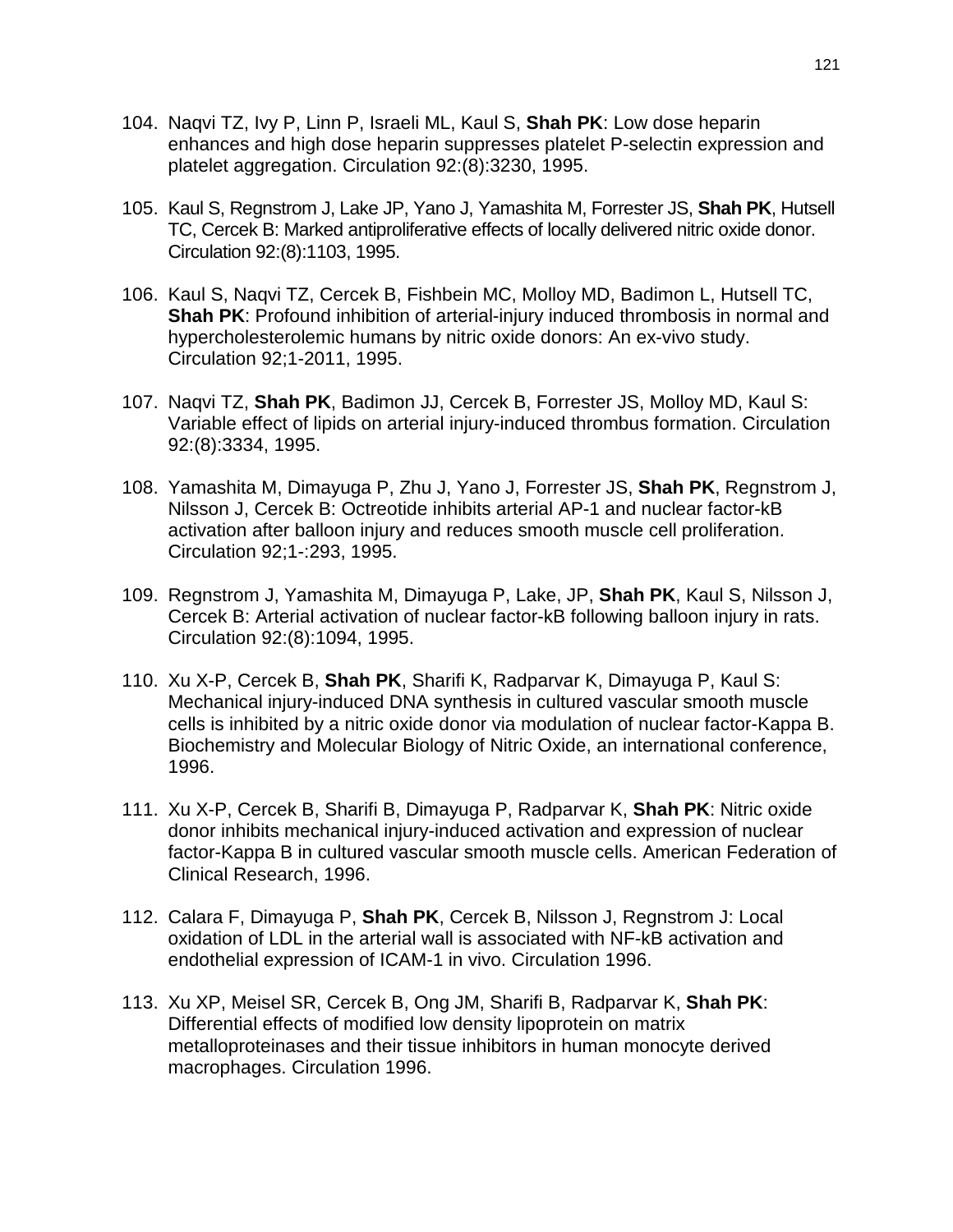- 114. Xu XP, Cercek B, Meisel S, Dimayuga P, Sharifi B, Ong J, Radparvar K, **Shah PK**, Kaul S: Nitric oxide donor suppresses vascular smooth muscle cell proliferation via inhibition of nuclear factor kB. Circulation 1996.
- 115. Yamashita M, Dimayuga P, Yano J, **Shah PK**, Nilsson J, Cercek B: Inhibition of protein phosphatases by Okadaic Acid enhances vascular Phos/Jun and NF kB activation in vivo. Circulation 1996.
- 116. White H, Cohen M, Sax FL, **Shah PK**, Snapinn S, van de Werf FJ: The effect of Tirofiban vs Heparin in patients presenting with non-Q-wave myocardial infarction. Circulation, 1997.
- 117. Oguchi S, Zhu J, Dimayuga P, Yano J, Kaul S, **Shah PK,** Cercek B: Increased intimal thickening after arterial injury in hypercholesterolemic Apolipoprotein Edeficient mice: finding a novel model. Circulation, 1997.
- 118. Ong J, Pan TH, Kaul S, Cercek B, Sharifi BG, Nilsson J, de la Llera Moya M, **Shah PK:** Is Apolipoprotein A-1 Milano more efficient in promoting cholesterol efflux than Wild type Apoprotein A-1? Circulation, 1997.
- 119. Shechter M, Merz NB Rude RK, Paul-Labrador M, Meisel S, Malloy MD, Cercek B, **Shah PK**: Low intracellular magnesium levels promote platelet-thrombus formation in patients with coronary artery disease. J Am Coll Cardiol, 1997.
- 120. Meisel SR, Xu, XP, Cercek B, Kaul S, Radparvar S, Lee S, **Shah PK**: A longacting nitric oxide donor suppresses basal and LPS-stimulated tissue factor procoagulant activity in human monocyte-derived macrophages. J Am Coll Cardiol, 1997.
- 121. Makkar R, Goff B, Eigler N, Fischell T, Barr L, D'Haem C, **Shah PK,** Effron MB, Litvack F: The effect of glycoprotein IIb/IIIa inhibition without thrombolytic therapy on reperfusion in acute myocardial infarction: results of ReoMI pilot study. Society for Cardiac Angiography & Interventions/ Transcatheter Cardiovascular Therapeutics Scientific Sessions, 1998.
- 122. Rajavashisth TB, Xu XP, Jovinge SM, **Shah PK**, Tripathi S: Macrophage Colony-Stimulating Factor Selectively Increases the Expression of Membrane Type-Matrix Metalloproteinase-3 in Cultured Human Monocyte Derived Macrophages. Circulation. 98(17S):809I, 1998.
- 123. Wallner K, **Shah PK**, Fishbein MC, Sharifi BG: Arterialization of human vein graft accompanies Tenascin-C expression. Circulation. 98(17S):809I, 1998.
- 124. Wallner, Kurt. Li, Chen. Pan, Theresa. Fishbein, Michael C. **Shah, Prediman K.** Sharifi, Behrooz G: Tenascin-X, a novel extracellular matrix protein, modulates adhesion of aortic smooth muscle cells. Circulation. 98(17S):801I, 1998.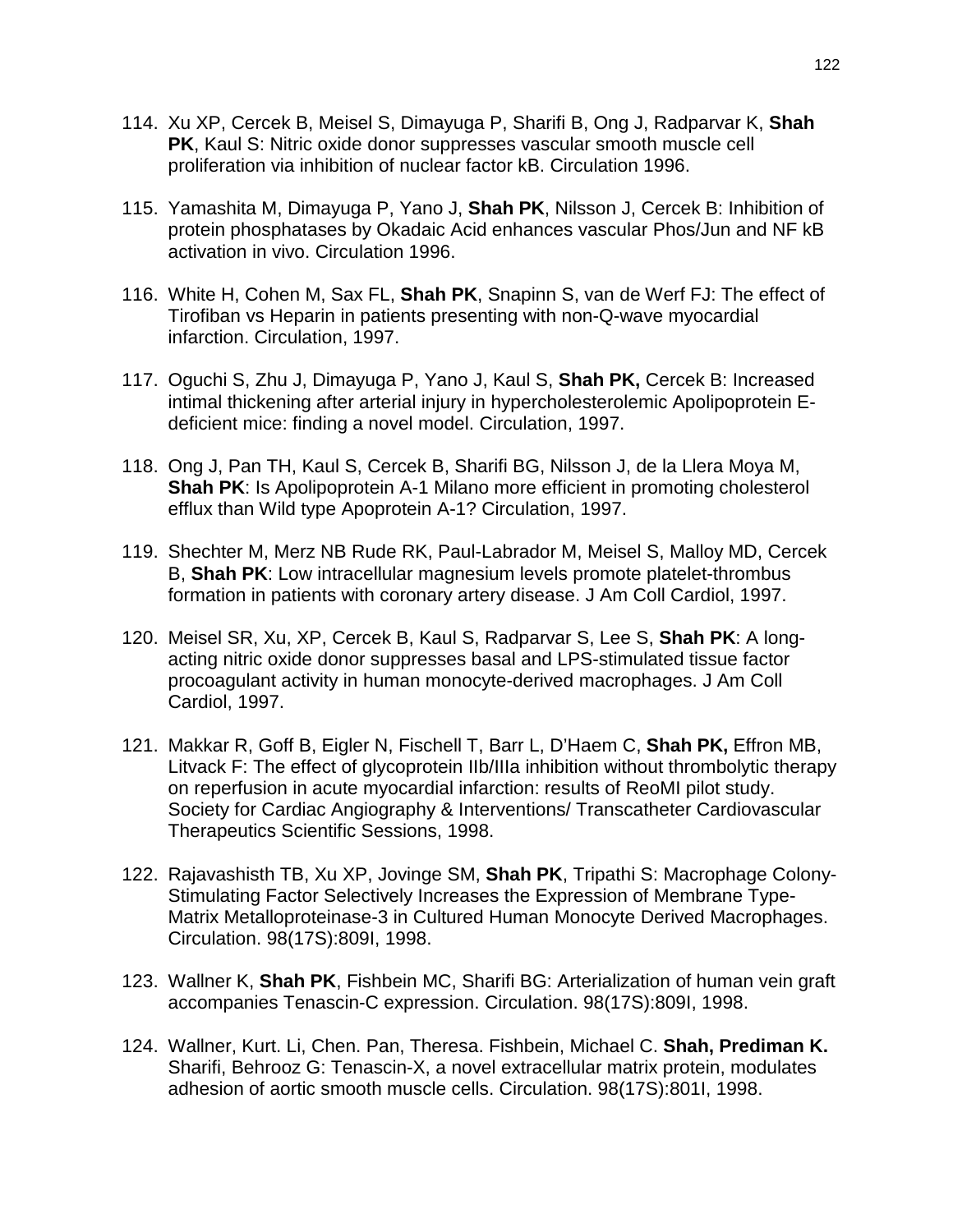- 125. Rajavashisth TB, Lagasse E, Jovinge SM, Xu X-P, Loussararian, AH, Tripathi S, **Shah PK**: Antiatherogenic Effects of Macrophage Colony-Stimulating Factor Deficiency are not Reversed by Rescue of Circulating Monocyte Number or Survival. Circulation. 98(17S):464I, 1998.
- 126. Makkar R, **Shah, PK**, Terhakopian A,. Cercek B, Kaul S: Intrapericardial Delivery of a Nitric Oxide Donor Inhibits In-Stent Stenosis in Porcine Coronary Arteries. Circulation. 98(17S):399I, 1998.
- 127. Rajavashisth TB, **Shah PK**, Qiao J-H, Tripathi S: Monoclonal antibody against murine macrophage colony-stimulating factor receptor inhibits atherogenesis in LDL receptor-deficient mice. Circulation. 98(17S):327I, 1998.
- 128. Kaul S, Terhakopian A, Cercek B, Yano J, Sinai N, **Shah PK**: Intrapericardial Apo A-I *Milano* reduces intimal and adventitial hyperplasia in porcine coronary overstretch model. J Am Coll Cardiol 33(2) 845-6,1999.
- 129. Kaul S, Makkar R, Terhakopian A, Sinai N, **Shah PK**: Pharmacokinetic profile of Intrapericardial Administration of NO donors critically modulates vascular response to injury. J Am Coll Cardiol 33(2) 1190-6,1999.
- 130. Dimayuga, P, Zhu J, Kaul S, **Shah PK**, Cercek B: Reduced phosphatase activity in the arterial wall following balloon injury. J Am Coll Cardiol 33(2) 1011-30,1999.
- 131. Xu HX, **Shah PK**, Faure E, Thomas L, Luthringer D, Xu XP, Yano J, Kaul S, Cercek B, Arditi M: Toll-like receptors-4 is expressed in human coronary atherosclerotic plaques and upregulated by oxidized low density lipoprotein in macrophages. J. Am Coll Cardiol 35 Suppl;313A, 2000
- 132. Xu XP, Xu H, Chyu KY, Collins J, Rajavashisth T, Kaul S, Cercek B, **Shah PK**: Estrogen and progesterone but not tamoxifen inhibits oxidized low density lipoprotein induced matrix metalloproteinase-9 in cultured human macrophages. J Am Coll Cardiol 35 Suppl; 368A, 2000.
- 133. Azarbal B, Miricha J, **Shah PK**, Cercek B, Kaul S; Adverse cardiovascular events associated with the use of viagra. J am Coll Cardiol, 35 suppl; 553A,2000
- 134. Rajavashisth R, Liu M, Shi J, Shukla AK, Kumar A, Chai N N, **Shah PK**: Macrophages in human atherosclerotic plaques express uPA and M-CSF induces u-PA gene expression in Macrophages: Potential implications for u-PA mediated activation of MMP-cascade and Plaque Rupture: Circulation suppl; 82:2000.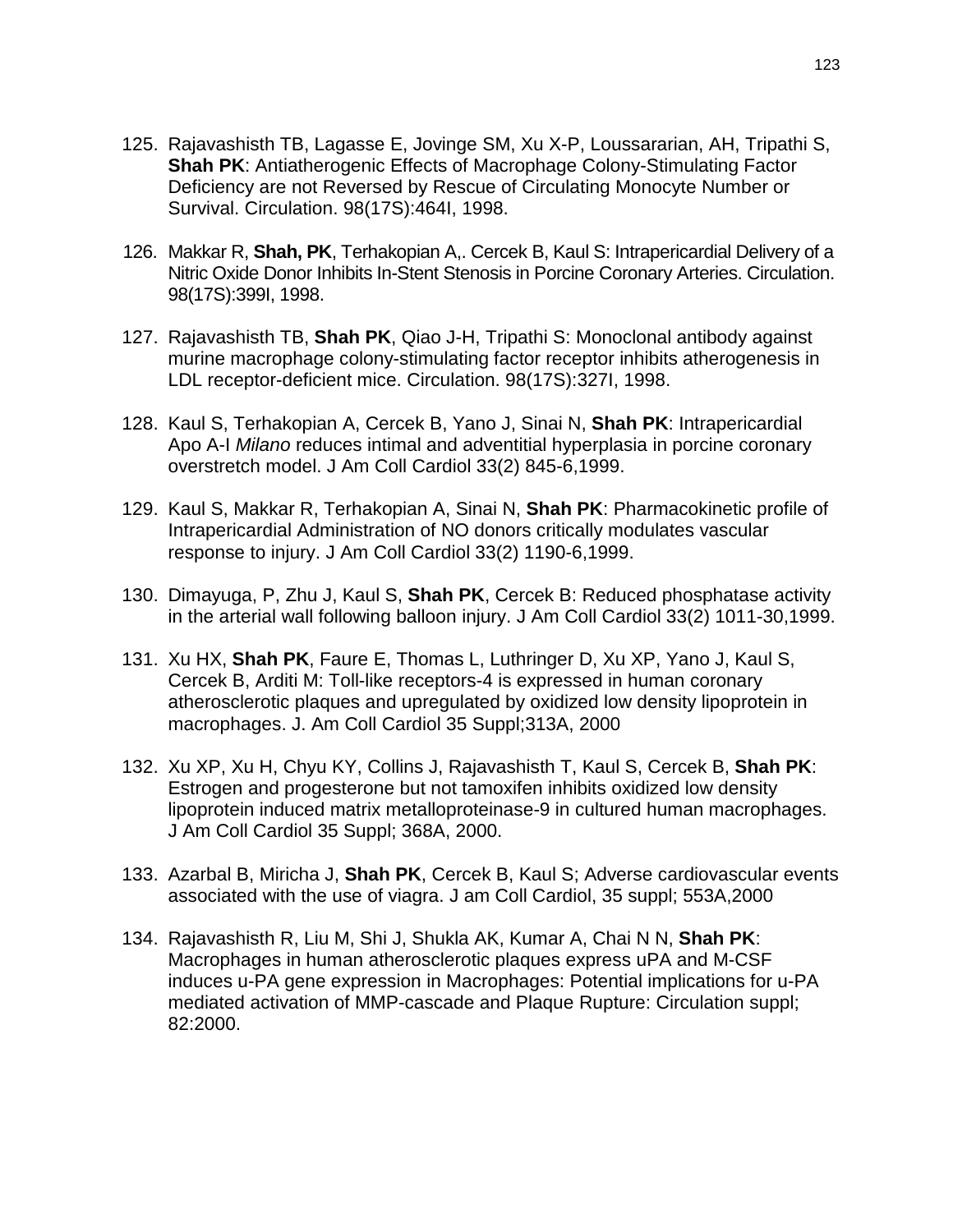- 135. Chyu KY, Reyes O, Xu XH, Yano J, Kaul S, Cercek B, **Shah PK**: Immunization with homologous native LDL reduces atherosclerosis in hyperlipidemic apo E null mice receiving interleukin-12. Circulation, suppl, 100: 2000
- 136. Swissa M, Ohara T, Lee M, Kaul S, **Shah PK**, Chen PS, Karageuzian H: Sildenafil and Nitric Oxide Donor facilitate the induction of ventricular tachycardia and ventricular fibrillation in the isolated normal swine right ventricle. Circulation; suppl ;204: 2000
- 137. Sharifi BG, Wu KG, Wang L, Rajavashisth T, Kaul S, **Shah PK**: Adenoassociated virus mediated Apo A-I Milano gene therapy for Atherosclerosis and Restenosis. J Am Coll Cardiol 2001; 37,suppl-2, 270 A
- 138. Rukshin V, Azarbal B, Tsang V, **Shah PK**, Cercek B, Kaul S: Dethrombotic effects of glycoprotein Iib/IIIa inhibitor Tirofiban in an ex-vivo canine stent thrombosis model. J Am Coll Cardiol 2001; 37; suppl-2,277A.
- 139. **Shah PK**, Yano J, Bisgaier C, Reyes O, Xu H, McMurty M, Drake S, Kaul S, Chyu KY, Cercek B: High-dose rApo A-I Milano mobilizes tissue cholesterol and reduces plaque-lipid and macrophages within 48 hours: implications for plaque stabilization. J Am Coll Cardiol 2001; 32; suppl-2, 242A
- 140. Wallner K, Sharifi BG, **Shah PK,** Noguchi S, DeLeon H, Wilcox JN: Adventitial remodeling after angioplasty is associated with expression of Tenascin mRNA by adventitial myofibroblasts. J Am Coll Cardiol 2001; 32; suppl-2,36A
- 141. Liu, M, Chai NN, Shukla A, Kaul S, **Shah PK**, Cercek B, Rajavashisth T: Absence of neointimal thickening following arterial injury in M-CSF deficient mice and its reversal by local delivery of M-CSF highlights the critical role of M-CSF in neointima formation. J Am Coll Cardiol 2001; 32-Suppl-2 49A
- 142. Remskar M, Li H, Xu H, **Shah PK**, Chyu KY, Cercek B: Absence of CD40 signaling is associated with increased intimal thickening following acute arterial injury. J Am Coll Cardiol 2001;32, suppl-2, 49A.
- 143. Li, H., Dimayuga, P., Anazawa, T., Yano, J., Nilsson, J., Chyu, K.Y., **Shah, P.K**., Cercek, B.: T Cell Secteted Interferon-Gamma Mediates the Repair Response to Arterial Injury: Studies on Immune-Deficient Rag-1 KO Mice. Supplement to Journal of the American College of Cardiology, March 6, 2002, Vol. 39, Issue 5, Suppl. A.
- 144. Anazawa, T., Li, H., Zhao, X., Yano, J., Chyu, K.Y., Kaul, S., **Shah, P.K.,** Cercek, B.: Selective Inducible Nitric Oxide Synthase Inhibitor Mercaptoethylguanidine Attenuates Neointimal Formation in Injured Mice Exposed to Cigarette Smoke. Supplement to Journal of the American College of Cardiology, March 6, 2002, Vol. 39, Issue 5, Suppl. A.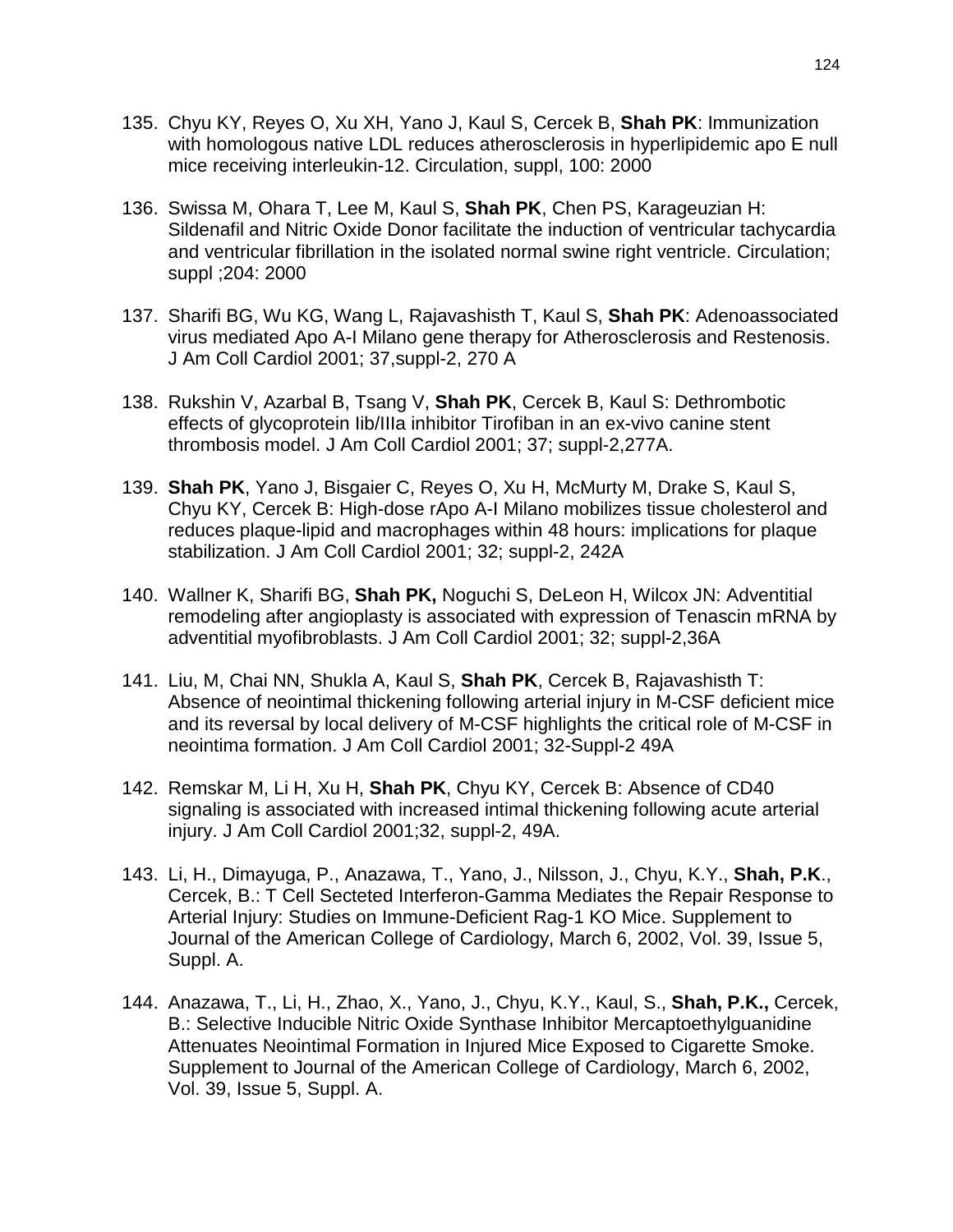- 145. Sharifi, B. G., Qin, M., Pan., T., **Shah, PK**: Selective Expression of Tenascin in the Coronary Artery and Its High Affinity Interaction with LDL May Account for Lipid Retention Capacity of Coronary Vessels and Their Susceptibility to Atherosclerosis. Supplement of the American College of Cardiology, March 6, 2002, Vol. 39, Issue 5, Suppl A.
- 146. Reyes, O. S., Chyu, K. Y., Yano, J., Zhao, X., Cercek, B., Kaul, S., Nilsson, J., **Shah, P.K**: Immunization with a Novel Human Apo B100 Related Peptide Reduces Atherosclerosis and Inflammation in Apo E Null Mice. Supplement to Journal of the American College of Cardiology, March 6, 2002, Vol. 39, Issue 5, Suppl. A.
- 147. Anazawa, T., Yano, J., Zhao, X., Kaul, S., Dimayuga, P., Chyu, K. Y., Cercek, B., **Shah, P.K**.: Cigarette Smoke Creates an Unstable Atherosclerotic Plaque Phenotype by Enhancing Vascular Oxidative Stress, Increasing Vascular Endothelial Growth Factor Expression and Producing Collagen Loss in apo E-/- Mice. Supplement to Journal of the American College of Cardiology, March 6, 2002, Vol. 39, Issue 5, Suppl. A.
- 148. Shukla, A.K., Uzui, H., Doherty, T.M., Tripathi, P.V., Asotra, K., Wilkin, D.J., **Shah, P.K.,** Rajavashisth, T. B.: HMG-COA Reductase Inhibition Down Regulates Tumor Necrosis Factor-A and Oxidized Low Density Liprotein-Induced Endotherlial Cell Expression of Macrophage-Colony Stimulating Factor. Supplement to Circulation 2002.
- 149. Chyu, K.Y., Zhao, X., Dimayuga, P.C., Cercek, B., **Shah, P.K**.: Altered AP-1/Ref-Redox Pathway in iNOS Deficient Vascular Smooth Muscle Cells: A Novel Involvement of iNOS in Cellular Signaling. Supplement to Journal of the American College of Cardiology, March 19, 2003, Vol. 41, Issue 6, Suppl. A.
- 150. Li, H., de Silva, P., Chyu, K.Y., Anazawa, Y., Yano, J., **Shah, P.K.,** Cercek, B., Dimayuga, P.C.: Cellular and Humoral Immune-Modulation of Intimal Thickening After Injury in Mice. Supplement to Journal of the American College of Cardiology, March 19, 2003, Vol. 41, Issue 6, Suppl. A.
- 151. Li, X. J., Yano, J., Chyu, K.Y., Zhao, X., Dimayuga, P.C., Cercek, B., **Shah, P.K**: Early Expression of Toll-Like Receptor-4 in Vein Graft Atherosclerosis in ApoE (- /-) Mice Suggests a Potential Role for Activation of Innate Immunity in Accerlerated Atherosclerosis. Supplement to Jornal of the American College of Cardiology, March 19, 2003, Vol. 41, Issue 6, Suppl. A.
- 152. Babbidge, S.M., Zhao, X., Dandillaya, R., Yano, J., Dimayuga, P.C., Cercek, B., **Shah, P.K**., Chyu, K.Y.: Green Tea Derived Polyphenol Antioxidant, EGCG, Differentially Modulates Developing Compared to Mature Atherosclerotic Lesions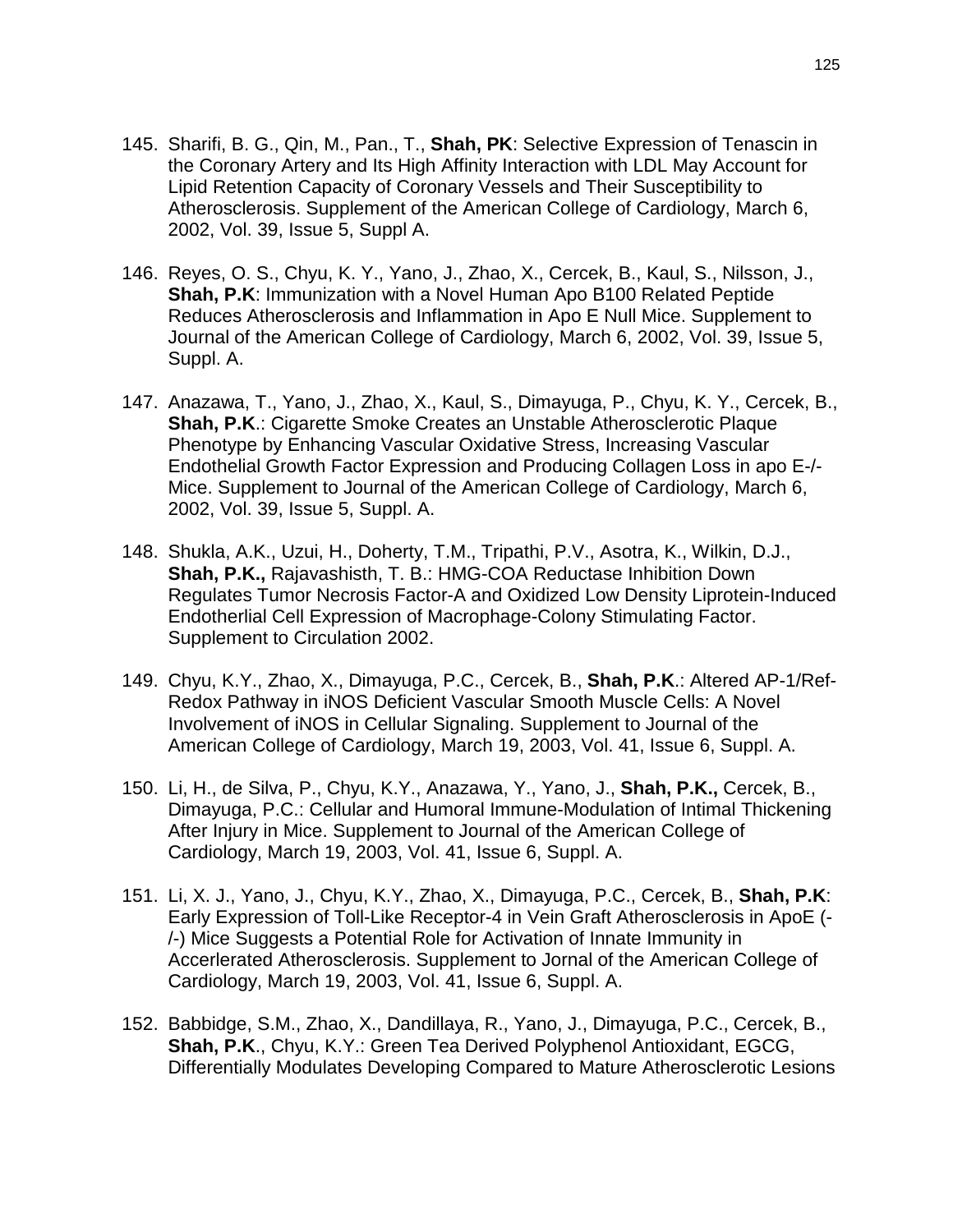in Apo E -/- Mice. Supplement to Journal of the American College of Cardiology, March 19, 2003, Vol. 41, Issue 6, Suppl. A.

- 153. Anazawa, T., Dimayuga, P.C., Li, H., de Silva, P., Yano, J., Chyu, K.Y., **Shah, P. K**., Cercek, B.: iNOS Is a Mediator of Increased Arterial Intimal Thickening Induced by Passive Cigarette Smoke Exposure in Mice. Supplement to Journal of the American College of Cardiology, March 19, 2003, Vol. 41, Issue 6, Suppl. A.
- 154. Rajavashisth, T.B., Liu, M., Tanaka, H., Tripathi, J., Tripathi, P., Loussararian, A., Libby, P., Uzui, H., Kumar, A., Doherty, T. M., Cercek, B., Kaul, S., **Shah, P.K**.: Obligate Role of Macrophage Colony-Stimulating Factor for the Development of Neointimal Thickening Following Arterial Injury. Supplement to Journal of the American College of Cardiology, March 19, 2003, Vol. 41, Issue 6, Suppl. A.
- 155. rAAV Mediated Apolipoprotein A-1-Milano Gene Therapy for Atherosclerosis. Svapna Patel<sup>1</sup>, Julie Yano<sup>2</sup>, Behrooz Sharifi<sup>2</sup>, **Prediman K. Shah<sup>2</sup>, K.K. Wong<sup>1</sup>,** Saswati Chatterjee<sup>1</sup> (6<sup>th</sup> Annual Meeting of the American Society of Gene Therapy, June 4-6, 2003, Washington, DC).
- 156. Rajavashisth, T.B., Chai, N.N., Tripathy, P.V., Kumar, A., Tsang, V., **Shah, P.K.,** Kaul, S.: Local Adenorvirol Delivery of Antisense c-fms Gene Inhibits In-Stent Stenosis in Porcine Coronary Arteries. Supplement to Circulation, October 28, 2003, Vol. 108, No 17, Suppl. IV.
- 157. Michelsen, K.S., Wong, M.H., Zhang, W., Yano, J., Rajavashisth, T. B., **Shah, P.K.**, Arditi, M.: Genetic ablation of MyD88, an Adaptor Molecule Involved in TLR-Signaling and Innate Immunity, Reduces Atherosclerosis and Alters Plaque Phenotype in Apo E Null Mice without Changing Circulating Cholesterol Levels. Supplement to Circulation, October 28, 2003, Vol. 108, No 17, Suppl. IV.
- 158. Dimayuga, P.C., De Silva, P., Li, H., Chyu, K.Y., **Shah, P.K**., Cercek, B.: Absence of CD4+T Cells Markedly Inhibits Intimal Thickening After Arterial Injury in Mice. Supplement to Circulation, October 28, 2003, Vol. 108, No 17, Suppl. IV.
- 159. Dimayuga, P.C., Anazawa, T., Li, H., Chyu, K.Y., Kaul, S., **Shah, P.K**., Cercek, B. : Altered Innate and Adaptive Immune Response Following Exposure to Cigarette Smoke: Potential Role in Enhanced Intimal Thickening After Injury. Supplement to Circulation, October 28, 2003, Vol. 108, No 17, Suppl. IV.
- 160. Rajavashisth, T.B., Kumar, A., Lee, G., Doherty, T., Uzui, H., Tripathi, P., Xu, J., Neyer, J., Chen, S., Espinoza, C., Zong, X.H., Dai, X.M., **Shah, P.K**., Stanley, R: Transgenic Expression of the Cell Surface Isoform of CSF-1 Reverses Altheroprotective Effects of CSF-1 Deficiency in Apolipoprotein E Knockout Mice. Supplement of Circulation, October 28, 2003, Vol. 108, No 17, Suppl. IV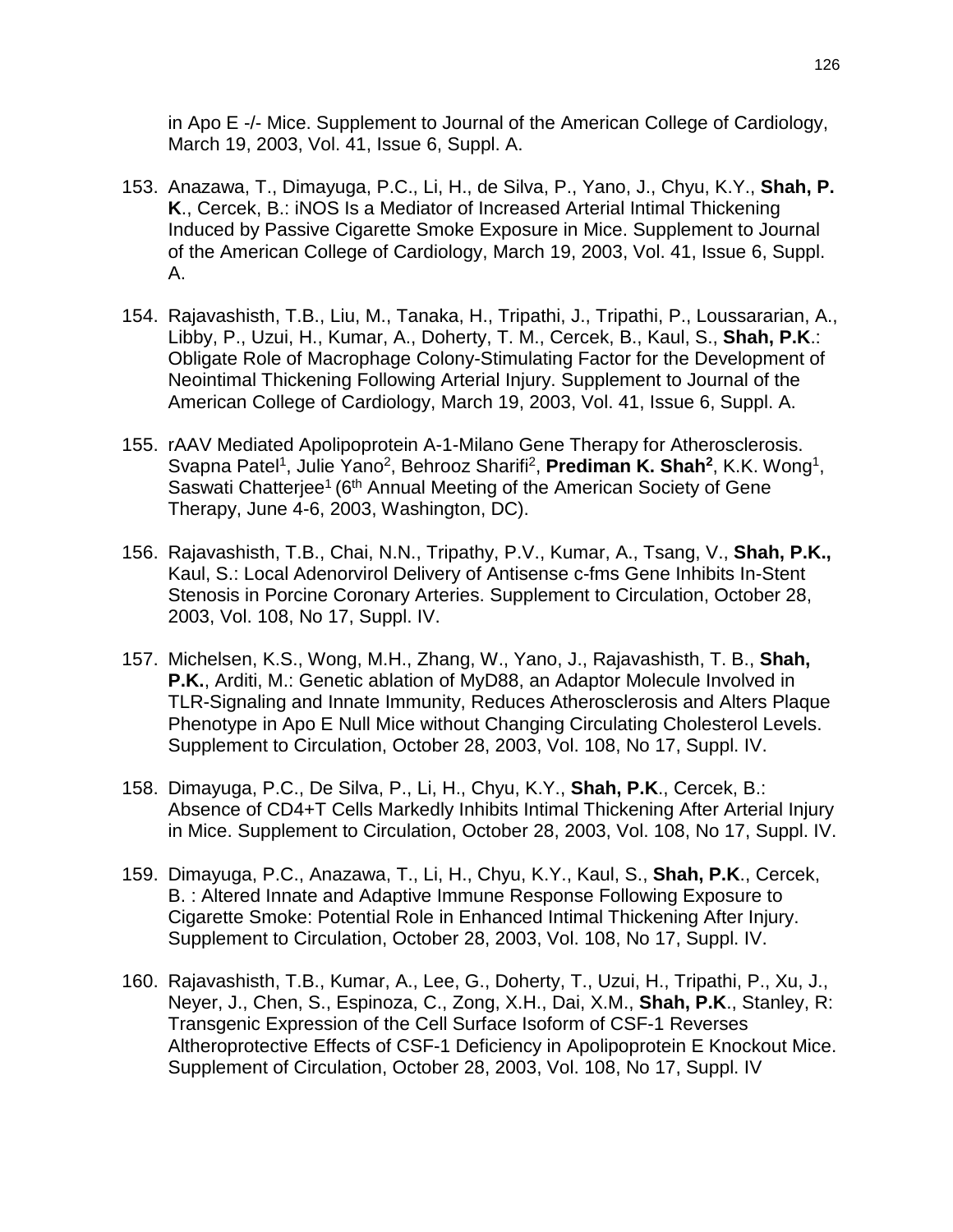- 161. **Shah PK**, Hardy Sarah, Patel Svapna, Yano Juliana, Rajavashisth T, Wong KK, Chatterjee Saswati: A Single Intramuscular Injection of Recombinant Adeno Associated Virus Vector encoding Apo A-I milano Gene Inhibits Atherosclerosis in Apo E Null mice. *Circulation 2004 (suppl)(abstract).*
- 162. **Shah PK**, Hardy Sarah, Patel Svapna, Yano Juliana, Rajavashisth T, Wong KK, Chatterjee Saswati: Transplantation of Bone Marrow Cells Transduced with Adeno Associated Virus Vectors Encoding the Apo A-1 Milano Gene inhibits Atherosclerosis in Apo E Null mice. *Circulation 2004 (suppl)(abstract).*
- 163. Xiao-Jun Li, Kuang-Yuh Chyu, Paul Dimayuga, Juliana Yano, Carmel Ferreira, Ang Ji, Lai Wang, Bojan Cercek, Saswati Chatterjee\*, **Prediman K. Shah:** One Single I.M. Injection of Recombinant Adeno-Associated Virus Encoding ApoA-IMilano Gene reduces aortic atherosclerosis and modulates the inflammatory phenotype of vein graft lesions in  $\text{ApoE}^{(+)}$  Mice. Circulations 2005 (abst)
- 164. Lai Wang, **Prediman K. Shah**, Behrooz G. Sharifi: Genetic ablation of of tenascin-c accelerates atherosclerosis in apo E null mice possibly through upregulation of VCAM-1 expression. Circulation 2005 (abst).
- 165. Paul C Dimayuga, Hongyan Li, Kuang-Yuh Chyu, Michiaki Matsumoto, Juliana Yano, **Prediman K Shah**, Bojan Cercek: [Dysregulation of Late Interferon-gamma](javascript:openPopupWindow()  [Signaling Augments Intimal Thickening After Arterial Injury in Immune Deficient](javascript:openPopupWindow()  [Mice.](javascript:openPopupWindow() Circulation 2005 (abstr)
- 166. **Prediman K Shah,** Lai Wang, Theresa Pan, Ada Yukht, Behrooz G Sharifi: Comparative Ani-Atherogenic Effects of Macrophage Specific Expression of Apolipoprotein A-I Milano versus Apolipoprotein A-I Wild Type in Apo E /Apo A-I Double Knockout Mice. Circulation 2005 (abst)
- 167. Alexandru Schiopu, Bo Jansson, **Prediman K Shah,** Roland Carlsson, Jan Nilsson, Gunilla Nordin Fredrikson: [Plaque Regression Induced by Human](javascript:openPopupWindow()  Recombinant Antibodies Against oxLDL Epitopes in LDLR<sup>-/-</sup> Apobec Mice. Circulation 2005, (abstract).
- 168. Zhao X, Chyu KY, Yano J, Dimayuga P, Ferreira C, Jovicic S, Cesena F, Fahr Y, Cercek B, Nilsson J**, Shah PK**: Vaccination for atherosclerosis in apo E (-/-) mice: Comparative efficacy of Native Versus MDA modified Apo B-100 Related Peptide Antigen and Subcutaneous Versus Intranasal Immunization. Circulation 2006 (abstract).
- 169. Dimayuuga P, Cesena F, Amorn A, Chyu KY, Zhao X, **Shah PK**, Cercek B: Bcell Derived IgM and IgG Immunoglobulin Isotypes Modulate Intimal Thickening in Immune-deficient Mice. Circulation 2006 (abstract).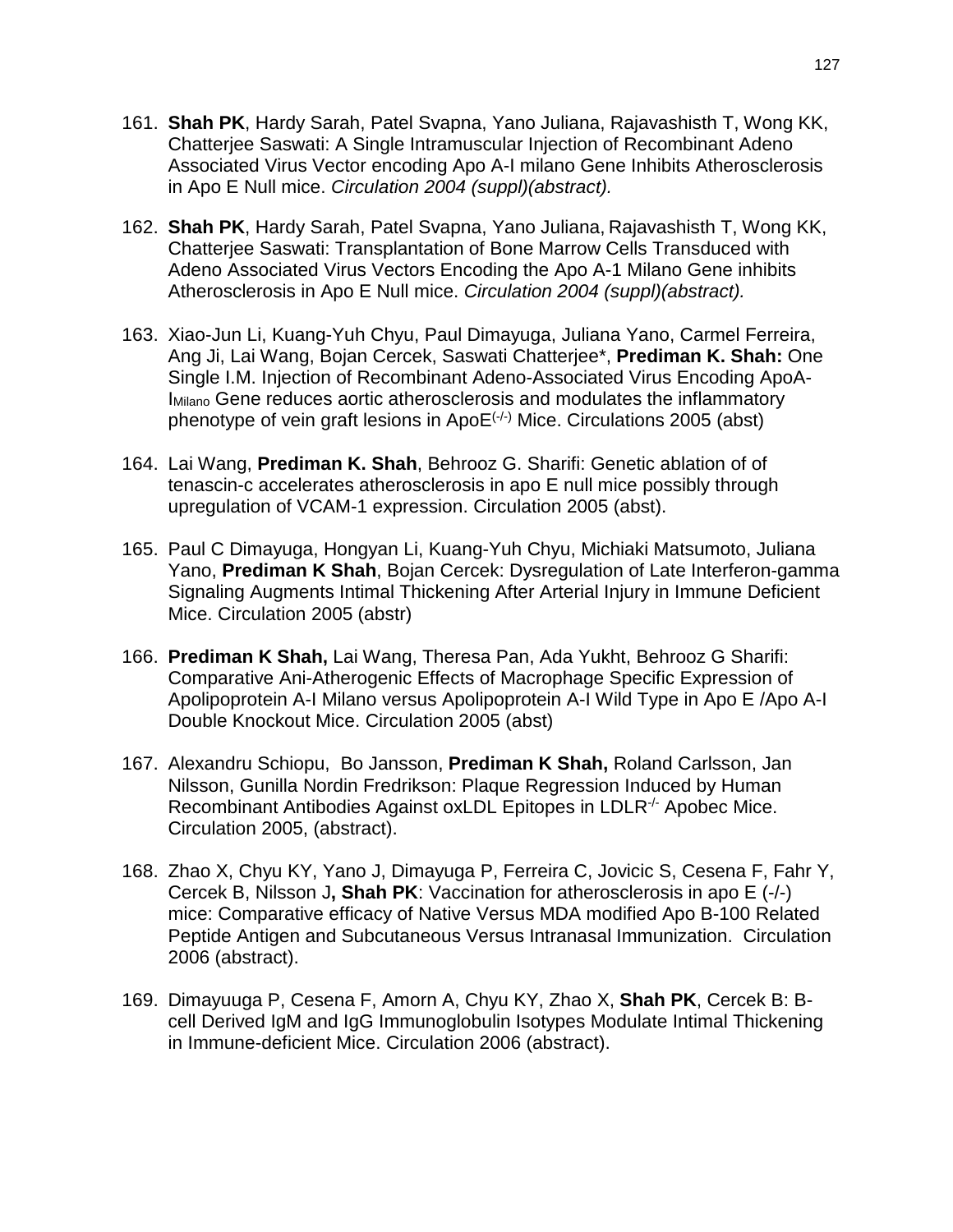- 170. Dimayuga P, Chyu KY, Yano J, Peter A, **Shah PK**, Cercek B: Selective and Specific Inhibitory Role of CD8+ T Cells in Intimal Thickening. Cirulation 2006 (abstract).
- 171. Kaul S, Zadeh AA, Diamond GA, **Shah PK:** Does Homocysteine Lowering Impact Cardiovascular Outcomes? A Bayesian Analysis of NORVIT and HOPE-2 Trials. Circulation 2006 (abstract).
- 172. Eshaghian S, Amin S, **Shah PK**, Diamond GA, Kaul S: Does Clopidogrel Provide Clinically Important Benefit in Atherothrombotic Cardiovascular Disease? A Bayesian Perspective. Circulation 2006 (Abstract).
- 173. Kaul S, Tung RH, Diamond GA, **Shah PK**: Are Drug-Eluting Stents Really Worth the Money? Disconnect Between Clinical Trials and Clinical Practice. Circulation 2006 (abstract).
- 174. Cheng VY, Lepor NE, Madyoon H, Eshaghian S, Naraghi AL, **Shah PK**: Does Absence of Coronary Calcification Predict the Absence of Coronary Plaque or Significant Luminal Stenosis on 64-Slice Computed Tomographic Coronary Angiography? Circulation 2006 (abstract).
- 175. Kaul S, Das JR, **Shah PK**, Diamond GA, Joffe M: Does early invasive strategy provide a clinically important advantage over early conservative strategy in the management of acute coronary syndromes? J Am Coll Cardiol, March 6, 2007:49 (9)Suppl A
- 176. Eshaghian S, Amin S, **Shah PK**, Kaul S, Diamond GA: How likely are the therapeutic interventions recommended by 2002 ACC/AHA clinical guidelines for acute coronary syndromes to be clinically worthwhile? J Am Coll Cardiol, March 6, 2007:49 (9)Suppl A
- 177. Kedia G, Broukhim M, Chang G, **Shah PK**, Kupferwasser LI, Lee MS, Trento A, Mirocha J, Fontana GP, Makkar R: Outcomes of coronary artery bypass surgery compared to percutaneous coronary intervention with drug eluting stents for unprotected left main coronary artery disease. J Am Coll Cardiol, March 6, 2007:49 (9)Suppl A
- 178. Eshaghian S, Kaul S, **Shah PK**, Amin S, Diamond GA: Should clinical guidelines emphasize statistical significance over clinical importance? A reappraisal of the 2004 ACC/AHA treatment guidelines for STEMI. J Am Coll Cardiol, March 6, 2007:49 (9)Suppl A
- 179. Song L, Wang L**, Shah PK,** Sharifi B: Tissue Engineered Graft Grown in the Mouse Peritoneal Cavity: the role of peritoneal-derived stem/progenitor cells. Circulation 2007.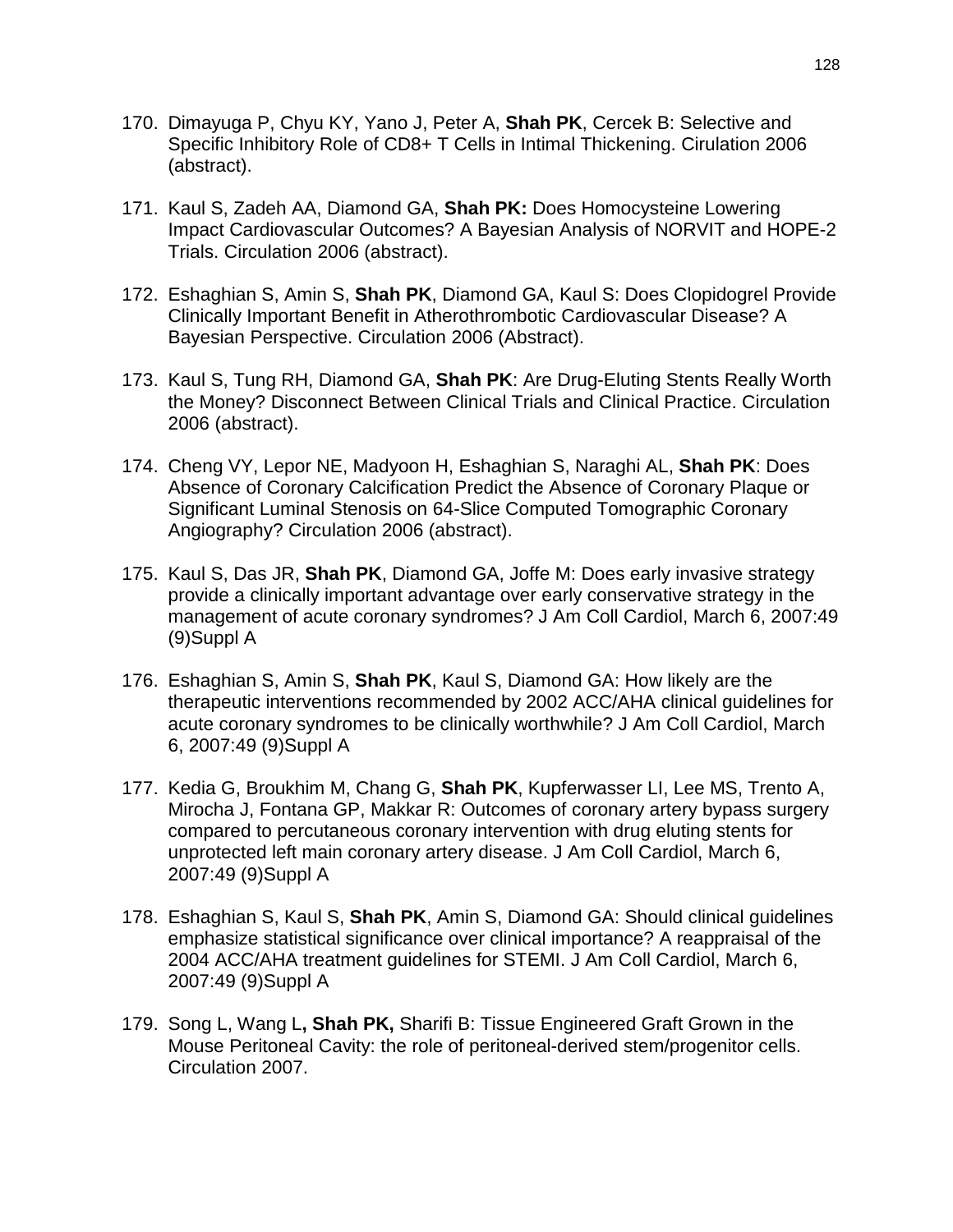- 180. Wang L, Song L, **Shah PK**, Sharifi BG: Tenascin-C Gene Deletion Induces Plaque Hemorrhage and Markedly Accelerates Atherosclerosis in Apo E Null Mice: Potential Role of Mast Cells and Eotaxin. Circulation 2007.
- 181. Li F, **Shah PK**, Sharifi BG: Pleiotrophin Is Expressed In Highly Vascularized Regions Of Human Atherosclerotic Plaques: Interferon-gamma Regulates Pleiotrophin Expression In Macrophages Through The Jak/stat Pathway. Circulation 2007.
- 182. Dimayuga P, Chyu KY, Yano J, Zhao X, Li X, **Shah PK,** Cercek B: Does Complement Contribute to Intimal Thickening of Injured Carotid Arteries? Insights from Immune Deficient Mice and Complement Depletion Strategy. Circulation 2007.
- 183. Das J, Diamond GA, Eshaghian S, Amin S, **Shah PK**, Kaul S: Predictors of benefit using an early invasive strategy in the management of unstable angina/Non-ST elevation myocardial infarction. JACC 2008;51(10):A194;1010- 67.
- 184. Das J, Diamond GA, Eshaghian S, Amin S, **Shah PK**, Kaul S: Does an early invasive strategy in NSTEMI management result in long-term benefit? JACC 2008;51(10): A195;1010-71.
- 185. Das J, Diamond GA, Eshaghian S, Amin S, **Shah PK**, Kaul S: The impact of homocysteine lowering therapy on cardiovascular outcomes: An updated metaanalysis of 13 trials. JACC 2008;51(10): A248;1012-153
- 186. Mendoza F, Rafil F, **Shah PK**, Rafique A, Guerra M, Azmoon S, Lepor N, Berman D, Naqvi T: Do obesity and BMI differentially predict an abnormal C-IMT over coronary calcium? JACC 2008;51(10): A315;1021-174
- 187. Zhao X, Chyu KY, Yano J, Dimayuga P, Li X, Trinidad P, Jovicic S, Cercek B, Nilsson J, **Shah PK**: Athero-protective effects of a human apo B-100 related peptide vaccine in apo E-/- mice are modulated by peptide dose and time of initiation of high fat diet. JACC 2008;51(10): A343;1028-207
- 188. Mendoza F, Berman D, Rafil F, Gransar H, Wong N, Guerra M, Azmoon S, Lepor N, **Shah PK**, Naqvi T: Does zero coronary or aortic calcium predict absence of plaque? JACC 2008;51(10): A152; 1907-255
- 189. Kaul S, Azarbal B, **Shah PK**, Diamond GA: Bivalirudin versus heparin alone in low risk PCI: indirect vs direct comparison JACC 2009 (abst)
- 190. Chakravarty T, White AJ, Forrester JS, Mirocha JM, Naik H, Luft U, Kar S, Czer L,, Fontana G, Trento A, **Shah PK**, Makkar R: Comparison of CABG and PCI for treatment of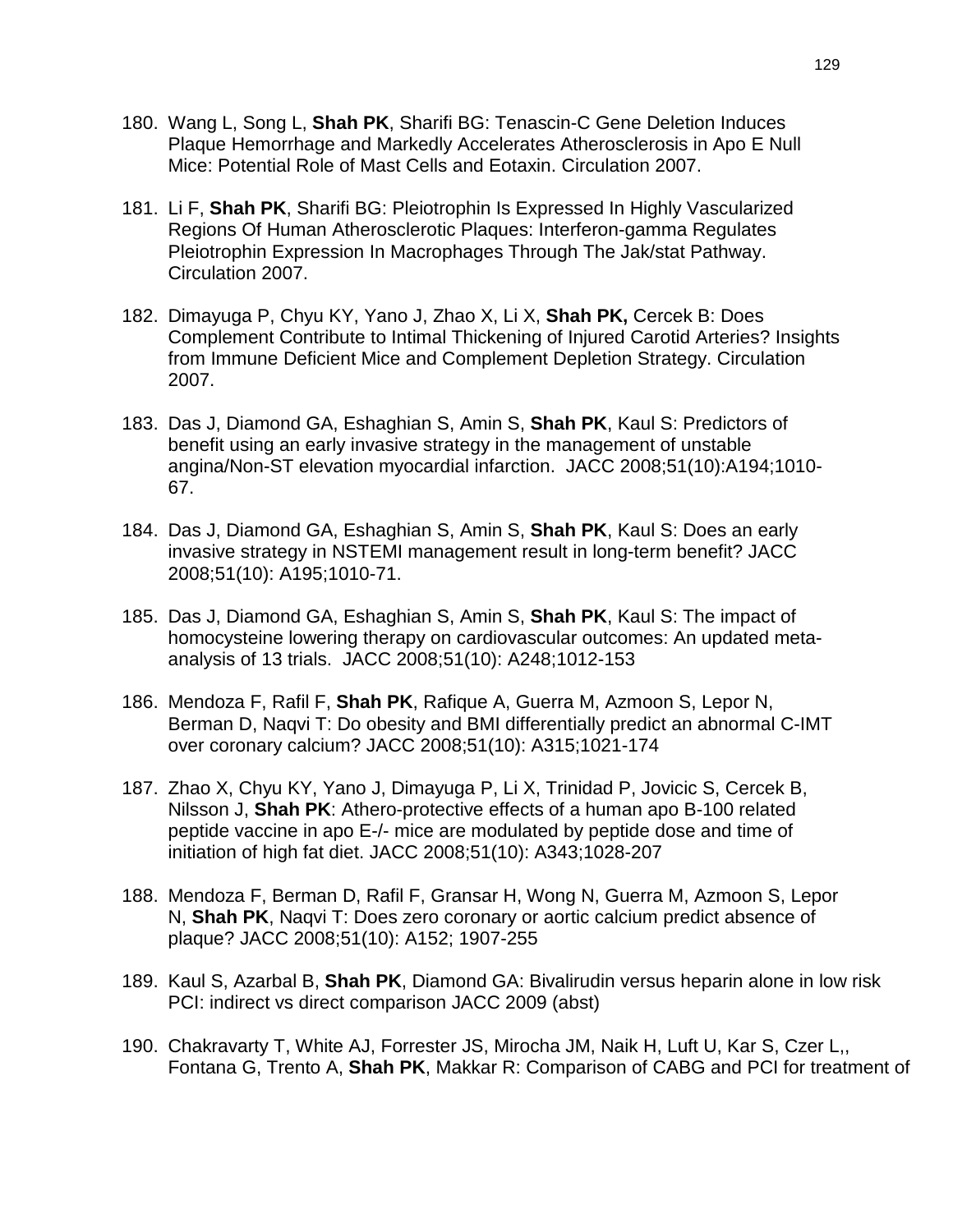unprotected left main coronary artery stenosis: 3 year follow up analysis by propensity score adjustment. JACC 2009 (abstract)

- 191. Kaul S, Azarbal B, **Shah PK**, Diamond GA, Will Bivalirudin outperform heparin alone during primary PCI for STEMI: JACC 2009 (abstract)
- 192. Tian F, Wang L, Yang M, Sharifi BG, **Shah PK**: Comparative antiatherogenic effects of a single intravenous injection of rAAV8 or rAAV2 encoding Apo A-I Milano gene. Circulation 2009 (abstract)
- 193. Zhao X, Chyu KY, Dimayuga PC, Yano J, Li X, Trinidad P, Zhou J, Lio WM, Kirzner J, Chan LF, Cercek B, **Shah PK**: Athero-protective effects of immunization with apo B -100 related peptide vaccine is associated with enhanced CD 8 regulatory T-cell response. Circulation 2009 (abstract)
- 194. Paul C. Dimayuga, Fernando H. Y. Cesena, Juliana Yano, Jonathan Kirzner, Xiaoning Zhao, Xiaojun Li, Portia Trinidad, Bojan Cercek, **Prediman K. Shah,** Kuang-Yuh Chyu Immune-modulation by Polyclonal IgM Treatment Reduced Atherosclerosis in Hypercholesterolemic apoE-/- Mice. JACC 2010 (abstract)
- 195. Kuang-Yuh Chyu, Juliana Yano, Xiao Jun Li, Jianchang Zhou, Wai Man Lio, Cheryl Chan, Paul C. Dimayuga, Bojan Cercek, Cory L. Nykiforuk, Yin Shen, Maurice M. Moloney, **Prediman K. Shah:** Safflower Seed-derived Des-1,2-apoA1milano Reduce Atherosclerosis in Hypercholesterolemic Apolipoprotein E (-/-) Mice. JACC 2010 (abstract)
- 196. Heidi Gransar, MS, Jamal S. Rana, MD, PhD, Nathan D. Wong, PhD, Johanna Kim, MPH, Romalisa Miranda-Peats, MPH, **Prediman K. Shah, MD**, PhD, Alan Rozanski, MD, Sean Hayes MD, John Friedman, MD, Louise Thomson, MD, and Daniel S. Berman, M: Coronary Artery Calcification and Thoracic Aortic Wall Calcification are Associated With Increasing Categories of Blood Pressure. JACC 2010 (abstract)
- 197. Das JR, Eshaghian S, Diamond GA, **Shah PK**, Kaul S: Aspirin therapy for primary versus secondary prevention of cardiovascular disease: An updated Meta analysis. JACC 2010 (abstract)
- 198. Rana JS, Gransar H, Wong ND, **Shah PK**, Rozanski A, Friedman JD, Hayes S, Thompson L, Shaw LJ, Berman DS: Coronary calcium predicts mortality in low risk asymptomatic men. JACC 2010(abstract)
- 199. Das JR, Eshaghian S, **Shah PK**, Diamond GA, Kaul S: Does contemporary trial evidence support the routine use of aspirin for primary prevention of cardiovascular disease? JACC 2010 (abstract)
- 200. Madyoon H, Yee BE, Sadri L, Lepor N, Bretsky P, **Shah PK**: Does an abnormal carotid ultrasound test predict coronary atherosclerosis in asymptomatic subjects? JACC 2010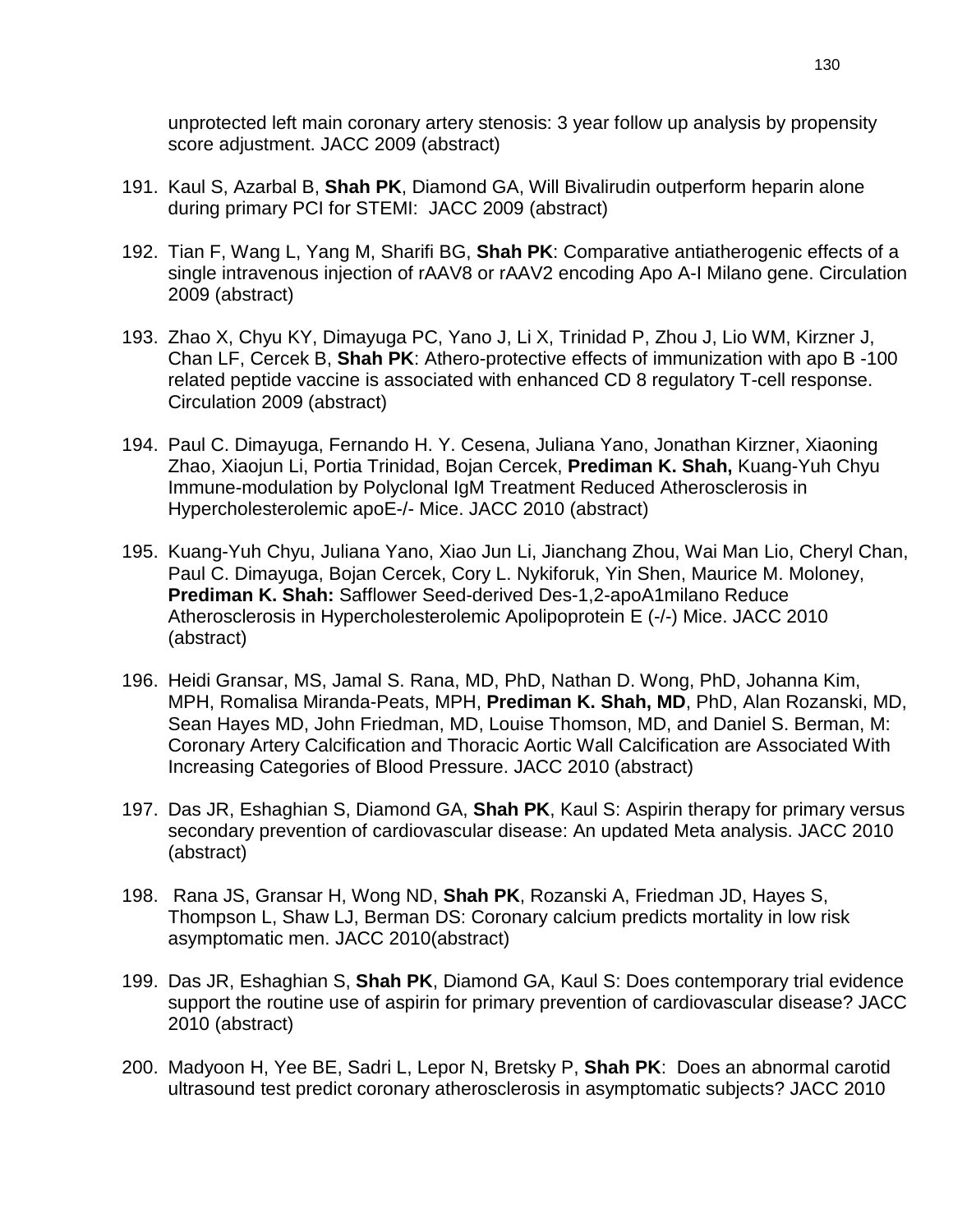(abstract).

- 201. Tian F, Wang L, Yang M, Aria A, Sharifi B, **Shah PK**: Favorable Modulation of Atherosclerosis and Monocyte Phenotype by Intravenous AAV 8Mediated Apo A-I Milano Gene Transfer in Mice. Circulation 2010 Abstract.
- 202. Zhao X, Chyu KY, Dimayuga PC, Zhou J, Yano J, Lio WM, Chan LF, Li X, Kirzner J, Trinidad O, Cercek B, **Shah PK** Adoptive Cell Transfer Demonstrates that CD8+ T cells Mediate the Anti-atherogenic Effects of the ApoB-100 Peptide P210 Immunization in ApoE-/- Mice. Circulation 2010 Abstract
- 203. Kuang-Yuh Chyu, Xiaoning Zhao, Lai Fan Chan, Paul C. Dimayuga, Juliana Yano, Jianchang Zhou, Wai Man Lio, Tomoyuki Honjo, Bojan Cercek, **Prediman K. Shah.**  Apob-100 Peptide-Primed Dendritic Cells Confers Athero-Protective Effect in Hypercholesterolemic Apoe-/- Mice. Circulation (abstract) 2011
- 204. Xiaoning Zhao, Kuang-Yuh Chyu, Paul C. Dimayuga, Jianchang Zhou, JulianaYano, Wai Man Lio, Tomoyuki Honjo, Portia Trinidad, Bojan Cercek, **Prediman K Shah**. Increased Cytolytic Activity by CD8+ T Cells From Apob-100 Related- Peptide Immunized Mice is Specific to Lipid-Associated Antigens. Circulation (abstract) 2011
- 205. Jianchang Zhou, Kuang-Yuh Chyu, Xiaoning Zhao, Paul C Dimayuga, Juliana Yano, Wai Man Lio, Lai Fan Chan, Portia Trinidad, Tomoyuki Honjo, Bojan Cercek, **Prediman K Shah**. Adoptive Transfer Experiments in ApoE-/-Mice Define an Inhibitory Role for CD8+CD25+ T Cells in Atherosclerosis. Circulation (abstract) 2011
- 206. Tomoyuki Honjo, Paul C Dimayuga, Kuang-Yuh Chyu, Xiaoning Zhao, Jianchang Zhou, Juliana Yano, Wai Man Lio, Portia Trinidad, Bojan Cercek, **Prediman K Shah**. ApoB-100 Related Peptide Vaccine Reduces Hypertension and Mortality in a Model of Angiotensin II-Induced Aortic Aneurysm in Apo E (-/-) Mice: A Novel Therapeutic Paradigm. Circulation (abstract) 2011
- 207. Lei Song, Lai Wang, Ana Arias, Aurelio Chaux, **Prediman K Shah**, Behrooz G Sharifi. Tenascin-C Deficiency Promotes Maladaptive Left Ventricular Remodeling and Impairs Cardiac Function in Chronic Pressure- Overload. Circulation (abstract) 2011
- 208. Jamal S Rana, Brigitte M Sondermeijer, Benoit J Arsenault, **Prediman K Shah**, Erik G Stroes, John J Kastelein, Nicholas J Wareham, Matthijs Boekholdt, Kay-Tee Khaw. Non-High-Density Lipoprotein Cholesterol Levels vs Apoliprotein B or Apo B/Apo A 1 and risk of Coronary Heart Disease among Apparently Healthy Men and Women. Circulation (abstract) 2011.